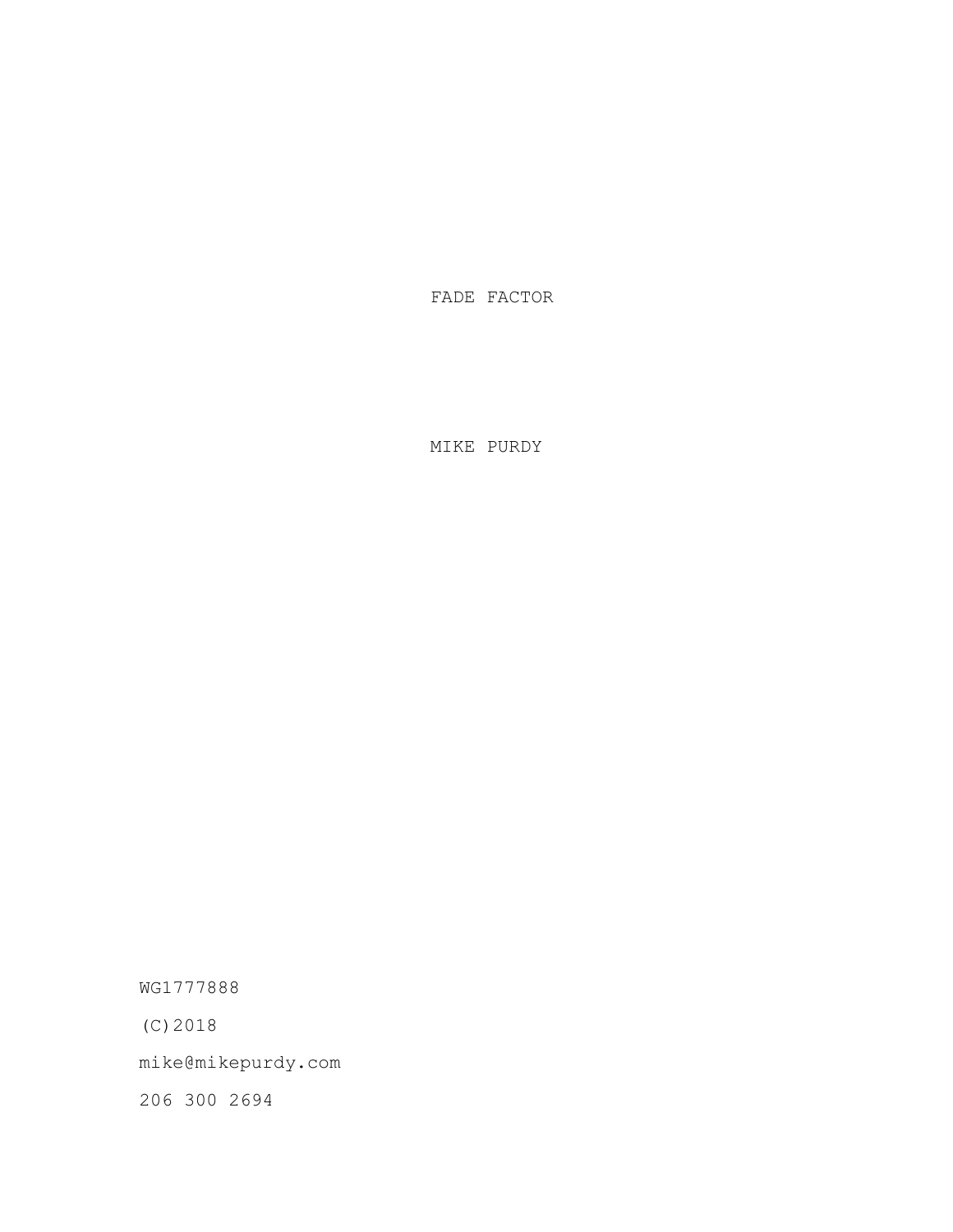### EXT: SIDEWALK NEWSSTAND DAY.

A mysterious looking man in a long black coat is walking by a sidewalk newsstand. He stops in his tracks when he sees a display of magazines. He picks up a copy of one and stares at the cover. It's Time Magazine's "Man of The Year" edition, featuring a stark drawing of a faceless man sitting at a computer on a table. He picks up all copies and places them on the counter, asking the clerk if he has any more. The clerk brings out another stack. He pays the man, carries the armload of magazines to a near trash barrel, takes off the top, tosses the magazines in one by one. He pulls out a lighter and sets fire to one, spreading out the remaining copies into the roaring fire. A curious crowd gathers.

INT: BACKYARD TREE HOUSE DAY.

ELLEN & KEVIN RAYNOR are playing a game at a table. Kevin is sitting with his back to the doorway and ELLEN sits across the table from him. He hands her a pocket calculator.

#### KEVIN

Here, you take this. Our minds can do math faster than any calculator. The answer's in there as soon as you hear the problem. The trick is to notice the answer when it pops into your head. Put a big number in.

She does as he says.

KEVIN (cont'd)

What is it?

#### ELLEN

Twelve-hundred, thirty-six.

KEVIN Multiply it by another one.

She enters a second number.

KEVIN (cont'd) What is it?

ELLEN Four-hundred, eighty-five.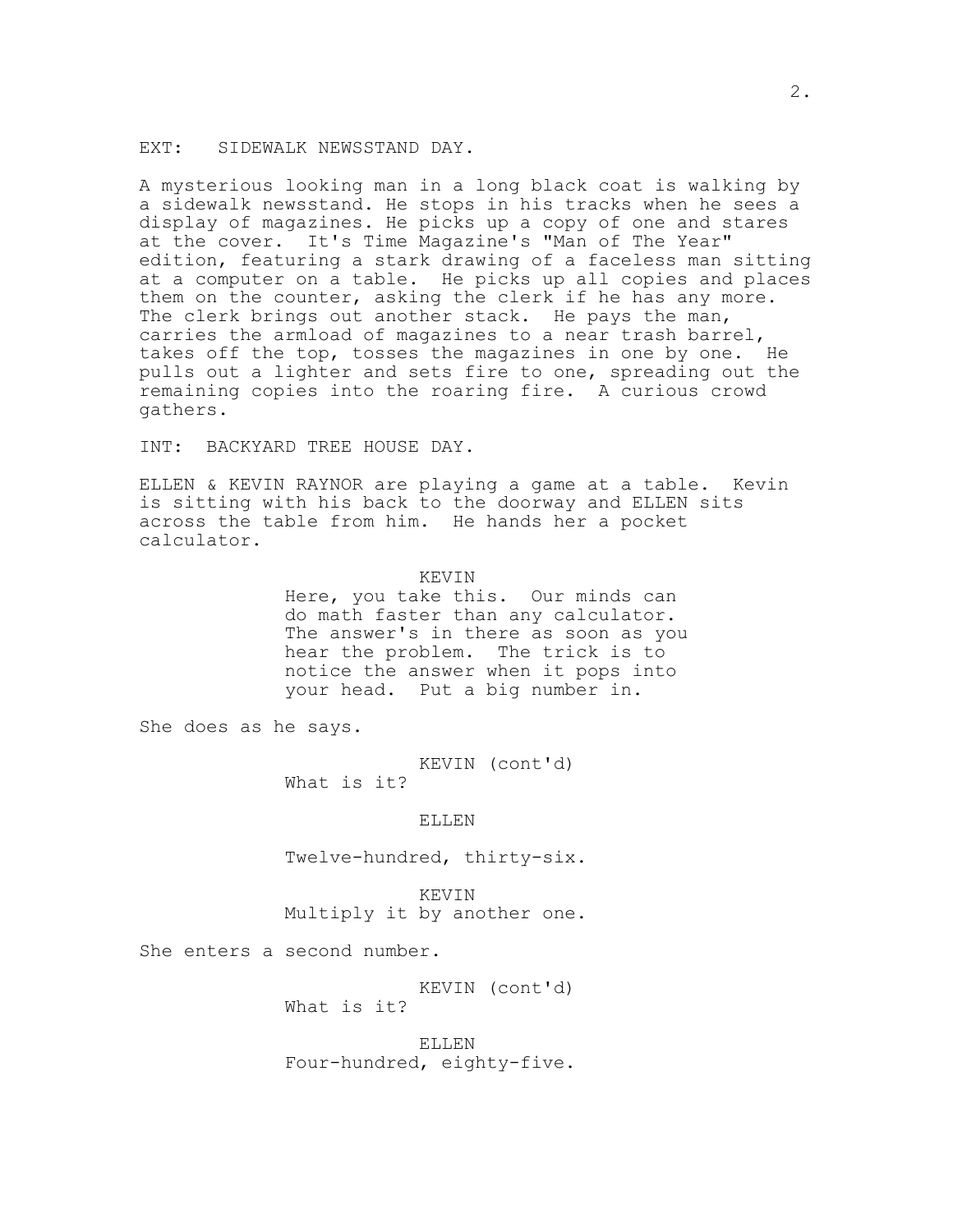### KEVIN

Okay, twelve-thirty-six times foureighty-five. Twelve thirty-six times four-eighty-five. Five ninety nine, four sixty. (599460)

ELLEN That's amazing! Is that a trick?

Before he can answer, she puts a finger to her mouth to motion Kevin to be quiet. She sees something outside, through a small crack in the tree house wall. She mouths the word: Dad, then gets up, and crawls out the window. Their father, DANIEL RAYNOR, pops in behind Kevin.

#### DANIEL

Boo!

Kevin jumps in mock surprise.

### DANIEL (cont'd)

Gotcha!

Dad gives Kevin a playful hug, tickling him, and just as he notices ELLEN is not with him, she jumps through the doorway and onto Daniel's back. She had climbed around the outside to surprise him. The three wrestle around on the tree hour floor.

DISSOLVE TO:

EXT: RAYNOR BACK YARD DAY.

We see the tree house above, rocking back and forth, leaves falling from the tree, and hear screams of delight.

INT: TEDDY'S BASEMENT NIGHT

Overriding sound of what could pass for music. EDWARD (TEDDY) BEHR, 16, doing a lame but loud Jimi Hendrix riff on guitar, and best friend JEFF HECHT, 17, mangling the drum beat. Large monitors show audio being recorded and a vintage reel-to-reel tape recorder is seen, running in the background. Teddy stops playing abruptly to guide his pupil.

> TEDDY Look, I know you're new to this, so let's try something. Just do this.

He takes a drumstick from Jeff and pounds out a simple rhythm: boom, boom, boom. Jeff follows his lead. He hands Jeff the other stick and goes back to his guitar.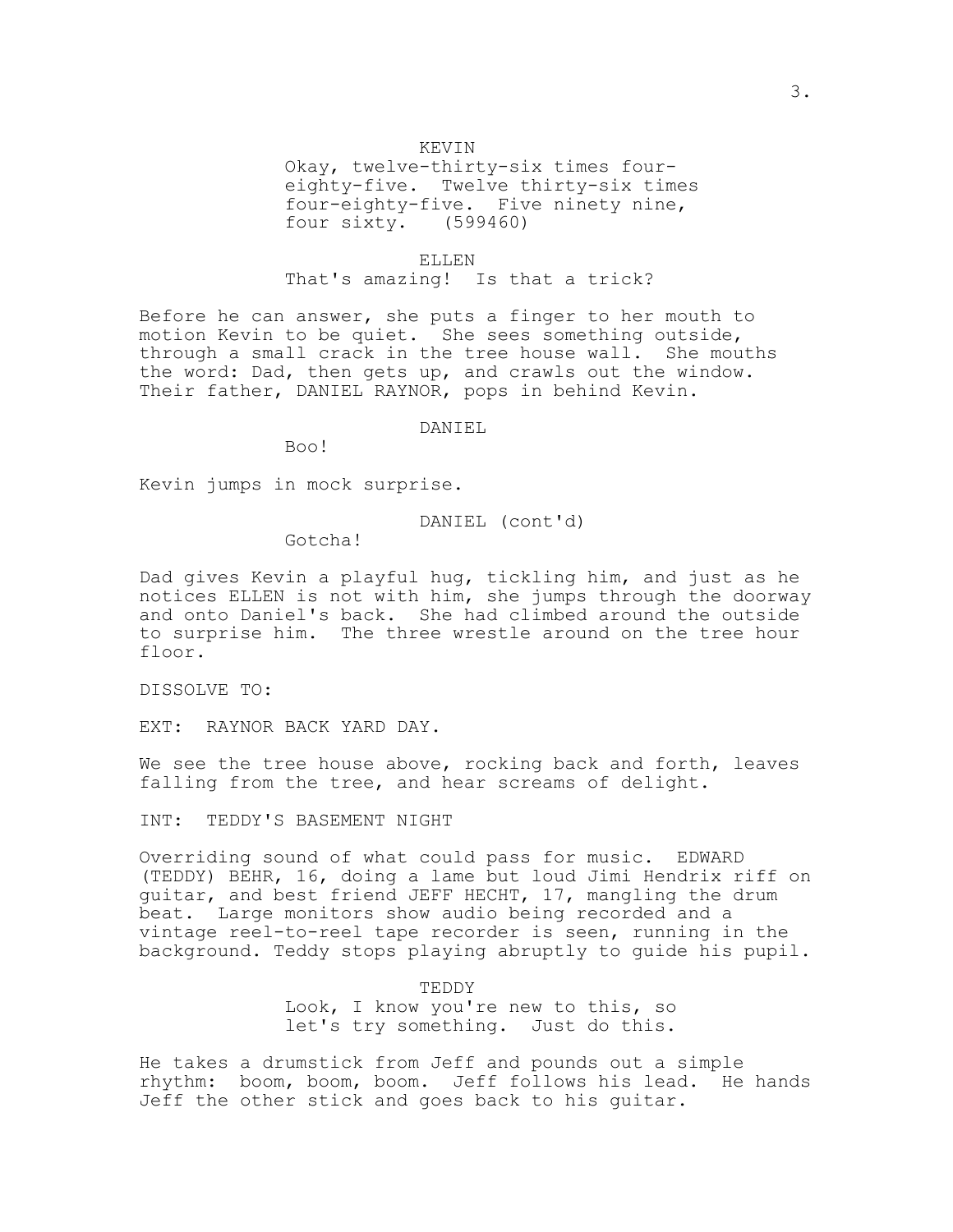## TEDDY (cont'd) You have to crawl before you run.

The racket resumes with the new, simplified beat. Teddy barks out another drumming tip.

> TEDDY (cont'd) Oh, by the way, try to space the beats evenly if you could.

The rhythm resumes and the song continues under the next scene.

EXT: TEDDY'S GARAGE NIGHT.

Teddy is working alone at a heavy work bench. On the bench, a large vise holds a short piece of pipe with a cap on each end. Teddy rests his left hand on the vise while he tightens one of the caps with a pipe wrench in his other hand. Suddenly, on a significant beat of the music, the device EXPLODES, sending Teddy flying into the wall behind him. He is knocked unconscious, his left hand bleeding.

INT: TEDDY'S BASEMENT DAY.

Teddy, in pajamas, is sitting on the couch, looking a little weak. His left arm is elevated and his entire hand is in a huge cast. Off to the side sits his tape recorder. Jeff sits sideways at the other end of the couch. Teddy holds a toy microphone that distorts and echoes his voice. He perks up as he speaks in his fake announcer voice.

> TEDDY (cont'd) Here ya go, Big City! You wanna talk fresh? This one's still on the reel, in fact, we have the drummer right here in our studio.

He pushes the mic towards Jeff, who flips him off.

TEDDY (CONTINUING) And uh, we may hear from him a little later in the show, but now, the debut single, and unfortunately their last. You'll swear it's Jimi, but it's s(not)!

As he announces the ad-libbed band name, he hits a switch on the tape recorder, playing the song he and Jeff recorded just two nights earlier.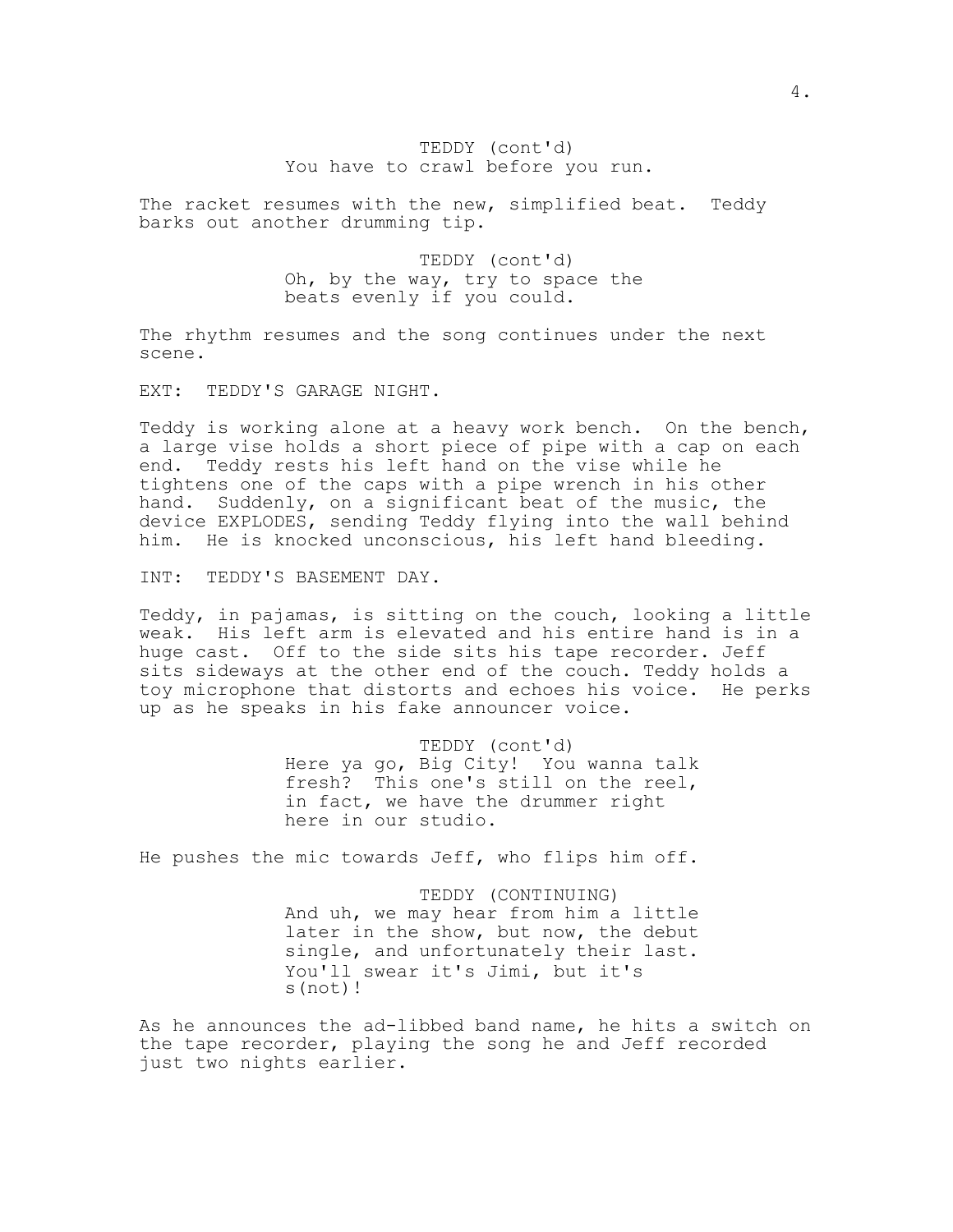JEFF You're an idiot! You could have blown yourself up.

TEDDY Hey, it was just a few match heads and stuff inside a pipe. You saw it. How would I know it could do that? Man you should have seen it!

Hey, (mockingly) how about an exclusive? Say, on your dad and Mrs. Nero?

He pushes the mic towards Jeff. Jeff throws it across the room, smashing it against the wall as Teddy reels in mock fright.

> TEDDY (cont'd) Hey, okay, I'll take that as a no comment!

INT: AUNT AMY'S LIVING ROOM DAY.

As Kevin, Ellen and their dad enter, their aunt, AMY BROCK, 45, gives them a warm welcome. Dad is carrying a large trench coat, obviously concealing something. He hands it to Amy.

> AMY Here, let me take that coat.

> DANIEL Thanks. Careful, it's heavy.

> > AMY

It always is. You kids make yourselves at home. Dinner's just about ready.

INT: AUNT AMY'S SPARE BEDROOM NIGHT.

She is tucking ELLEN and Kevin in for the night.

AMY (cont'd) You two get a good night's sleep. Your dad will be back tomorrow afternoon, then we'll go out on the boat.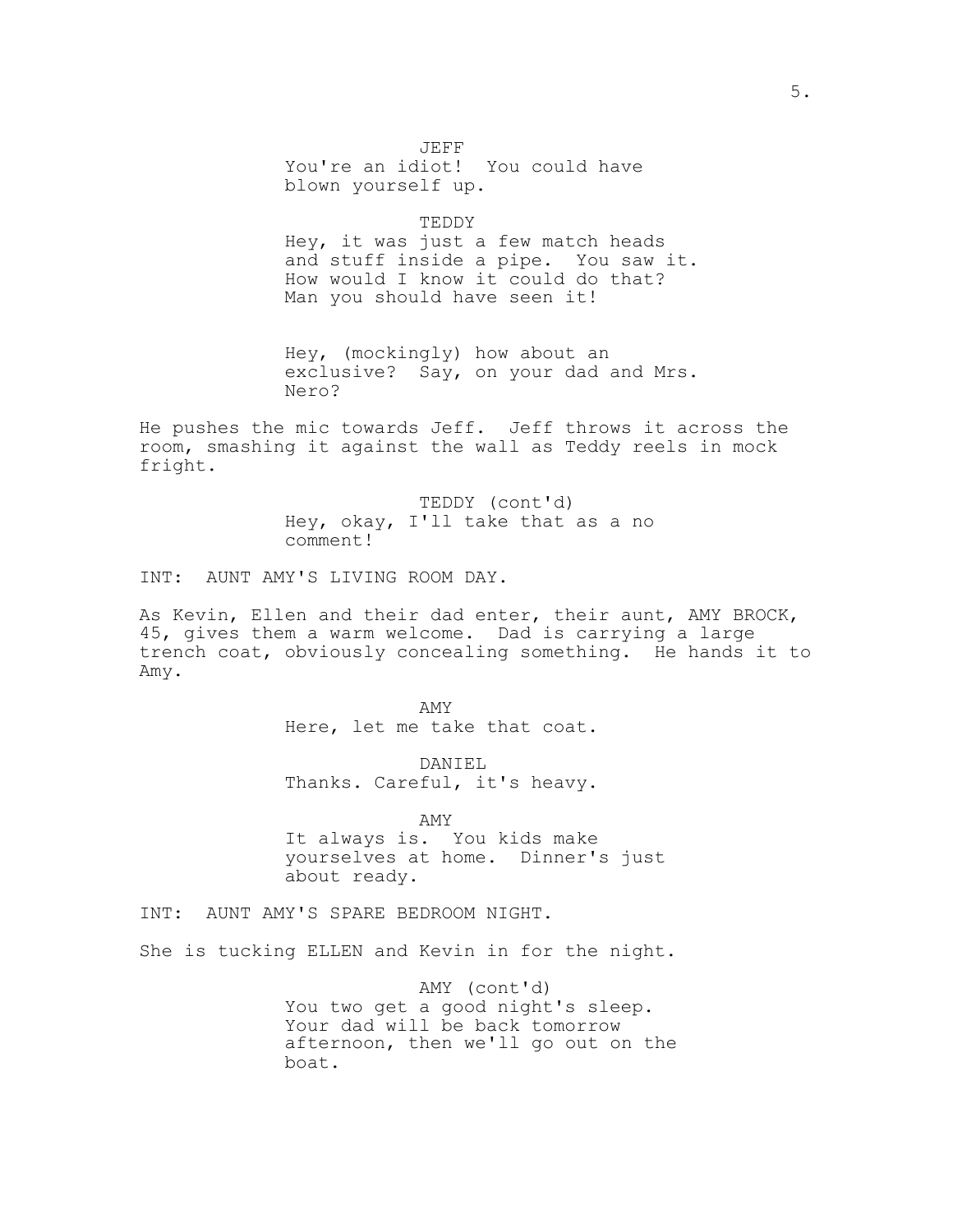ELLEN Alright, I wanna steer! We can go to the island!

KEVIN What does Dad do out of town?

AMY

I'm not sure exactly. He's a researcher. A scientist. So it's important stuff. I do know that.

KEVIN I wanna be a scientist. It sounds exciting!

INT: GOVERNMENT RESEARCH LAB AIRLOCK DAY.

The buzzer at the door sounds and security guard, TOM HUDSON, in a steel cage, checks his monitor before pressing a button to let Daniel into the airlock. Daniel walks in, key-card in hand. He swipes the card in a locker, opens the door, nonchalantly undressing.

DANIEL

Hi Tom.

TOM HUDSON Hi Danny, ready to hit it again?

Daniel removes everything, including his glasses, and carefully puts them away and closes the locker door. He then stands, naked, on a riser in front of Tom's window.

> DANIEL Yea, Tom. Another day, another dollar.

TOM HUDSON Wanna turn around for me? Hey, how about those Hawks?

Tom watches closely as Daniel turns around. Mirrors on the walls let him see from all angles. Tom checks a monitor to get the x-ray view.

> DANIEL Fraid I'm not much of a fan, Tom. I thought you knew that.

TOM Yeah I know. Just checking. Looks good.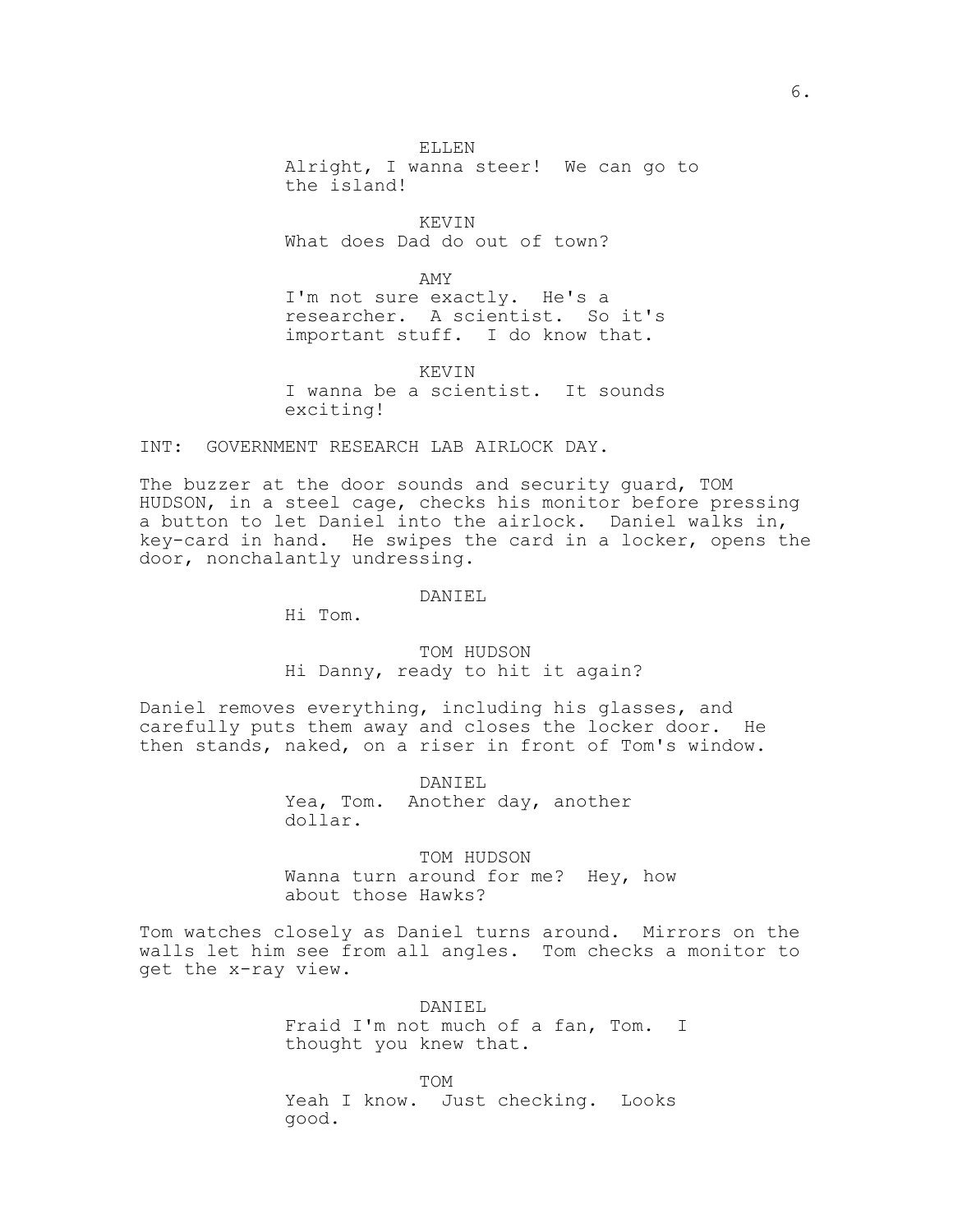He presses another button. A click is heard and Daniel swipes his card in another reader. The door opens and Daniel exits the airlock.

INT: LAB CLEAN ROOM DAY.

Daniel, still naked, enters another room. He takes a fresh uniform down from a rack on the wall and dresses. He swipes his card in another reader, opening a small locker. He takes out another pair of glasses and a communication device, and closes the door. He checks the mirror on the wall as he dons a lab coat, clips the device on the coat, swipes the card in yet another reader and the door opens. He exits the room with a slight wave to Tom via the surveillance camera on the wall. He mutters under his breath.

### DANIEL

Asshole.

INT: GOVERNMENT LAB MAIN ROOM DAY.

Daniel enters an enormous, brightly lit room. It's bustling with activity. The room is outfitted with equipment racks, windowed booths and computers. He attempts to make it past his boss open office door to get to his own office, but he doesn't make it. GUS MORGAN, 50, yells at him.

> GUS (O.S.) Daniel! That you? Come on in!

INT: GUS OFFICE DAY.

Daniel enters. Gus, is sitting behind his government issue desk.

DANIEL

Look, Gus, I know what you $\Box$ re going to say. We're stuck at 60%.

GUS

You saw the tracker?

DANIEL

I don't have to. I told you, these viewers are still new. They have six months experience. Six months! That's it! And they're at 60% already. That's a damn good hit rate.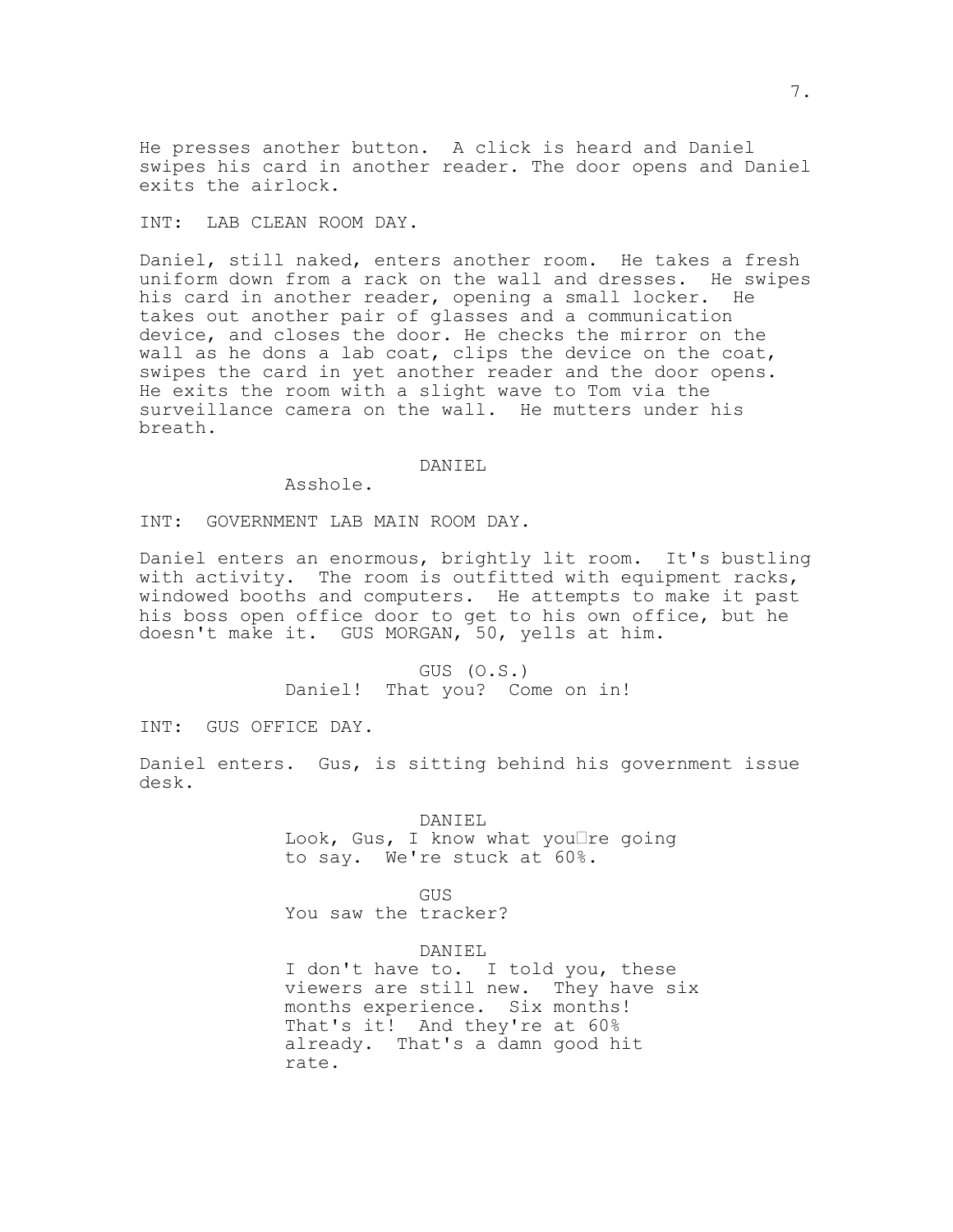GUS

I know, you just need more time. Look. Focus! Remote viewing. Nothing else.

DANIEL

But there's so much more.

## GUS

There is no more. You just don't get it. The boys want remote viewing. They're hung up on this idea of peeking on their enemies without their knowing it. I don't know, kind of an obsession with them. That's all they're really interested in. Other than that they don't have much use for us. Either we can deliver the goods or we can't. They see results or yank our funding. Kind of simple really.

Now you can dilly-dally around if you want on your own time but when you $\Box$ re on MY clock you're working for me. So let's see those results. Cheat if you have to!

#### DANIEL

No way! No drugs. That's where I draw the line.

GUS

You draw all the little lines you want. I'm not the one you need to con. You put on a nice show for the board and we get to keep doing what we're doing. Got it?

INT: SCHOOL CAFETERIA DAY.

Jeff and Teddy (high school age). Jeff is staring across the room at a girl. She has reddish long hair, is talking with friends, her back to Teddy and Jeff.

> TEDDY Earth to Jeff. Earth to Jeff.

> > JEFF

Yeah.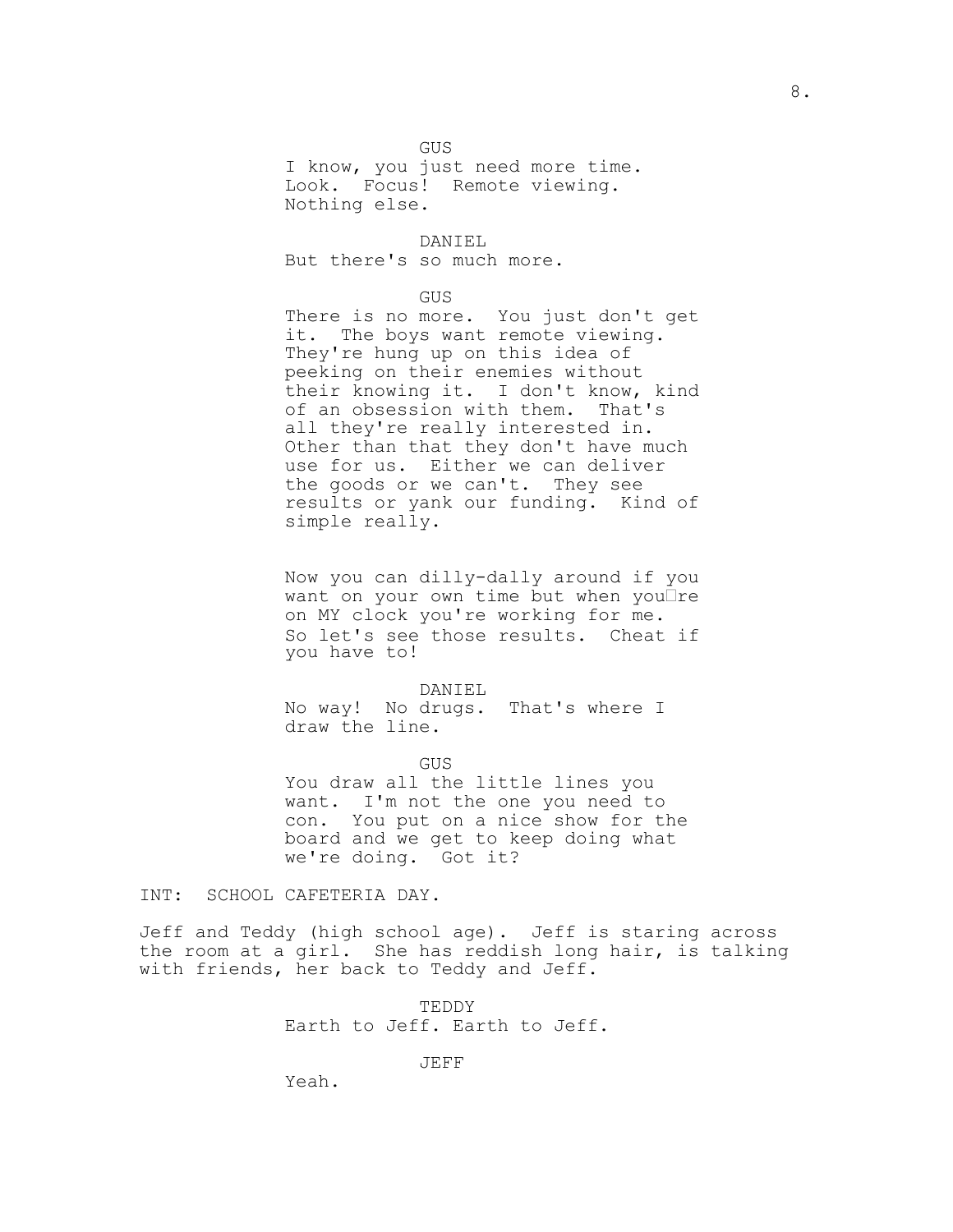### TEDDY

You know, you could go over and introduce yourself ask her her name, take her to a movie. Or you could just stare at her like a stalker every time you see her.

JEFF You're so dense! You don't understand.

TEDDY Okay, I'm just saying

JEFF

Well, don't!

EXT: BOAT DAY.

It's a beautiful, warm day. ELLEN is at the wheel of the family cabin cruiser and Daniel and Amy are relaxing on the deck. Kevin, nose in a book, is up on the bow.

> ELLEN Almost there, DAD!

DANIEL (SHOUTS TO FAITH) Steady as she goes!

(TO AMY) Thanks for all the help.

AMY

Hey, what are sis-in-laws for?

DANIEL You've made her passing so much easier on us all. Sometimes I forget you lost your sister.

AMY Carol would have wanted me to help  $\Box$ They're like the kids I never had. Besides, I need to stay busy. Retirement doesn't sit well with me. I like this surrogate mom thing.

He puts his hand on hers and rises to help ELLEN. They drop anchor in the middle of a small cove, then launch the dingy. Amy stays behind as ELLEN and Kevin board. ELLEN starts the outboard; Daniel grabs a large backpack and boards the dingy. They take off for the nearby island, exchanging waves with Amy.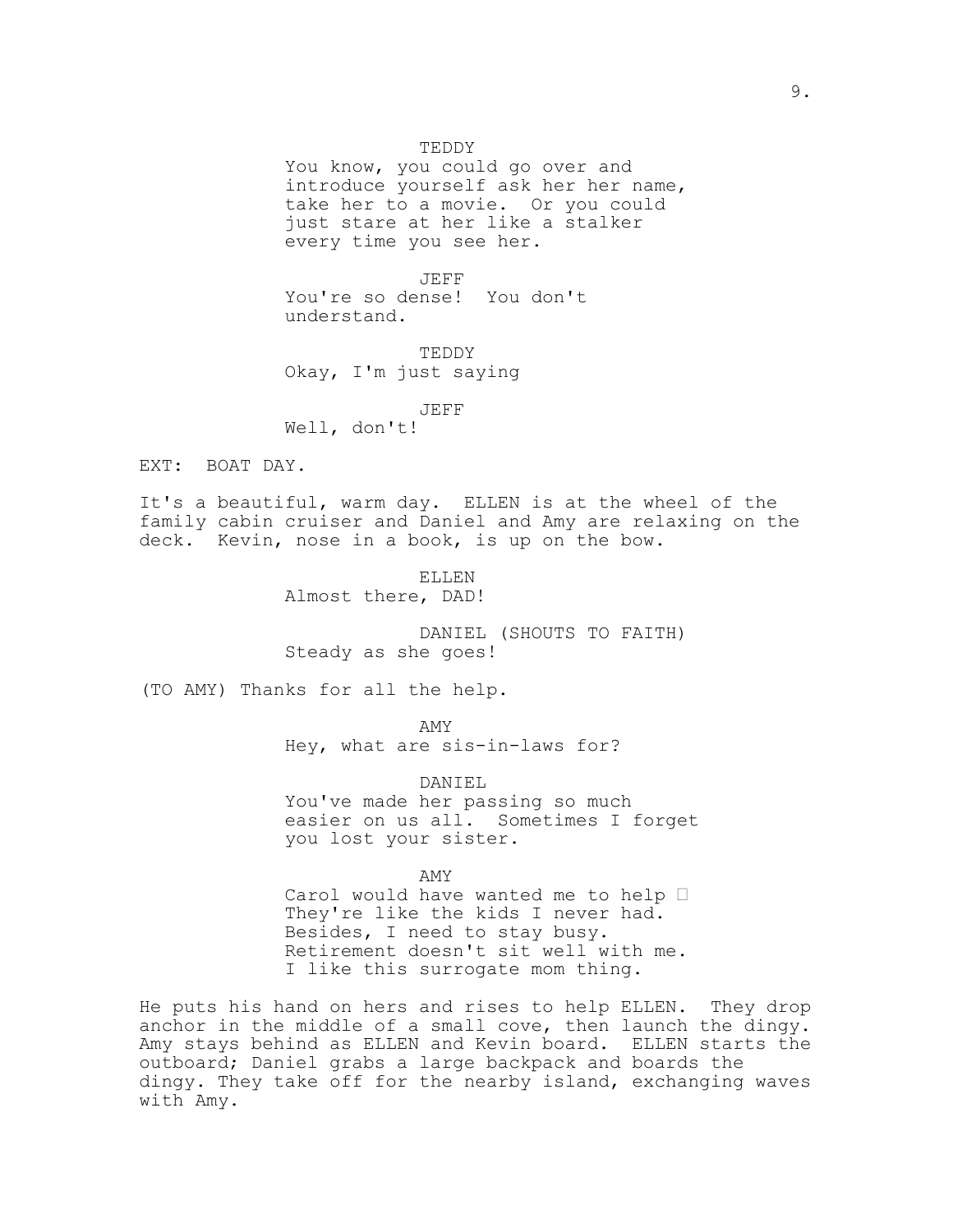EXT: GOAT ISLAND DAY.

Daniel puts his backpack on as the three drag the dingy up onto the beach. Kevin and ELLEN head one direction and Daniel heads another.

> DANIEL You guys'll be in your regular spot?

KEVIN Yeah, Dad. Have a nice hike!

### DANIEL See you in about an hour!

INT: CAR ON RURAL MOUNTAIN ROAD NIGHT.

Daniel Raynor is driving along the curvy road. Headlights approach quickly from the rear. He is being tailgated. Driving a little too fast, he rounds a blind corner to see a large van straddling both lanes ahead. A man stands to the left of the van, waving his hands. Daniel swerves to the right and runs off the road. It's a sheer drop-off. The guardrail has already been smashed and offers no resistance.

EXT: SAME MOUNTAIN ROAD DAY.

Several police vehicles, a black government car and two tow trucks, one black, are on the scene. Gus Morgan, accompanied by a no-nonsense government official, confronts SHERIFF'S DEPUTY BOWMAN, who is bent down eyeing the guardrail.

GUS

Bowman?

Gus and his friend present their IDs. Deputy Bowman stands, faces him.

> GUS (cont'd) We'll take it from here.

The car will be at the impound lot. You can pick it up there.

He glances at the government official, then back to Deputy Bowman.

> GUS (cont'd) This vehicle is Government property. This is a government case. Your investigation ends here. Understand?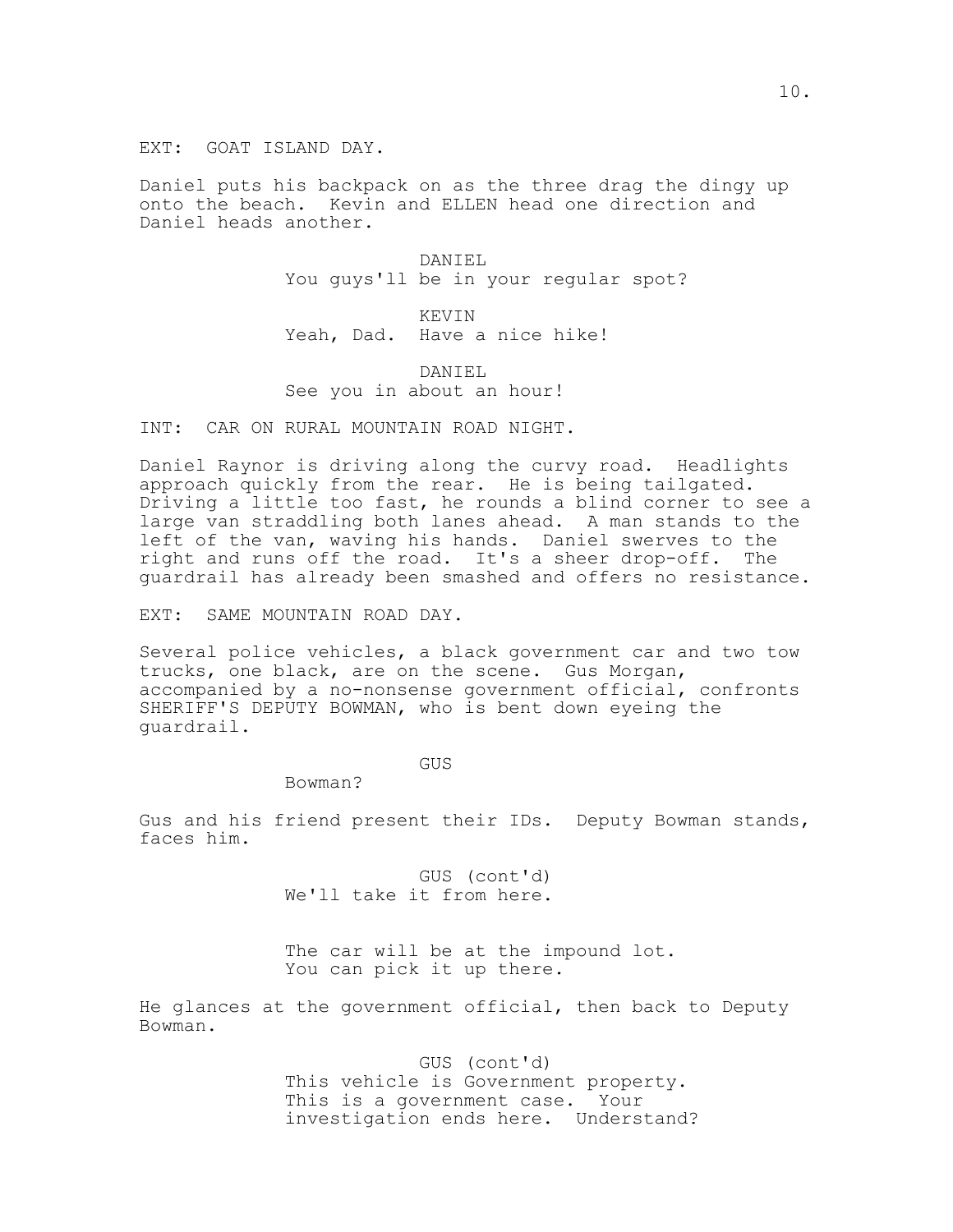EXT: AMY'S HOUSE DAY.

Amy, Kevin and ELLEN, dressed in black, approach the front door. Amy reaches for her keys and notices the door is ajar. She pushes the door open and looks on in horror.

INT: AMY'S LIVING ROOM DAY.

Furniture is upturned. Lamps are broken. Plants are dumped out onto the carpet. The place is trashed.

INT: CONFERENCE ROOM DAY.

Gus opens the door to the nondescript government room. The room is mostly unfurnished, save for a table and a couple of chairs. Amy enters. They both sit. Amy gets right to the point.

> AMY Didn't find what you wanted, did you?

GUS What do you mean?

AMY

Let's get on with this. I'm going to ask you one question and I want a straight answer. If you can't answer it to my satisfaction we're wasting our time.

GUS

Okay.

AMY Did you have anything to do with Daniel's accident?

GUS

Look. Daniel Raynor was our most brilliant researcher. He had our trust and our admiration. Sure, he was under heavy security, not only for our protection, but for his. But he was entrusted with the success of this whole project. He was getting very close to a major breakthrough. His death set the program back at least ten years.

AMY (GETTING UP TO LEAVE) Nice talking to you.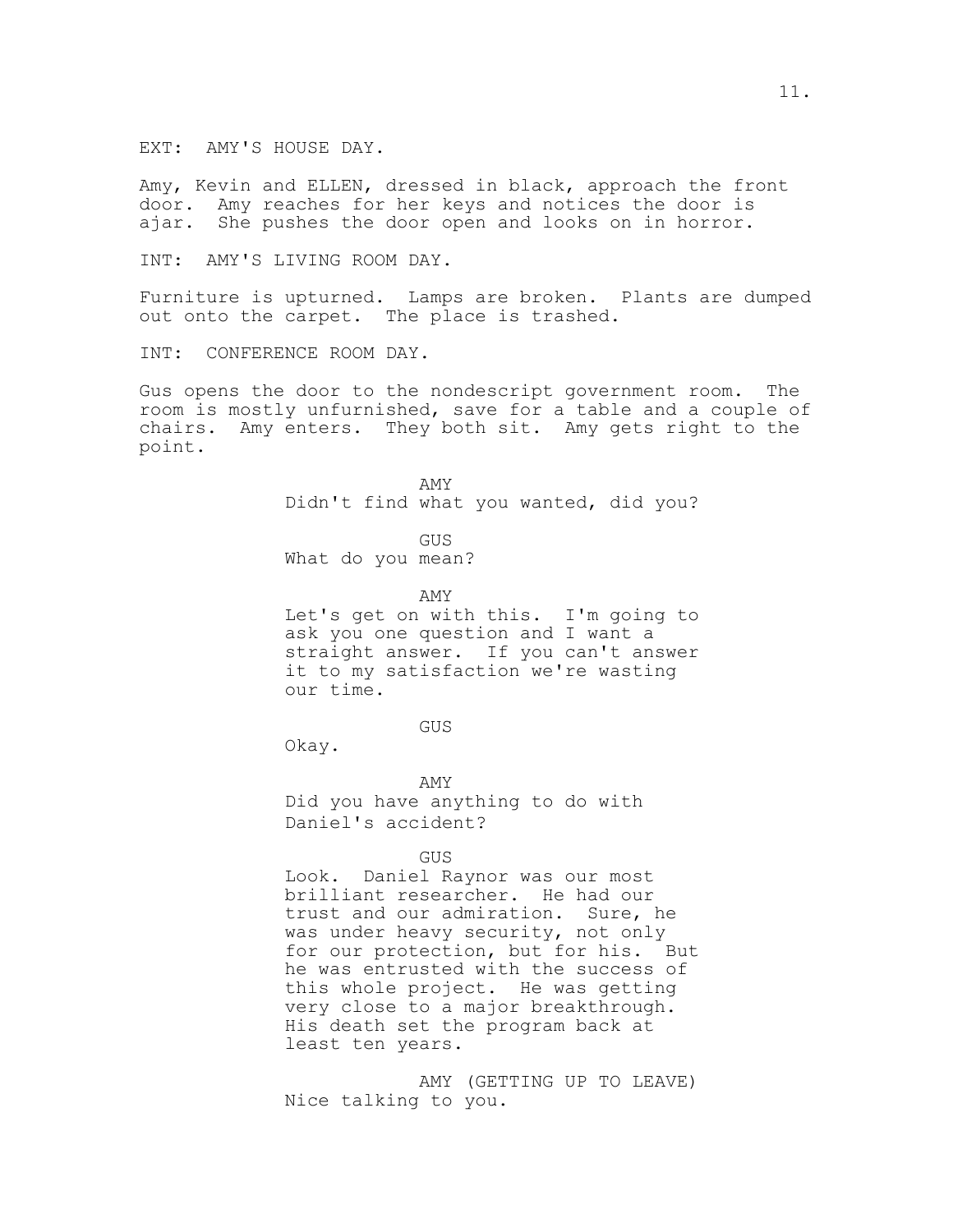GUS Wait! Sit down. Please.

Look, all I can tell you is this: Our government, our government, had absolutely no involvement with Daniel Raynor's death. I swear!

AMY Okay, let's say I believe you. Now what? Where do you go from here?

GUS

What do you mean?

AMY (STANDS UP) You need me and you don't even know it yet. Give me a call when you get a clue.

INT: HECHT LIVING ROOM DAY.

Jeff's father ARNOLD HECHT and neighbor lady, JUNE NERO, enter, laughing. They're playfully tickling and giggling as they make their way to Arnold's bedroom. They close the door behind them.

INT: JEFF'S BEDROOM DAY.

Jeff is awakened by the commotion, laughter and sounds of a bed squeaking, in the adjacent bedroom. Slowly, tears fill his eyes. He pulls the pillow over his head.

INT: TELEPHONE COMPANY SWITCH ROOM DAY.

The room is alive with the din of clocking relays and telephone sounds. Teddy's father BILL BEHR is showing his son around his workplace. Teddy is fascinated and wants to know what everything does. They stop by an equipment rack and Bill slides a large piece of equipment out so Teddy can see the inner workings.

> TEDDY I thought you could only put one phone call on one telephone line.

BILL Not anymore. That would take a lot of wire. Nowadays we can put lots of conversations on one pair of wires by multiplexing.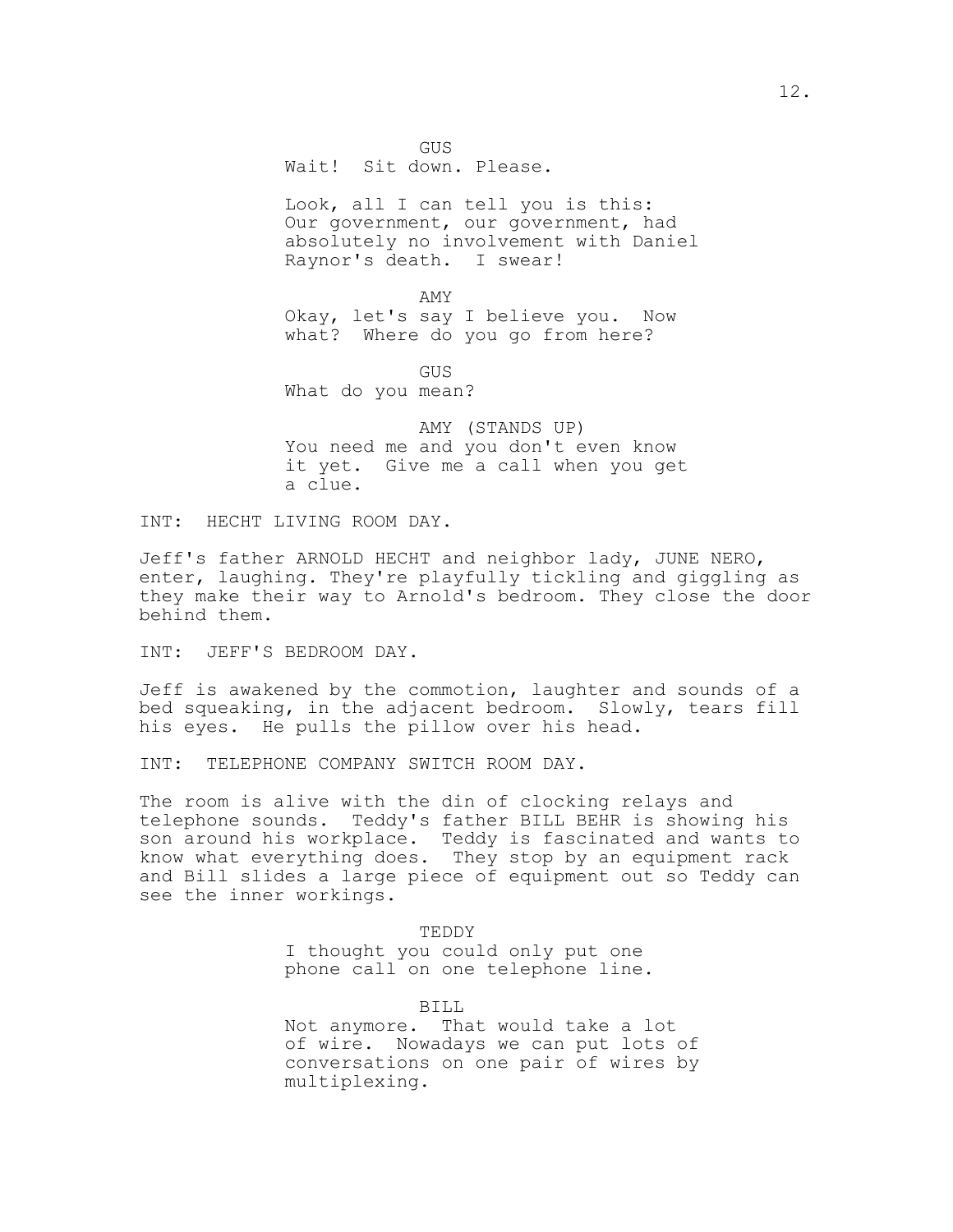### TEDDY

How?

### BILL

Well, each conversation is mixed with a tone, modulated. Each call gets it own, different tone. At the other end we use a demodulation to separate them back out again. Kind of like radio stations, on different channels.

#### TEDDY

That's amazing!

EXT: CITY PARK DAY.

Amy is sitting on a park bench. Gus approaches. She looks up. He motions for her to follow.

GUS

We'd better keep moving. Can't be too careful.

AMY I knew you'd call.

GUS

Okay, so Daniel sabotaged the project.

AMY

Bullshit! Don't give me that sabotaged crap! He was a patriot, and he was killed for it! If anything it was self-defense. He outsmarted you, that's all. So he left a few details out of the log. So what?

#### GUS

So, all that research goes down the drain. Lost. Great. Some patriot. We pay him and he screws his own government by breaking the law.

AMY

You knew he had a photographic memory, didn't you?

GUS

So?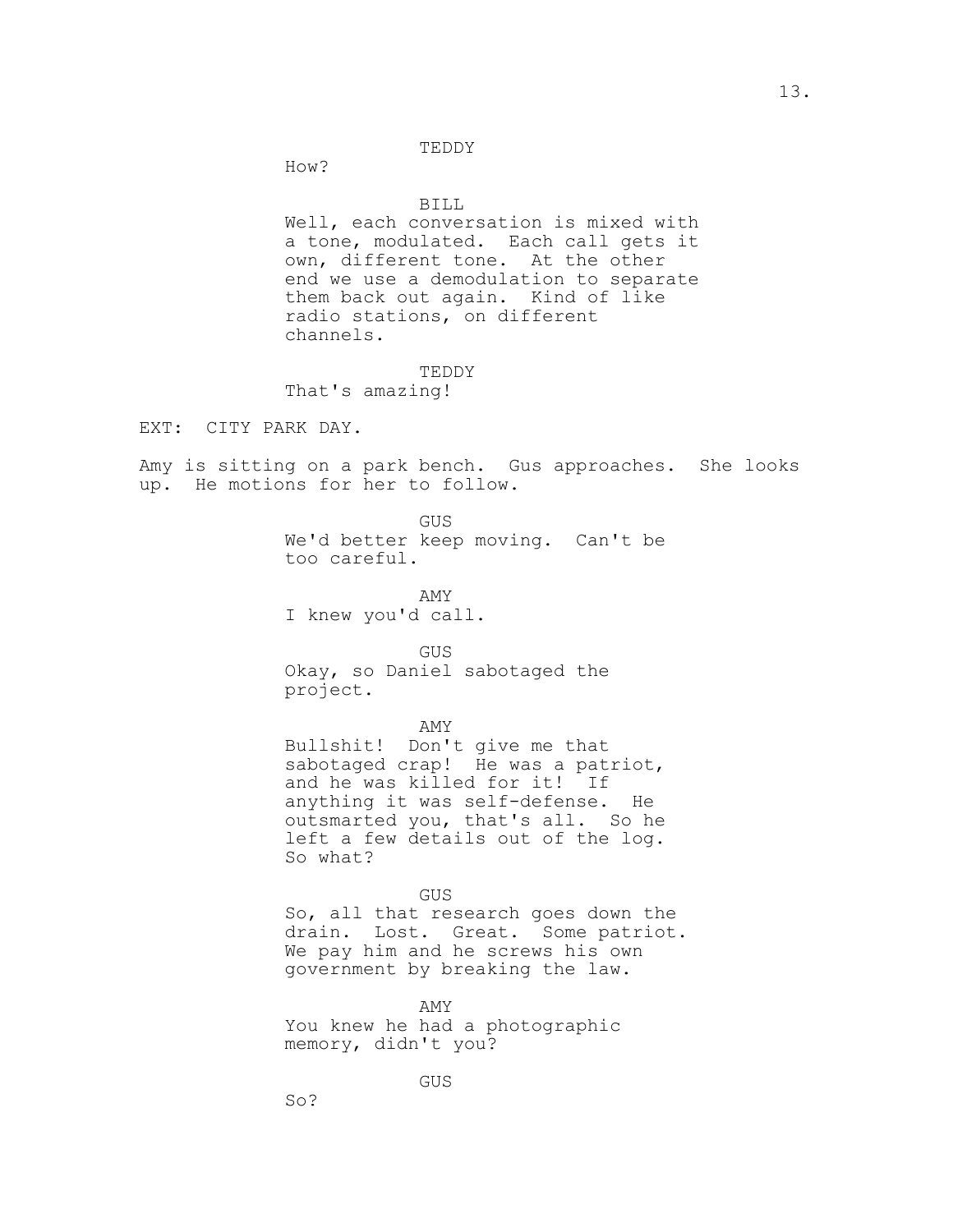So what if he memorized all his research every day and copied it down when he got home. And what if he'd been saving all of that research in a safe place? Years worth of study  $\Box$ on not just remote reviewing but a lot more.

#### GUS

Okay, I'm listening.

#### AMY

Before you get any ideas, they're hidden away where nobody will ever find them, even if you kill me. And I'm the only one who knows where they are. And don't try to blackmail me. I'm an ex-cop. And I have cancer. Terminal. I might have a year. Maybe two. So I have nothing to lose. Don't even think about fucking with me.

GUS So what do you want?

EXT: CITY PARK DAY.

Some time has passed. Gus and Amy are in another part of the same park.

> GUS (cont'd) I could support the idea. I know people who would underwrite the project. College for two, research facilities. It's peanuts to them. They'd have to see a return on their money, but if what you $\Box$ re saying is true and what Daniel was alluding to has any basis in fact, I think I can convince them to do it.

Except for one thing.

INT: AMY'S LIVING ROOM DAY.

ELLEN and Amy are talking. The TV is on, but they aren't watching.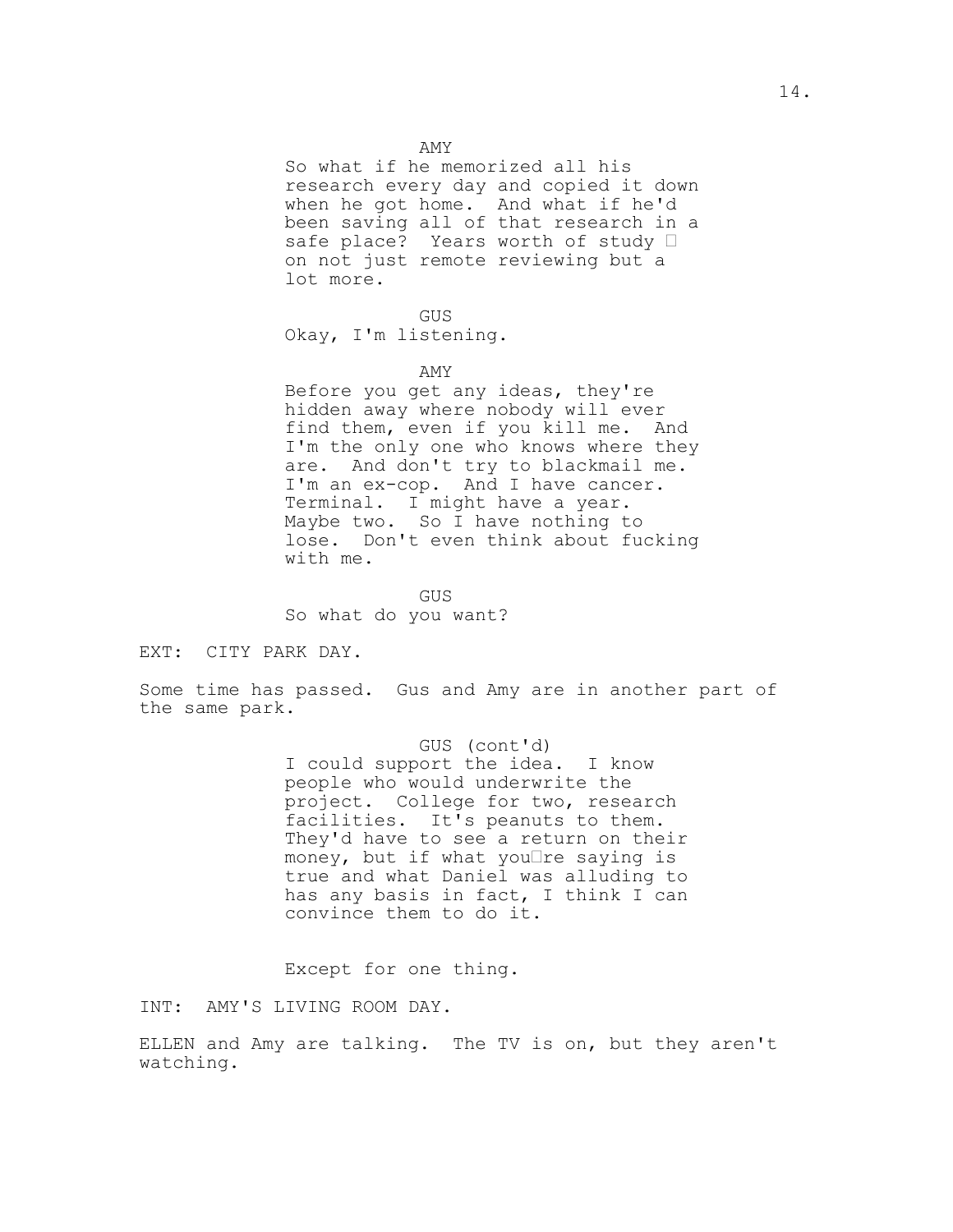It won't be the same. Not seeing him. Not seeing that face. His smile.

AMY The important thing is your father's research. He believed in it so much. It was more important to him than life itself. I'm so proud of you. Let's walk and talk.

They go outside, leaving the TV on. It's a news program. TV audio is heard.

# REPORTER

We have just learned that the search for Kevin Raynor, 18-year-old son of the late research scientist, Daniel Raynor, has been called off.

## EXT: MOUNTAIN RESORT PARKING LOT DAY.

A NEWS REPORTER stands with a mountain in the background. She speaks into a microphone as a camera crew and hikers watch and rescue workers put their equipment away. On screen is a recent picture of Kevin, handsome boyish good looks.

> REPORTER (cont'd) The younger Raynor had been reported had been reported missing, and presumed dead. He was a member of a team hiking expedition on rugged Mt. Herschel when he became separated from the group on Sunday.

The Herschel trail is among the most dangerous on the mountain, with steep cliffs and deep ravines. The search for Raynor was called off at 8 PM tonight after an extensive 5-day manhunt. Raynor is survived by his sister, ELLEN, and aunt, Amy Brock. His father, Daniel was killed in a one-car accident 5 years ago near Scott's Pass, just a mile from where his son was last seen.

INT: JULIUS RECTOR'S OFFICE DAY.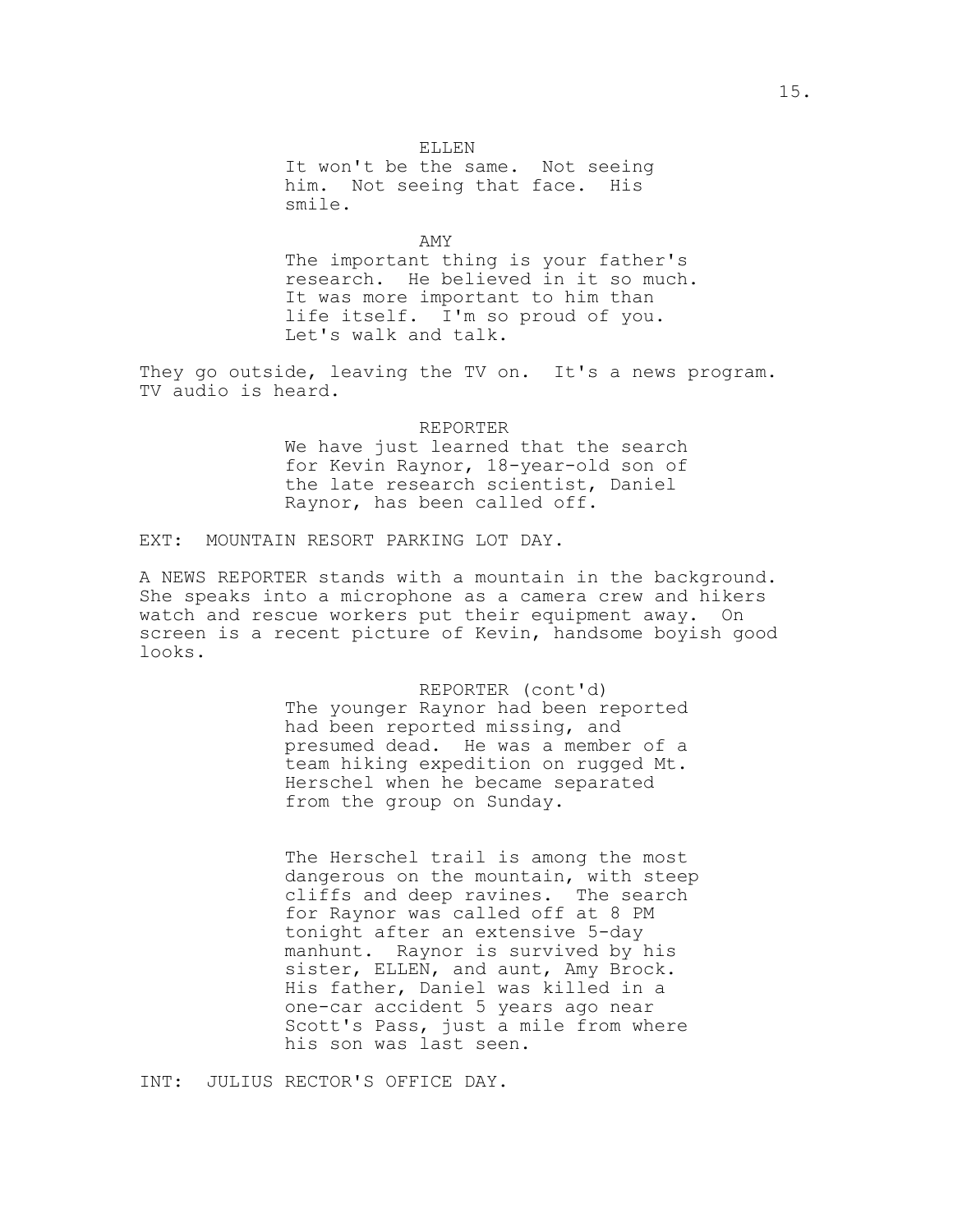JULIUS RECTOR and Ellen are going through a large stack of resumes. They make an odd couple, she a trim, attractive brunette, and he, looking seven years her senior with a rather lump, irregular looking face. Ellen, holding two folders in her hand, gives one to Julius. He studies it carefully.

#### ELLEN

Here's our audio guy. He's totally self-trained but his work with subliminal messages is nothing short of genius. He's been published more than anyone else in the field. He builds a lot of his own equipment from the ground up and he's excited about the project.

### JULIUS

Yes, I read of his work in Scientific American. Good call. Okay, who else?

## ELLEN

For project coordinator there's Jeff Hecht. All the right credentials, spotless reputation, he's a computer wizard and is one of the most respected people in the field. He's perfect.

### JULIUS

So I see. Can we get him?

#### ELLEN

We've got em ... both. AND here's the clincher: They know each other. When I told them they<sup>Id</sup> be working together they couldn't believe it! Hecht even called me back to make sure it wasn't a crank call!

INT: JEFF'S LIVING ROOM DAY.

Jeff is awakened at 7:00 by an alarm. He gets up, groggily stumbles to the computer, turns it on, pours a cup from the automatic coffee maker and settles in to check his email.

Computer screen shows a long email from his mother:

"Hi Jeff, I hope you're doing well. Guess who I heard from! Your father! He's living in Florida, and he's planning a trip out this way..."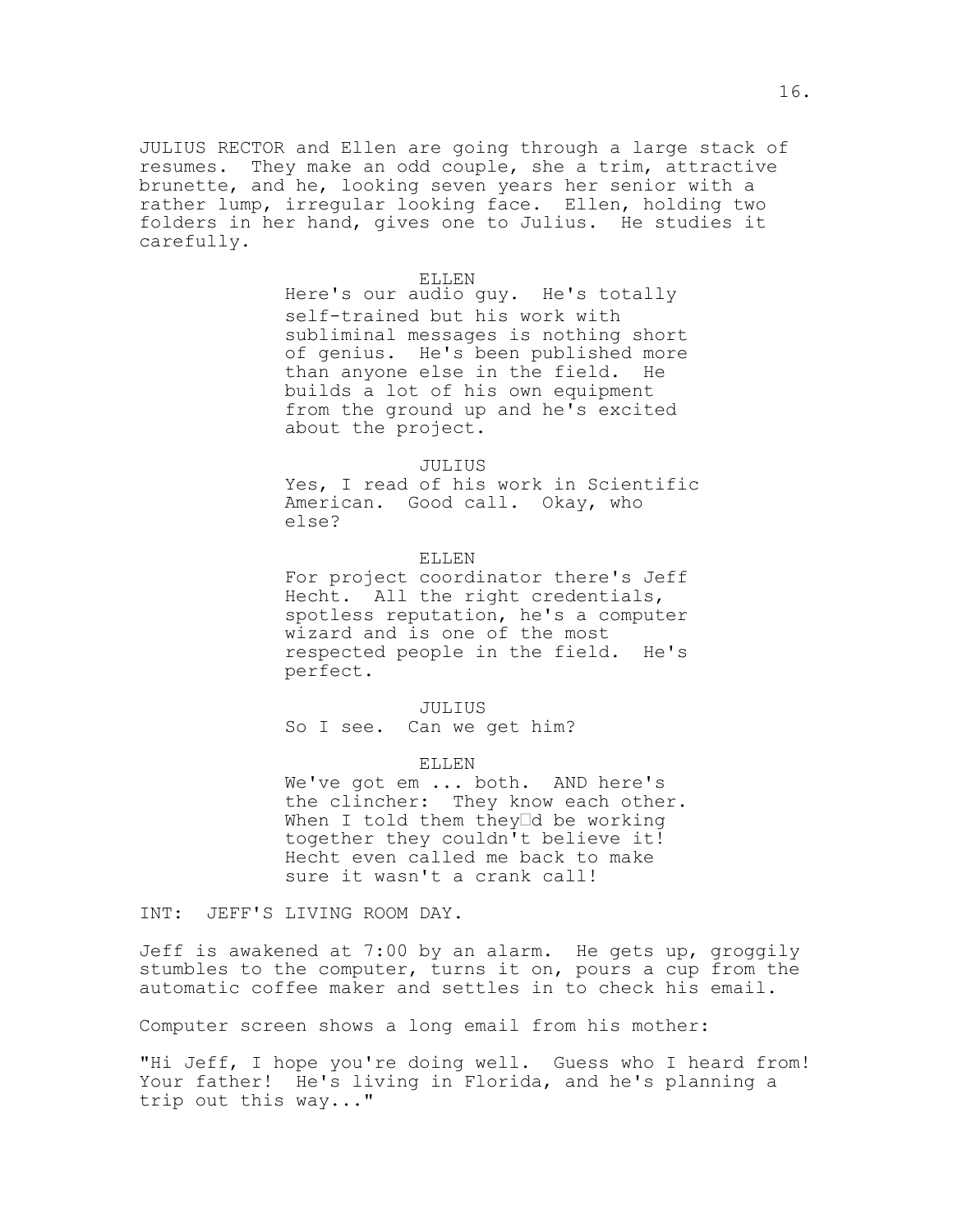INT: HECHT FAMILY KITCHEN DAY.

Jeff's mom, Marge Hecht, 37, dressed for work, puts a breakfast in front of her son. Jeff starts picking at the food.

> JEFF But, why does he have his own room?

MARGE Well, because of his snoring, and he likes to smoke, and he keeps odd hours, being a sales man. Why?

INT: JEFF'S LIVING ROOM DAY.

Jeff checks the next email. It's from Teddy:

"Hey Pal! So we'll be working together! We've got a lot of catching up to do. See ya there! I hear they'll have a bitchin' buffet ... Better get there early!"

Jeff laughs, takes another drink of coffee.

INT: RECTOR BRAIN RESEARCH INSTITUTE DAY.

Jeff Hecht and the other new recruits filter into the plush main gathering area for a welcoming party. The atmosphere is warm and casual. The feeling is upbeat, creative, and energetic. A photographer is roaming the room taking pictures. Jeff and Teddy see each other, shake hands, then spontaneously hug.

JEFF

Teddy!

TEDDY Hey, together again. How cool is that?

JEFF

So catch me up, how'd you get here?

TEDDY The short version? Okay, after the radio station I got a job making subliminal tapes. It was so lame. Get this: we'd have a guy whisper into a microphone things like,  $\square$  You are worthy of success. (MORE)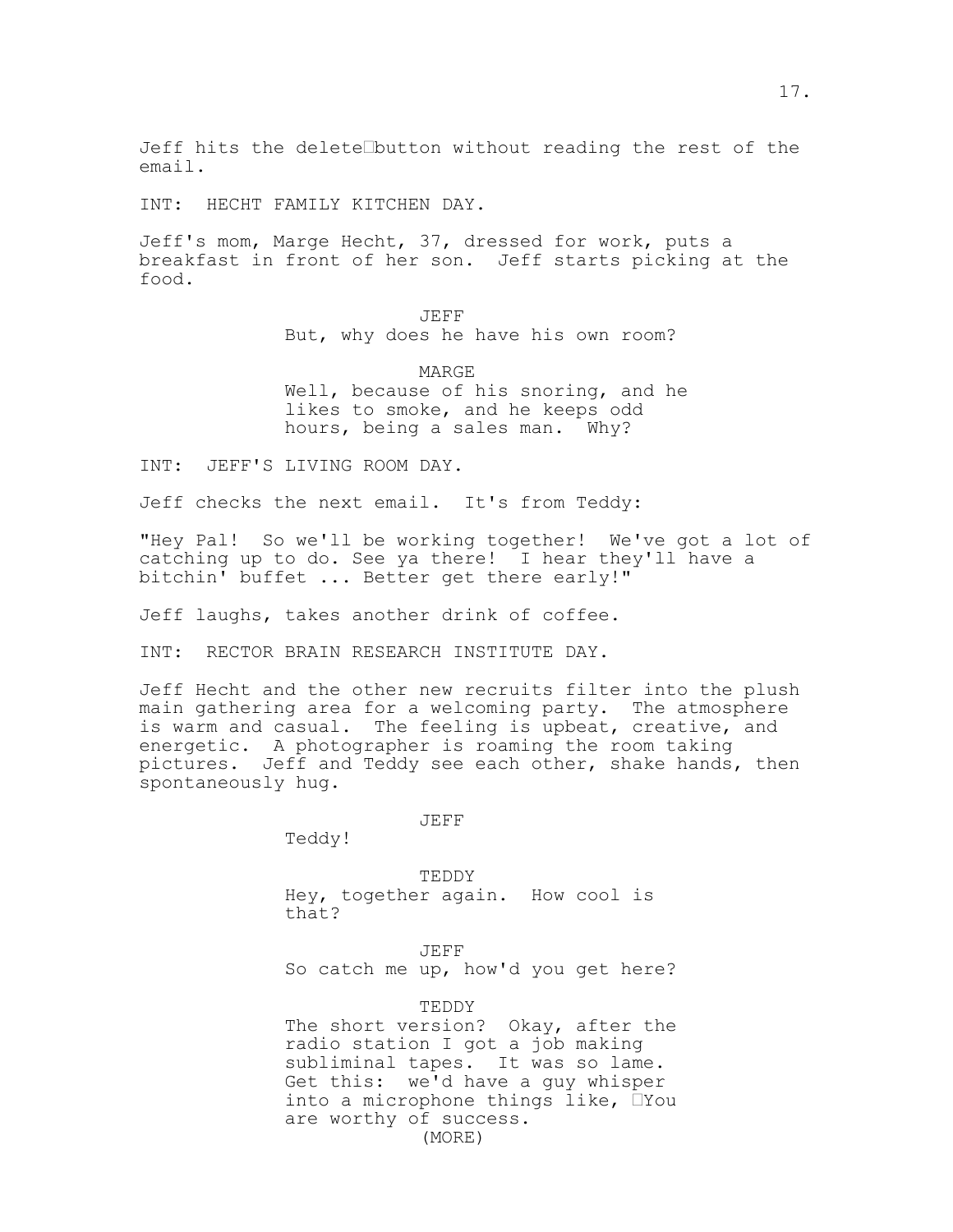#### TEDDY (cont'd)

You are smart, and people like you. You feel full and have no desire for that doughnut. "The thought of smoking makes you sick." Things like that. Then we'd just mix that in with ocean wave sounds, but mix it down so low you could hardly hear the guy, then turn him down a little bit more. And the weird thing is it kinda worked.

Then I remembered some stuff my Dad had told me about how the phone company could get multiple calls on one line. I wondered if subliminal messages could be handled the same way, and whether the subconscious mind was smart enough to still hear them. Turns out it worked! Just dumb luck. And here I am!

Hey, are those pigs in a blanket?

While Teddy steers them towards the buffet table, Jeff follows, but is distracted by something across the room. Julius and Ellen Rector have just entered. Jeff freezes.

> TEDDY (cont'd) Beep Beep! Hey buddy, your seatbelt's dragging on the ground!

> > JEFF

Huh?

TEDDY That, my friend, is the fresh young wife of Julius Rector. And as you can see, rather nasty looking.

Jeff smacks Teddy, almost spilling his drink and plate of snacks. Teddy reels playfully, not dropping a crumb.

JEFF

I know who it is, you idiot.

Julius and Ellen make their way through the crowd, working the room like a couple of well polished politicians, smiling, chatting and shaking hands with all they see. They either love being around people or know how to fake it. She $\Box$ s conservatively dressed, and he is in an expensive 3piece business suit. They approach Jeff and Teddy. Rector extends his hand to Jeff and smiles warmly.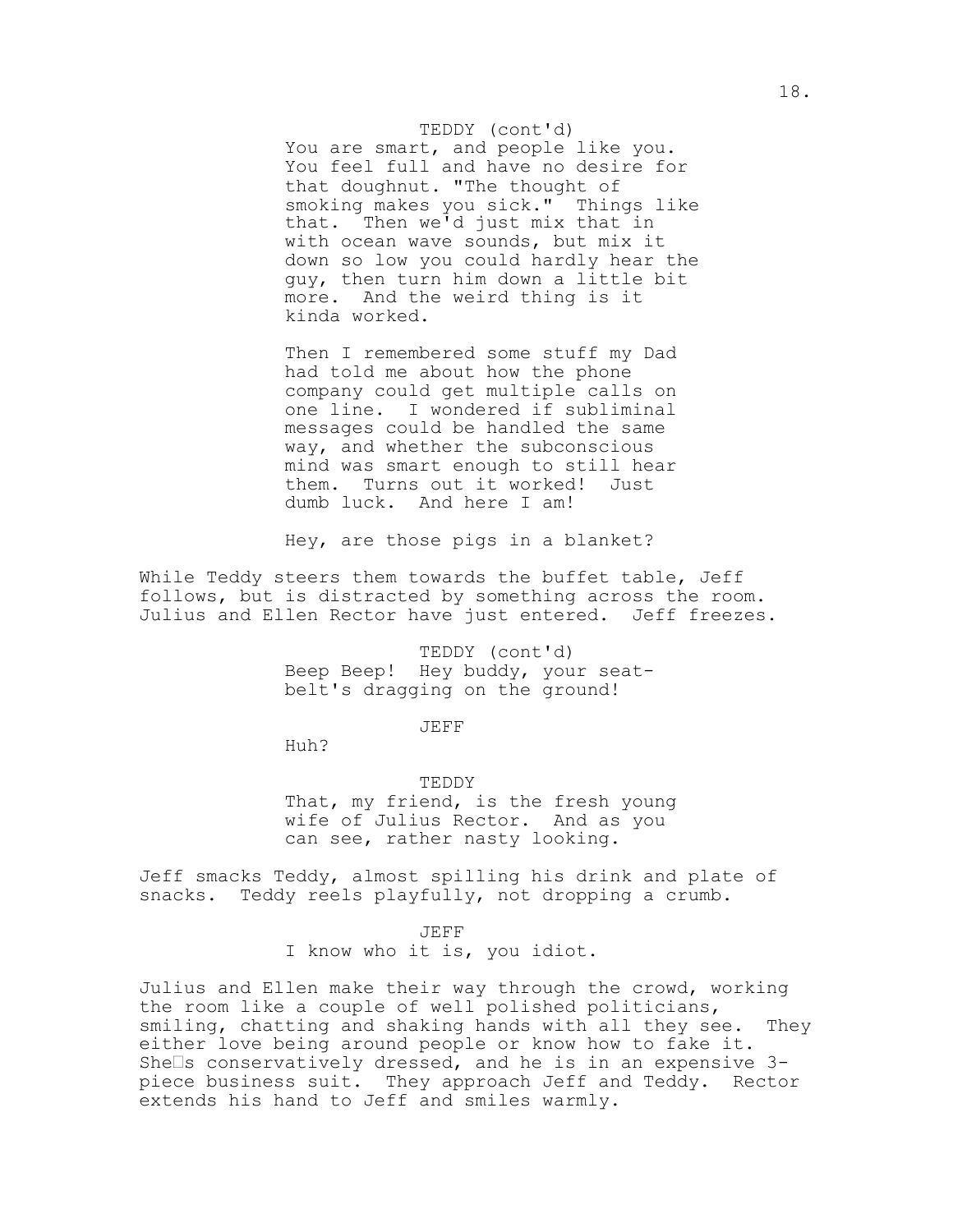JULIUS Jeff Hecht, I'm Julius Rector. Very pleased to meet you.

JEFF And me too. You know my name.

#### JULIUS

I know everyone's name. It<sup>S</sup>s kind of a thing with me. It's not hard really. And you must be Edward Behr.

TEDDY (MOUTH FULL OF FOOD) Yes, they call me Teddy. When your name is Behr, I guess it's inevitable.

JULIUS Then Teddy it is. And this is Ellen. Ellen, Teddy Behr and Jeff Hecht.

TEDDY Pleased to meet 'cha!

Ellen shakes Teddy's hand, and then Jeff's. He looks a little stunned.

### ELLEN

Hi Jeff.

JEFF My pleasure. Good on the phone. I mean, we spoke before ... on the phone.

ELLEN Yes, we did. Good to meet you face to face.

### JULIUS

Well, I'd better get ready for the orientation. See you both then, 10:00 sharp!

Teddy, still chewing, waves to Julius, then to Jeff and Ellen, then heads back to the buffet, leaving Jeff and Ellen to talk.

> ELLEN So, you'll be coordinating the sleep experiments.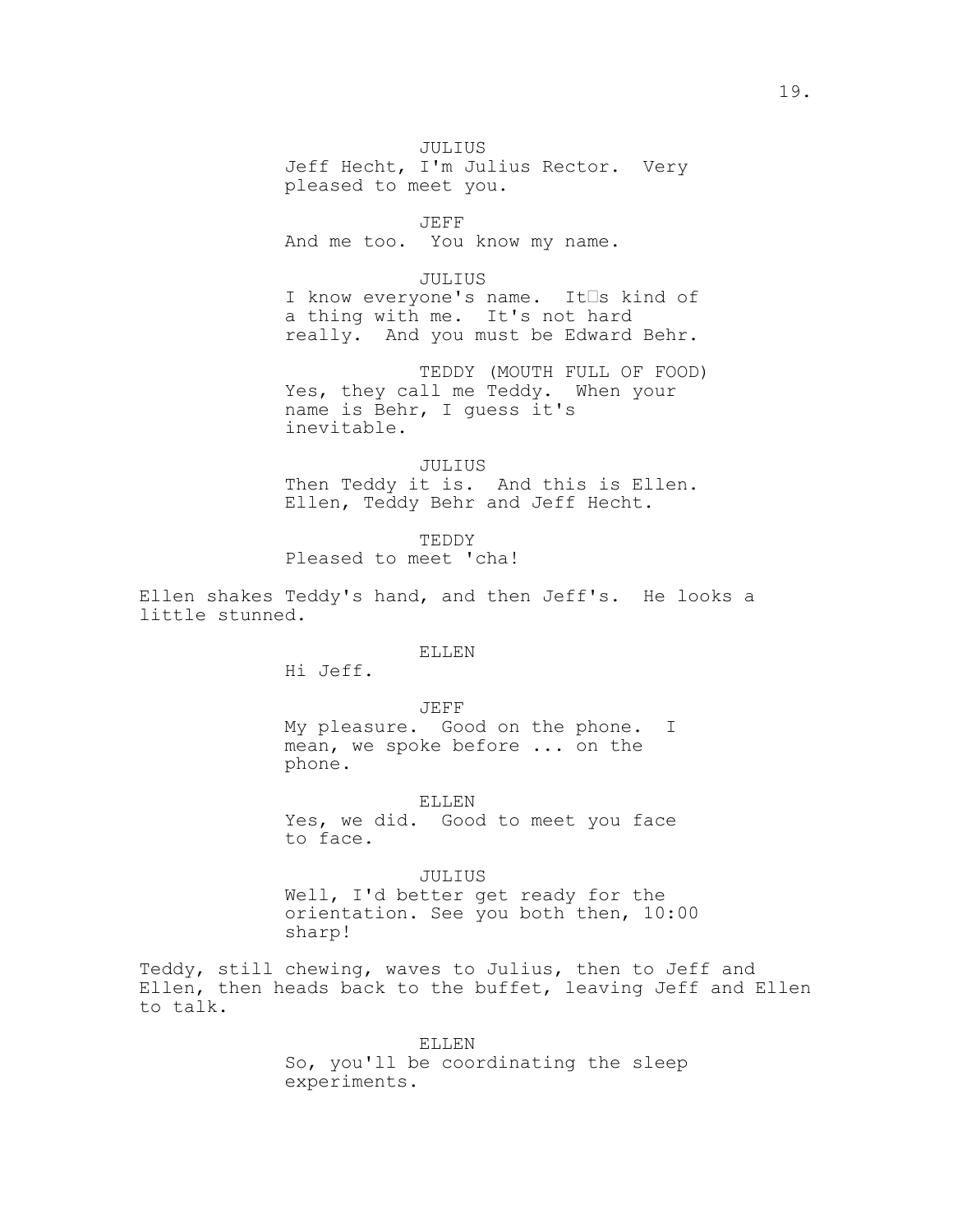The photographer gets their attention. Ellen moves a bit closer to Jeff. They face him, smile, and he snaps their picture.

> ELLEN I'll show you around right after orientation. Julius likes to do his magic show for all new recruits. That's what I call it. This is the biggest crowd we've ever had. It's a pretty exciting day, seeing all these new faces.

Well, see you in a little bit. Welcome aboard!

She shakes his hand again. As she turns to leave, Jeff looks down at his hand, then at Ellen's departure.

INT: LARGE LECTURE HALL DAY.

The 150 or so new recruits are scattered throughout the room. At the front is a long table for demonstrations, a podium, a small wastebasket, and a large video screen and blackboard behind a shallow stage. Jeff and Teddy are sitting together near the front center of the hall, reminiscing. Other new hires, mostly fresh out of college, are fidgeting and talking. Some seem impatient. The clock reads 10:10. Teddy shows Jeff his program.

> JEFF Look, it even says right here Orientation starts promptly at 10am. They were pretty specific about that.

TEDDY Hey, it all pays the same. So, I thought you only liked redheads.

JEFF I know who you're talking about, and it wasn't red. It was auburn!

TEDDY Oh Yea .. aw-burn! Sorry.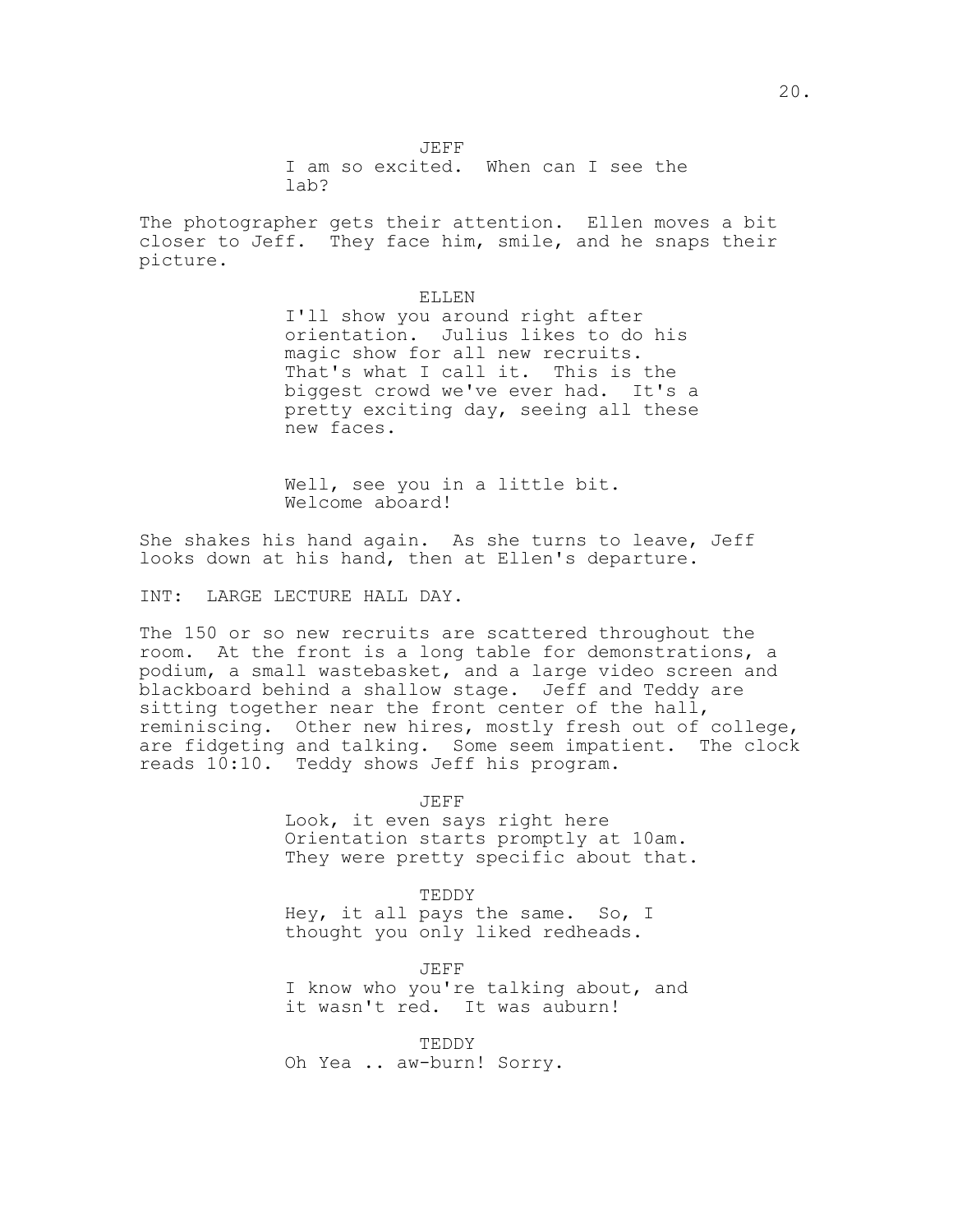Clock now says 10:12. A slightly hunched over older man, apparently a janitor, approaches and inspects the wastebasket as if to see if it needs emptying. Nobody seems to notice. He casually walks around behind the podium, then rises slowly to his full height. It's Julius Rector! The crowd quiets immediately. All eyes fix on him.

> JULIUS Can anybody tell me what just happened?

A SMARTASS from the back of the room, mutters something under his breath.

> JULIUS (cont'd) What was that? Please repeat that, so we can all hear. You're not in class. You're a team member. Please, it's okay.

SMARTASS (MEEKLY) You were late.

JULIUS Not true. I was not late. I was early.

He starts to move to the center of the seating gallery, pointing to a chair.

> JULIUS (CONTINUING) I was sitting right down here. Didn't you see me? Here. Here's my stuff.

He picks up a small notebook and pen from the table.

JULIUS (CONTINUING) In fact, I left these here.

He takes the items back to the podium with him as he talks.

JULIUS (CONTINUING) This has been a demonstration of what we do here at RBR. You have all seen me. I made a point to shake the hands of each and every one of you, introduce myself while looking you square in the eyes. So you all know me. But when you came to this lecture, nobody recognized me. Nobody noticed. Like I was transparent.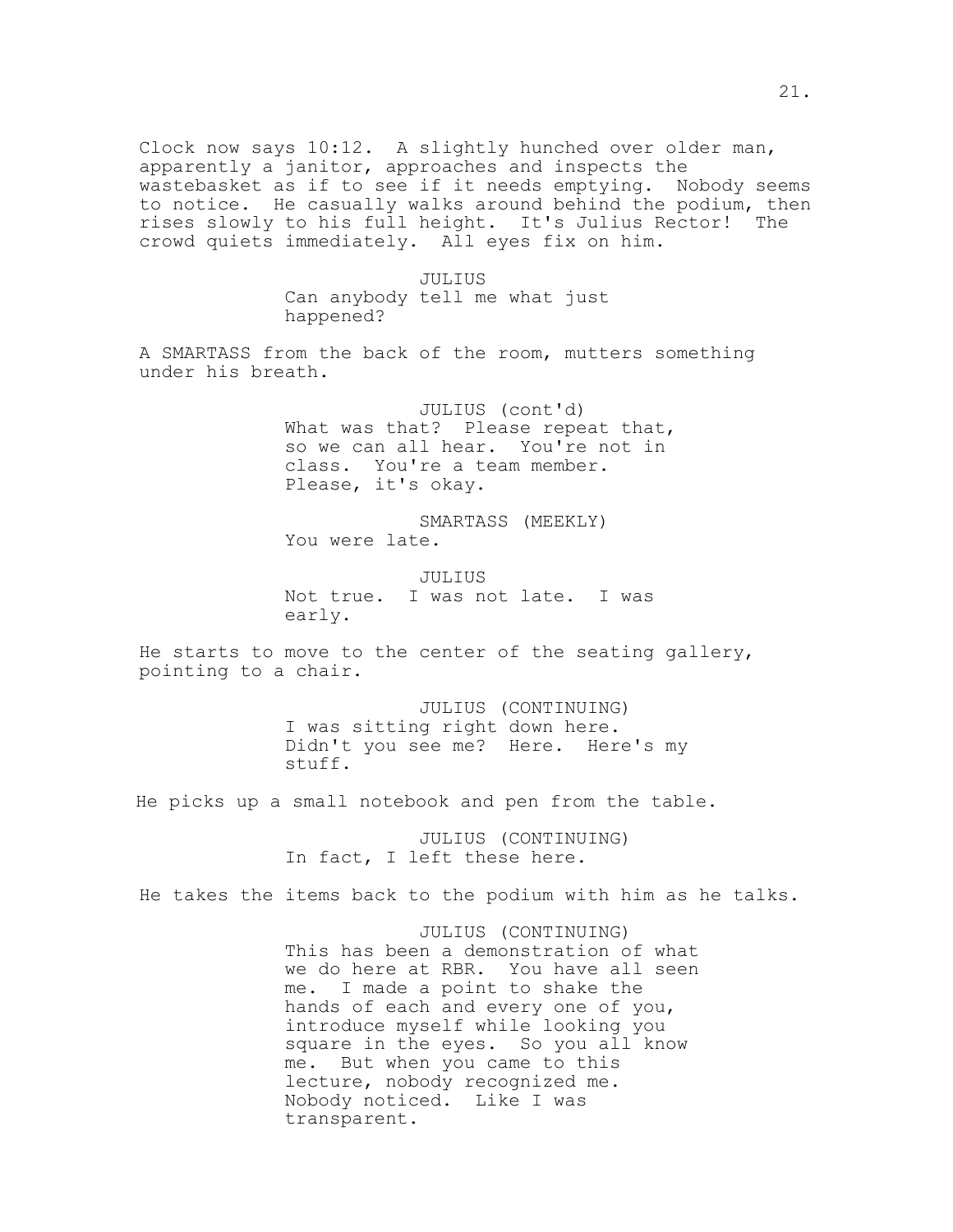As he speaks, the video screen shows a replay of the scene, showing a wide shot of the auditorium with him sitting in his place, then getting up and walking hunched over towards the podium.

> JULIUS (CONTINUING) Even when I came up to the front of the room, you didn't see me, until I wanted you to.

The lights gradually dim, almost imperceptibly. He walks around the room as he speaks, and an animated presentation illustrates his points on the video screen.

> JULIUS (CONTINUING) (cont'd) You have all heard that we only use a fraction, 10%, of the capacity of our brains, but why? Why don't we use more? Because we don't need to.

Screen shows 3 keys, marked Knowledge, Need and Practice.

JULIUS (CONTINUING) (cont'd) There are 3 keys to unlocking our full mental capacity: (1) Knowing it's there, (2) The need to use that capacity, and (3) Using it every day: Practice. Need is the most important key.

The Need key enlarges and the others fade away.

JULIUS (CONTINUING) (cont'd) Evolution is driven by need. A limb or organ that has not been used for generations will eventually shrink and disappear altogether. Consider organs like tonsils and appendix. What are they for? We remove them routinely, and people still live pretty good lives. Who knows what they may have done, how they could have served ancient man. Could they have helped fight disease? Might they have aided nonverbal communication? Could Neanderthal Man have smelled a predator coming from a mile away? Look at the little toe. It seems to be shrinking. Maybe it's next in line for elimination.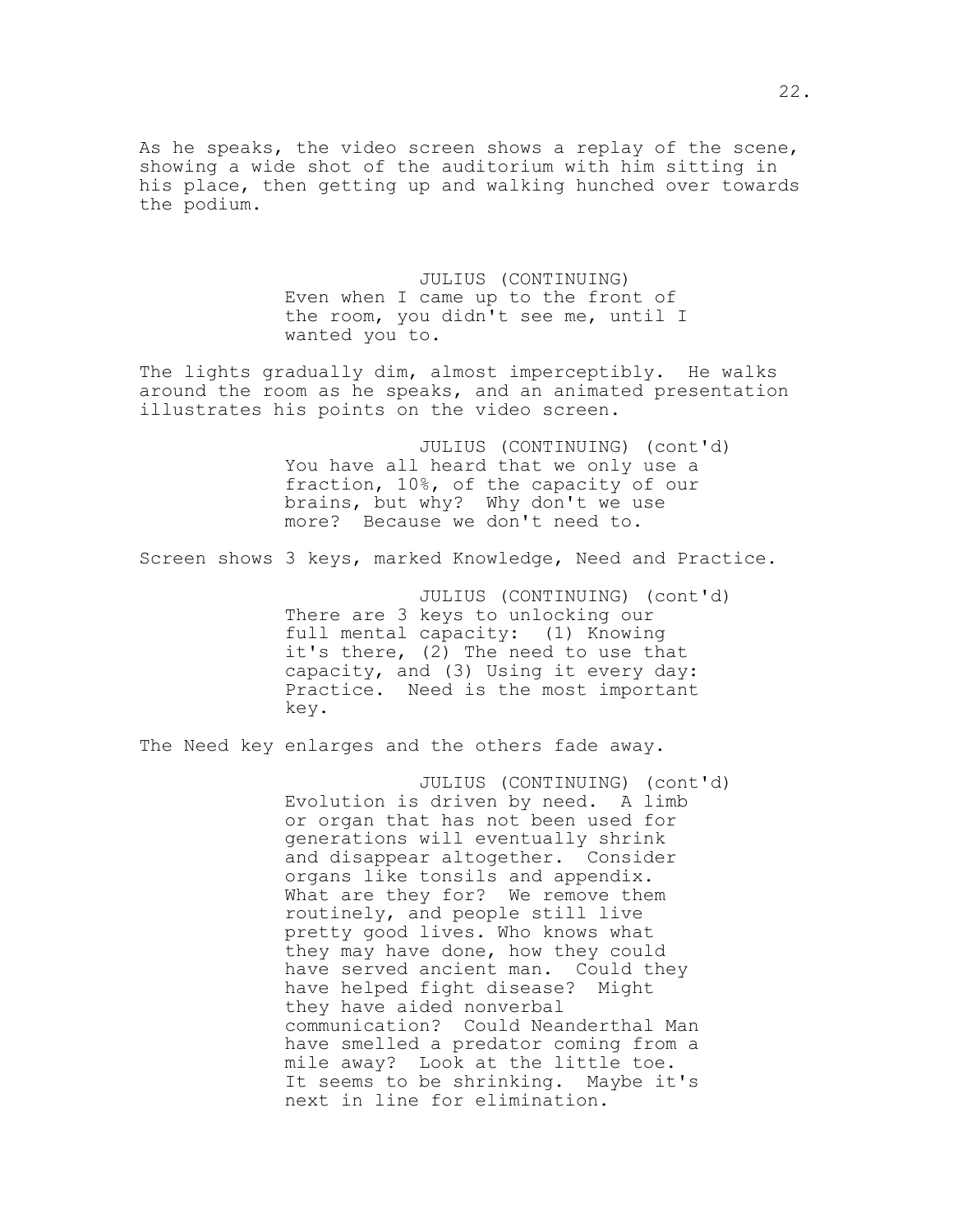Series of shots of toes, some of them wiggling, gets a few giggles out of the crowd. As the lights gradually come back up, a few of them gasp as they realize Rector has changed clothes, out of the janitor clothes and into his suit, without them noticing.

> JULIUS (CONTINUING) (cont'd) The smarter man gets, the less brain he needs. At some point, early man reached a crossroad. He could have turned right, or left.

Had he turned right, he would keep the coat of fur to keep him warm, continue chasing animals on foot, and maybe even gotten faster. Had he turned right he could have developed his powers of ESP and clairvoyance. The brain could have grown more powerful.

Instead he turned left. He became inventive. He invented blankets and clothes and discovered fire to keep him warm. The fur went away. He invented spears, and later, guns, so he no longer had to chase down animals on foot. Now even a pig can outrun us. He invents radio, satellites and cellular technology, and most of us don't even think ESP works. He invents the computer so he won't need to do calculations anymore. I could go on and on, but I sense you think I already have.

Welcome to RMR. We're reminders. We remind people of the incredible minds they have. We remind those minds of their inner abilities. This is what I would like you to focus on. Consider the possibilities, and then turn them into realities.

INT: RMR SLEEP LAB DAY.

Ellen leads Jeff and Teddy into the lab for their first look. They are obviously pleased.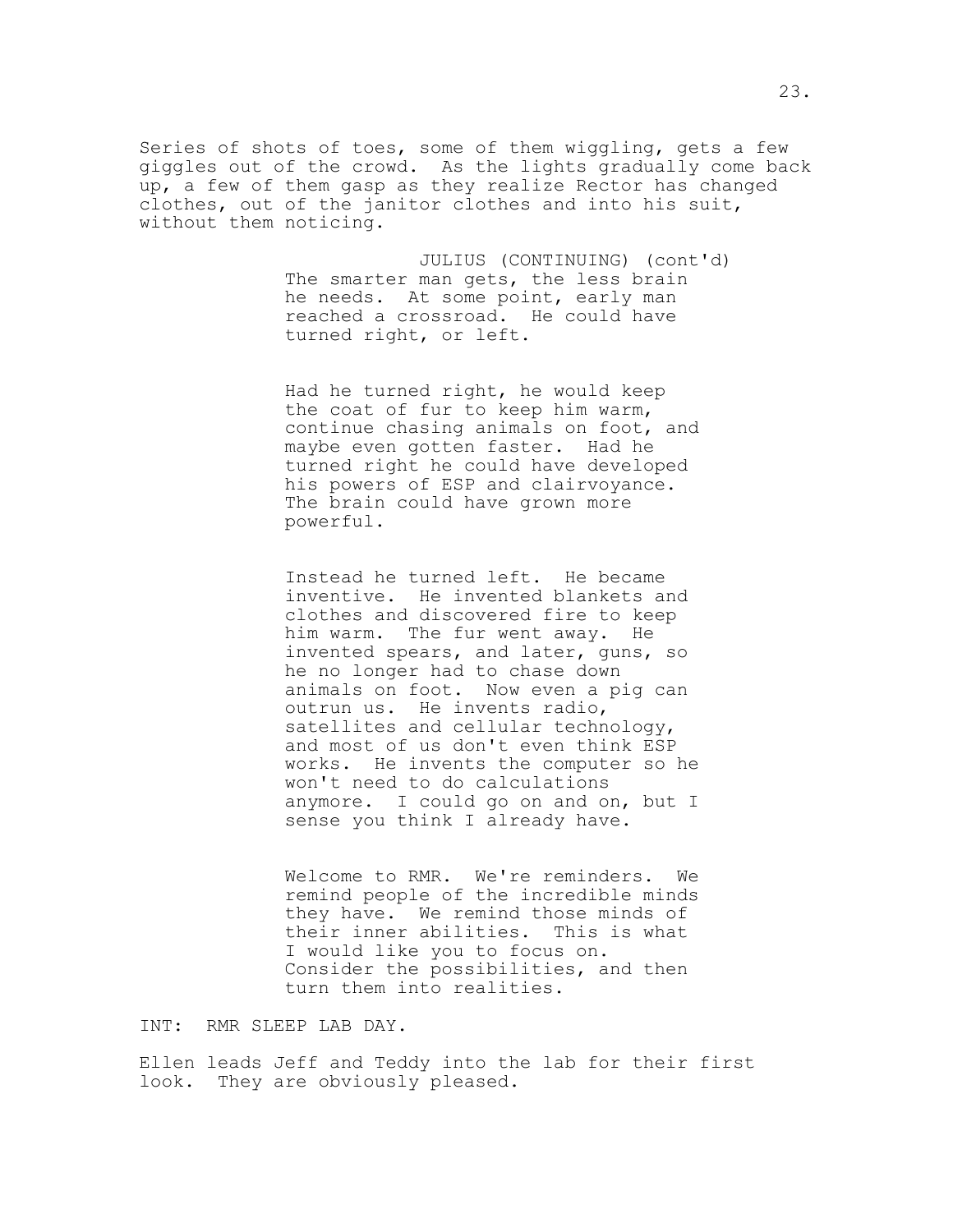Teddy goes straight to the audio booth, a soundproof room with a large double-pane window looking into the sleep lab. Teddy pushes the heavy door to enter the booth.

> TEDDY Wow, this is well done. I like the way the room floats on shock absorbers, the way it should. Total isolation, beautiful!

His voice drops off to nothing as the heavy door closes behind him.

> JEFF Kid in a candy store.

> > ELLEN

And you?

JEFF

I'm not as into hardware and toys as Teddy, but I do appreciate having the tools and the staff so I can do my work. So that's the sleep chamber?

Jeff points to an adjoining room, visible through a one-way mirror.

ELLEN

Yes, one of them. There are 3 here, with infrared cameras so you can monitor the sleepers in darkness. Those are the monitors. There $\square$ s also a remote chamber at G Lab in case we need proximity isolation.

JEFF

G Lab?

#### ELLEN

Yes, It's a separate, secret, high security facility. It's hidden, for absolute separation. I don't even know where G Lab is, except that it is exactly 30 miles from this room.

Suddenly there's a loud SIREN followed by an ominous, official sounding announcement.

> TEDDY (ON INTERCOM) Attention! This is not a test. Leave the building immediately! We are under attack! (MORE)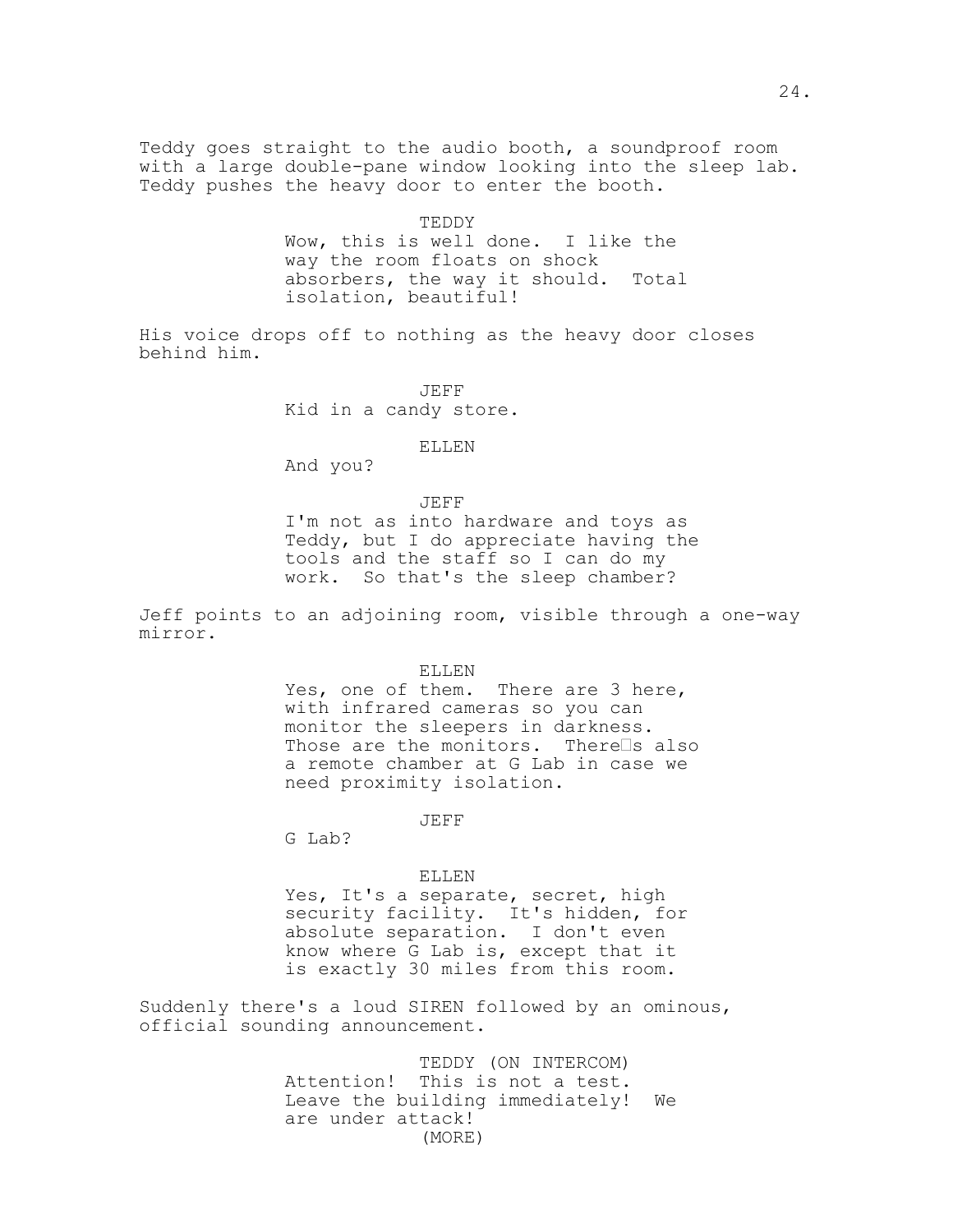This announcement will not be TEDDY (ON INTERCOM) (cont'd) repeated. I repeat, this message will not be repeated!

JEFF Knock it off meatball, you scared the shit out of us!

TEDDY (ON INTERCOM) Sorry. Just testing the system. It works.

ELLEN Is he always like this?

JEFF

Afraid so.

TEDDY (ON INTERCOM) I heard that!

She pushes a button on the counter and talks to Teddy.

ELLEN Teddy, front and center.

Teddy enters, sits by Jeff while Ellen takes a couple of thick presentation folders out of a desk drawer and hands one to each of them. They listen intently, especially Jeff.

> ELLEN (CONTINUES) Here, hang onto these. Read 'em when you have time but don't take 'em out of this room. They document all of our research to this point. As you know, my father, Daniel, began this project while a researcher for the government. Julius and I picked up from where he left off, and we've made pretty good progress, as youlll see.

There's someone I want you to meet. Ellen stands and leads the pair out into the halls of RMR. INT: RMR HALLWAY DAY.

> ELLEN (CONTINUES) (cont'd) 99% of the new recruits here at RMR have education and/or psychology backgrounds. (MORE)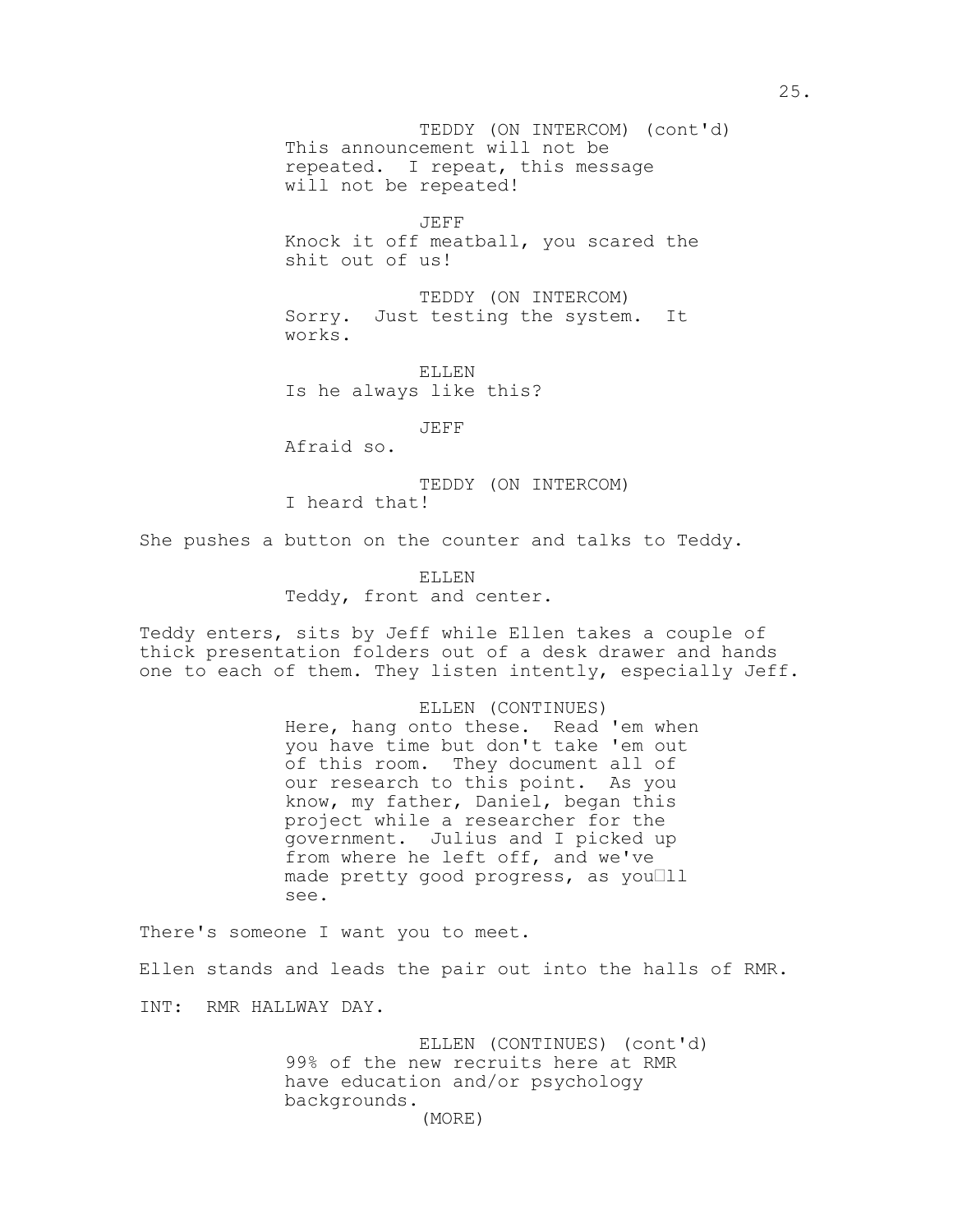They are either involved with ELLEN (CONTINUES) (cont'd) developing the curriculum or teaching it training the people who will actually administer the RMR program to our clients. Later we'll bring in marketing and sales.

What the three of us are here for is to tackle the two major challenges we face today at RMR. One, get the training time down from two weeks to three days, and two, eliminate fading, what I call the Fade Factor.

This program is powerful stuff. A client can expect at least a 200% increase in memory retention, vastly increased mental acuity and calculation skills and even acute intuition! A client will actually be able to make better decisions by being able to sense future consequences of his day-to-day decisions.

They approach a door with a sign that says  $\Box$ Physical Condition. Ellen swipes her key card in the lock and they enter.

> ELLEN And here is the gym.

INT: RMR GYM DAY.

A large workout area with treadmills, exercise bikes and weight machines. There are a few people in gym clothes in various stages of their workout routine. They approach KATHY, a fit 25-year-old, sweating as she pedals a stationary bike.

> ELLEN (cont'd) This is Kathy. She increased her mental acuity by 200% by standard measurement upon finishing her 14-day training program. She's been on the maintenance program for 6 months now. Read any good books lately, Kathy?

KATHY (BREATHING HARD) I just finished "The Bean Trees by Barbara Kingsolver".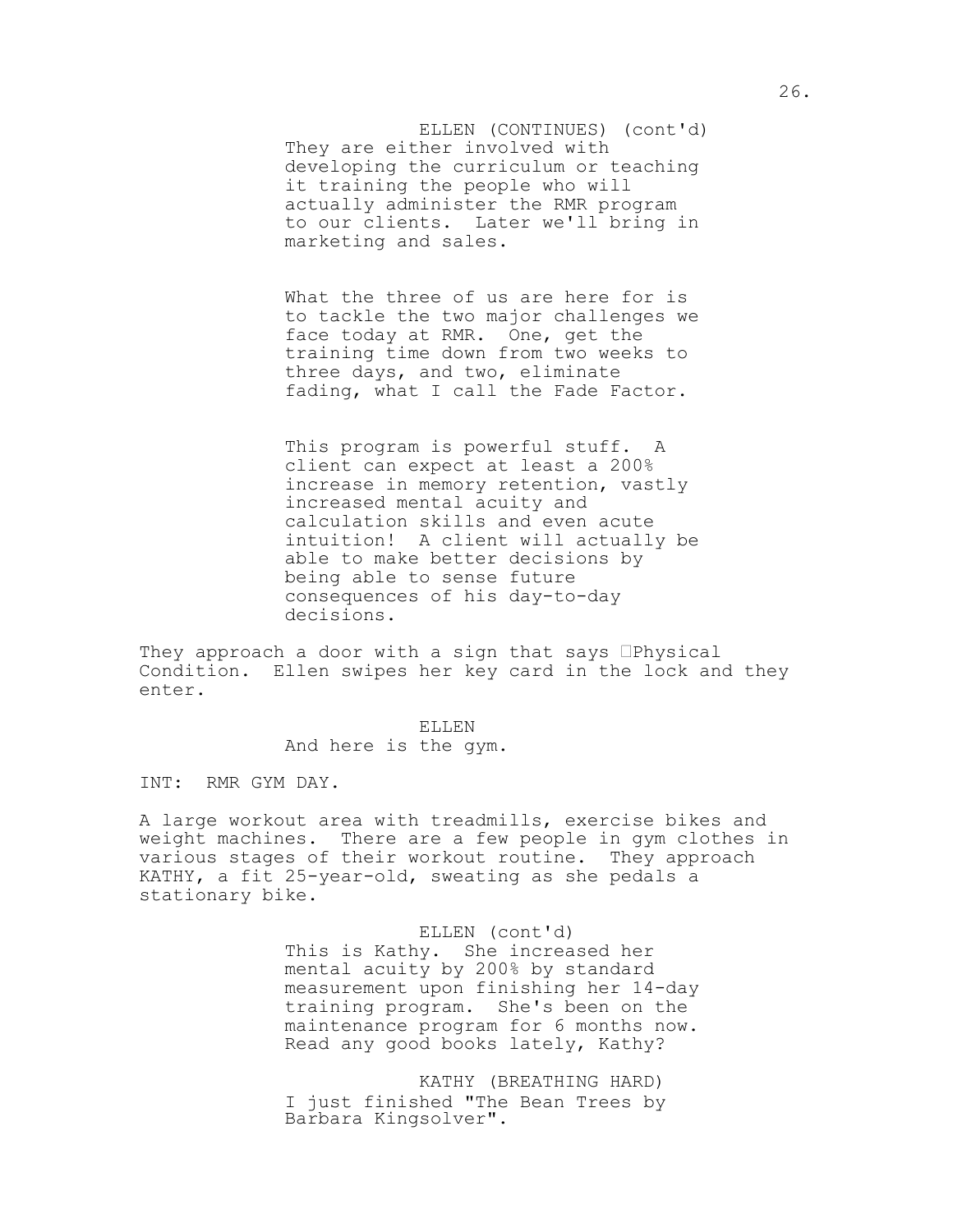Okay, what's the first paragraph on page?

She motions to Teddy to say a number.

TEDDY

71.

ELLEN

Page 71.

## KATHY

She rubbed her neck and turned her face to the sun again. Lou Ann's face was small and rounded in a pretty way like ...

JEFF

Amazing.

ELLEN

I think we get the point, Kathy. And what do you have to do to maintain this level of performance?

### KATHY

This. A half hour on the bike or treadmill, running 5 miles and weights, plus the vitamins and I can only eat what's on the RBR diet. That's the hardest part.

#### TEDDY

Every day?

KATHY Every day. Plus an hour study session a day.

JEFF And if you don't?

KATHY

If I cheat, just a little, I notice a real decline in just a few days.

## ELLEN

Thanks, we'll let you go.

She leads Jeff and Teddy over to a large wall chart.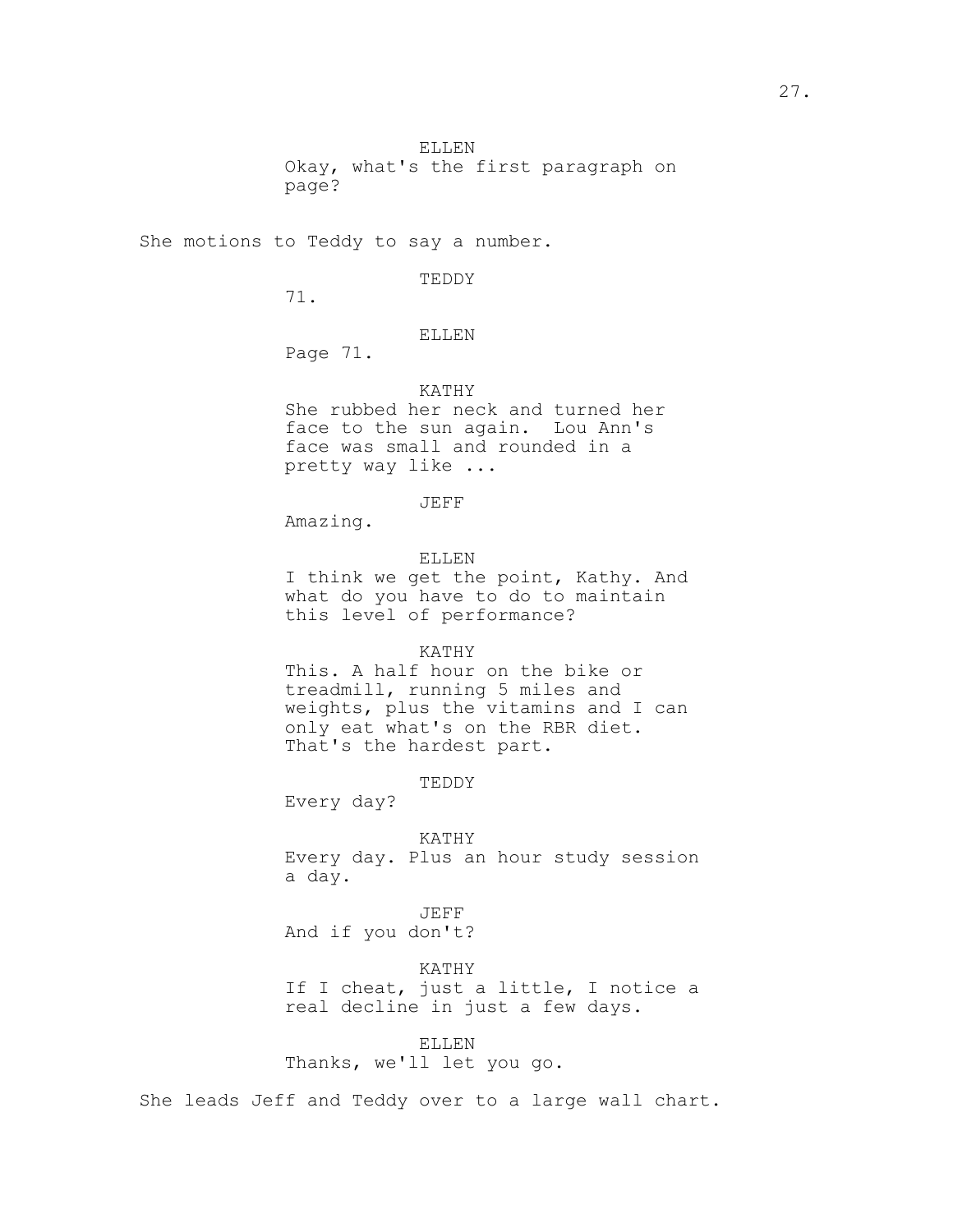ELLEN (cont'd) This shows the whole story for a typical client. Here's the beginning score, before training. Notice as the days of training go by, the score climbs at a rapid rate, reaching a peak at about 200% by the end of the 14 days. Then with no maintenance, it gradually falls, back to the original 100% by about eight days.

The other lines on the chart represent various alternate levels of maintenance: exercise only, diet only, study only, exercise and diet only, diet and study only, and so on. As you can see, nothing but the full program works to keep the client on the growth path. That's the Fade Factor.

INT: RBR HALLWAY DAY.

Ellen continues as they walk down the hall back to the sleep lab.

### ELLEN (cont'd)

So those are our challenges: Get the training program down to 3 days and deal with the Fade Factor and make it painless.

TEDDY

A daily audio program they could listen to a few minutes, a couple of times a day.

### ELLEN

That's what I'm thinking. Successful marketing depends on it. It's got to be simple to use or the general public won't go for it. So can we do it?

TEDDY It's what I do! And maybe after a while they won't need the audio reminder at all.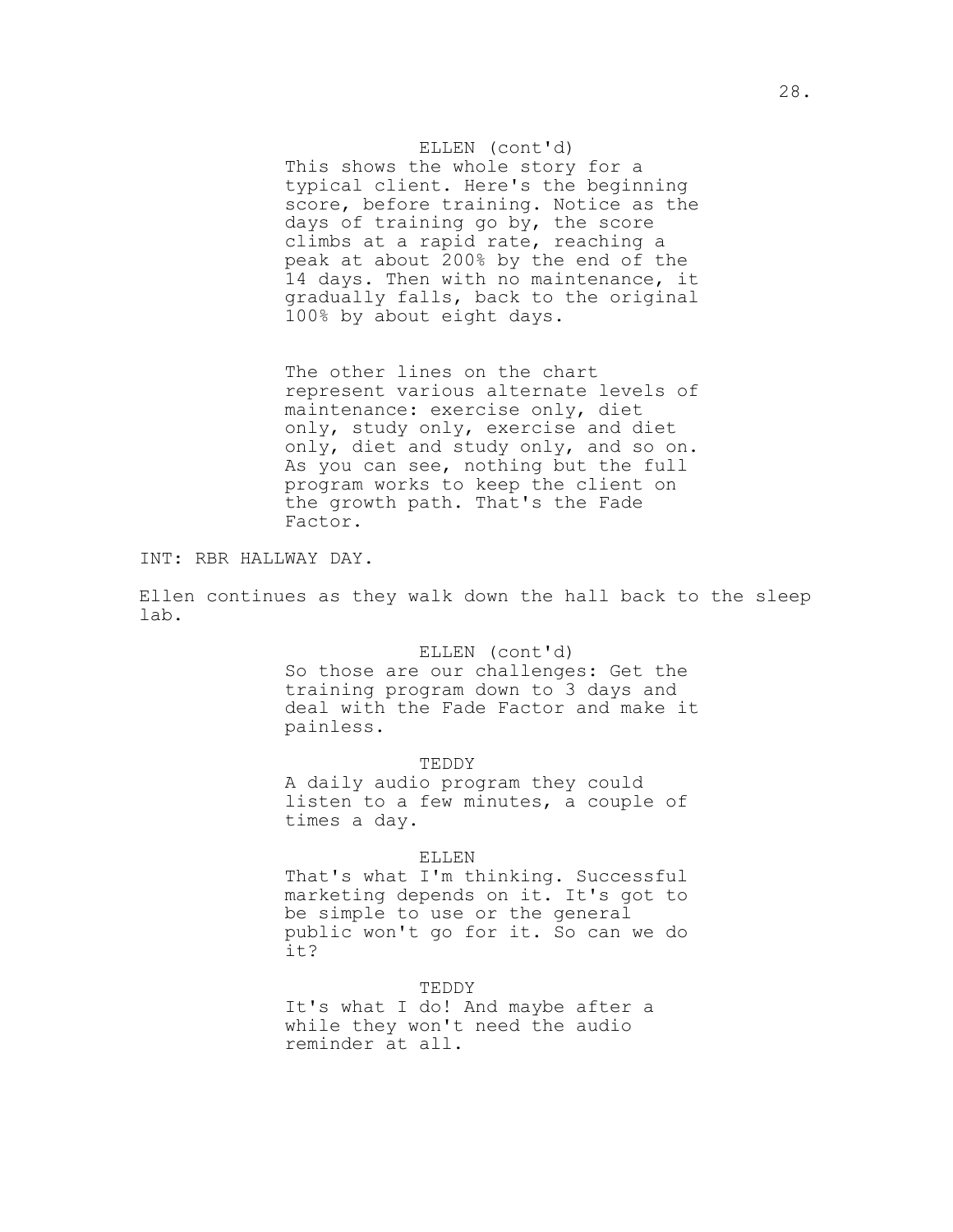ELLEN

I'd like to think so, but Julius believes it would take 2 or 3 generations before the effect would be permanent. Evolution takes a long time.

INT: SLEEP LAB DAY.

Jeff, Teddy and Ellen enter, talking excitedly about the challenges ahead.

> ELLEN (cont'd) Jeff, you set up the experiments and monitor the results and Teddy, you work on the audio program.

TEDDY (EXCITED) When can we start?

ELLEN

Today if you want. It wasn't supposed to be a work day, but if I don't turn you loose on this now I think you $\Box$ re going to burst!

TEDDY Yeah team! We are the Anti Fade Brigade!

ELLEN

That's the spirit!

Ellen leaves. Teddy puts his feet up on the counter, while Jeff starts setting up his computer.

> TEDDY Can you believe this? It's a dream come true.

> > JEFF

They seem to have thought of everything.

TEDDY Yeah, we don't even have to worry about power failures, with all the sparks flyin' between you two!

JEFF Oh yeah? Spark this!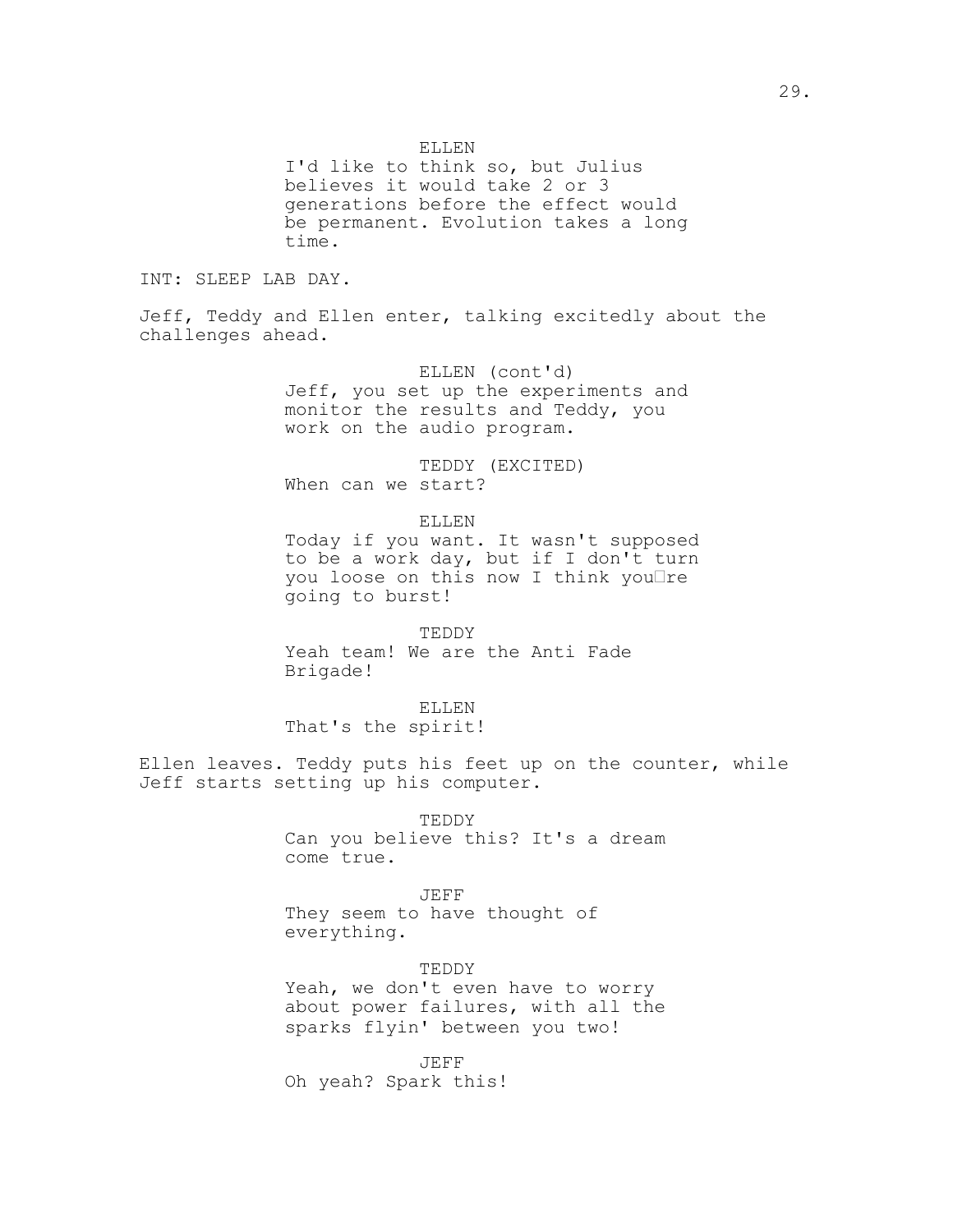Jeff slaps Teddy's feet off the counter, sending them slamming hard to the floor. Teddy spins in his chair and lets out a howl.

INT: RBR SLEEP LAB, SLEEP CHAMBER DAY.

A female subject in her 20s is lying on her side on a small hospital bed. There are wires attached to her scalp, neck and wrists. She's apparently sound asleep in the partially darkened room.

INT: RBR SLEEP LAB MAIN ROOM DAY.

Jeff monitors the subject's vital signs from the adjacent sleep lab control room. They show up as a colorful display on Jeff's computer. Her image is visible on a nearby monitor, colors distorted due to the low light condition. Ellen looks over his shoulder, writing notes on a clipboard. Jeff talks to Teddy over the intercom.

> JEFF (cont'd) Okay, subject's in REM. Start the program.

TEDDY Starting program 1.3, level minus 40 and fading. Minus 1, zero.

JEFF Okay, give it 30 minutes. Take a break.

Teddy starts speaking from his booth in his soft late-night DJ voice over the intercom.

> TEDDY (ON INTERCOM) Hi, thanks for joining us tonight. We've had a request for Jeff and Ellen, working hard over at the RBR Sleep Lab. Keep up the good work down there. Happy dreams.

He starts the music. It's Ravel's Bolero, the love theme from the movie '10'. Jeff and Ellen give him two laser looks through the window. Teddy fades the music down and changes the subject.

> TEDDY (ON INTERCOM) (cont'd) Okay, I have a question. How come we have to have lab rats to test this program. Why not test it on me? I want to be smart too.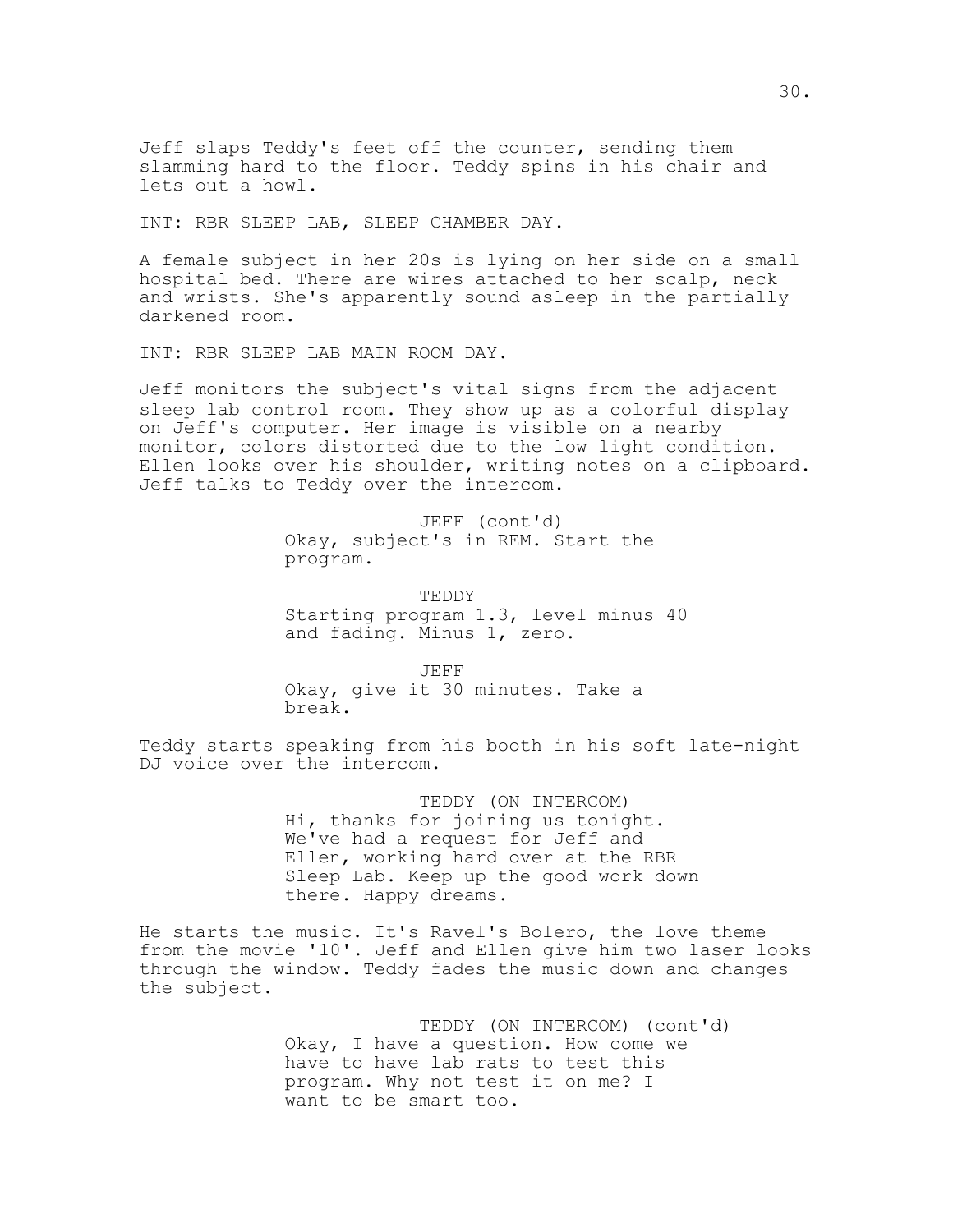ELLEN

Other than the occasional lapses in judgment, you are smart. And you know we can't risk distorting your observations. I'm the only one on the team who's gone through it so far but let's keep the two of you outside for now. Believe me, you don't want to go through the current program. It's like going back to school and staying there. It's a lot of work. Remember Kathy? Besides, Julius would freak!

TEDDY

Yeah, well he doesn't need it. He's a genius!

At that moment, Julius enters the sleep lab, oblivious to their conversation.

> JULIUS So how's the first program working?

ELLEN Very well. We've increased retention by 3% already. Looks like we're on the right track.

### JULIUS

Excellent! If things keep going this well, it could put us months ahead of schedule. Keep me posted.

EXT: CITY PARK DAY.

Jeff and Ellen are strolling while Jeff lunches on a hot dog.

JEFF

I just don't know if we should be here together like this.

## ELLEN

Like what?

JEFF You know, like this, in the park.

### ELLEN

We're not alone. Look, there's a guy! And over there, it's a woman. There's even a baby! There are people crawling all over this place! (MORE)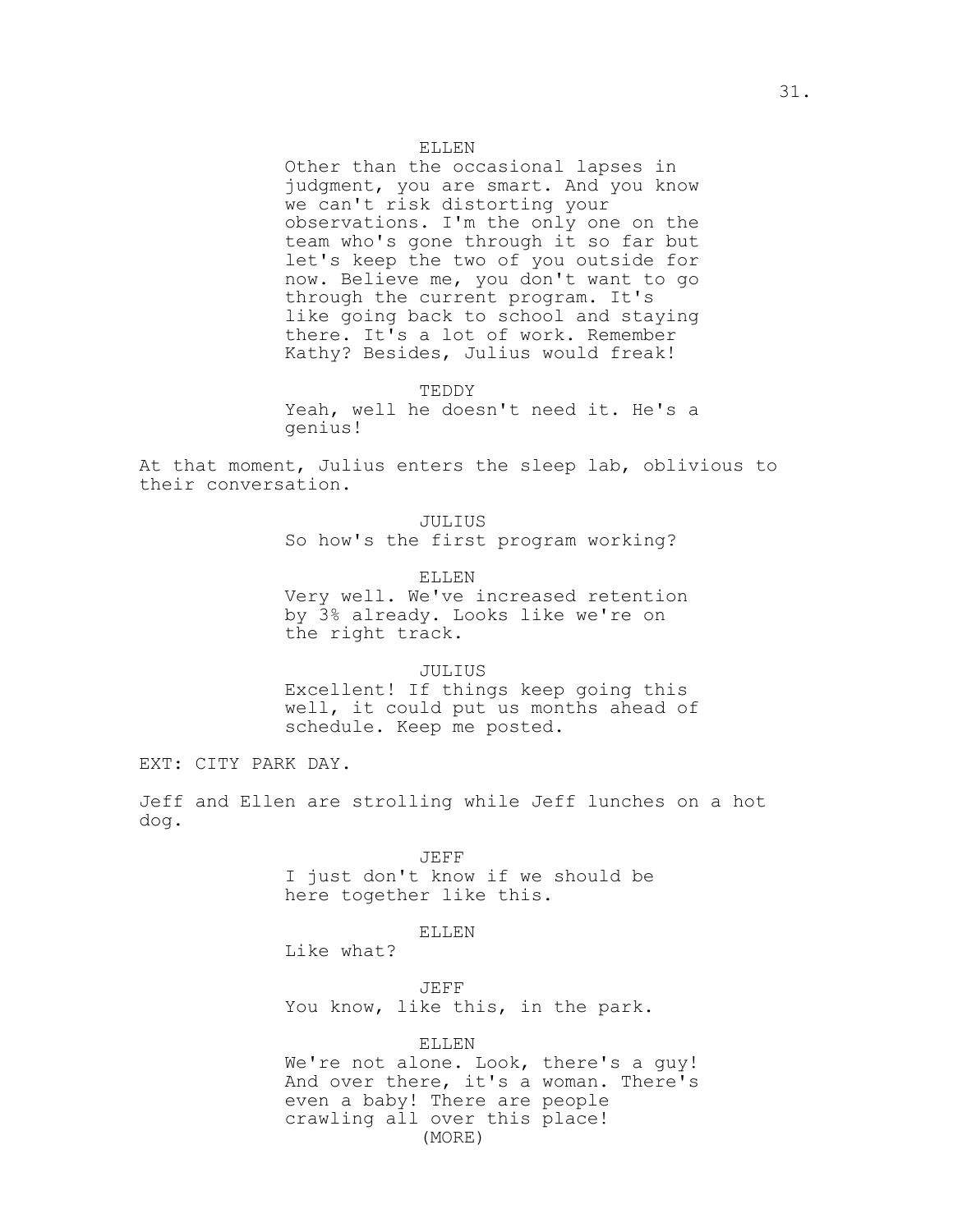We're walking in the park. What's ELLEN (cont'd) wrong with that?

Look. If it's Julius you're worried about, he could care less if you and I spend time together. He's totally consumed in one thing: his research. But if you'd rather not

JEFF No, it's okay.

INT: RBR SLEEP LAB DAY.

Two monitors show two sleep subjects in the booths, a man and a woman. They're both apparently asleep, the man snoring slightly. Jeff is showing Ellen something on his computer screen. Teddy is in the main room with them, sitting on the counter.

> JEFF (cont'd) Here's what we have in a nutshell. Last night we had Janet and David in adjacent rooms. We were using program 2.2 with the special trigger tone Teddy added.

#### TEDDY

It's a pulsed tone. Kind of opens the door to the subconscious just a crack. Since it's different for everyone we were going through the combinations, 12 hertz with David in chamber 2.

JEFF

We then fed the same program to Janet. Figured we'd do the sweep on both at once. And something happened with the brain wave signatures. They became identical! I'm talking exactly alike. Janet's exactly matched David's.

TEDDY Yeah, it's like somebody flipped a switch, the weirdest thing!

ELLEN

Are you sure? But they're signatures. No two are alike.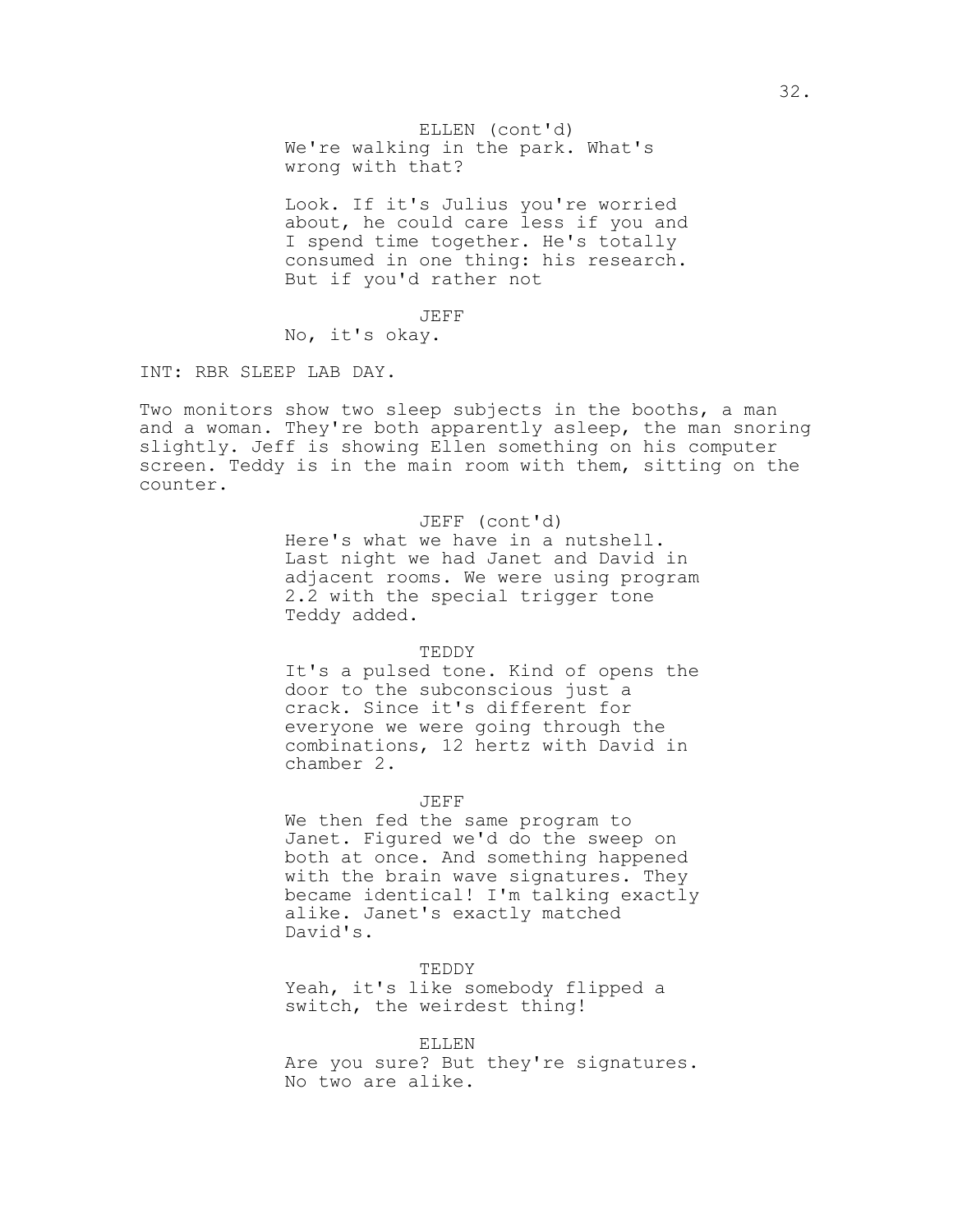JEFF

We checked and double-checked. That's only the half of it. Today we got two fresh subjects: Mike and Stephanie, and the same thing happened! So we decided to push it. Thought there might be some local interference. We sent Marsha to G Lab. She should be asleep by now.

#### ELLEN

So you're saying that somehow there's communication between the two sleepers if they're on the same pulse frequency?

#### JEFF

Well, before we jump to conclusions, let's see if proximity has any effect. Theoretically, communication between two minds would be independent of proximity. It wouldn't be like radio waves but more of an instantaneous knowing.

#### ELLEN

Let's find out.

Teddy takes his cue and moves into his audio booth. They watch Marsha on a monitor labeled "G Lab Sleep Booth".

JEFF

Looks like Marsha is out<sup>[1</sup>. She's in beta. Ready to roll. Teddy, let's try it with Andrew first. He's in booth 1. Let's use 12 Hertz again. Start feeding.

TEDDY (O.S. ON INTERCOM) Feeding booth 1, up to standard level, 12 Hertz.

### ELLEN

Brain-wave distortion normal.

JEFF

OK, we have Marsha on the monitor from G Lab. Feed the same program, from a different source, to G Lab.

TEDDY (O.S. ON INTERCOM) Feeding G Lab, up to standard level, 12 Hertz.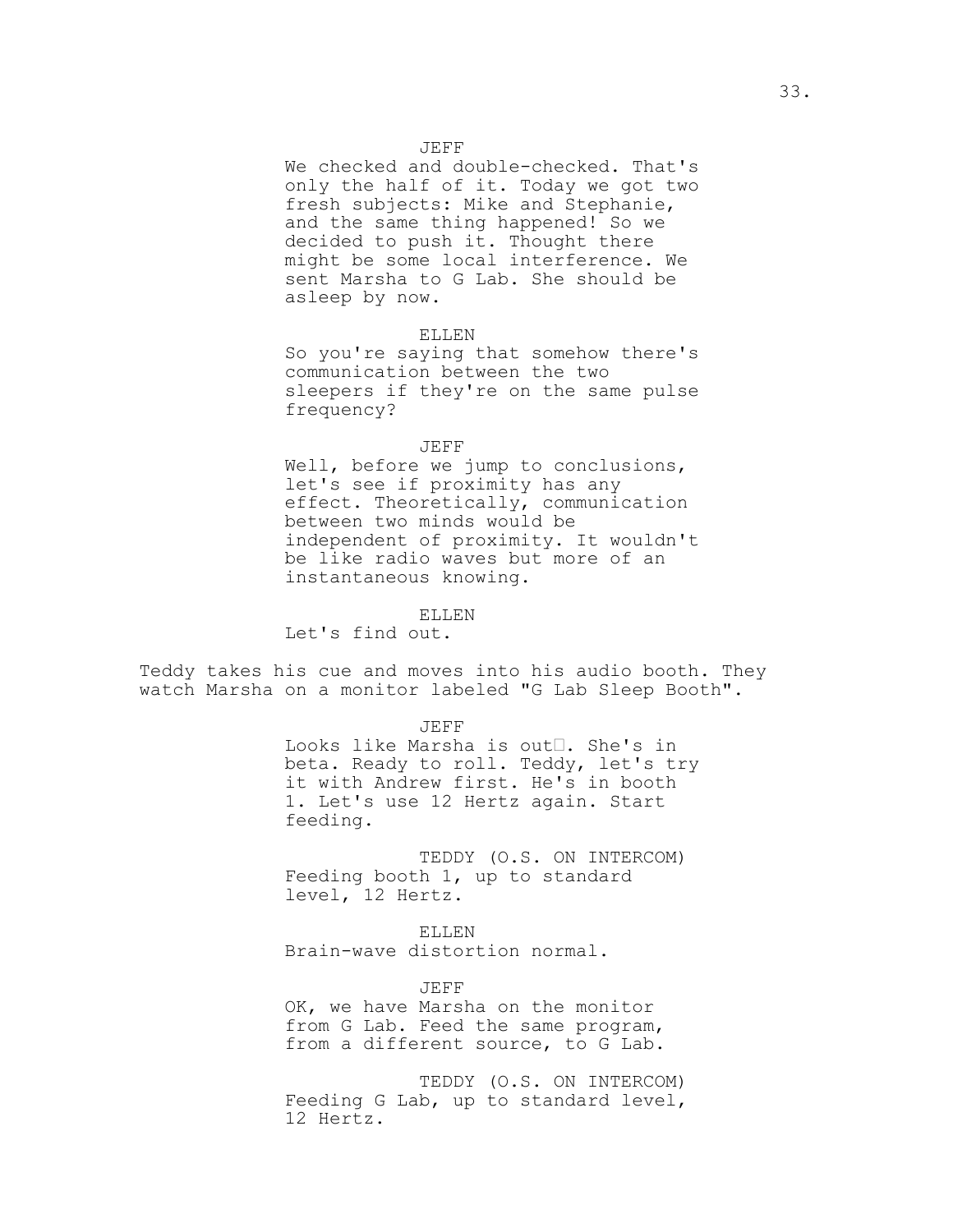They match!

### JEFF

Yeah, look at that. All of the sudden something happens and bingo! They $\Box$ re identical! Teddy, cut the feed to Andrew for a second.

TEDDY (O.S. ON INTERCOM) Cutting feed to booth 1.

JEFF

See? They drop out of sync. Both back to normal signatures. Back on, Teddy.

TEDDY (O.S. ON INTERCOM) Feed resuming to booth 1.

ELLEN

They match, again. No doubt about it.

Teddy runs in from his booth to get a better look. The three are silent for a few seconds, letting the reality of what they're seeing sink in.

### TEDDY

We did it. We did it!

ELLEN

This is off track but we might be onto something. Something revolutionary.

#### TEDDY

Consistent, accurate communication, during sleep, between two subjects. 100% repeatable. For the first time ever in a laboratory!

JEFF

Without the subjects even knowing about it.

TEDDY Yeah! Or consenting to it.

### JEFF

You're right, Ellen. This is off track. We need to just sit on this for a while. It's too hot to handle. It's so new. We don't even know what's happening or why. (MORE)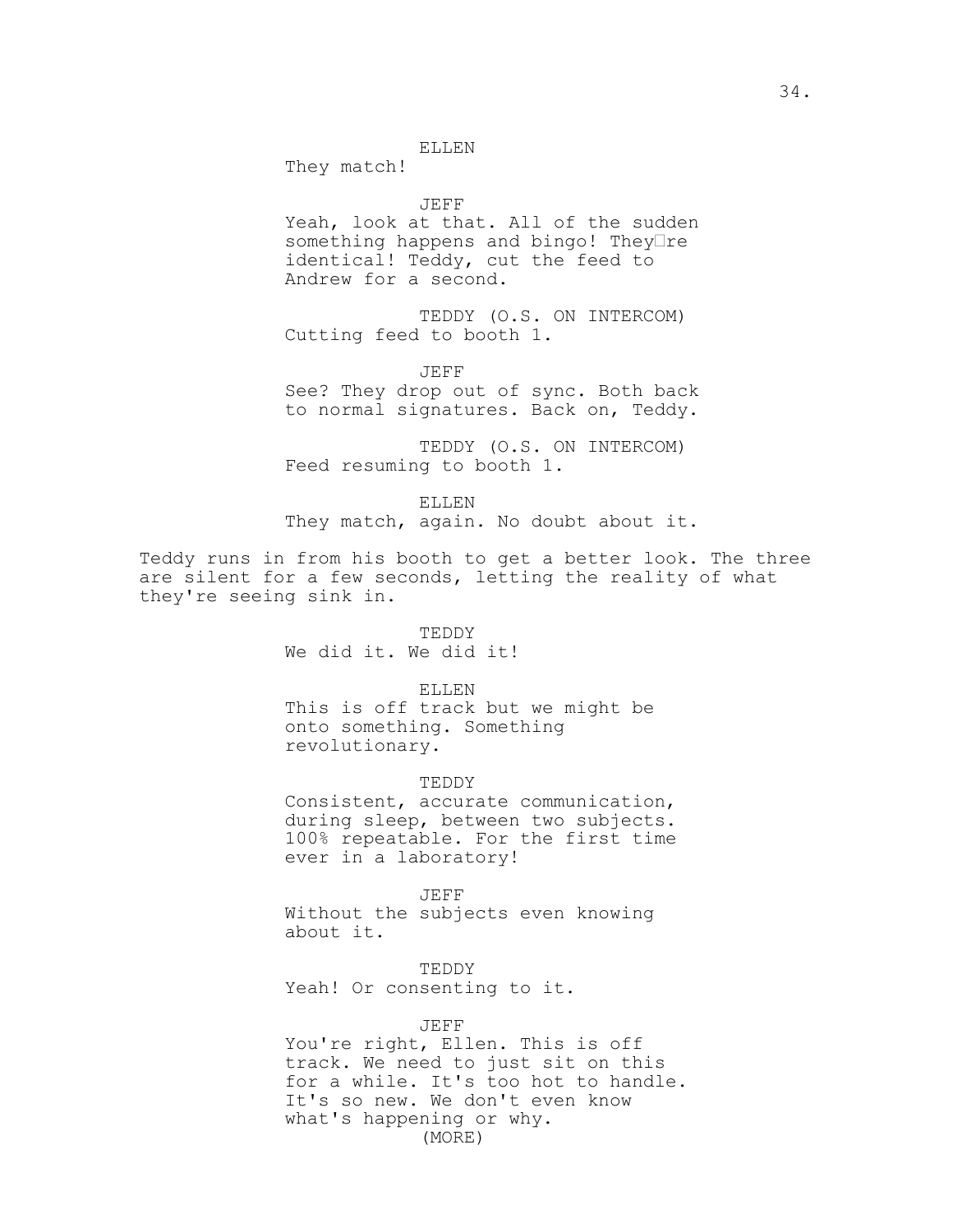And if this is real, it opens a whole JEFF (cont'd) new can of worms.

ELLEN

I totally agree, on principle, but it's not that easy. Everything has to go on the log. No exceptions. There's no way to hide it anyway. All the computers are networked and all activity is logged automatically. Lets just log it and leave it and see what happens.

INT: CONFERENCE ROOM, JAPAN DAY.

A handful of perfectly dressed executives are seated around a gleaming black marble conference table high above the Tokyo skyline. At the head of the table is a powerful looking Japanese CEO. This is obviously a high level meeting. He is surrounded by representatives from many different countries, as shown by their diverse faces and complexions. Each of them is surrounded by small piles of documents, laptop computers, cell phones, palm devises and one or two assistants. One of the executives stands out because he is by himself. He is calm with a confident smile, with no notes, no computer and no assistant, but takes part in the lively discussion. By his subtle facial expressions and half smiles, it is apparent the man at the head of the table is impressed by someone able to do complex business with no assistance.

> ANNOUNCER (O.S.) Pack light, and still pack a wallop at the conference table. Your secret weapon is spelled R-B-R. It will change your life, in just three days.

INT: JULIUS AND ELLEN RECTOR'S FAMILY ROOM NIGHT.

Julius stands by a large TV monitor, surrounded by a group of RBR employees. He and Ellen are hosting a dinner party.

JULIUS

I thought you'd like to be among the first to see our new TV commercial. Thanks to your hard work, and a little luck, we are very close to making our 3-day training program a reality. Within the week we will be ready to offer not only that, but a simple program to maintain performance with as little as 40 minutes a day of passive listening. (MORE)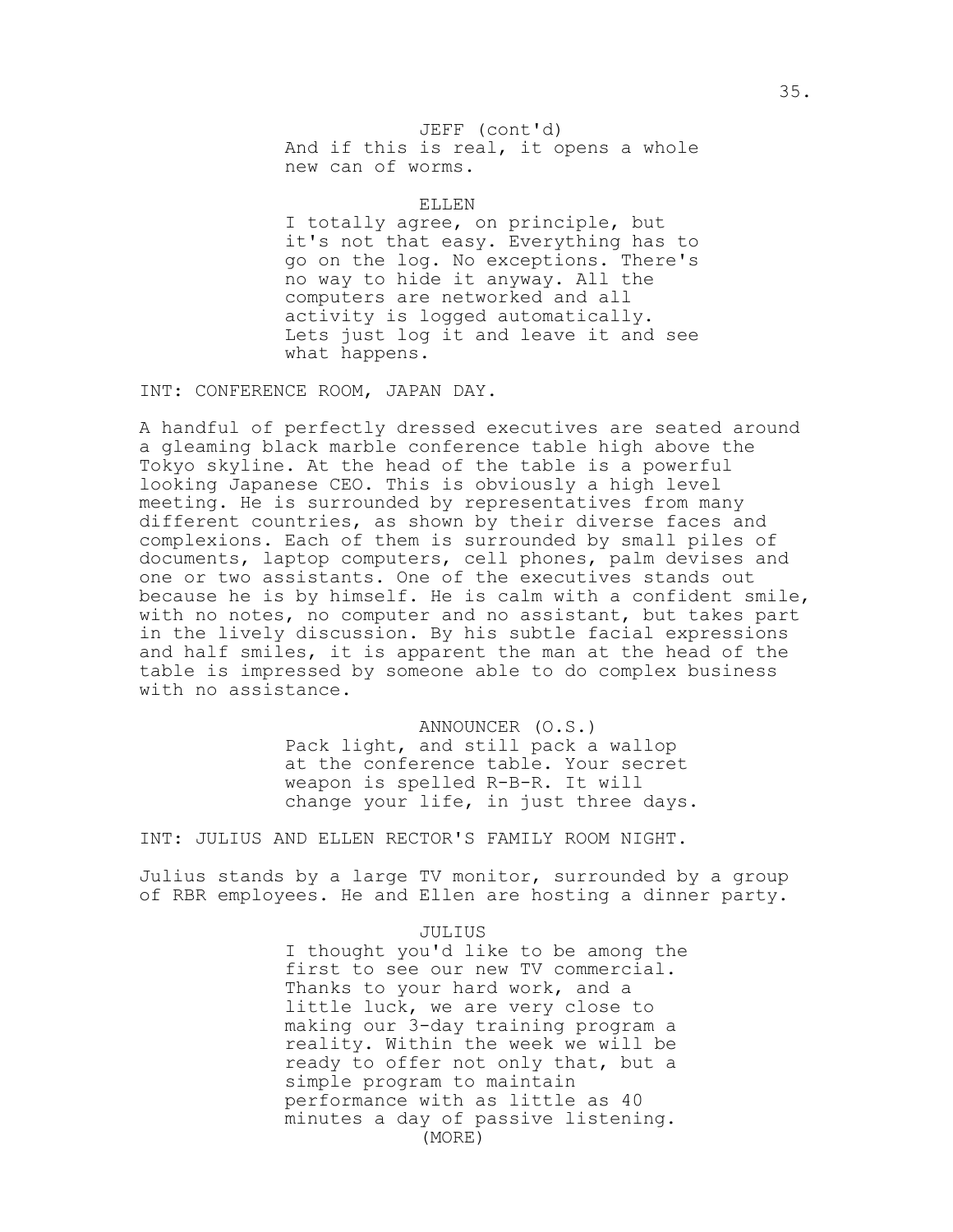### JULIUS (cont'd)

This is truly an achievement of global proportions. And more than that we are seeing what I believe is a totally new era. The end of the computer age and the beginning of the age of the human mind. Let me propose a toast.

(HE RAISES HIS GLASS) To you. To all of you! Thank you and keep up the good work.

The guests clink glasses and break off into small groups to chat. Ellen joins Jeff.

| JEFF. |  |  |  |  |                                       |  |  |
|-------|--|--|--|--|---------------------------------------|--|--|
|       |  |  |  |  | I like this. I wouldn't have expected |  |  |
|       |  |  |  |  | it, but I like it.                    |  |  |

Ellen and Jeff clink glasses. She kind of leans towards him on the couch, making Jeff a little nervous. Julius is right in the room.

> JEFF (cont'd) Maybe you'd better mingle with your other guests. I don't want to hog you all to myself.

> ELLEN Trying to get rid of me. I can take a hint.

JEFF Well, you know.

ELLEN Yes, dear, I know.

She smiles and goes to chat with the other guests. Jeff sees his chance to take a bathroom break.

INT: BATHROOM NIGHT.

Jeff washes his hands, dries, opens the door, pulling it shut quietly behind him, leaving the light on.

INT: BEDROOM NIGHT.

Jeff is in a man's bedroom. It's outfitted in dark wood tones, diplomas hanging on the wall, a large bookshelf.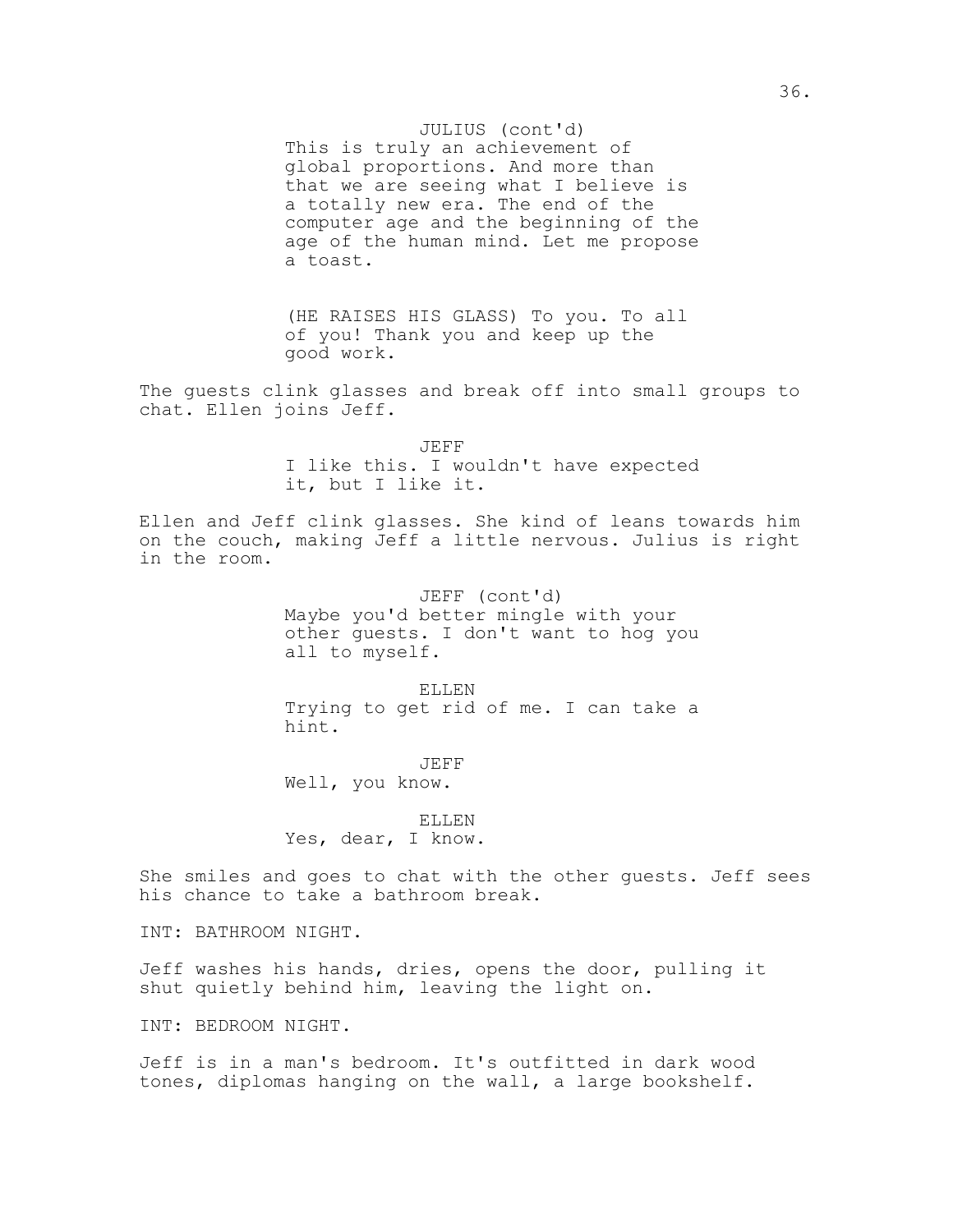POV moves to behind the books on the shelf as we see Jeff's face, scanning the row. There are other shapes on the shelf besides books, seen in silhouette.

INT: ANOTHER BEDROOM NIGHT.

This room is obviously a woman's. Pretty pastel colors, tiny flowers on the wallpaper, cheerful. He looks at the few pictures on the dresser, then goes to the bed, picks the pillow up and presses it gently to his face for a moment. He notices a framed picture on the nightstand by the bed. He quickly but carefully replaces the pillow, then picks up the picture, shock to see it's of him and Ellen! It's the picture shot at the RBR welcoming buffet. They look like a couple.

INT: BATHROOM NIGHT.

Jeff opens the door, enters, stops for a moment, opens the medicine cabinet and looks in. Then he leaves, shutting the light off behind him.

INT: RECTOR'S DEN NIGHT.

Ellen's showing Jeff around. He notices a rather large wedding picture of Julius and Ellen. It's a blowup of a newspaper story of their wedding.

> ELLEN (cont'd) We call it Beauty and the Beast. Ever wonder why he looks that way?

She motions towards three framed pictures, side by side on the wall. Julius is in the center, Jeff doesn't recognize the other two, but they look related to him.

JEFF

Who are they?

ELLEN It's Julius and his brothers.

JEFF

Oh?

ELLEN Well, not really. It's an illusion. Watch.

She pick up a small mirror with no frame, puts it up to the picture of Julius, lining it up vertically with the center of the picture and reflecting the left hand side of Julius face.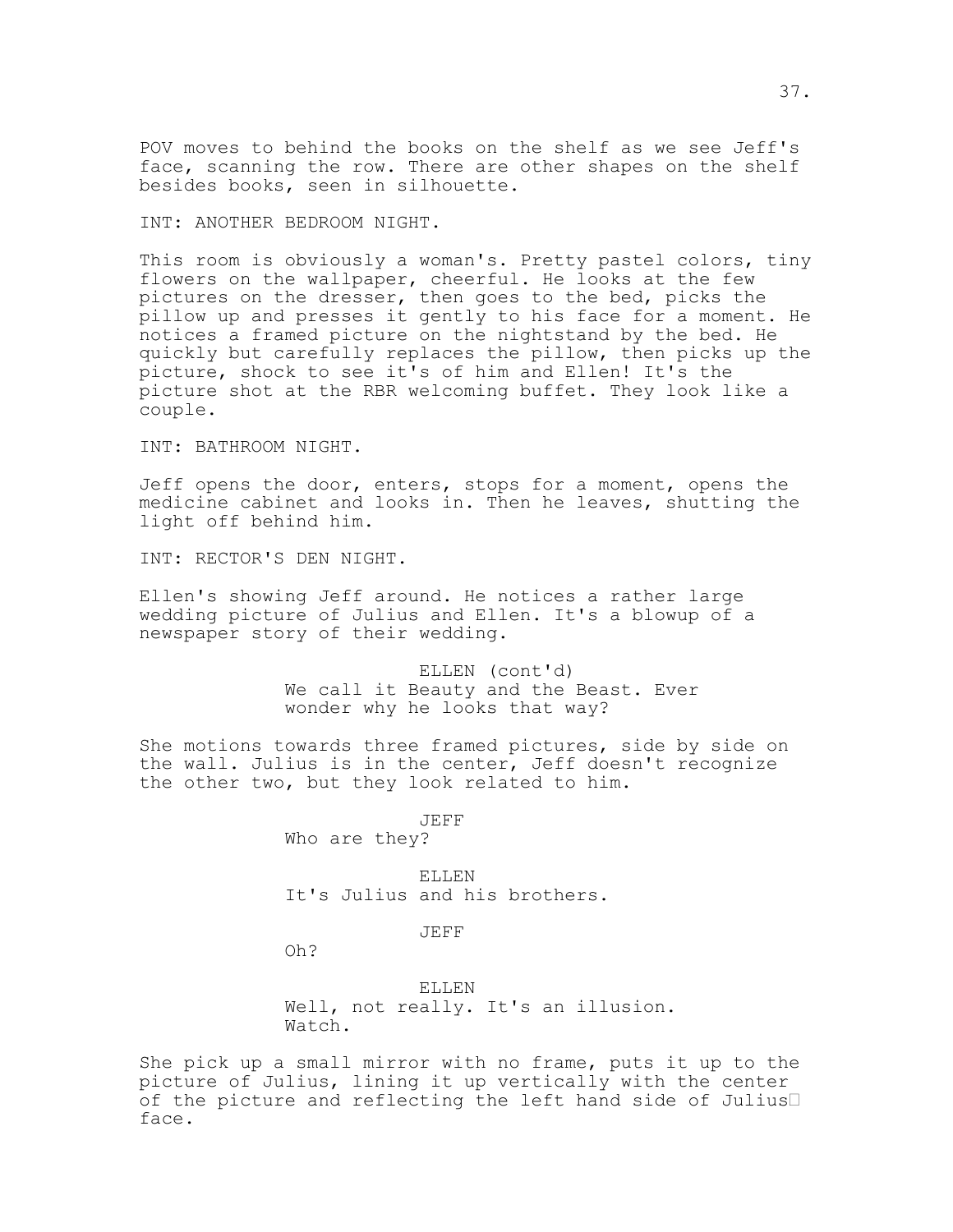She's right. The pictures match perfectly. She then turns the mirror around showing him the other side of the illusion.

> ELLEN (cont'd) And this is just the right side of his face.

JEFF That's too bizarre! He's like two people.

#### ELLEN

Julius heard once that everyone's face looks like a different person on one side than on the other. He figured he could use that to his advantage if he ever needed a disguise. Said it was like having two faces. He's always had this fascination for magic and illusion. Remember the show he put on at orientation? He loves fooling people's minds.

INT: BEHR FAMILY TV ROOM DAY.

Teddy and Jeff are knocking down a few beers and having a man-to-man chat.

#### TEDDY

Sorry I missed that. So, they do sleep in separate rooms. That's just not right. And you, all alone.

JEFF What do you make of that picture of the two of us, right by her bed!

TEDDY Look man, it $\square$ s just a picture. It $\square$ s not like you two are carrying on or anything, are you?

JEFF Of course not! You know me better than that. And you and your wise-ass remarks.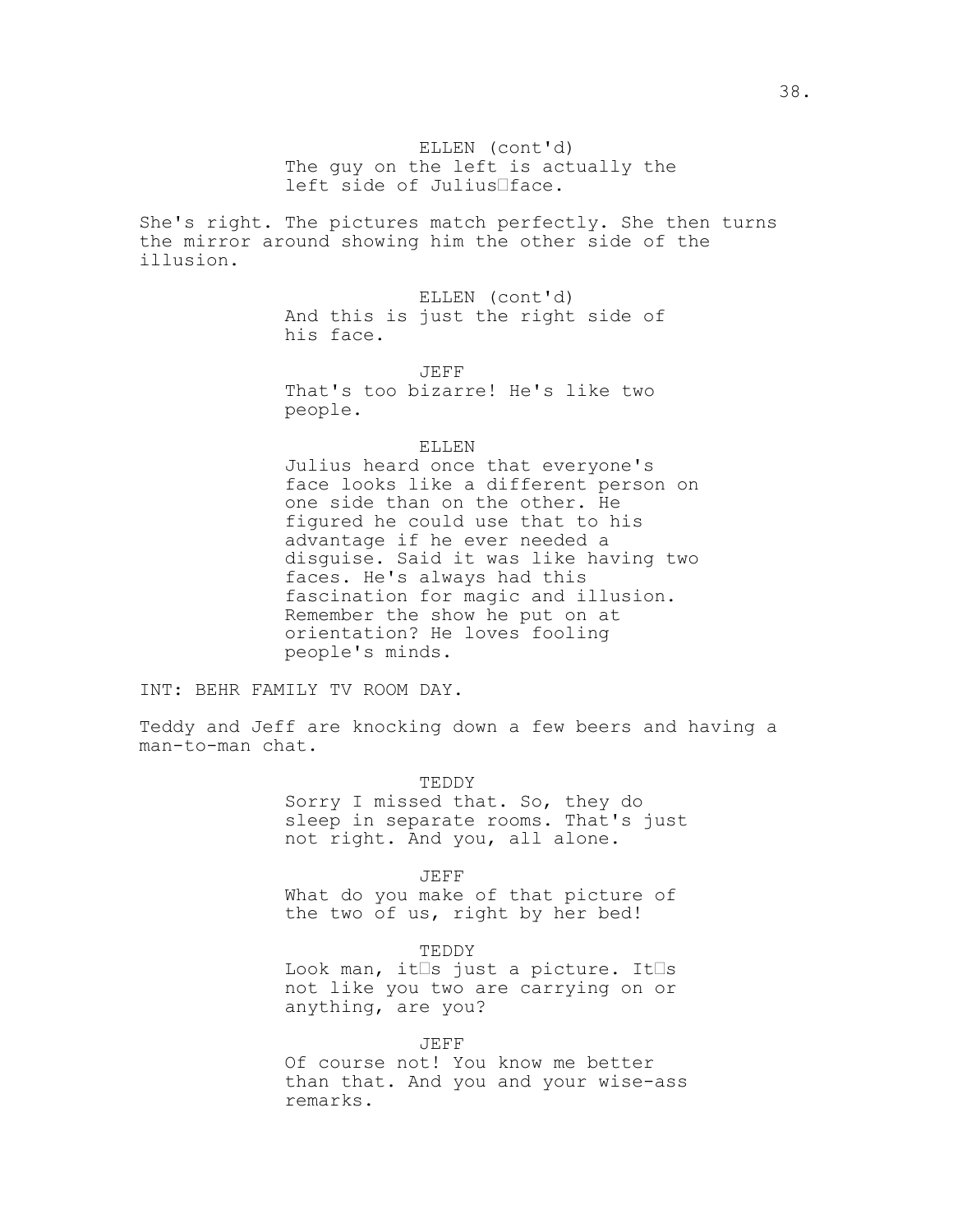### TEDDY

Why sweat it. You like her. She likes you, that's all. And she's not getting any attention at home. She probably stands to lose a bundle if she leaves him.

#### JEFF

Oh come on. I saw their place. It's nice, but it's no mansion. I think she's just the type who will stay married to the death no matter how miserable she is.

### TEDDY

Well, if you want my advice, and I know you don't, just go for it. Face it. You're hooked on her, aren't you. Hooked like a big, fat sucker!

JEFF

I'd slap you silly if I

TEDDY

If you didn't know I was right?

## JEFF

You don't know how lucky you are to have Carol.

#### TEDDY

That's where you're wrong, buddy. I thank sweet Jesus for her and the girls every day of my life, and beg him to never take them away from me. The first time I saw her I knew I was a goner. I didn't have a chance with her, but I asked her out anyway. If she hadn't said yes, I'd be nothing but a pathetic lonely loser like, well, you know. All I can say, my friend, is life's too short. If you let this one go, you'll go to your grave wishing you hadn't.

INT: JEFF'S APARTMENT DAY. (Dream)

The doorbell rings. Jeff answers the door. It's Ellen, looking lovely in a flowered sundress.

> JEFF Hey, it's you. Come on in.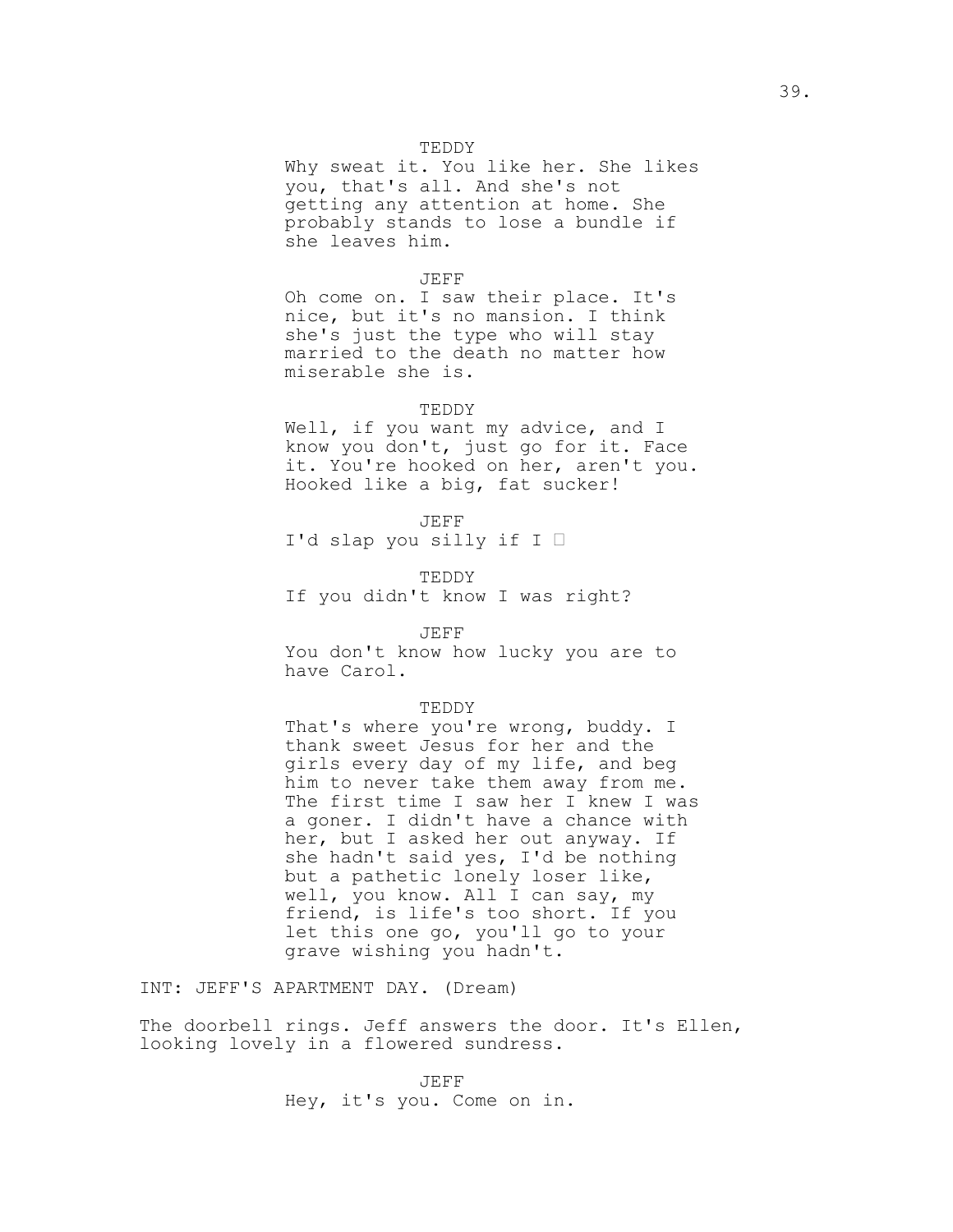# ELLEN

I was in the neighborhood.

Ellen enters. Jeff shuts the door behind her.

JEFF Wow, a sundress! Looks nice. Can I, uh, touch it?

ELLEN I guess so. Are your hands clean?

Jeff reaches out and gently touches the material. He moves closer and he sees her earrings. They're unusual, shaped like tiny compact disks. They embrace. Their eyes close. Their lips meet for the first time. Suddenly there's a loud knock at the door and it opens! It's Julius!!

INT: JEFF'S APARTMENT NIGHT.

Jeff snaps awake. He's lying on the couch. He sits up quickly, shaking his head.

INT: JULIUS RECTOR'S OFFICE DAY.

Julius is on the phone.

## JULIUS

Please, not now. That wasn't the deal! We're so close! What the Hell are you doing? Okay, but please, just 30 days! What's the rush?

EXT: TEDDY BEHR'S BACKYARD NIGHT.

It's the 4th of July. Teddy is lighting massive fireworks. Jeff is there, Teddy $\square$ s wife, Carol, and their two girls. Teddy lights sparklers for the kids.

TEDDY

Have you ever noticed how he never introduces her as his wife? It's never, "Hi, this is my wife, Ellen." It's always, "Hi, I'm Julius Rector and this is Ellen."

JEFF

Hey, enough about them. How are you doing?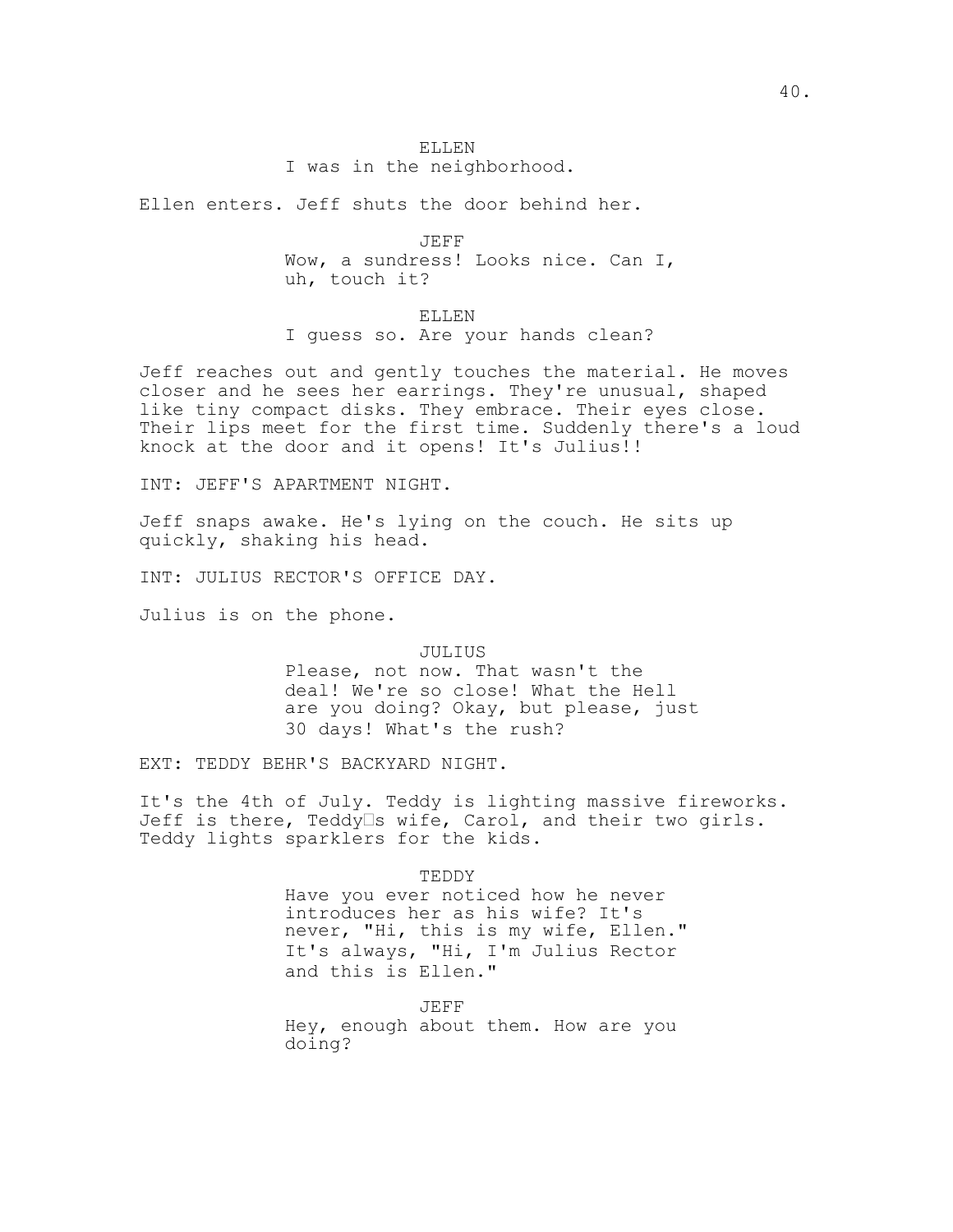## TEDDY

I'm okay, nothing lasts forever. It's like an old Army buddy used to say, "All's well that ends". It was a cool job, but I already have other offers. Something about working at RBR, you get a reputation. I think I'll take a couple of months off, take the kids to Disneyland, just vegetate for a while. The thing that pisses me off is the way he did it.

#### JEFF

Rector?

## TEDDY

Yeah, it's like he never let anybody go before. He said something about it being for my own good. He seemed really apologetic, like it was somebody else's decision. You wouldn't have expected him to call me into his office and tell me to my face. You just don't do that. You let someone else do that. Why not Ellen, she's my direct superior.

#### JEFF

It just doesn't make sense. It's like he got you to design the maintenance program, it worked like a champ and now it's his. And that ESP thing. Who knows what that could lead to in the right hands, or the wrong hands! If those two things alone can't buy you job security I don $\mathbb{I}$ t know what can. What reason did he give?

#### TEDDY

None. But hey, what's done is done. I got a good severance package. No use holding a grudge. We've got some celebrating to do.

Teddy breaks into his mock announcer voice, addressing the crowd.

## TEDDY (LOUDLY)

Time to unveil the theme of this year's Behr Family 4th Fireworks Spectacular!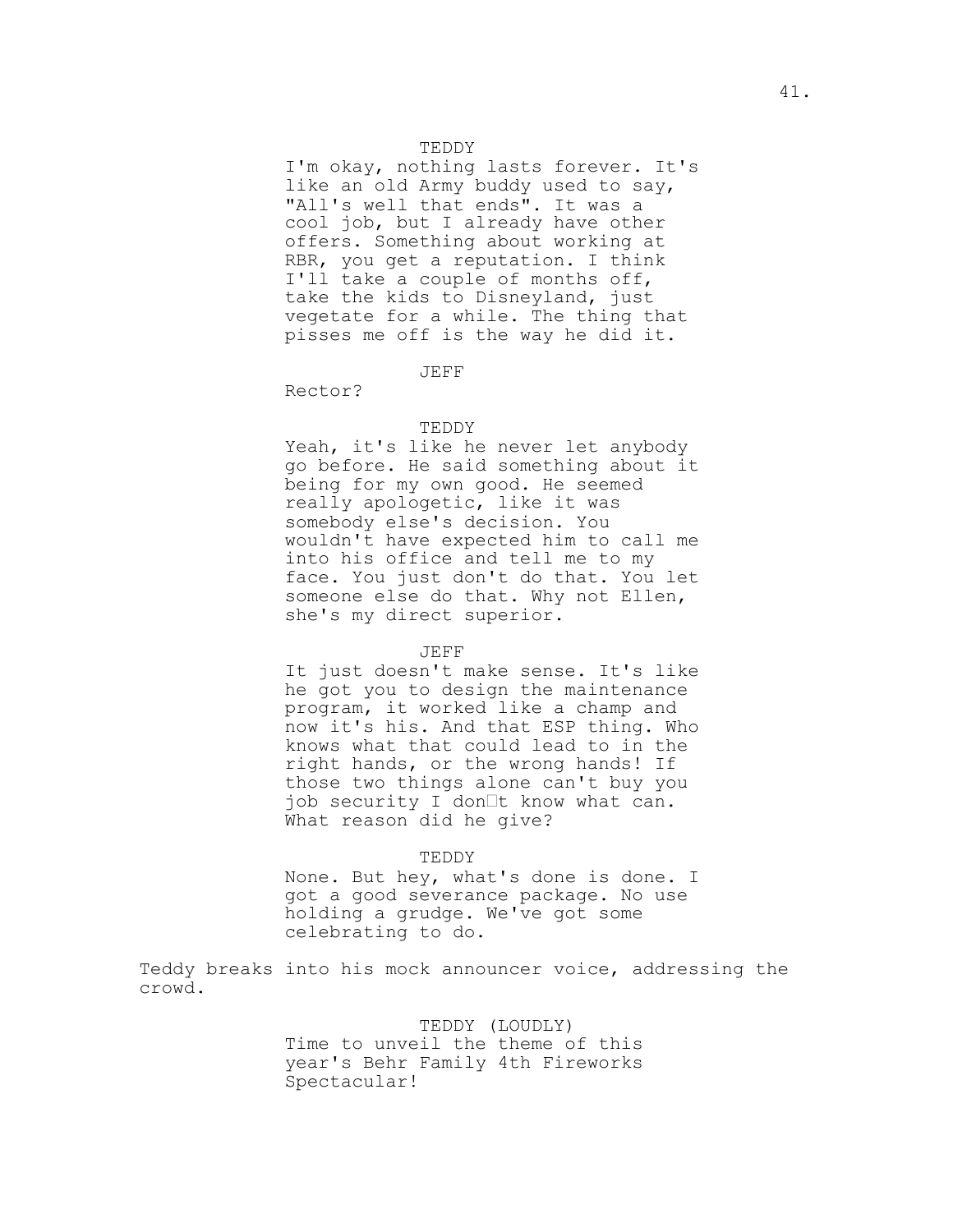Jeff helps as Teddy pulls a blue tarp off of a large, detailed model of RBR headquarters sitting on a picnic table. Beside it sits a 4-foot rocket with a doll a very good likeness of Julius Rector strapped to it.

They carry the model gingerly to the middle of the large yard where a concrete launch pad awaits. They place the model in the center of a circular pad and Teddy runs wires back to a controller by the barbecue area. He plugs the wires in and the building lights realistically from the inside. Teddy leads the group in the ceremonial countdown.

> GROUP (IN UNISON) 10-9-8-7-6-5-4-3-2-1

## TEDDY

Zero!!

The building model explodes with incredible pyrotechnics, completely obliterating the structure in a cloud of smoke. After it clears, Teddy sweeps the debris aside and gets the rocket. Gently placing it on the pad, he again runs a wire back to the picnic table where the group is gathered. A few of Teddy $\square$ s neighbors have come by out of curiosity. A couple more are seen poking their heads over the fence. Teddy leads the group in another countdown.

> GROUP 10-9-8-7-6-5-4-3-2-1

TEDDY And we're really sorry but .. Blast Off!!

There's a slight delay before the rocket fires. The Rector doll's head falls off. Then the rocket shoots straight up and completely out of site to enthusiastic cheers.

Teddy makes another announcement:

TEDDY (cont'd) And Julius Rector, the first man to orbit the earth without a spacesuit, is off on his historic journey. But wait! He's left his precious head behind. It was apparently too heavy and it snapped off his neck. Oh look, it's reaching its full potential!

As he speaks, the head glows eerily. He pushes a button and the doll's head explodes with a large bang. The crowd cheers!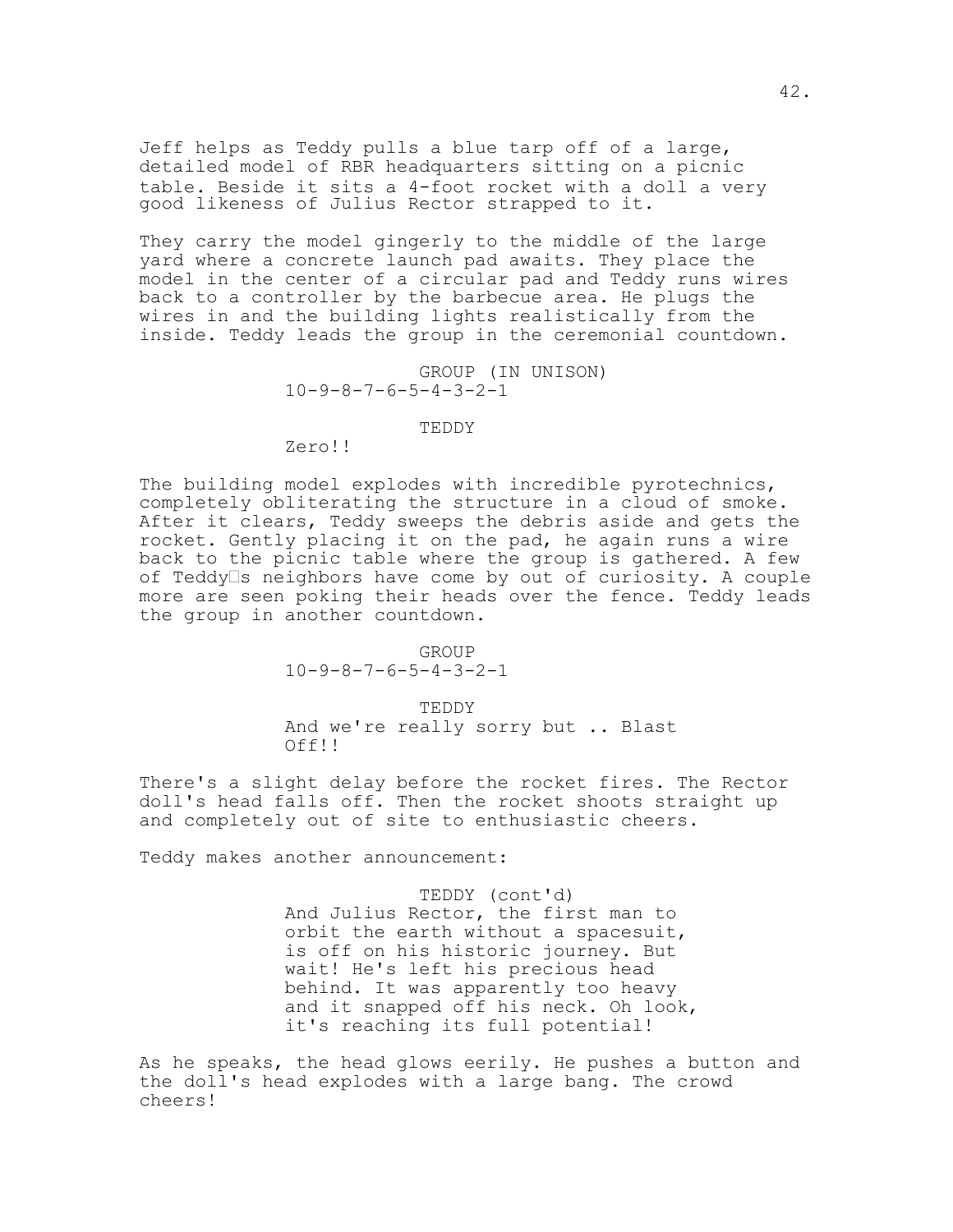INT: SLEEP LAB DAY.

Jeff is working alone at his computer. A test subject is hard at work, sleeping, in the adjoining chamber. Jeff looks towards the audio studio where his best friend, Teddy, used to work. There's a new guy in the room, Ray, checking out the equipment, opening drawers, looking through all the files. Rector enters the audio booth and has a short conversation with Ray. At one point Rector motions towards Jeff. He then enters Jeff's sleep lab.

> JULIUS Hi, Jeff. How are you and Ray getting alone?

## JEFF

Fine.

JULIUS I know this isn't easy for you. Ray's very qualified. Just give him a chance. Ellen and I have to fly to Washington. We'll be back in a few days.

He hands Jeff a card.

JULIUS (cont'd) Here's where we'll be staying. Don't hesitate to call if you need anything.

As soon as Julius is gone Jeff tosses the card in the trash.

INT: BEHR TV ROOM NIGHT.

Jeff and Teddy are talking, snacking and drinking beer. The TV is on CNN with the sound muted.

> TEDDY Ray Hines. I've heard of him. Nothing against him personally. He's probably the number two audio guy in the business.

> > JEFF

Yeah, well, I'd rather have number ones back. But it'll be okay. At least he doesn't interrupt our work with that dumb-ass crap.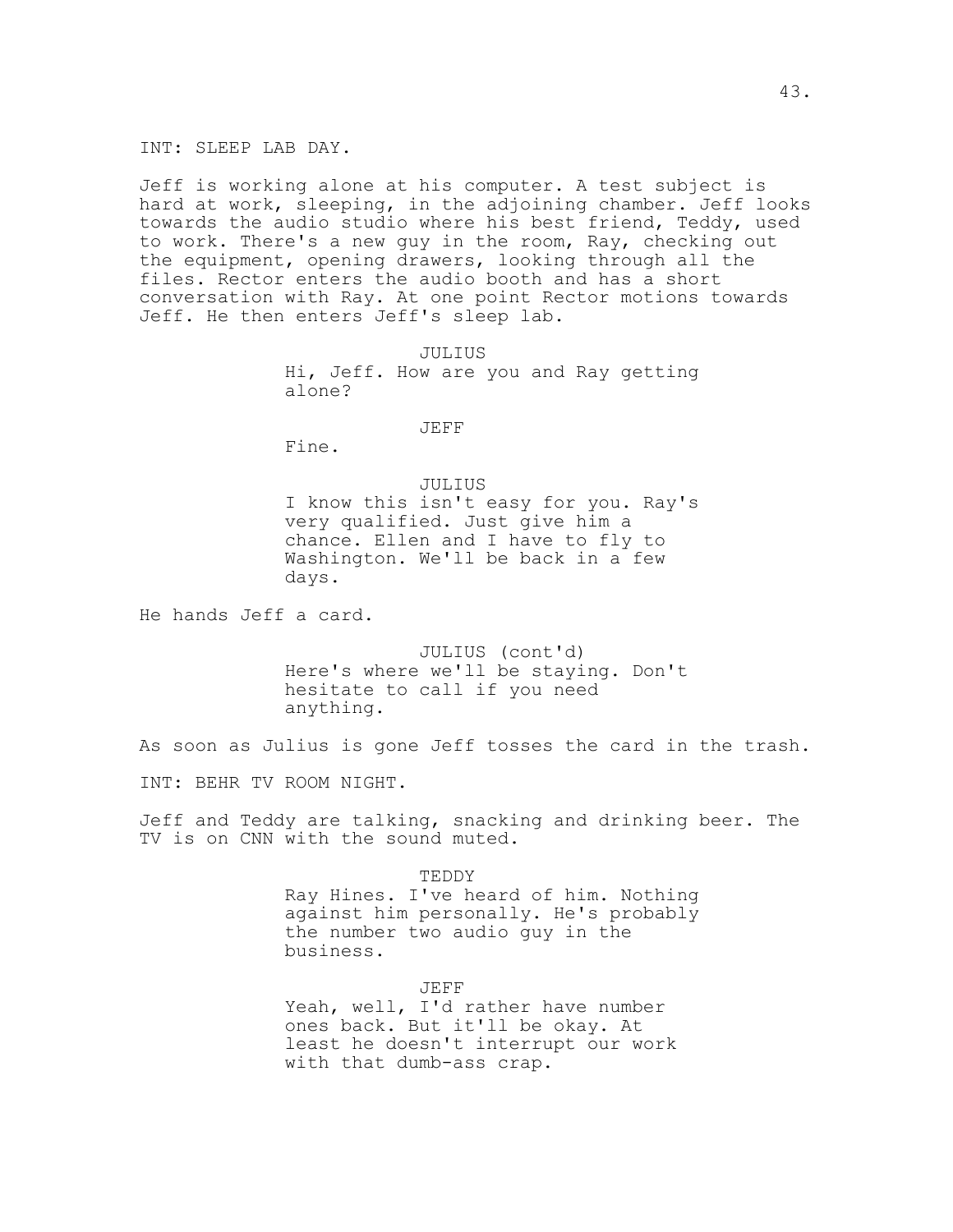Teddy kicks his slipper off in Jeff's general direction. Jeff grabs it out of the air and tosses it back in Teddy's face. Then Teddy sees something on the TV screen. He grabs the remote and turns the sound up.

TV announcer's voice is heard with APPROPRIATE LIVE SHOTS and archival footage.

> TV ANNOUNCER (V.O.) Julius Rector first became known to most of the public when he made these dramatic statements from the headquarters of his Rector Brain Research Institute just one year ago today.

Rector is shown onscreen, sitting at his desk in his office.

JULIUS

I'd be the first to admit that computers are amazing tools for mankind. I've used them myself. But they're only tools, and should never have replaced our own memories and math skills. As we become more reliant on any outside mechanisms we become less reliant on our own inner resources. Use it or lose it, and look around you. We are losing it. And here at RBR we are the first in the world to move towards stopping the leak.

We are entering a new decade, and the age of the computer is drawing to a close.

ANNCR

Rector's RBR Institute now has over 8000 clients, most of them happily paying \$10,000 a head for it's 3-day course on brain development.

Screen shows archival footage of interview clips: Ellen DeGeneres, Jimmy Fallon and David Letterman.

## ANNCR (V.O.)

Rector even made the talk show circuit, appearing on most all of the major shows, and dozens of local shows across the country: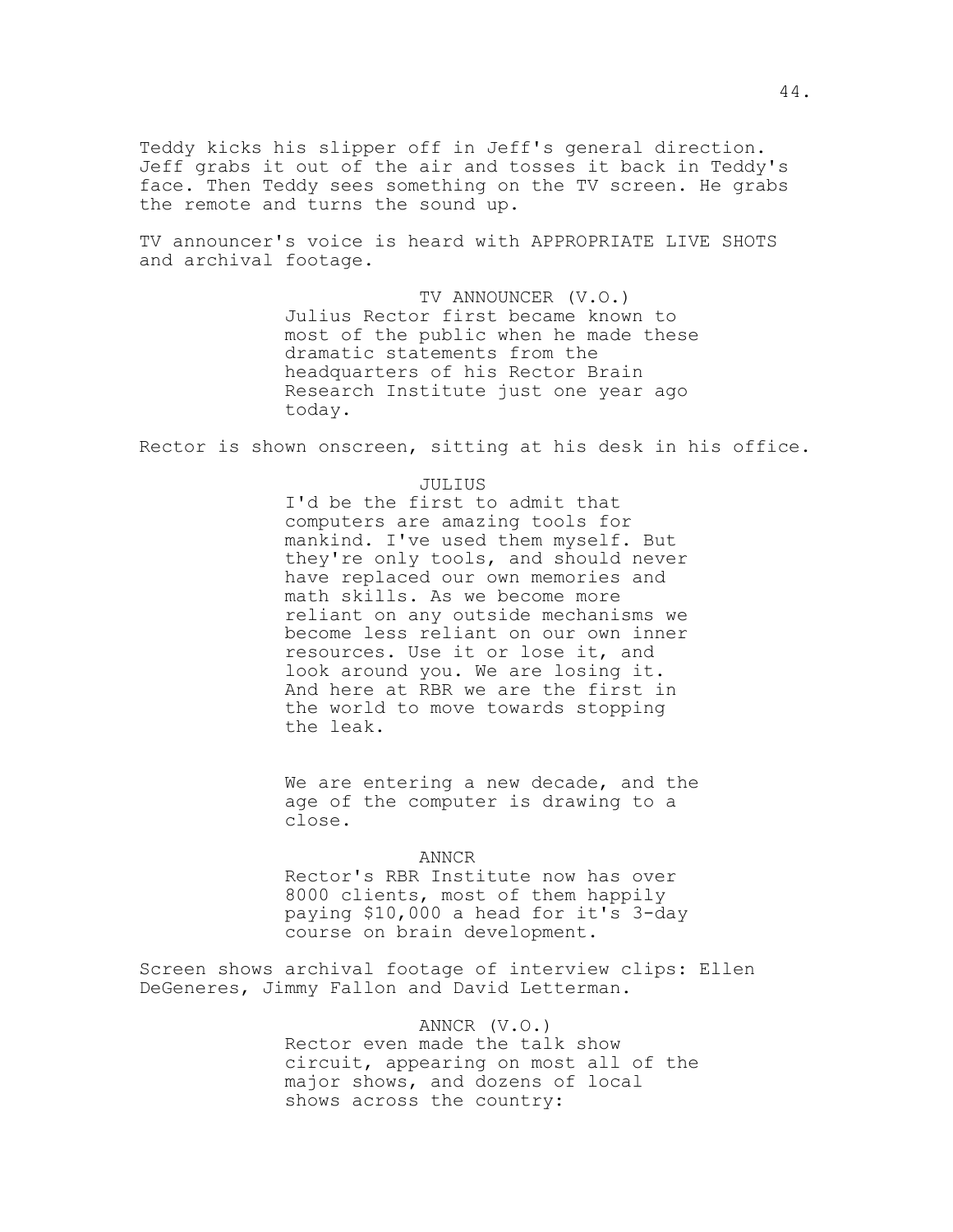Cuts to clips from a local talk show. Host is seated behind a desk and Julius Rector to the left of her.

## LOCAL SHOW HOST

This is amazing. Well, you who watch all the time know I usually come out of here with a stack of cards, and I'm always looking at them. But this is really weird. I feel kind of naked, but I don't need em! In fact, look at this:

Shot of host's dressing room with an assistant unplugging her computer.

## HOST (OS)

This was really painful at the time, but I felt I was ready.

Audience gasps as the computer, monitor, keyboard and all, is hauled over to the window and tossed out, one piece at a time, smashing onto the pavement below.

> HOST That's power, man! Everything that was on the hard disk in that computer is now right up here.

Points to her head.

HOST (cont'd) And we did it in just 3 days! Is that typical?

JULIUS Yes it is. And anyone can do it.

HOST

And all I do to maintain this level of performance is listen to this follow-up CD for a few minutes twice a day.

Holds up a compact disk. What does it do? I don $\Box$ t hear anything when I listen to it. Just a faint rushing sound.

> JULIUS Well, to put it simply, it  $\Box$ s a subliminal message, cloaked under natural ambiance or light music that reminds your brain that you have that capacity. Otherwise the effect would fade with time.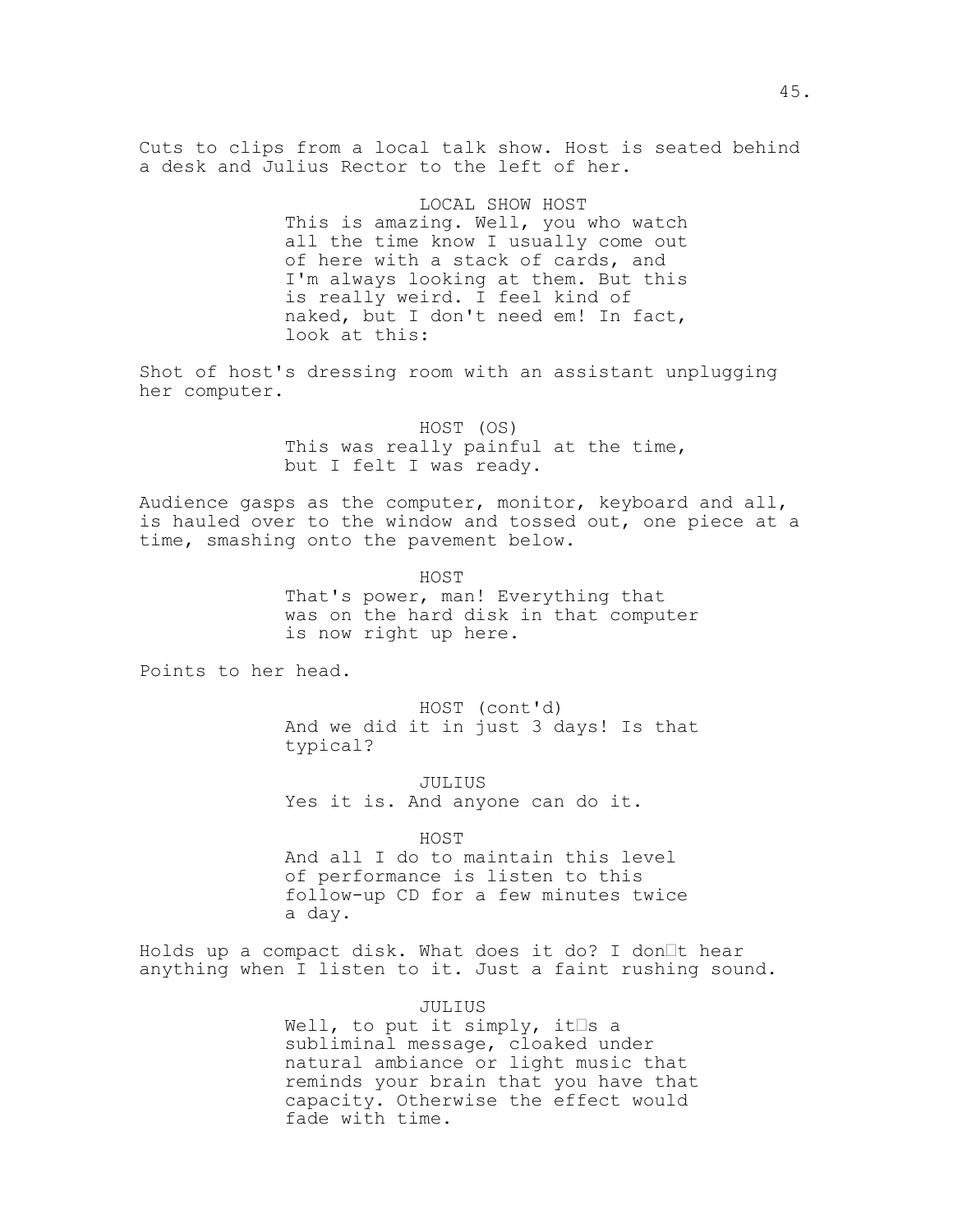HOST And how long do I have to listen to it?

JULIUS For as long as you want to continue functioning as you are right now.

HOST Well folks, that would be FOREVER!

ANNCR (O.S.) He's even had an effect on the world of fashion:

Screen shows a TV commercial

EXT: CITY STREET DAY.

Montage of vintage images: Wall Street businessman in 50's suits and hats, as if in a museum display. Segues to 60's, 70's, 80's and 90's shots as appropriate.

> ANNCR (O.S.) (CONTINUE) Hat's went out in the 50s. Plaid suits died in the 60s. Bell-bottoms left us in the 70s. Glasses in the 80s. And briefcases became obsolete in the 90s, when you got smarter.

Scene from modern day Wall Street.

ANNCR (O.S.)(CONTINUES) Now only Grandpa tinkers with a computer.

Today, you carry all that you need in your head

Man in a business suit. He reaches into his pants pockets and pulls them out, turning them inside out. He then tears the white linings clean off.

> ANNCR (O.S.) (cont'd) Not on your person. Now, all you need is your ID and your tiny cell phone.

CUT TO

INT: DANCE FLOOR NIGHT.

Close-up of a tight fitting pair of jeans on a slim young woman. She's accompanied by a man, also in jeans.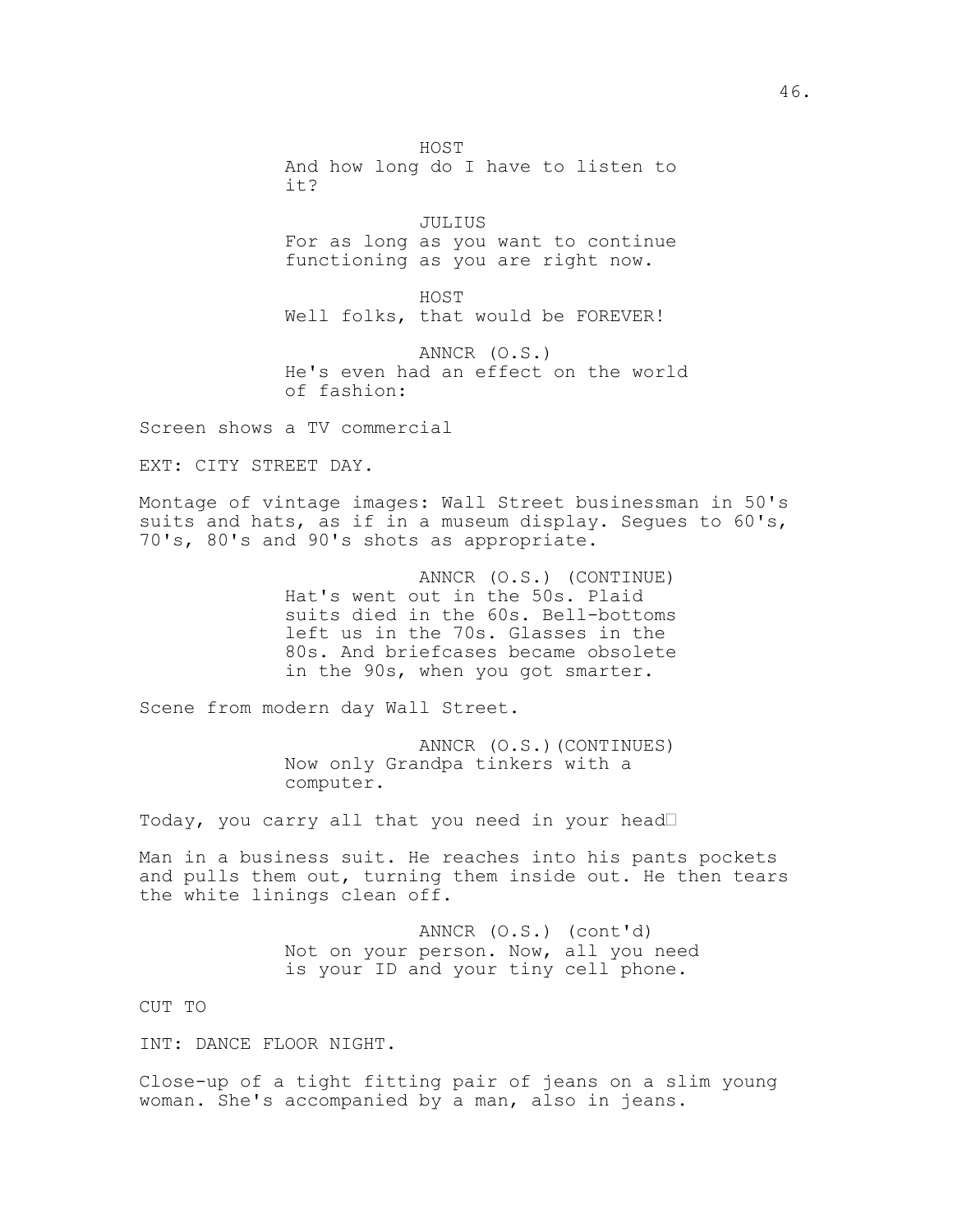Neither pair of pants have any pockets at all. Each has a tiny cell phone clipped to one hip, barely visible.

> ANNCR (O.S.) (CONTINUES) Levis 2021--- For those who no longer carry stuff. If your jeans still have pockets --- what century are you from?

Available in dress and casual styles --- for the smooth, confident look that leaves your hands free ...

CUT TO

EXT: BUILDING STEPS DAY.

Man and woman walking down the steps holding hands. They turn towards each other embrace and kiss, running their fingers through each other's hair.

> ANNCR (O.S.)(CONTINUES) ... for more important things.

EXT: WHITE HOUSE LAWN DAY.

A crowd of reporters, spectators and official folks in a half circle around a presidential podium for a news conference. Inter cut as appropriate with Jeff and Teddy watching from Behr TV room.

> ANNCR (V.O.) And now, to a scene from earlier today at the White House, where Julius Rector was the special guest of THE PRESIDENT, and a virtual Who's Who of foreign dignitaries.

ANNCR 2 (V.O.) Ladies and Gentlemen, the President of the United States of America!

PRESIDENT I want to thank our distinguished guests and members of the press for coming to this historic announcement.

JEFF (O.S.) Wow, this is bigger than I thought.

TEDDY (O.S.) I'll say. Hey, lookie there.

Ellen Rector is seen briefly in the crowd.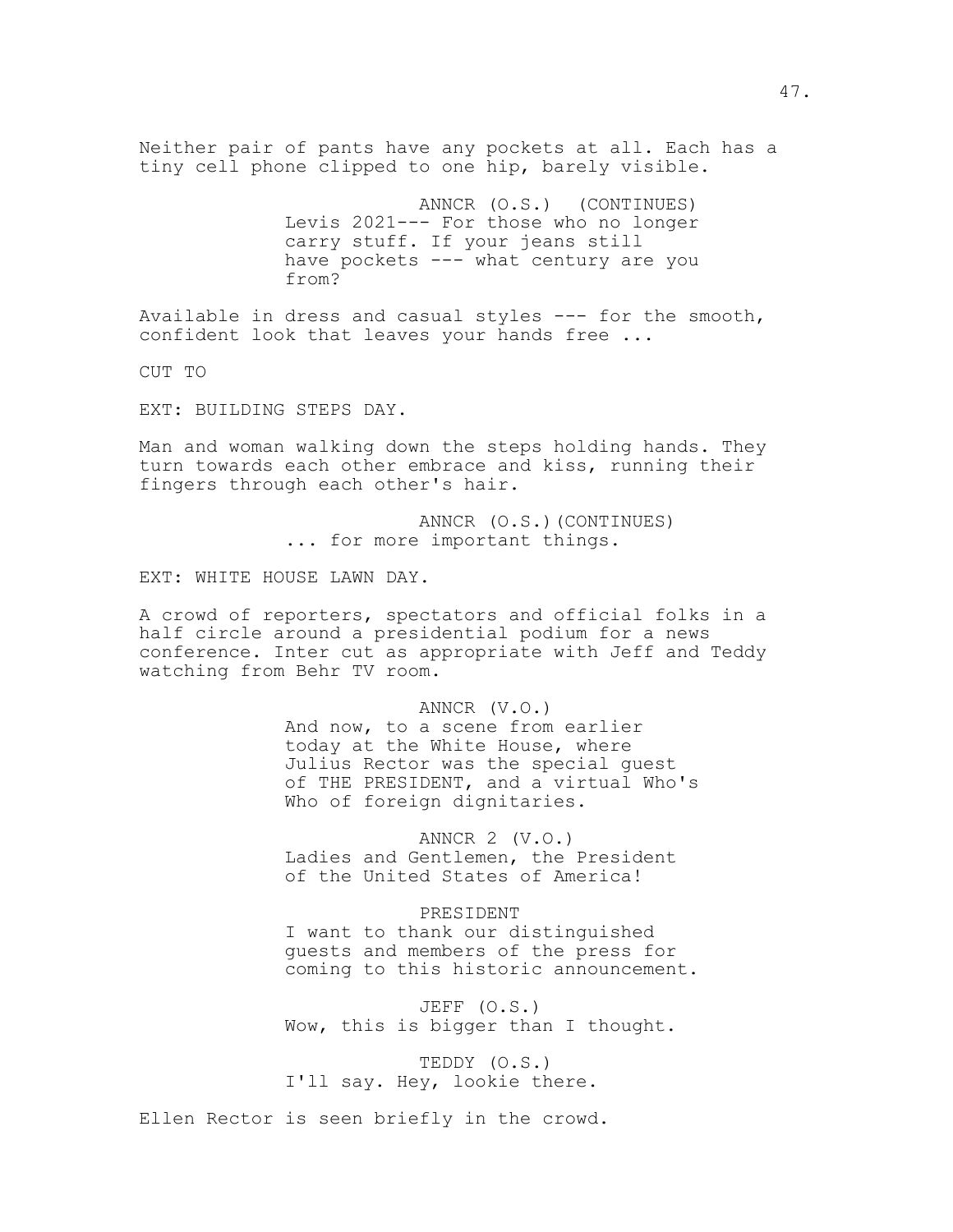## JEFF

It's Ellen.

TEDDY

Looking good, too.

PRESIDENT So here he is, Julius Rector.

Julius, looking regal and confident, takes the podium, to a smattering of applause.

#### JULIUS

Much has happened since Rector Brain Research was formed, to study the potential of the human mind, and enormous strides have been made. I am happy to report that we have already reduced the use of desktop computers by an estimated 8% in the United States alone. Testimonials from nearly every industry pour into RBR headquarters every day, thanking us for liberating workers and managers from their attachment to outside computing and data retrieval systems. And great progress has been made toward making critical information available to all members of an organization, instantly, remotely, without regard to distance and without reliance on electronic devices.

Now we have come to another crossroad. We have the technology, and now we're sharing it with the world. As of today, RBR training and materials are hereby being offered with special incentives to foreign governments, schools and universities, and law enforcement. To facilitate this we are setting up training and distribution centers at key points around the globe, funded in part by a government grant. This technology belongs to the world, and it is our gift in the name of world peace.

Huge applause from those gathered at the White House Lawn.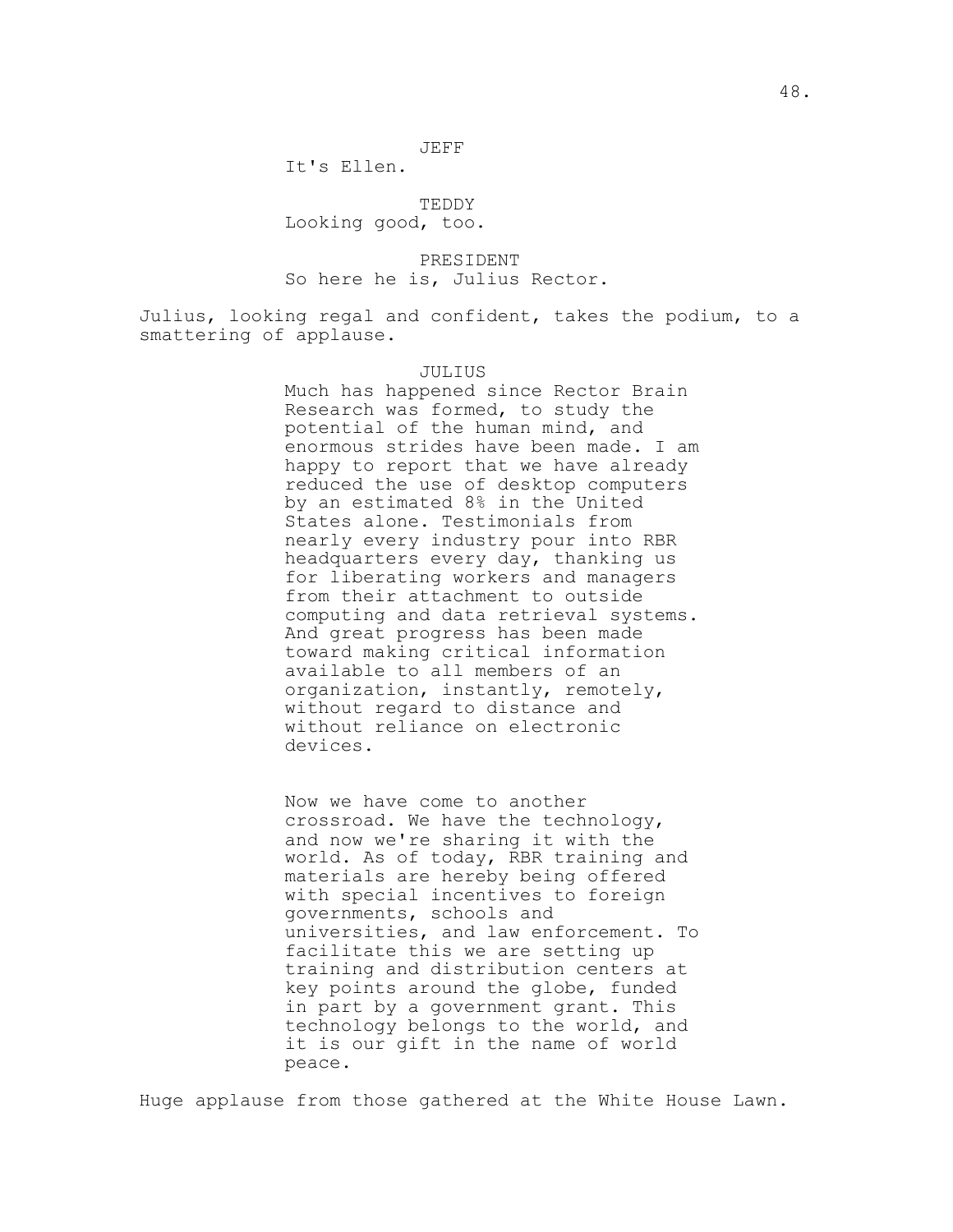Turn it off.

Teddy hits the remote and the screen goes black.

JEFF (cont'd) They're expanding! And we're paying for it! Government grant? Something's not right here.

INT: RBR DREAM LAB BOOTH DAY.

Jeff is working alone. Ray enters.

RAY

Jeff, I'm going to lunch. Be back in about an hour.

Jeff answers without looking up from his work.

JEFF

See you then.

INT: RBR DREAM LAB AUDIO BOOTH DAY.

Jeff has entered the audio booth. He's looking around, through a stack of CDs, labeled with felt tipped marker: "Follow-up ver 1.1, Follow-up ver 2.1", etc, all in the same handwriting (Teddy's), then he sees what he is looking for. It's in a different handwriting (Ray's): "Follow-up ver 4.0". Jeff takes the CD and puts the others back.

INT: RBR DREAM LAB DAY.

Jeff places the CD in his computer, fires up a recording program and puts a memory card in the other drive. Screen shows the program for copying to a memory card. Jeff presses a button called "Copy to memory card".

INT: RBR DREAM LAB AUDIO BOOTH DAY.

Jeff returns the original disk exactly where he found it.

INT: JEFF'S APARTMENT DAY.

Jeff puts the memory card he has made in his iPod, dons the headphones and goes to his computer to check his email. Suddenly he rips off the headphones and reaches for the phone, dialing Teddy's number.

> JEFF (cont'd) Hey, I'm at home. Get over here right away. Something's come up.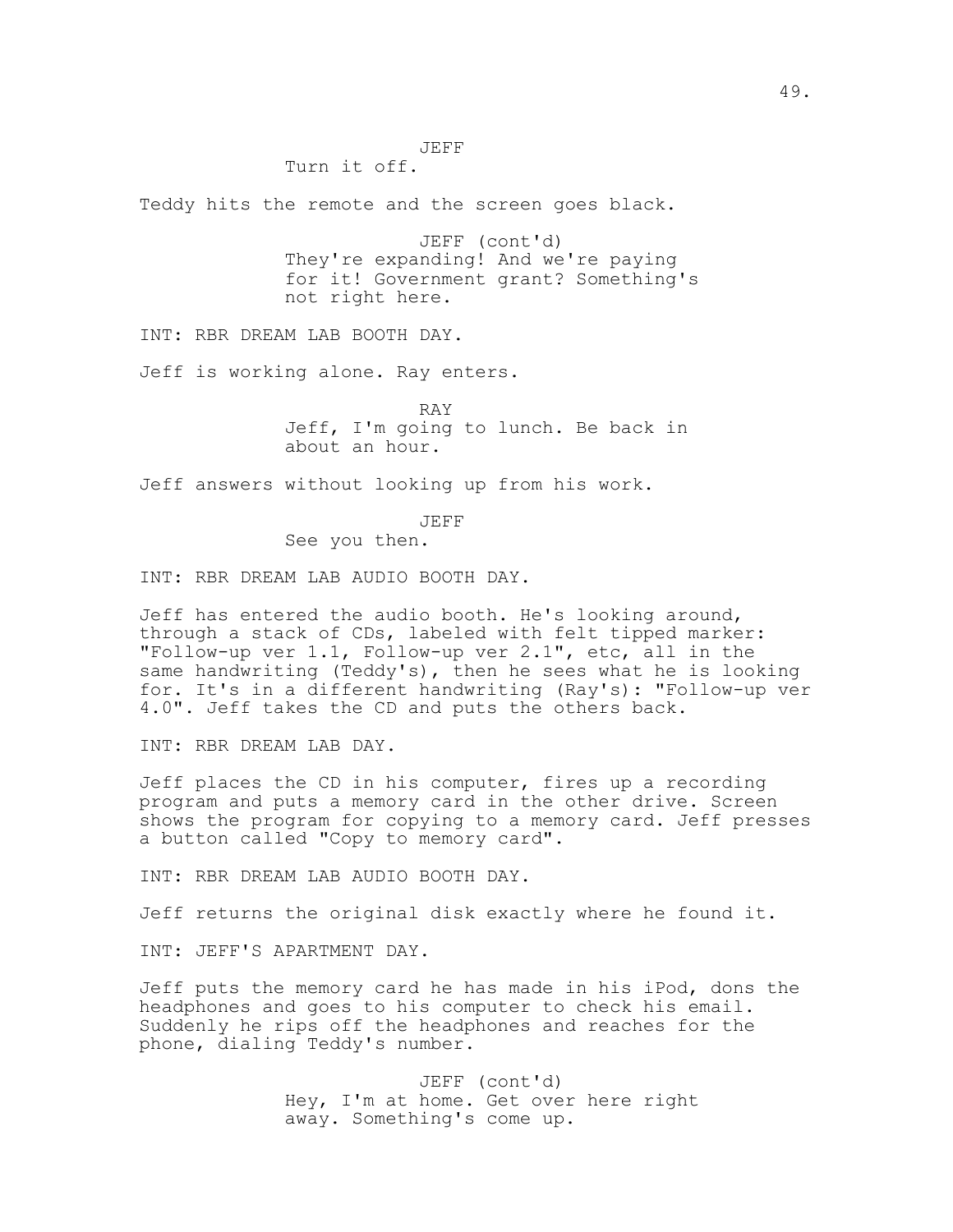Jeff clicks the phone off, flops on the couch, pulling the headphones back on and closing his eyes.

EXT: CITY PARK DAY. (DREAM)

Jeff and Ellen are sitting at a picnic table. She sits sideways, straddling a bench, Jeff straddles the same bench, behind her. His arms are around her, his face in her hair. He gets a tap on the shoulder it's Julius. He is sitting beside Jeff.

INT: JEFF'S APARTMENT DAY.

Doorbell rings. Jeff jumps up, forgetting the iPod. It follows him, tethered by the headphone cord. Jeff rescues it, takes off the headphones and answers the door. It's Teddy.

TEDDY

I came as fast as I could.

JEFF

Okay, you gotta listen to this. I got a copy of the new maintenance CD Ray put together. I've been comparing it to the last one you designed and I could swear they're different. It's subtle, but they just feel different. Maybe it's just me.

TEDDY

This his? Let me hear.

Jeff hands the headphones to Teddy, then the iPod. Teddy puts them on, adjusts the controls and listens. Jeff waits impatiently while Teddy settles back on the couch, head back, eyes closed. After a few seconds, Teddy gives his evaluation.

> TEDDY (cont'd) Might be right. Can't tell by just listening, but it does sound different somehow. I wish I could see the spectrum analysis and run a complete check on it.

JEFF Can you do that here?

TEDDY

Oh, no. Not even at home. Don't have the computing power. Wish we could get into the audio booth at RBR.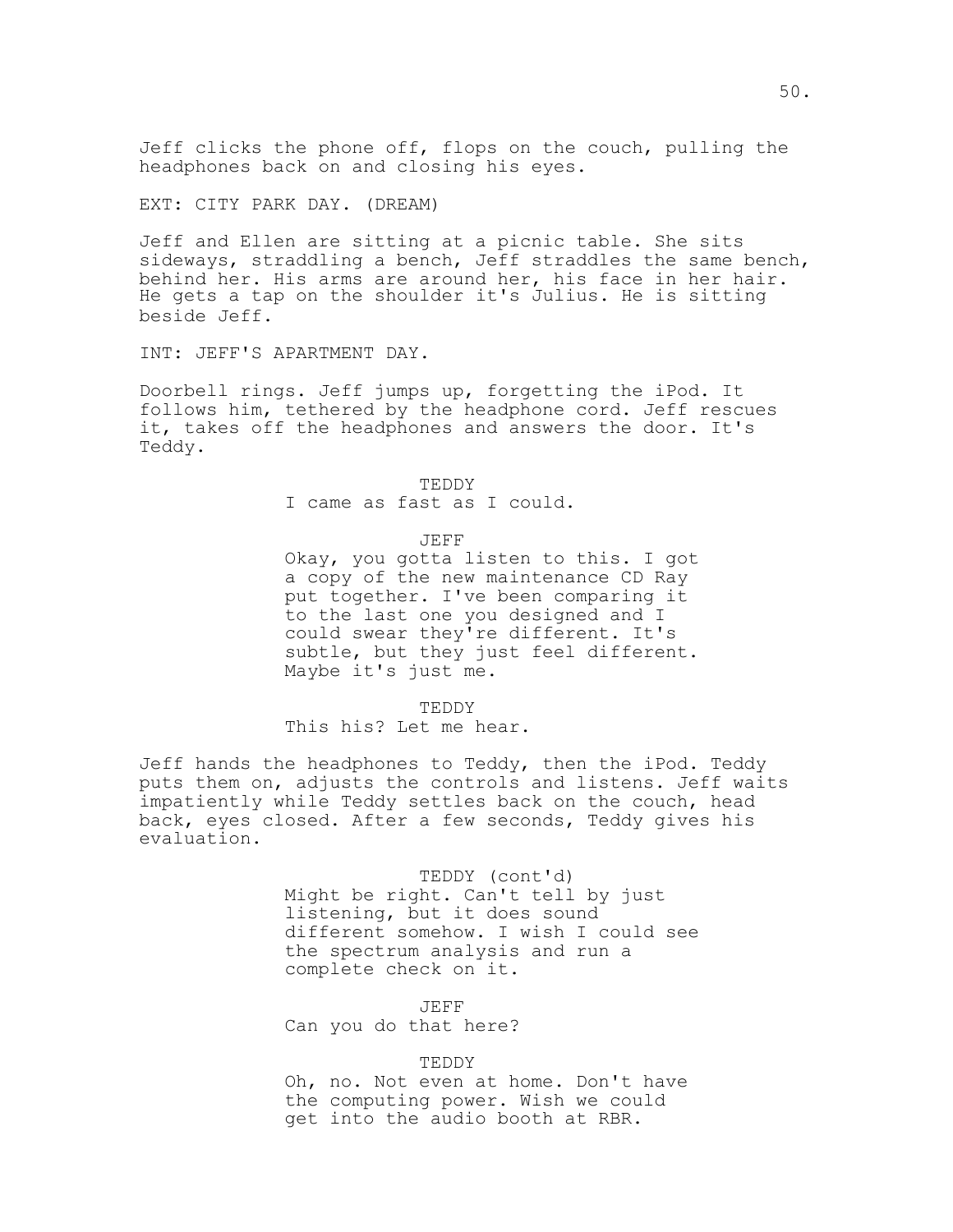## JEFF

Dream on.

## TEDDY There might be another way.

INT: SOUNDSMITH RECORDING STUDIO AUDIO BOOTH NIGHT.

Teddy and Jeff enter the studio of Teddy $\Box$ s former workplace, turning on the lights as they enter. Teddy powers up a computer. The soundproof studio is decked out with monitor speakers, a huge control board, computers and rack-mounted equipment.

JEFF

Not bad. Not bad at all.

#### TEDDY

Yeah, it's a new facility. They said I could have whatever I needed, so I went wild. Built some of the stuff myself. When I left RBR they begged me to come back for a little project. Just my luck.

Is Ellen back from Washington yet?

JEFF

Not yet. I can<sup>t</sup> wait either. This Ray guy's getting on my nerves.

TEDDY

In what way?

JEFF Oh, hels just quiet. Boring.

TEDDY No smart-ass wisecracks?

JEFF

Actually I like that part. Ready for the memory card?

TEDDY Just about. Bring Ellen home to meet your mom yet?

JEFF Oh sure! We're picking out rings and everything.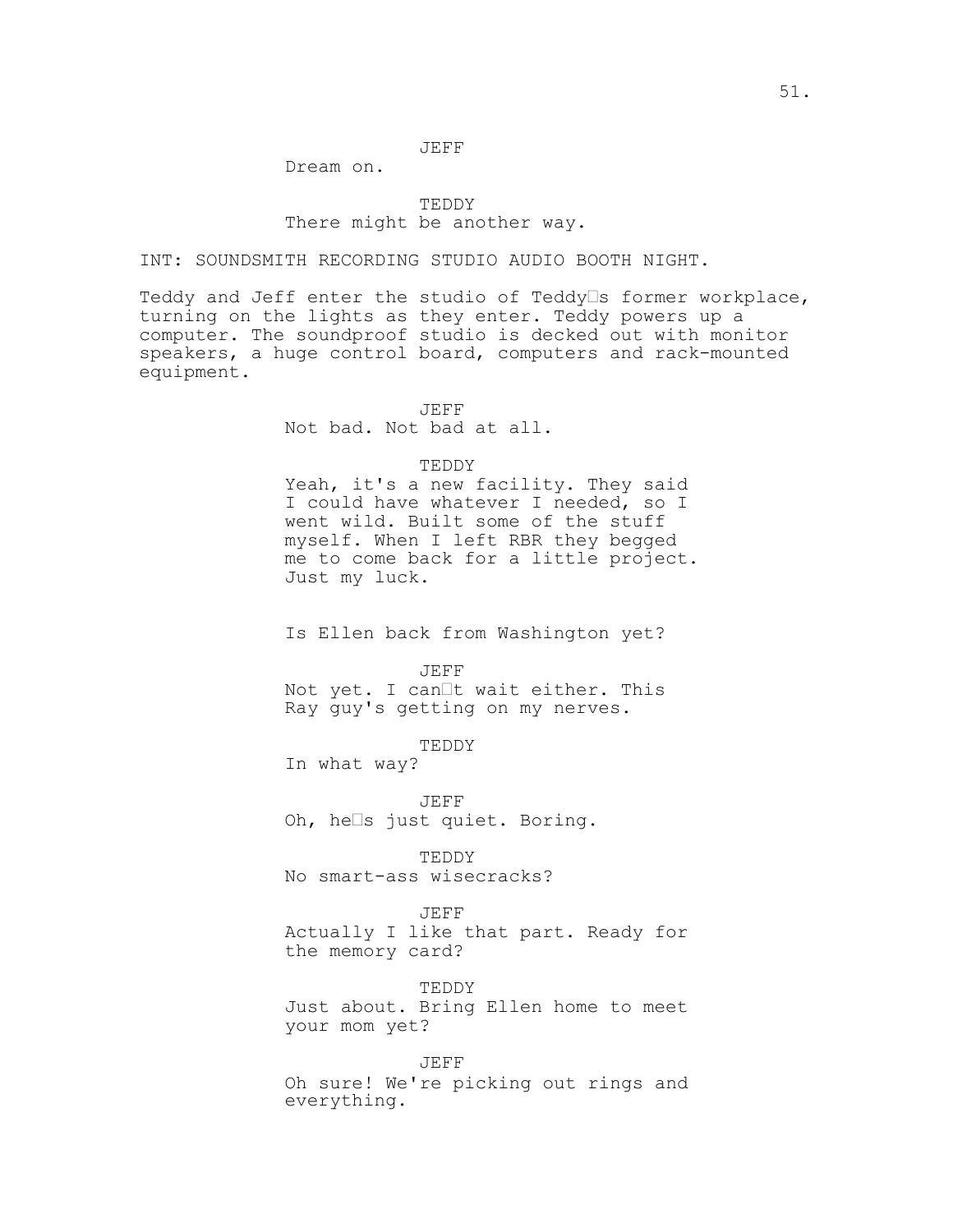TEDDY Guess I'll have to fight Rector to be best man. Okay, give me the memory card.

Jeff hands Teddy the memory card. Teddy puts it in the computer.

We'll give it a few seconds to rip, and see what secrets it holds. Still getting the dreams?

JEFF

Every night. Same ones most of the time. Me, Ellen, then Julius shows up. The way they look, the expressions on their faces, something about them. And there are always little differences in the details. They aren't quite identical. Weird.

Computer screen shows audio waveforms in various colors.

TEDDY

Look at that. The signature. The colors indicate the frequencies. The height indicates the level. Looks pretty normal, except this faint orange band here. It could be something. I'll run the statistical analysis.

The computer crunches numbers.

TEDDY (cont'd) Think there's anything to 'em? Like somebody is trying to communicate?

JEFF

Could be, but you know how dreams are. They're all symbolic. Your brain tries to make sense out of what it's getting and it winds up being incorporated into the dream. You hear an outside noise, like someone snoring, and you wind up dreaming you're inside a whale or something.

Colored spectrum comes back to the computer screen. Teddy looks on in shock.

JEFF (cont'd)

52.

What?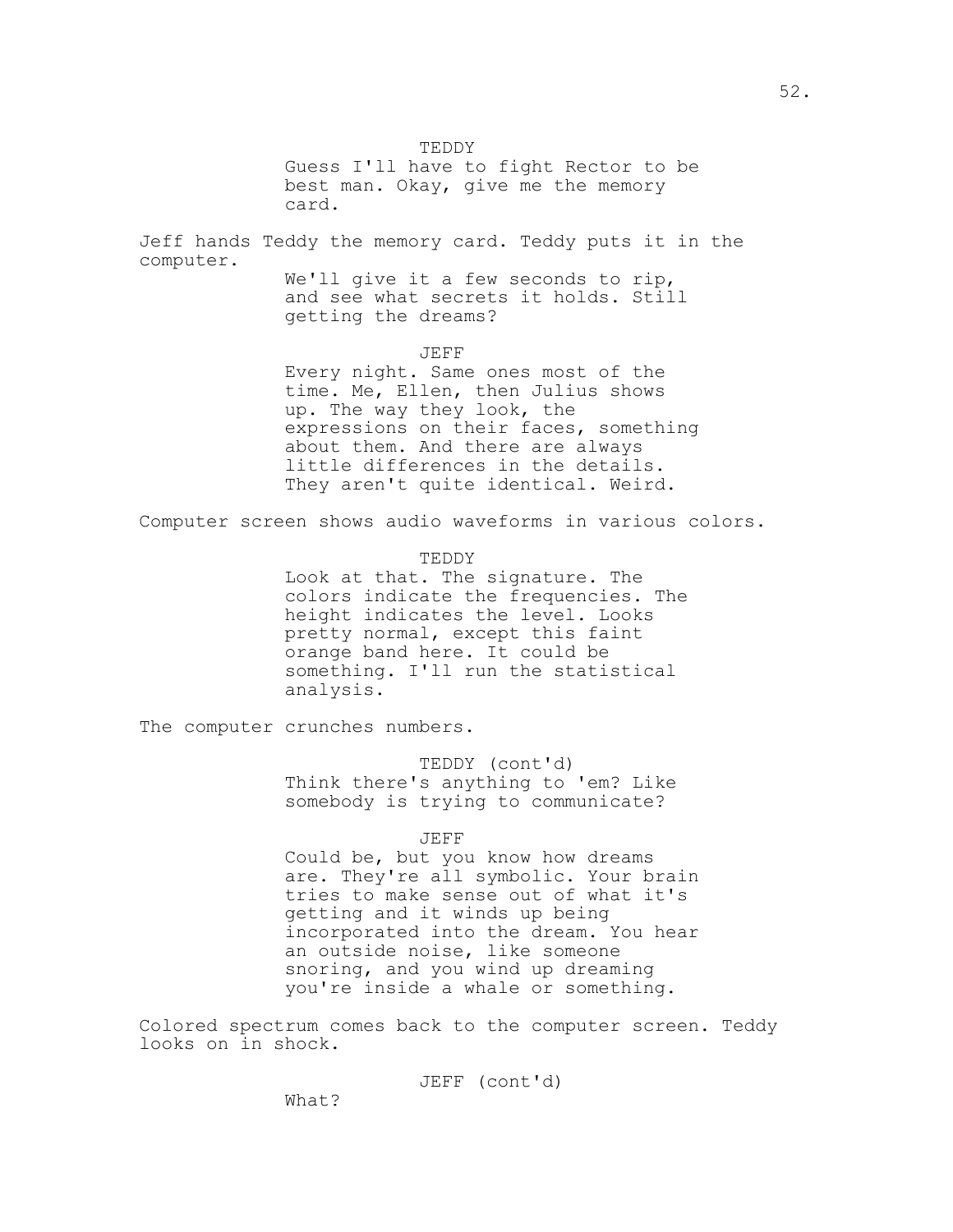## TEDDY

This is bad. This is really bad! Just what I was afraid of. The ESP trigger. They're using the ESP trigger! And it's being distributed to every single RBR grad in the world downloaded by the thousands every day.

JEFF

What's it mean?

## TEDDY

My guess? It's to condition the listener, to turn on their ESP capability. To stimulate it somehow so that it can be accessed.

#### JEFF

But it wouldn't work. Everyone responds to a different wavelength. There are hundreds of combinations.

### TEDDY

Yeah, but look at the massive distribution, and now it's worldwide. There must be thousands of CD's and at least as many MP3 downloads from the internet secure site. There could be millions of people in the loop in a very short time. If only one percent of them responded, it's theoretically possible to tap directly into their thoughts, memories, who knows what?

#### JEFF

Not without their consent though.

TEDDY Who knows? It's so new!

## JEFF

And they're targeting important people. Not only business leaders, but governments too! Remember the news conference? Rector referred to sending data without electronics, but I thought he was just being optimistic. The technology is at least 10 years down the road. What the hell's he doing? We don't know anything about it. It's too erratic. (MORE)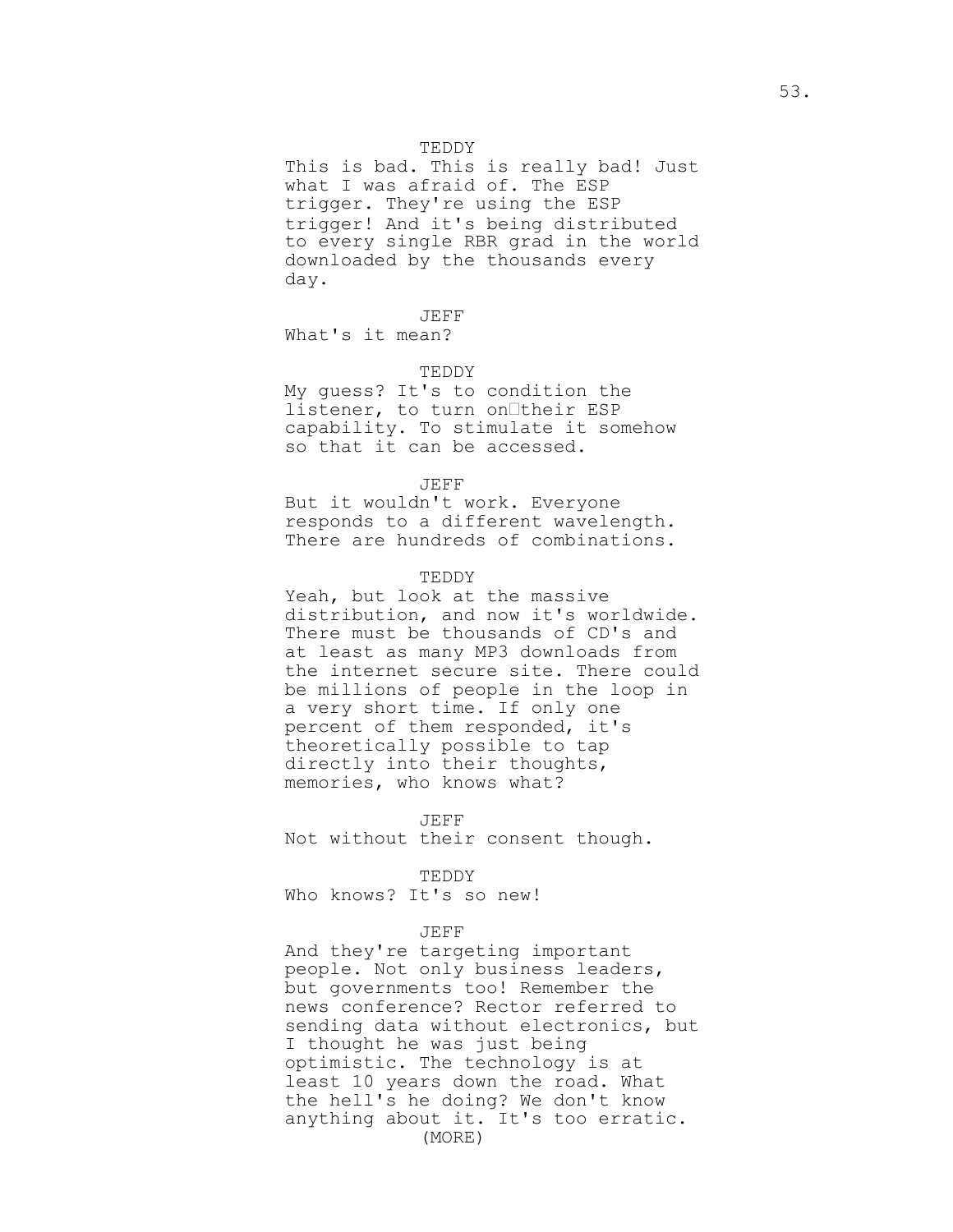## JEFF (cont'd)

Everyone who listens to this on a daily basis is in danger of opening up that pathway, sending out sensitive information to .. to whoever.

## TEDDY

And that could be literally anywhere. Proximity is totally irrelevant. This Rector's worse than I thought. You know what they say: "Knowledge is power." Well this could be more than just knowledge. Whoever is picking up the ESP signal could have just about absolute knowledge. And that could mean absolute power! He could be another Hitler for all we know.

He breaks out into his mock announcer voice:

TEDDY (CONTINUING) And now, the supreme ruler of planet Earth, Julius Rector! Bow before him, humble subjects! Now, altogether bend over, and assume the position!

INT: SLEEP LAB DAY.

Ellen is back from her Washington trip. She and Jeff are working. Ray is in his sound booth.

### ELLEN

I notice you have the privacy switch on. You never did that with Teddy here.

JEFF (MOTIONING TO RAY) Well, he's not Teddy, is he?

### ELLEN

Look, I don $\exists t$  like this anymore than you do. Teddy was a huge part of this project. He single-handedly pushed our progress ahead at least a year, maybe more.

I can't talk here. How about lunch?

JEFF

I have plans.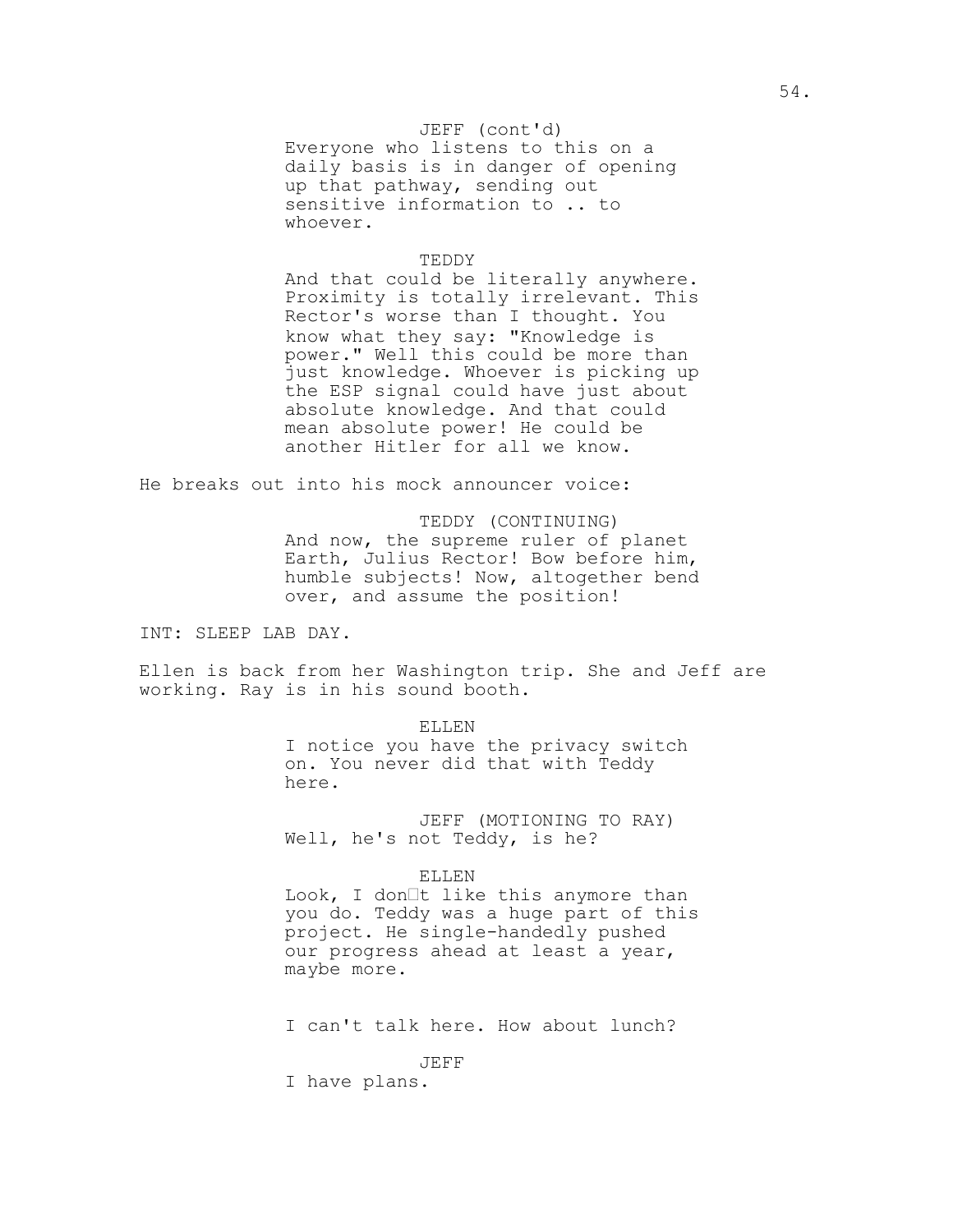#### ELLEN

Oh.

JEFF Unless you have some answers.

## EXT: BOAT DAY.

Ellen and Jeff pull out of port, Ellen showing Jeff what to do to get the boat underway. They get out into open water where they can sit back and relax. Ellen pulls a couple of drinks and sandwiches out of a cooler as they sit and enjoy the view.

#### ELLEN

It belonged to my father. We've kept it all this time because it reminds me of him. He used to take my Aunt Amy, my brother, Kevin, and me out on it every chance he got. It was the only place he felt he could talk freely. He said to always assume they could be listening. We always had a radio or a TV on, 24-hours a day, just in case there was a listening device in the house. But out here, on the water, it's quiet. He could let us in on all kinds of things.

We'd sail out to Goat Island. Kevin and I would take the skiff and go exploring while Dad and Amy would talk. Those were good times.

Aunt Amy took care of us after Dad's death. She set us to school, encouraged us to be researchers, because she knew about our pact. Kevin and I vowed to carry on Dad's work devote the rest of our lives to finishing his research, no matter what happened.

#### JEFF

So when Kevin died, you carried on without him, met this guy somewhere along the way and got married?

ELLEN Well, yeah. Something like that. Actually ..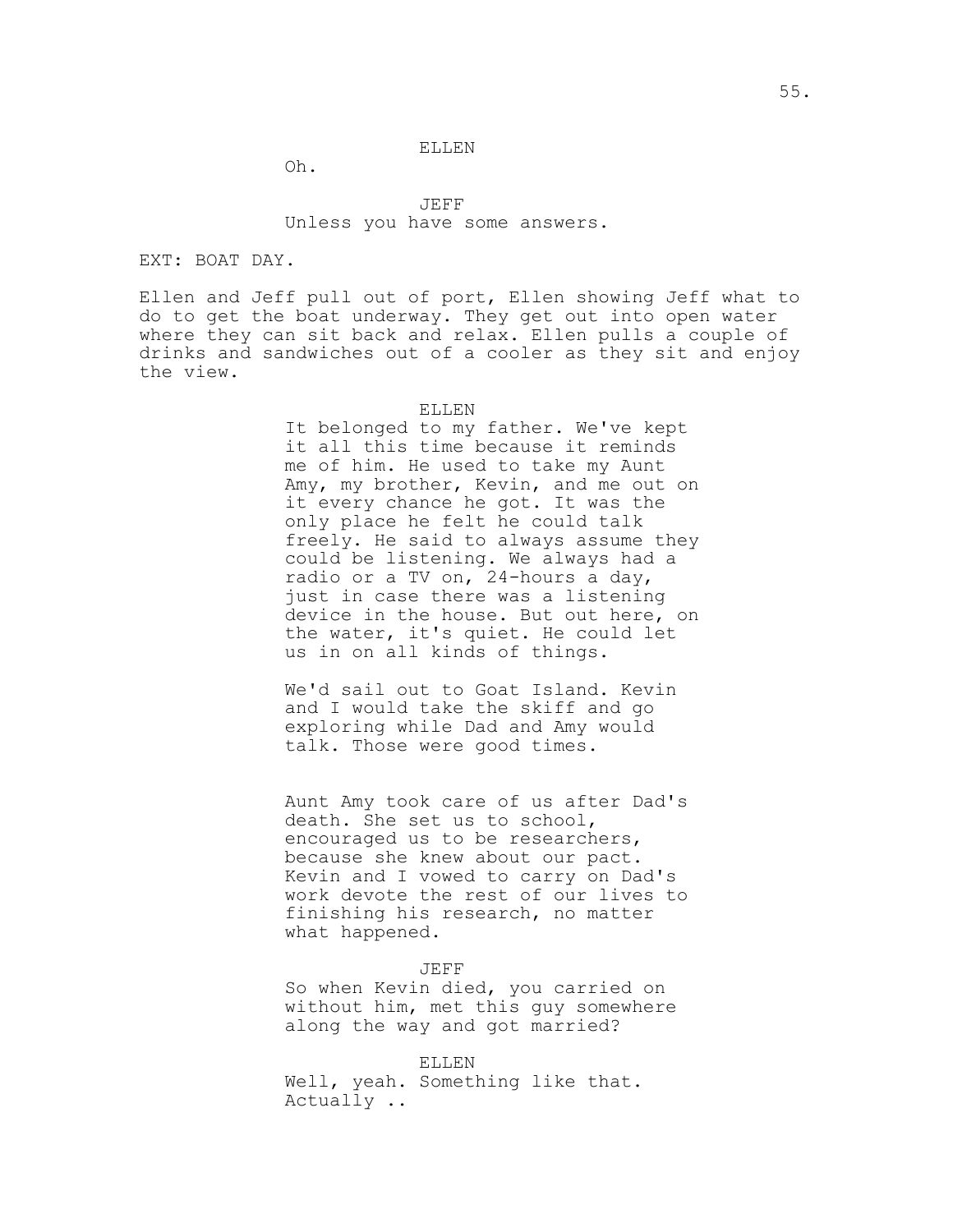### JEFF (INTERRUPTING)

That's okay! I don't need to hear about him. I've seen the story a hundred times. "Research team up in, and out of the laboratory." How romantic ..

## ELLEN

But ..

JEFF (INTERRUPTING AGAIN) Look, I don't know why you stay with him. You must have your reasons and that's all that matters. But I have to ask you something.

#### ELLEN

Okay.

JEFF Did you know he's using the ESP trigger? It's in the new follow-up CD. Teddy and I found out about it.

### ELLEN

I shouldn't have gotten you involved in this. Please believe me. I was under orders from the top, and I don't mean Julius.

## JEFF

Then who?

ELLEN Look, you really want to help?

INT: BEHR TV ROOM DAY.

Jeff and Teddy are poring over a box of materials: books, pamphlets, CDs and videos.

#### TEDDY

So she wants us to do this? Why? Especially you. I thought she didn't want anyone going under training who was working on the project. Doesn't want them to be influenced, affected.

## JEFF

She says it's the only way we can fix this mess, for both of us to undergo training, and she was very explicit about keeping it a secret.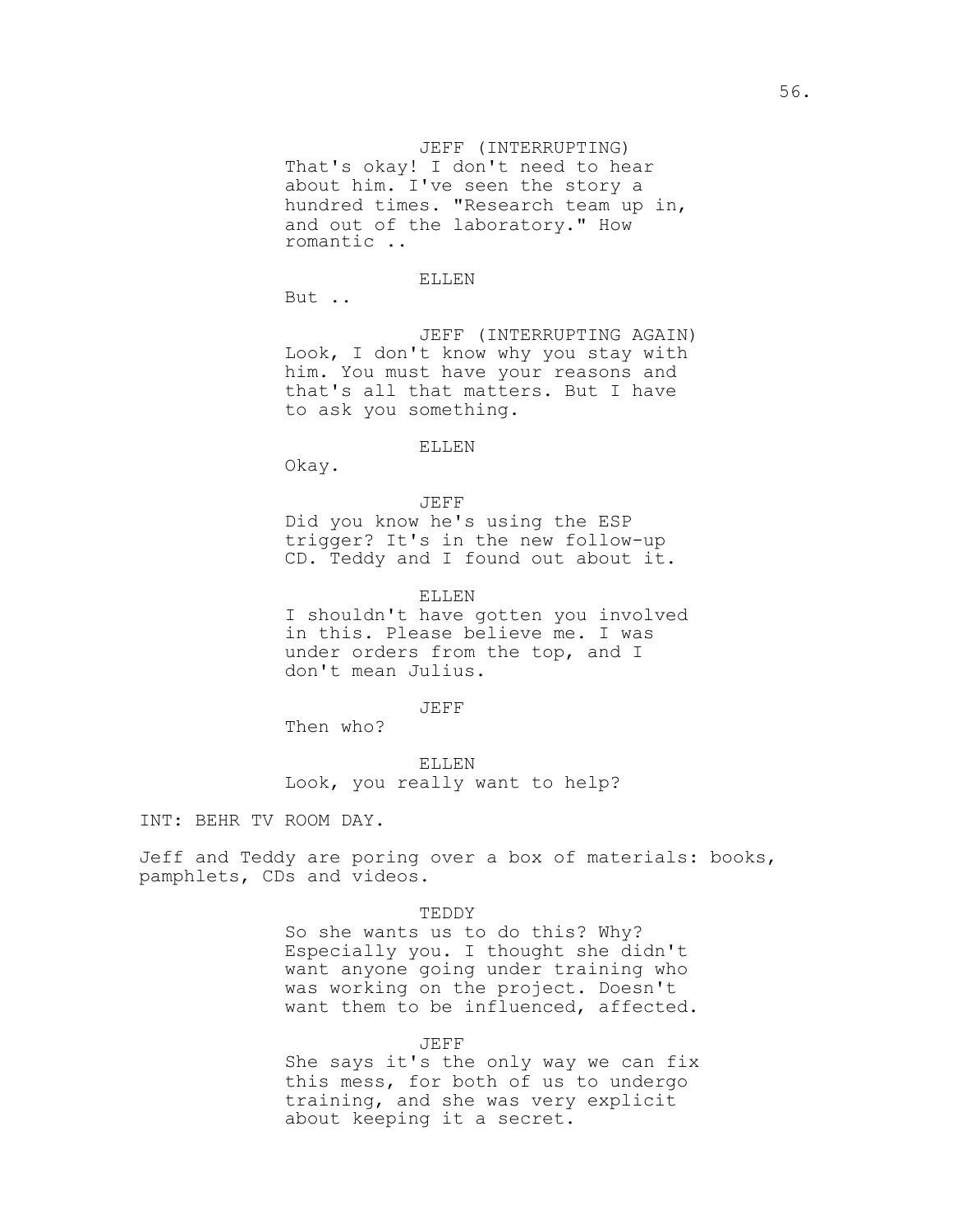TEDDY It won't be easy, keeping this from Carol, but I'm game!

JEFF I've got that covered. We're going on a little fishing trip!

He pulls a set of boat keys, on a floating key fob, from his pocket, and holds them up.

EXT: ELLEN'S BOAT DAY.

Teddy and Jeff are kicking back, apparently enjoying the sun, napping on deck chairs. Then the ALARM on Jeff<sup>[]</sup>s watch beeps softly. Jeff speaks, almost in a whisper, while his eyes remain closed.

> JEFF (SOFTLY) Come out slow. Not too fast. Don't open your eyes yet. Not for a few minutes.

> TEDDY This meditation is weird. You just stop everything. It's nice, but I don't feel any different.

JEFF Guess we $\Box$ re doing it right.

After a short wakeup period, Teddy gets up slowly and reaches for a large tackle box.

> JEFF (cont'd) Hey, what are you doing?

> > TEDDY

We're supposed to be fishing aren't we? We'll have to come home with something besides just a tan, and an IQ of 200.

JEFF

We've got a week. Besides, we can buy fish!

TEDDY (MOCK ANNOUNCER VOICE) Ladies and gentlemen, welcome to Sports Fishing with Jeff Hecht. He never comes home empty-handed. His secret? Joe's Fish Market! And American Express!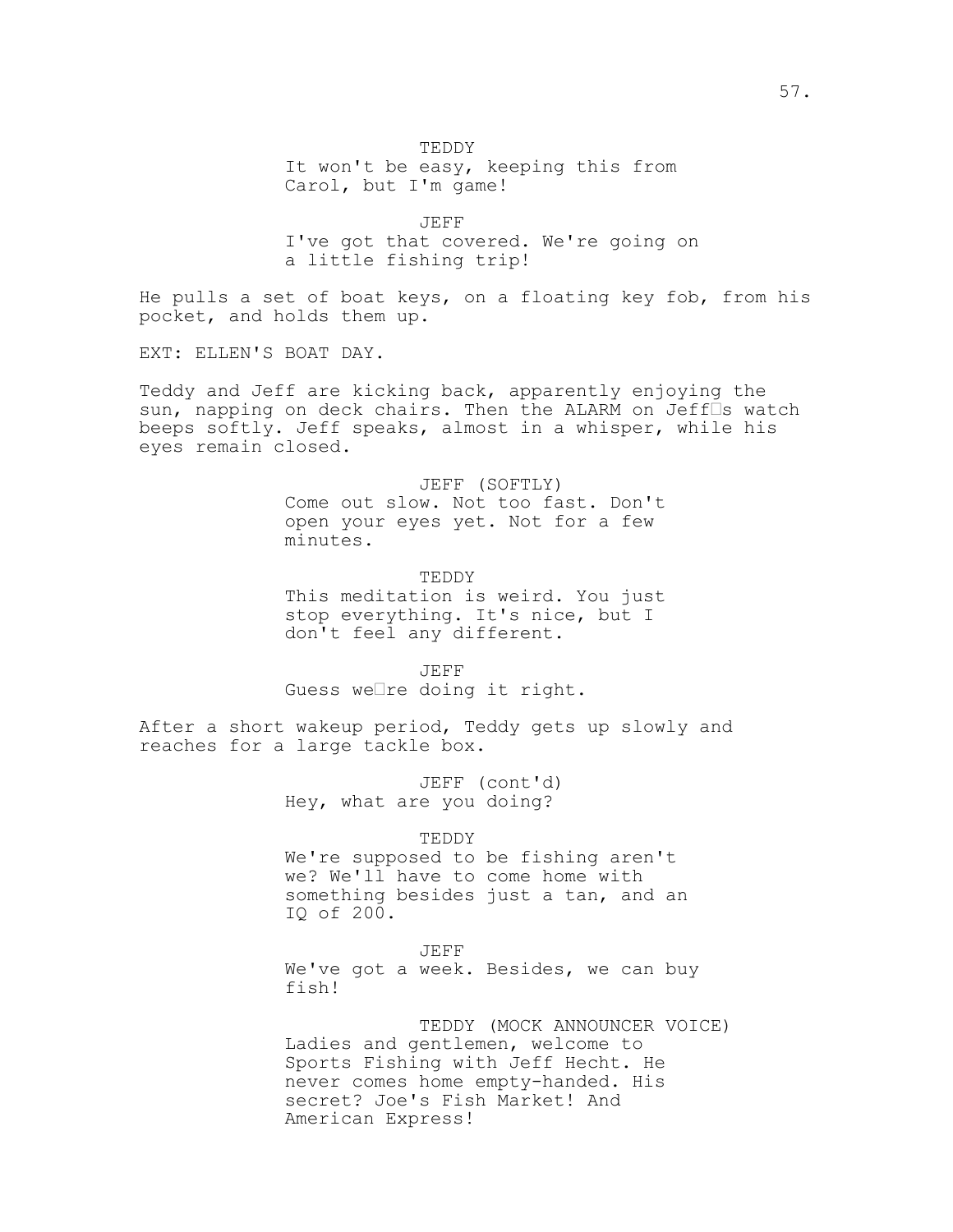JEFF

I sure hope your sense of humor won It be wrecked by your newfound intellect. Here.

He tosses Teddy a thick book. Teddy winces as it lands heavily in his lap.

> TEDDY Hey! Easy! I might want to pass these prime genes on some day!

JEFF (OPENING HIS COPY OF THE BOOK) Page 78.

EXT: CITY PARK DAY. (Dream)

Jeff and Ellen are walking along a busy path, being passed in both directions by people on bikes and inline skates.

> ELLEN You know what I feel like doing?

> > JEFF

What?

They come to a skate rental kiosk along the sidewalk. Jeff starts to protest, but Ellen steers him off the path towards it.

> JEFF (cont'd) But I don't..

ELLEN (HOLDING A FINGER TO HIS LIPS) Wait. Trust me. You skate.

EXT: CITY PARK DAY. (Dream)

Jeff and Ellen are skating like professionals, hand in hand, passing all they see. Their clothes turn into superhero outfits. They do battle as they skate, side by side. Men in black suits come at them along the path. Jeff and Ellen use punches, kicks and blocking moves to knock them out of the way. Suddenly they are skating down a hallway. At the end is a door. They break through to a Frankenstein-type laboratory, where there are racks of human brains in gallon bottles. They turn over the racks, smashing the bottles, spilling the brains on the floor. Ellen sucks the brains up on a huge shop vac. She takes them out in a big bag and the two fly away, carrying the bag of brains between them.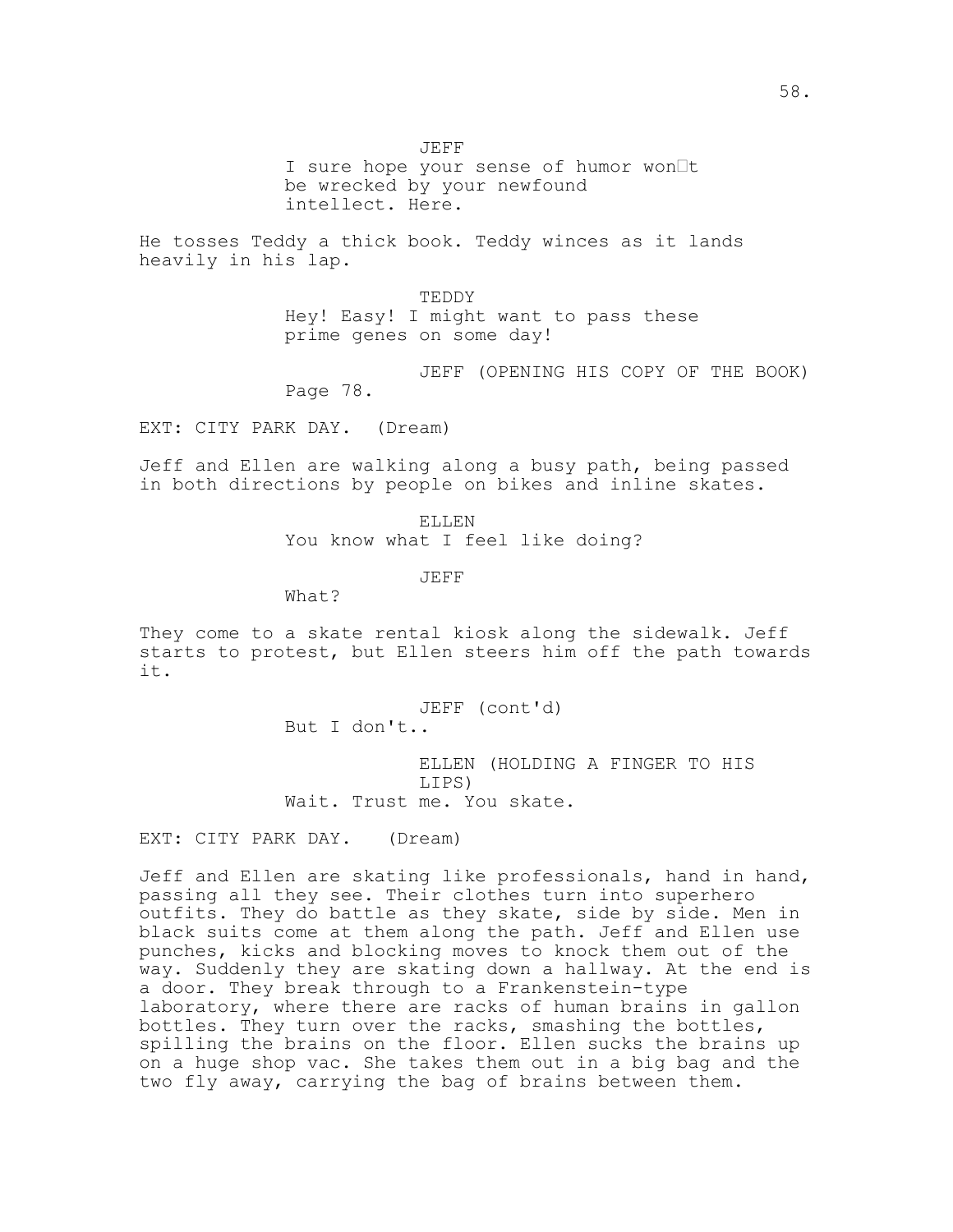down to be reunited with their owners. Jeff and Ellen embrace in flight and kiss. INT: BOAT CABIN NIGHT. Jeff's face is squashed up against a porthole window, mouth puckered as he wakes, realizing he's kissing the glass. He turns on the light. Teddy, in a nearby bunk, wakes abruptly. TEDDY Hey, what's up? JEFF Oh man, just a dream. Wow! So real! TEDDY (GROGGILY) Yeah, real. I'm going back to sleep. One Week Later INT: SLEEP LAB DAY.

They fly over a city, releasing the brains, to float softly

Jeff enters. Ray is in the audio booth, sees Jeff, comes out of booth.

> JEFF Where's Ellen.

RAY She's missing.

JEFF

What?

RAY Been three days now. Nobody's seen her.

INT: JULIUS RECTOR'S OFFICE DAY.

Jeff is standing. Julius is sitting behind his desk.

JULIUS Look, will you just sit down? If I knew where she was I wouldn't be here. Please. Sit.

Jeff sits.

JULIUS (cont'd) This isn't easy to say, but..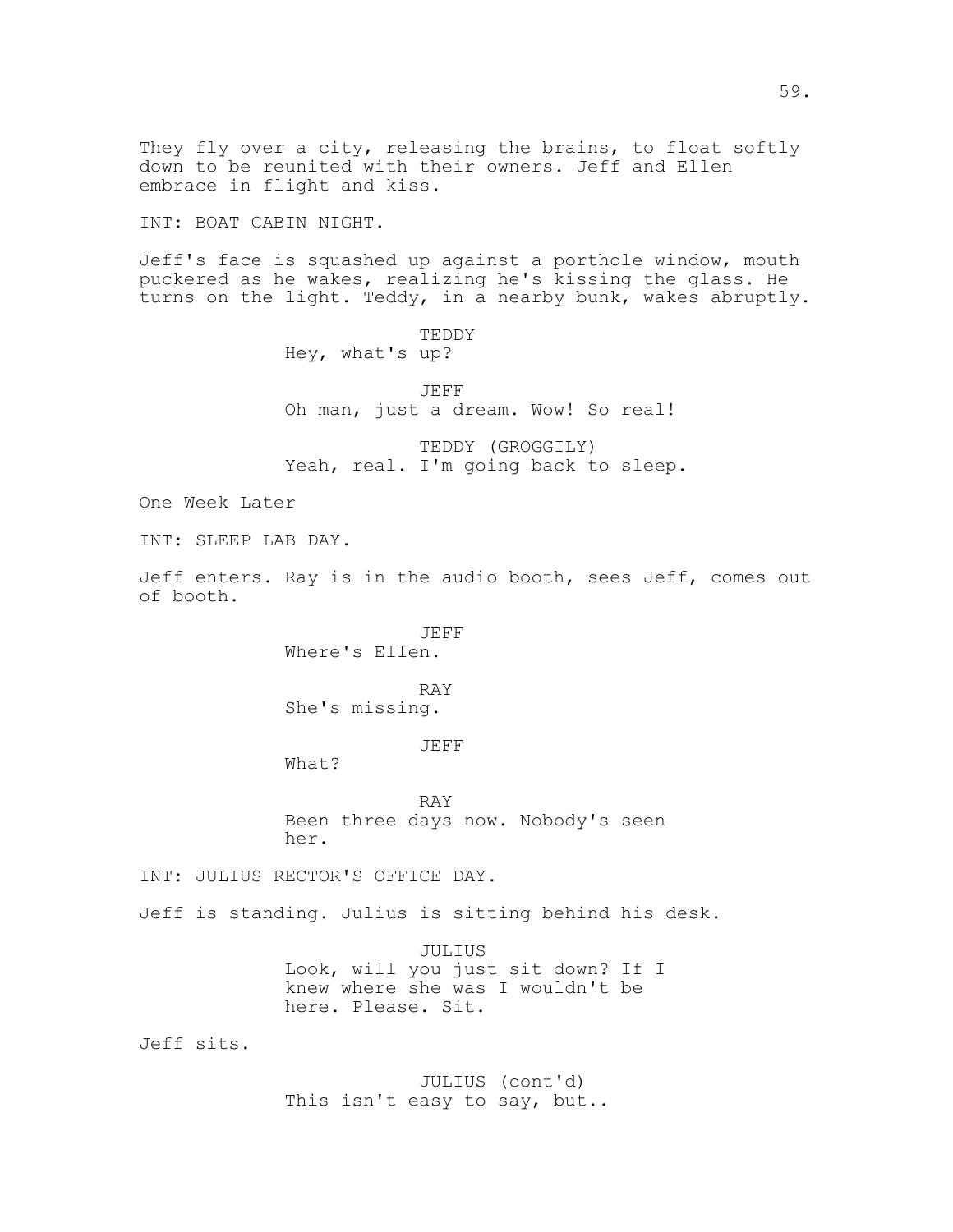JEFF

What?

## JULIUS

We're going to have to suspend research, for a while .. at least until we know Ellen's okay.

JEFF

What are you saying?

JULIUS

I need to have you, not here, for a while. Call it an extension of your vacation. Another month or so. After that, we'll see.

JEFF You're laying me off?

Julius hands Jeff a manila envelope. Jeff looks down at it.

INT: BEHR TV ROOM NIGHT.

Teddy is drinking a beer and Jeff, juice. The TV is on but the sound is turned down.

> TEDDY You sent the packages?

> > JEFF

Yeah, and emails, we'll see what happens.

TEDDY What I don't get is, how come Julius hasn't reported her missing? I mean it would be all over the place.

Teddy motions to the muted TV picture.

JEFF He knows where she is, that's why.

TEDDY What makes you say that?

JEFF I dunno just a feeling, I guess.

Are you still following the program?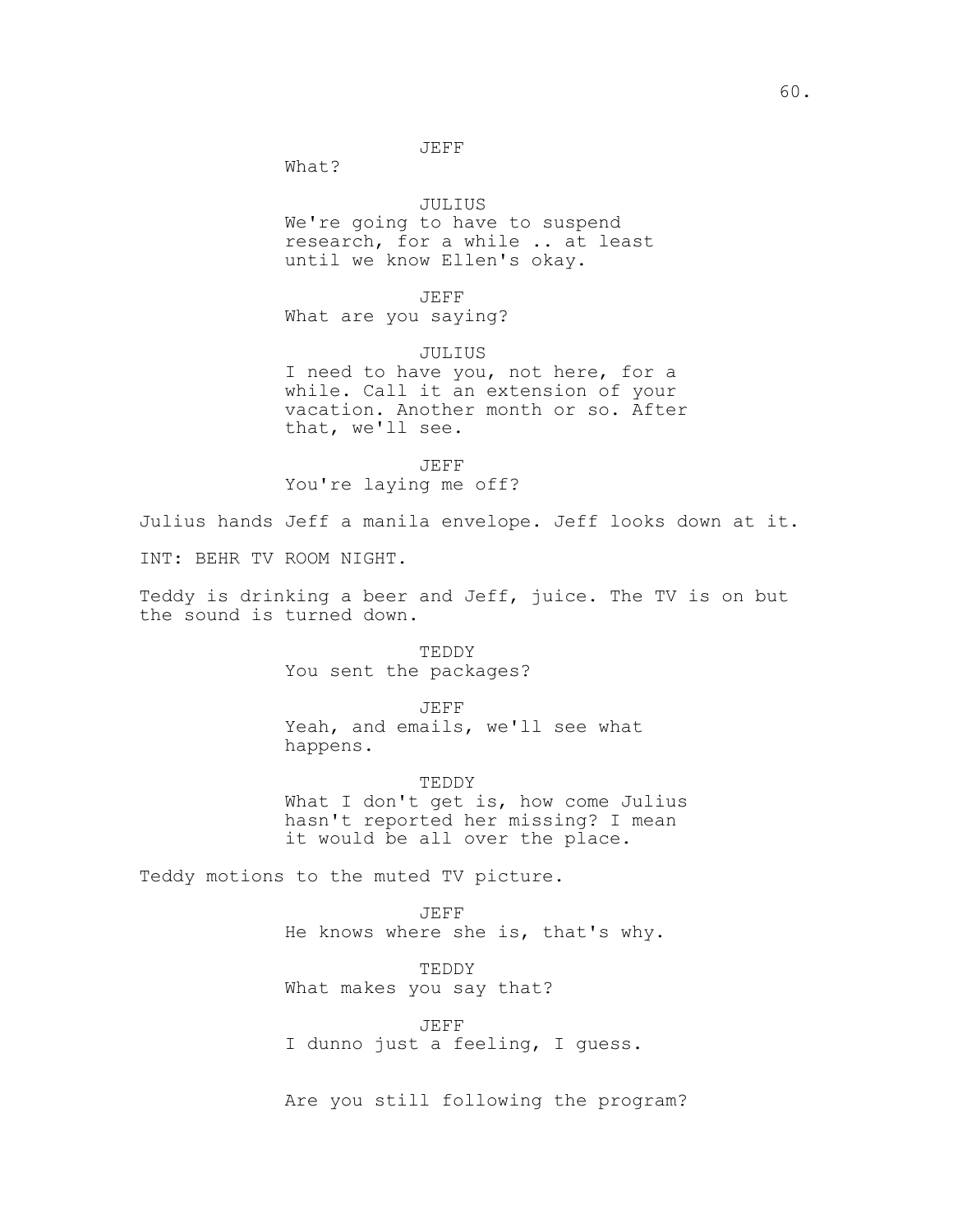TEDDY (LOOKING AT THE BEER IN HIS HAND)

Pretty much.

JEFF Do me a favor. Follow it. To the letter. Promise me.

## TEDDY

Why?

JEFF Someone's trying to communicate with us. We need to be ready.

TEDDY Okay, right after this beer. Cheers!

They toast, Jeff with his juice and Teddy with his beer bottle.

INT: COMPUTER STORE DAY.

Long lines at checkout counters. People with shopping carts stacked high with computers, monitors, etc, in boxes. CELESTE BANKS, a TV reporter, along with a camera operator, is doing a live report for the local station.

## CELESTE (TO CAMERA)

As you can see, this computer warehouse store is absolutely packed with people. I have not even been able to get the store manager to slow down long enough to grant us an interview. And this is pretty much what you'll find at any computer store in the country. Too many customers and not enough stock. Matt.

INT: TV STUDIO, LOS ANGELES DAY.

Anchor, MATT DAILY, continues the story. Inter cut appropriate shots of Julius Rector, RBR, and Julius being placed into the back of a police car outside RBR headquarters.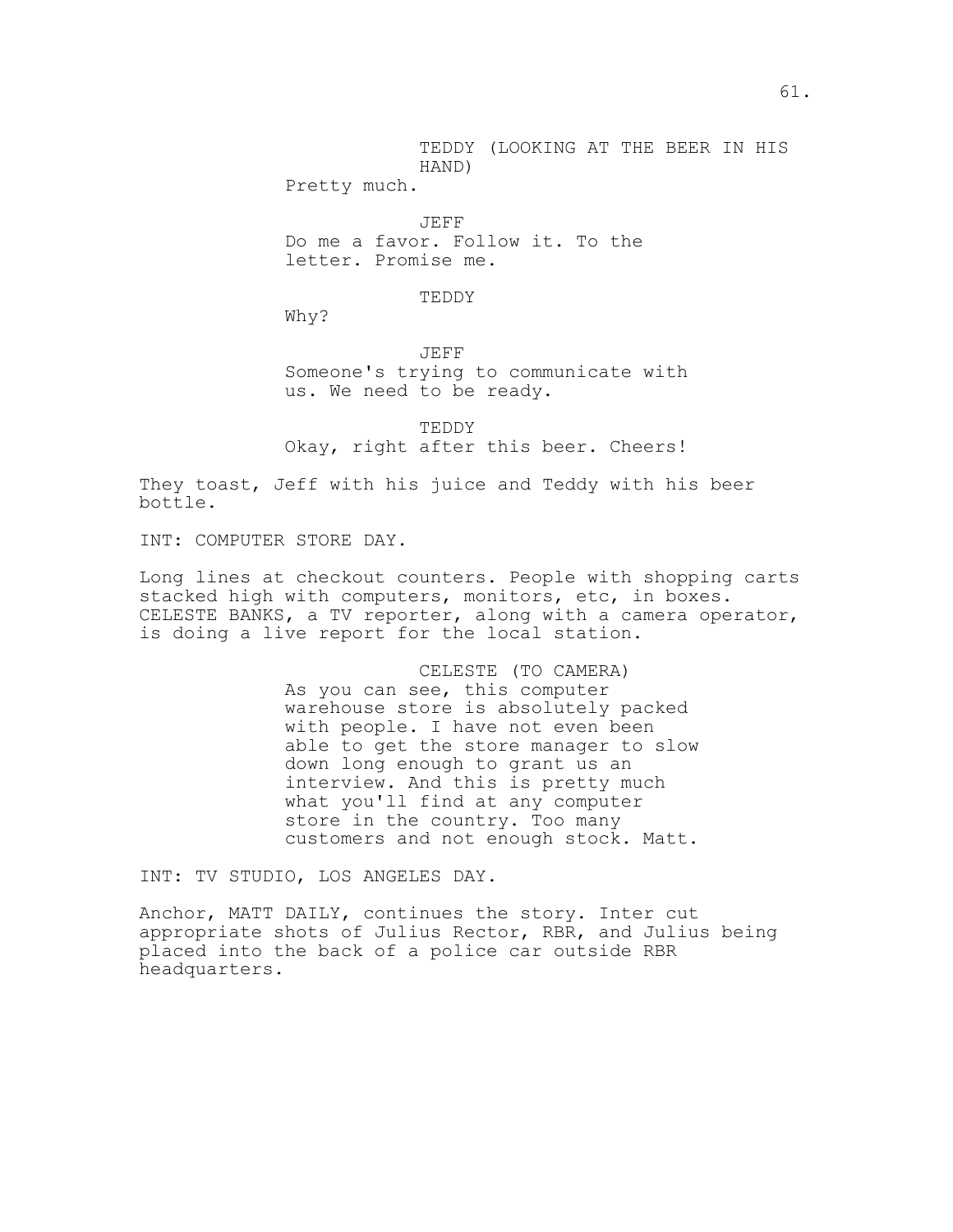#### MATT

Thank you, Celeste Banks. Why is it that just three days ago people were literally leaving perfectly good computers on the sidewalks, free for the taking, and today they would pay thousands of dollars to get them back? Mostly because of one man: Julius Rector, founder of the prestigious Rector Brain Research Institute. Yesterday, one of the most influential men on the planet. Today, behind bars facing charges of racketeering, embezzlement and endangering national security.

This is Rector's second run in with the law. In 1983 he was held overnight for burning over a hundred copies of Time Magazine's "Man of the Year Edition" apparently upset over their choice of the computer for their annual tribute.

INT: SEATTLE TV STUDIO DAY.

KAREN WILSON tells the story with appropriate file footage.

#### KAREN WILSON

Well, Matt, we revealed the truth behind the Institute. Tipped off by a barrage of emails, we conducted our own independent investigation, and it led us to this. What I am holding here is an RBR followup disk, issued to all the graduates of the RBR brain development program.

This CD is listened to a few minutes every morning and every night. This disk is what keeps the user $\square$ s mind on track<sup>Iso</sup> the effects of the training don't fade with time.

We learned through an anonymous document mailed to us that it does much more than that. What it also does is it activates the listener's so-called ESP part of the brain. (MORE)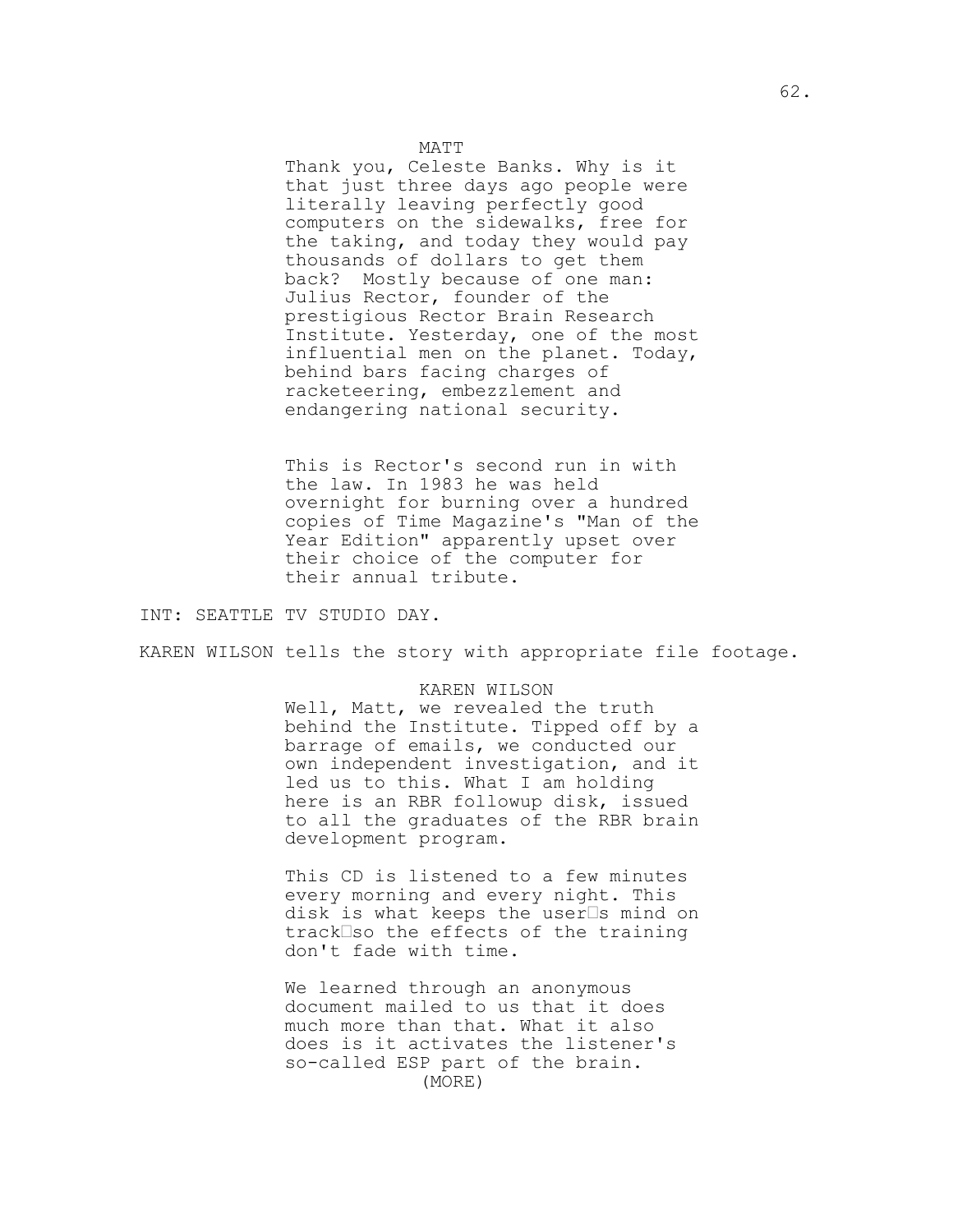## KAREN WILSON (cont'd)

In theory, someone trained in remote viewing techniques could tune in on the person's thoughts and effectively download everything they know.

#### MATT

Is there any way of confirming that, Karen, that that accusation is true?

## KAREN WILSON

Not without more study, Matt, but just the possibility of it has started a major panic.

#### MATT

How many people have undergone the RBR training?

#### KAREN WILSON

At last report, Matt, we estimate around 20,000 people in the US alone. If we hadn't exposed this story we could very well have seen a major worldwide catastrophe.

### MATT

Karen, what can someone who has undergone this training do to protect themselves?

### KAREN WILSON

Well, as a precaution, what some experts are telling us is that you should get a computer, if you can find one, and start transferring your data to the computer while you still remember it. Then, once you have done that, stop listening to the daily followup CD. The effects of the training will fade with time and in a few months you will return to normal.

#### MATT

By "normal" you mean they will lose their enhanced memory and all the other benefits of the RBR program?

### KAREN WILSON

Unfortunately, yes. It's something that may take a little getting used to, but it is the only safe thing to do.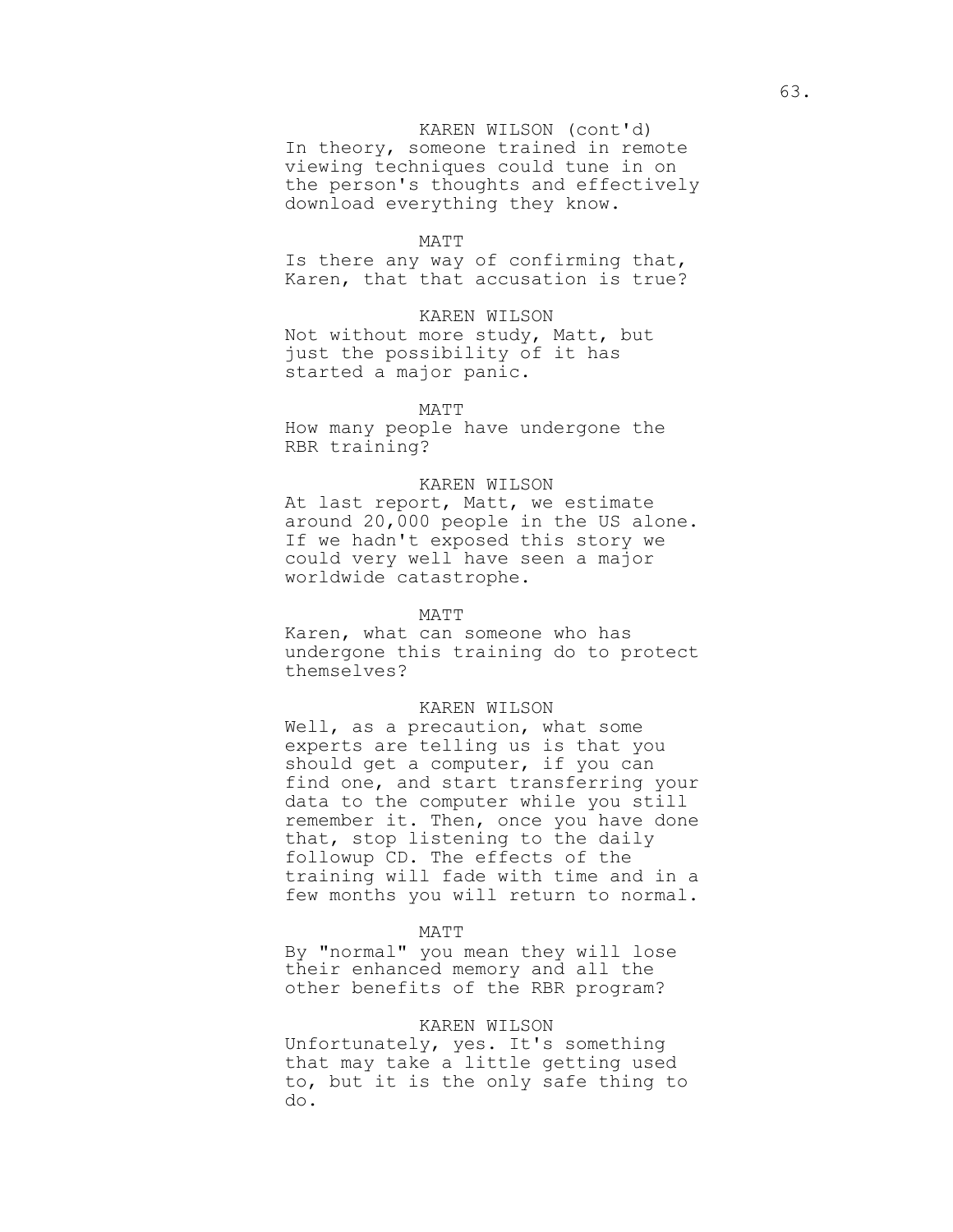MATT

Thank you, Karen Wilson in Seattle. Now in our studio, a man who probably couldn't be happier at this moment: Mr. Bill Gates.

INT: JEFF'S APARTMENT DAY. (Dream)

Jeff and Ellen are having a candle lit dinner. She on one side of his dining room table, he on the other. They are looking at each other between the flames of two tall white candles. Jeff doesn't seem to notice that Ellen is tied into her chair with rope, hands cuffed together. She still manages to eat with some effort.

#### ELLEN

Do you believe in dreams?

JEFF

Sure, I study them every day.

ELLEN

I mean, do you believe dreams could be more? Do you believe they can be used to communicate? To predict the future?

JEFF I don't know about that. There's no evidence that I know of, sounds to me, like science fiction.

ELLEN

Bartlett pears?

She offers a spoonful to Jeff. Suddenly without warning, Julius appears, also at the table, holding a dog on his lap, petting it and speaking loudly, surprising Jeff.

> JULIUS (TO DOG, THEN TO JEFF) Nice, boy. You like black labs?

Jeff yells.

JULIUS

No, wait!

INT: JEFF'S APARTMENT DAY.

Jeff is lying on his couch, headphones on. He is jarred awake by a knock on the door. He jumps up, stumbles, the CD walkman follows, tethered by the headphone cord. The player falls on the floor, smashing to pieces.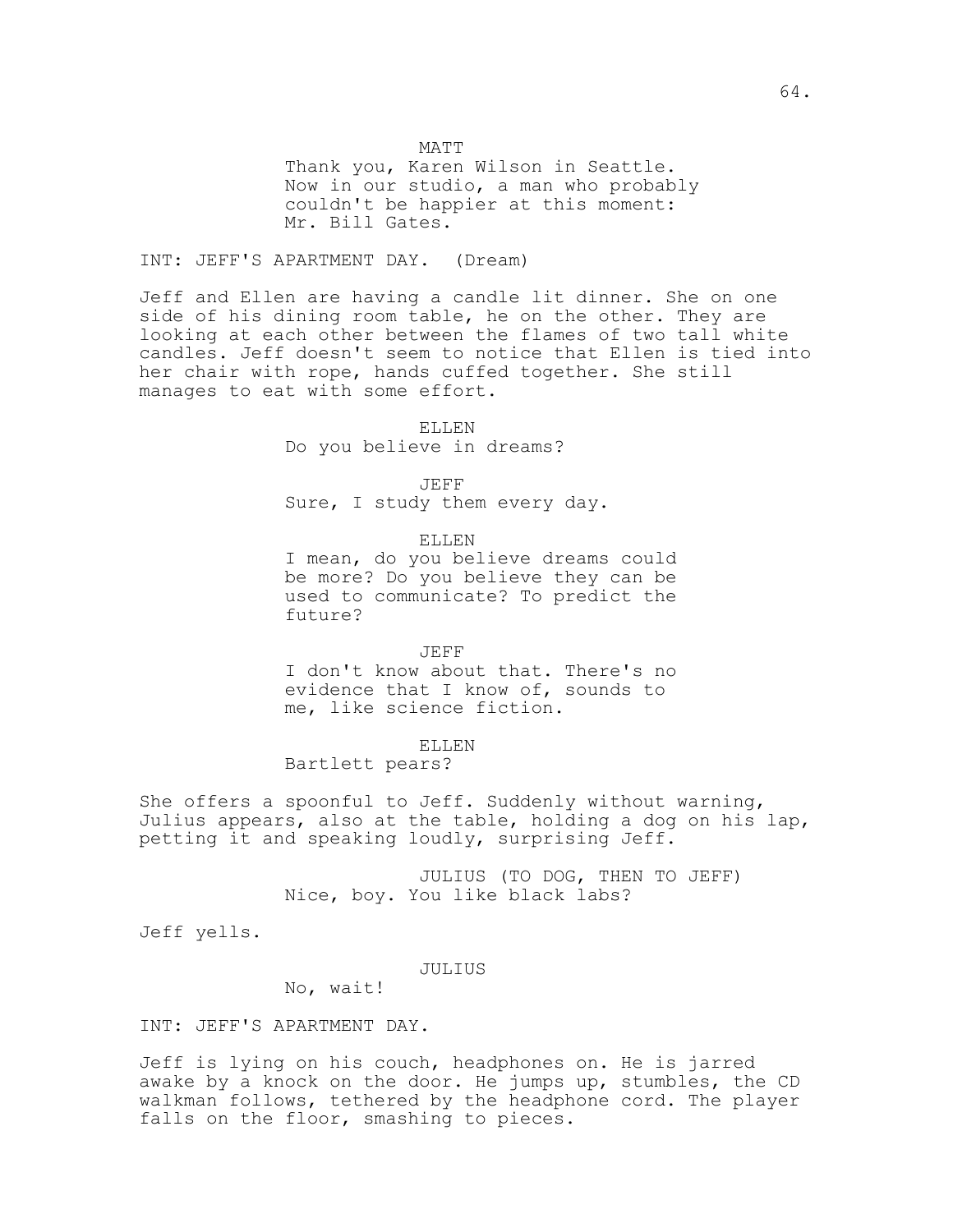Jeff, hardly noticing, runs to the door. It's Teddy. He runs in, talking a mile a minute as Jeff struggles to awaken.

> TEDDY I know where she is! Ellen! I saw it in the dream. She's at G Lab!

JEFF I got that. I just had one too.

TEDDY Somebody is holding her there. I also saw Julius. He kept calling me Darling, or Dorling.

JEFF

He's a part of this somehow.

TEDDY This is so nuts! Can this be real?

JEFF Guess so. Now what? Ellen is at G Lab. Julius has some kind of plan.

TEDDY

We've got to go!

JEFF

No way! We don $\exists t$  even know where it is! And if we did, how would we get in? Let's call the police.

TEDDY (LAUGHING)

Good one!

He picks up an imaginary phone, holding it to his ear.

TEDDY (ON IMAGINARY PHONE) Hi, this is Jeff Hecht. You need to go to the RBR G Lab. No, I don't know where it is, but you've got to go there and rescue Ellen Rector. She's being held captive. How do I know? Well, a friend and I dreamed it. Hello? Hello? They hung up on me!

INT: JEFF'S CAR DAY.

Jeff and Teddy drive slowly by a large, unmarked building in a quiet residential neighborhood.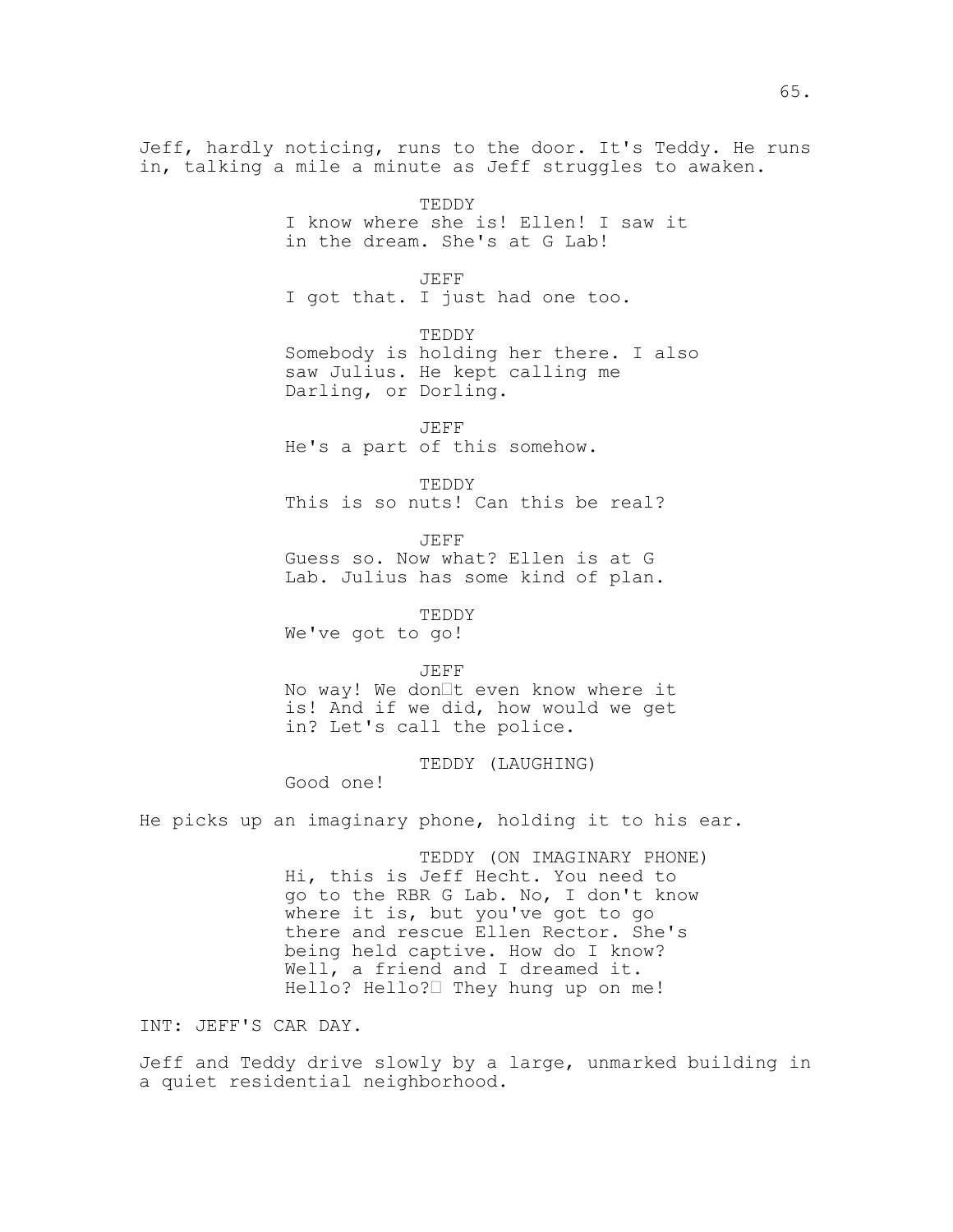TEDDY

What did I tell you? Gawd it's nice to have this kind of, whatever you call it.

JEFF That's got to be it. Makes me feel sharp.

This is got to be the place. Parking places for security, a few employee parking spots but no spots for visitors.

TEDDY Makes you feel real welcome, don't it?

EXT: G LAB PARKING LOT DAY.

Jeff and Teddy approach a heavy glass security door. There is a visible camera above the door and a keypad lock to one side of it.

> TEDDY (WHISPERS) Just try to look nonchalant.

> > JEFF

48812

TEDDY

What?

JEFF The code. 48812.

Teddy punches the code in the keypad. A loud lick is heard then he pushes the door. It opens! They exchange a quick glance and enter.

INT: G LAB AIRLOCK DAY.

They enter an airlock where a uniformed GUARD, sitting behind a security window confronts them. He motions towards a line on the floor in front of a black rectangular window.

> GUARD Stand up to the scanner please. Look straight ahead.

Teddy shrugs slightly, then toes the line and stares into the scanner. A tiny red light glows inside, scanning back and forth.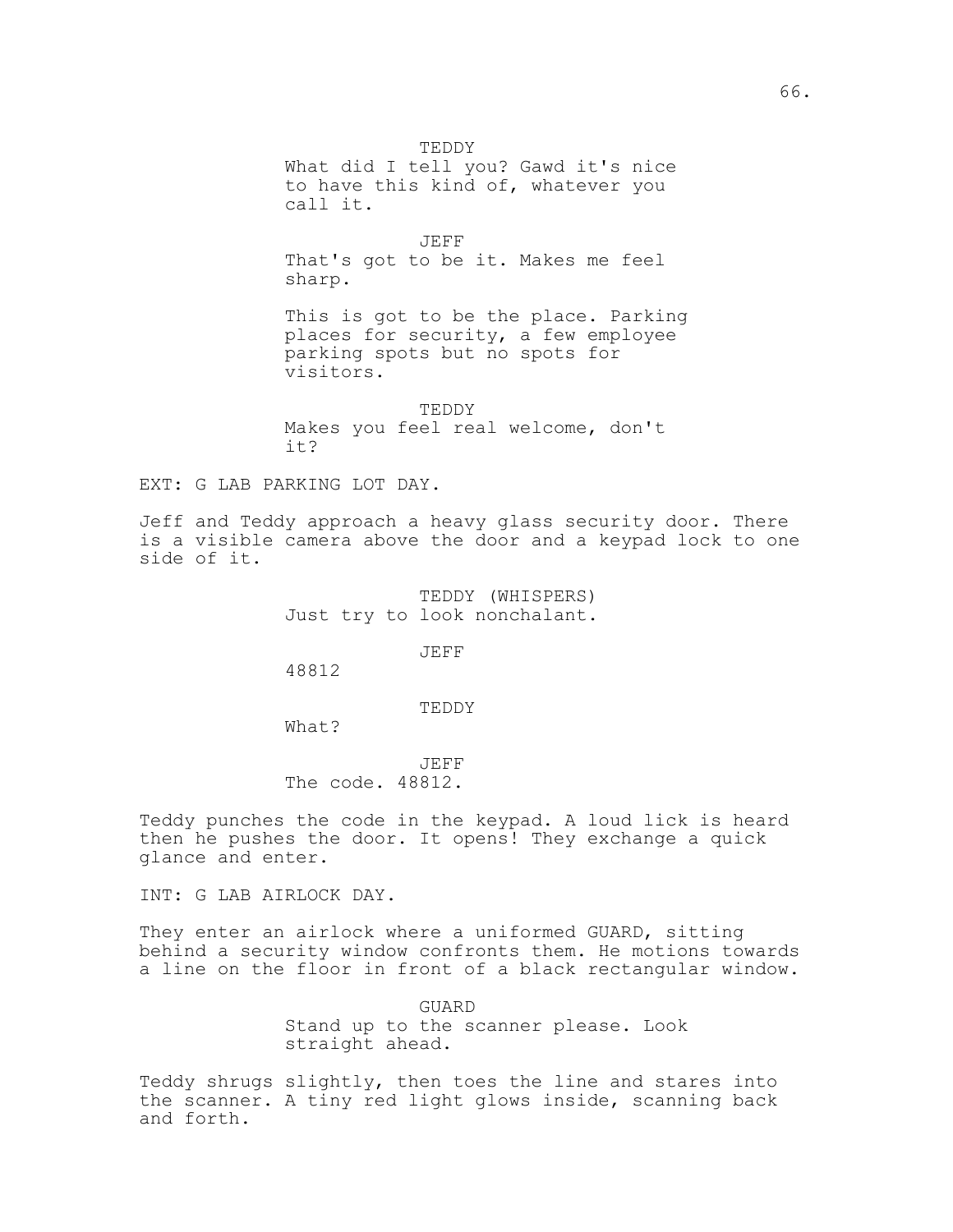Teddy, apparently cleared, steps aside, mouthing the word "Dorling?". Jeff stands up to the scanner, staring into it.

> GUARD (cont'd) Bartlett, okay.

The inner door buzzes, then opens.

GUARD (IMPATIENT)

Go ahead!

TEDDY Come on, Bartlett, what are you waiting for?

INT: RBR G LAB HALLWAY DAY.

They enter the brightly lit hallway, tentatively at first, then straighten up in mock confidence. The guard picks up a phone when they're not looking.

> JEFF (WHISPERING) What the hell are we doing here?

TEDDY (UNDER HIS BREATH) I have no idea. But lets go on.

Jeff points to an adjacent hallway with an exit doorway at the end.

> JEFF (WHISPERING) I'm feeling something. Like we should be getting out of here. Now.

Two guards are seen approaching in the distance. Jeff and Teddy walk quickly towards the door. Reaching it, they exit the building.

EXT: CITY STREET DAY. Jeff and Teddy walk quickly to their car.

> TEDDY What just happened?

JEFF A test. We weren't supposed to be there, yet, not for real anyway. But since we were, we were to perform a test.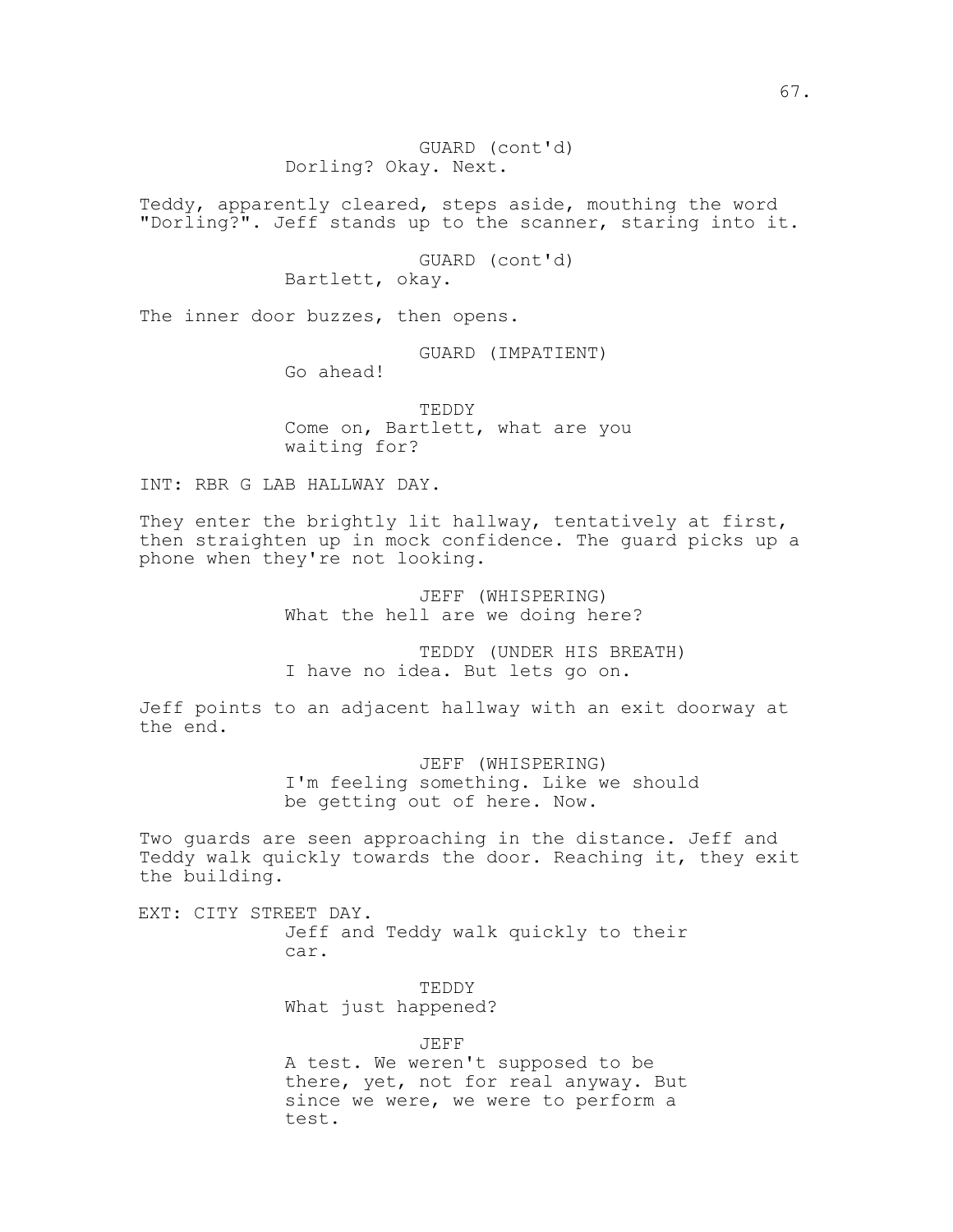Did we pass?

JEFF Guess so. We're still alive.

TEDDY We're going to do something really stupid, aren't we?

JEFF Something significant. Something important. Something irrational. Yeah, something stupid.

INT: RETAIL STORE "THE SPY OUTLET" DAY.

Jeff and Teddy shop for gear. The store is loaded with listening devises, tiny camera, etc. Teddy seems to love it. Jeff is curious but tentative. They pause next to a display of video surveillance equipment as a STORE CLERK helps them.

> TEDDY Wow, look at the range on this thing: 2 ½ miles!

STORE CLERK And it $\square$ s undetectable.

TEDDY Digital pulse technology.

## STORE CLERK

That's right. It senses when it's safe to transmit, in small bursts, every few seconds on random frequencies. Virtually invisible to present detection equipment. The receiver records directly to the hard drive up to 2 hours audio and high resolution video. It's brand new.

### TEDDY

Just what we need. We'll take the whole package, camera, microphone, transmitters, receivers, recorder, battery packs, the works.

EXT: ELLEN'S BOAT DAY. (Dream)

Jeff and Ellen lounge on a beautiful sunny day in the middle of a large bay.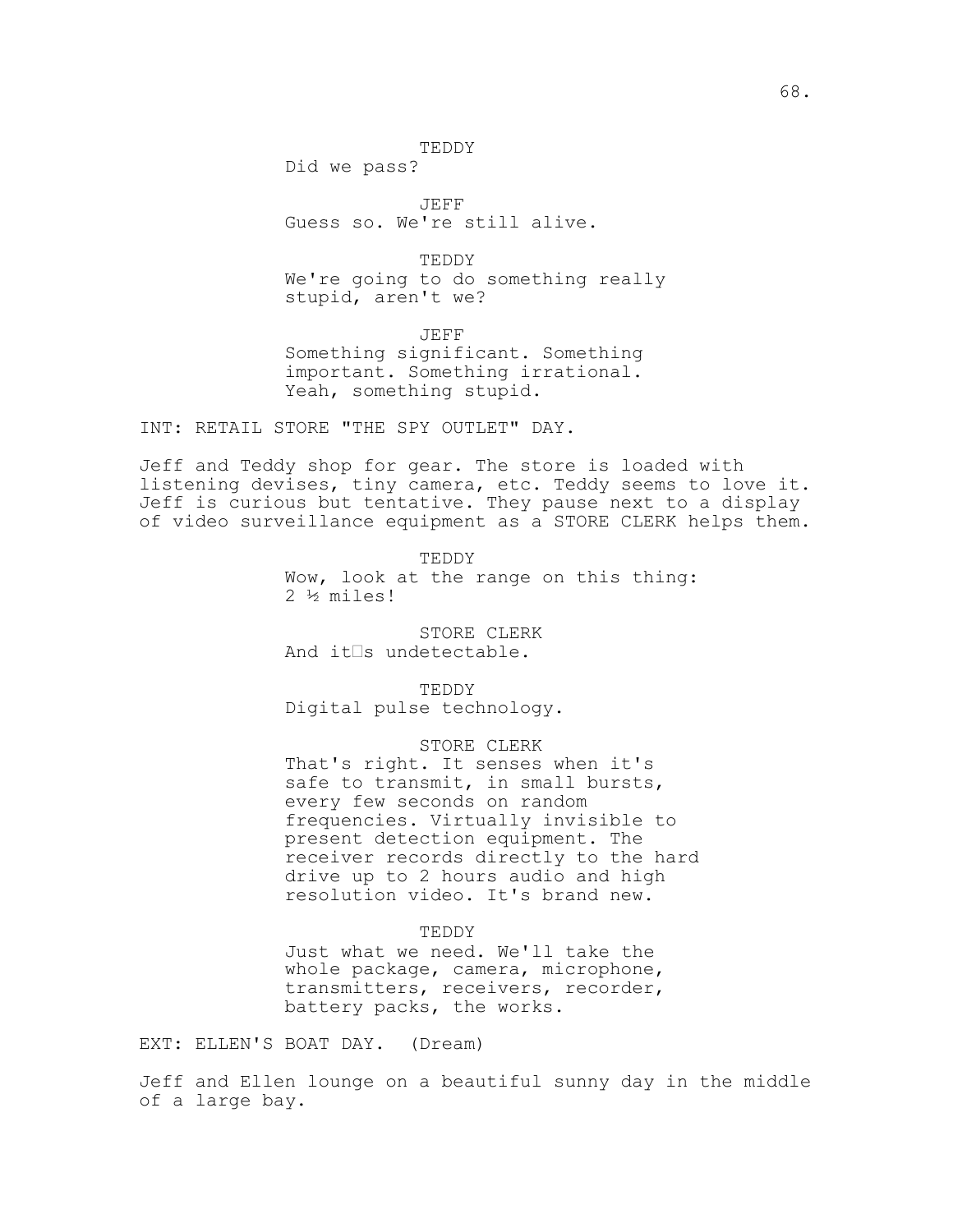They're wearing swimsuits and there is a strange perfection about the whole scene. The color of the sky is brilliant blue and the water is extremely clear.

> ELLEN Nice isn't it.

JEFF Beautiful. I love being here.

ELLEN I have something for you. Something you'll like.

She turns in her chair to face him. He sits up straight, curious.

> ELLEN (cont'd) Take a minute to look around. Look at that sky, the mountains in the distance, the water. So perfect  $\Box$ so clear<sup>lalmost</sup> like a dream. Like you are dreaming, right now. This is your dream. And you are free to explore free to do anything you want.

Jeff looks puzzled at first, then, realizing what she has said, he gets a look of wonderment. He looks around, then stands, smiling, holding his hands out at his side. He starts moving his arms up and down, like wings. He jumps, then lifts off, floating above the boat deck. He continues to wave his arms, gaining altitude. He flies, high above the boat, doing aerobatics and screaming with delight as Ellen watches, amused. He dives down and as he hits the water the POV changes to Jeff's view of the wonders of the undersea world. The water is perfectly clear and the sea life brilliantly colorful. He looks up to see the bottom of the boat above, and Ellen leaning over the side to watch him. Jeff resurfaces quickly, flies up and approaches Ellen from above.

> ELLEN (cont'd) Hey, big boy, you're a little excited, aren't you?

> > JEFF

So you noticed.

POV changes again. We see Jeff spin around quickly so his back is to Ellen. She comes up behind him, putting her arms around him. He is slightly embarrassed.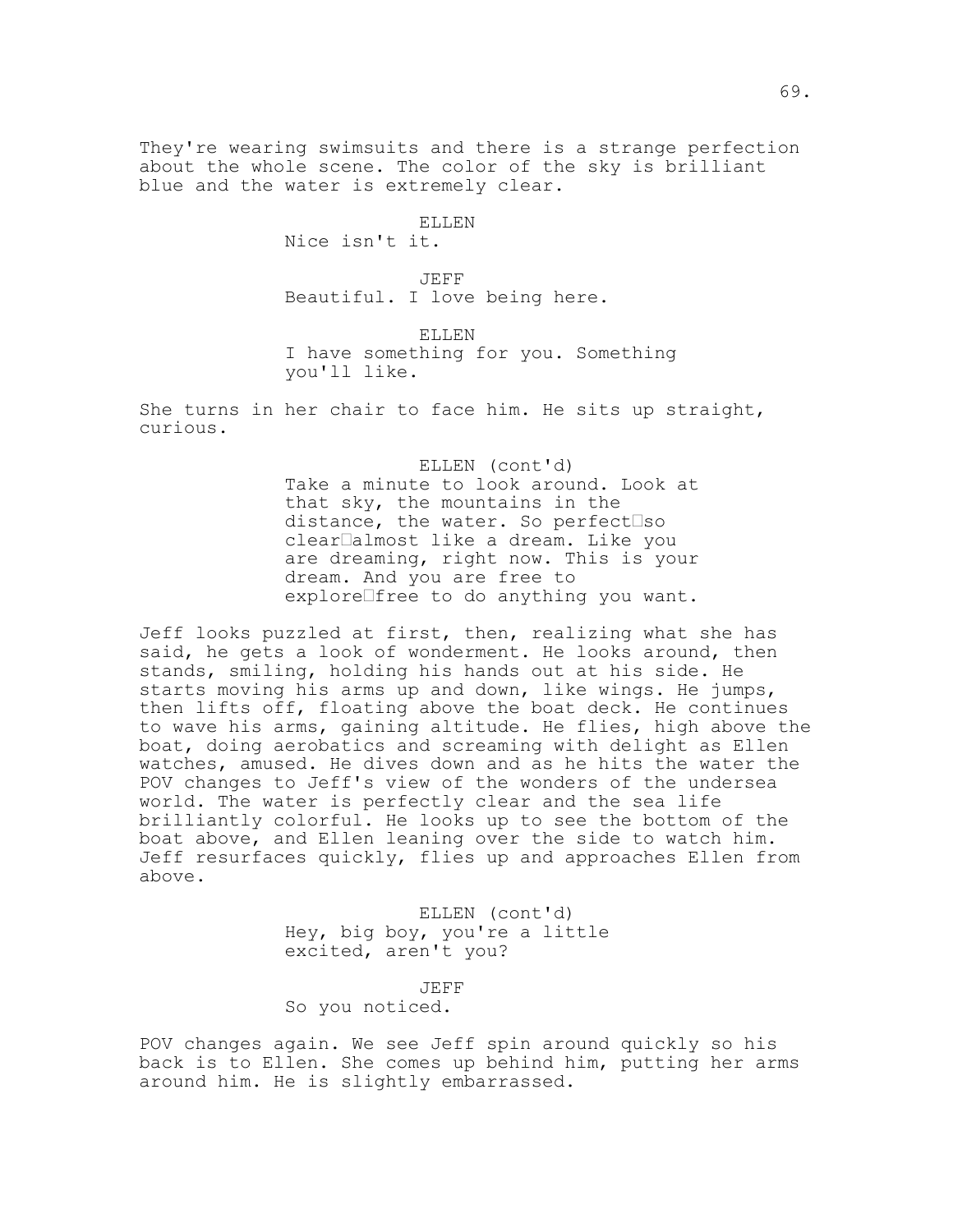Hey!

ELLEN What's wrong?

JEFF Well, if we're dreaming this together, then you'll remember.

ELLEN (AMUSED) This? No. That's not how it works. This is your dream, not mine. I am not Ellen. I am just your image of Ellen. Ellen may be dreaming about you too, right now, but she would be having her dream, with her imagination. That's the beauty of dreams. They're your own private world.

He turns to face her and they hug.

ELLEN That's more like it.

INT: JEFF'S CAR NIGHT.

Jeff and Teddy are on the way to G Lab.

JEFF

Just give me one more reason. Just one, and I'll leave it alone.

TEDDY

One more reason? One more reason? We're on the way to G Lab with thousands of dollars worth of surveillance gear in the trunk and you need another reason?

JEFF

Humor me, will ya?

### TEDDY

Okay. What if the world were to find out that one country, the U.S., had been secretly tapping into peoples brains without their knowledge, sucking all the military secrets out of every nation on the globe. How unpopular do you think that would make us?

(MORE)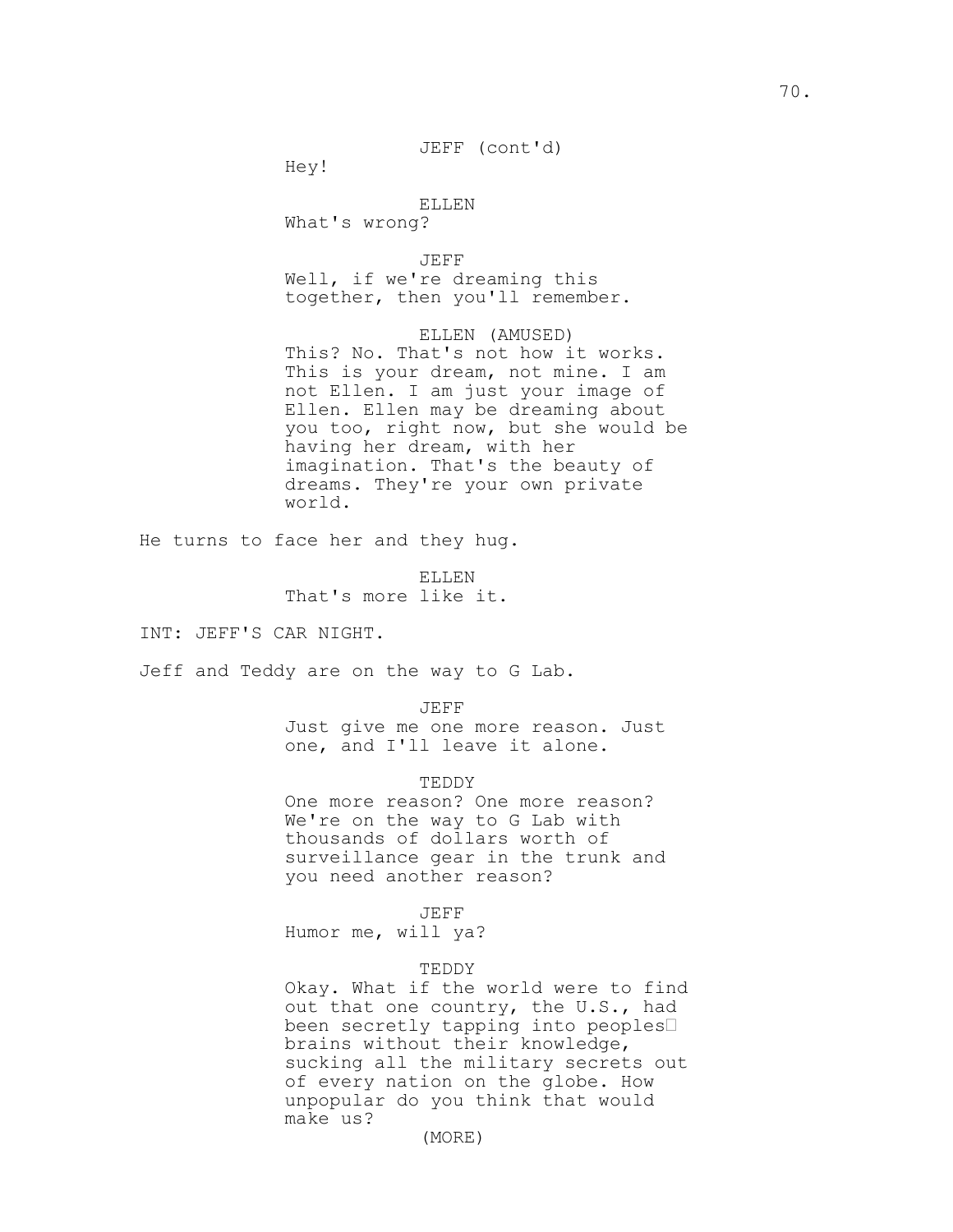## TEDDY (cont'd)

And if that doesn't make you wet your pants, consider this, Mr. Integrity: we made it all possible. You, and me.

## JEFF

How do you figure? We may have invented the bomb, but we're not the ones who misused it.

## TEDDY

I know you better than that, man. Do you really think you could live with yourself knowing you had a chance to stop this dead in its tracks and didn't? We can't know what Gus and his friends are up to but it's not good. All we have to do is risk our necks a little bit, get as much solid evidence as we can, destroy one little computer lab, rescue Ellen and fix this whole mess.

JEFF We're going to jail. You know that.

## EXT: RESIDENTIAL STREET NIGHT.

Teddy and Jeff pull up to a secluded spot a few blocks from G Lab. Jeff locks the doors and opens the trunk. The two reach in and don flesh-colored gloves. Teddy picks up a pair of glasses, puts them on and routes a tiny wire to a hidden box under his shirt. He then switches on the TV monitor and portable receiver in the trunk. The screen comes to life, flashing the pictures from the camera in the glasses. Teddy takes the glasses off and points them towards his face, smiling at his picture on the screen. Jeff slaps him on the back of the head.

> JEFF (cont'd) Come on, Brando, we only have 2 hours recording time.

Teddy gives Jeff a mocking look, puts the glasses back on and reaches into the trunk for a set of headphones. He puts one side up to his hear.

> TEDDY Okay, turn on the mic.

Jeff reaches under his shirt and flips a switch on his transmitter.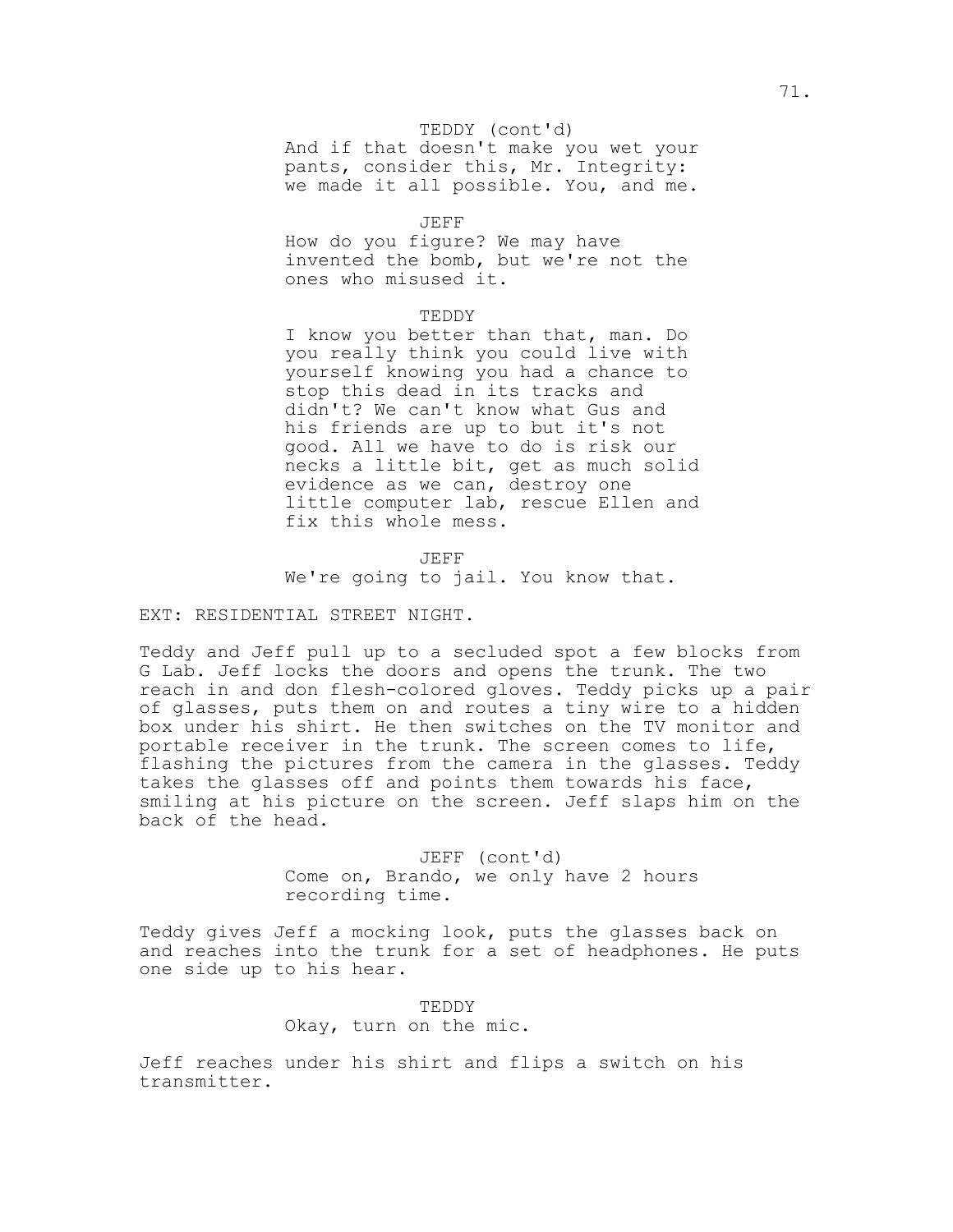Got it?

TEDDY

JEFF

Say it.

JEFF

Got it?

TEDDY (LOUDER) Say it! Say "testing 1-2-3!"

JEFF

Fuck you!

TEDDY Got it. Let's go.

Teddy puts the headphones away, turns off the monitor and closes the trunk. They shake hands and head off towards G Lab.

EXT: G LAB ENTRANCE NIGHT.

Teddy and Jeff stroll up to the door looking as confident as possible, giving each other one last apprehensive glance before Jeff punches in the code. The guard inside notices the two with some interest.

> TEDDY (cont'd) Come on. Open it.

JEFF It didn't work. It's the wrong code.

TEDDY Relax. Let it come. It<sup>Is</sup> probably a new code every day. Feel it.

Jeff takes a deep breath, smiling slightly to the guard inside. He punches in another code. The reassuring click is heard. He pushes the door open.

INT: G LAB AIRLOCK NIGHT.

Teddy steps up to the scanner, looking straight ahead.

GUARD

Name?

TEDDY

Dorling.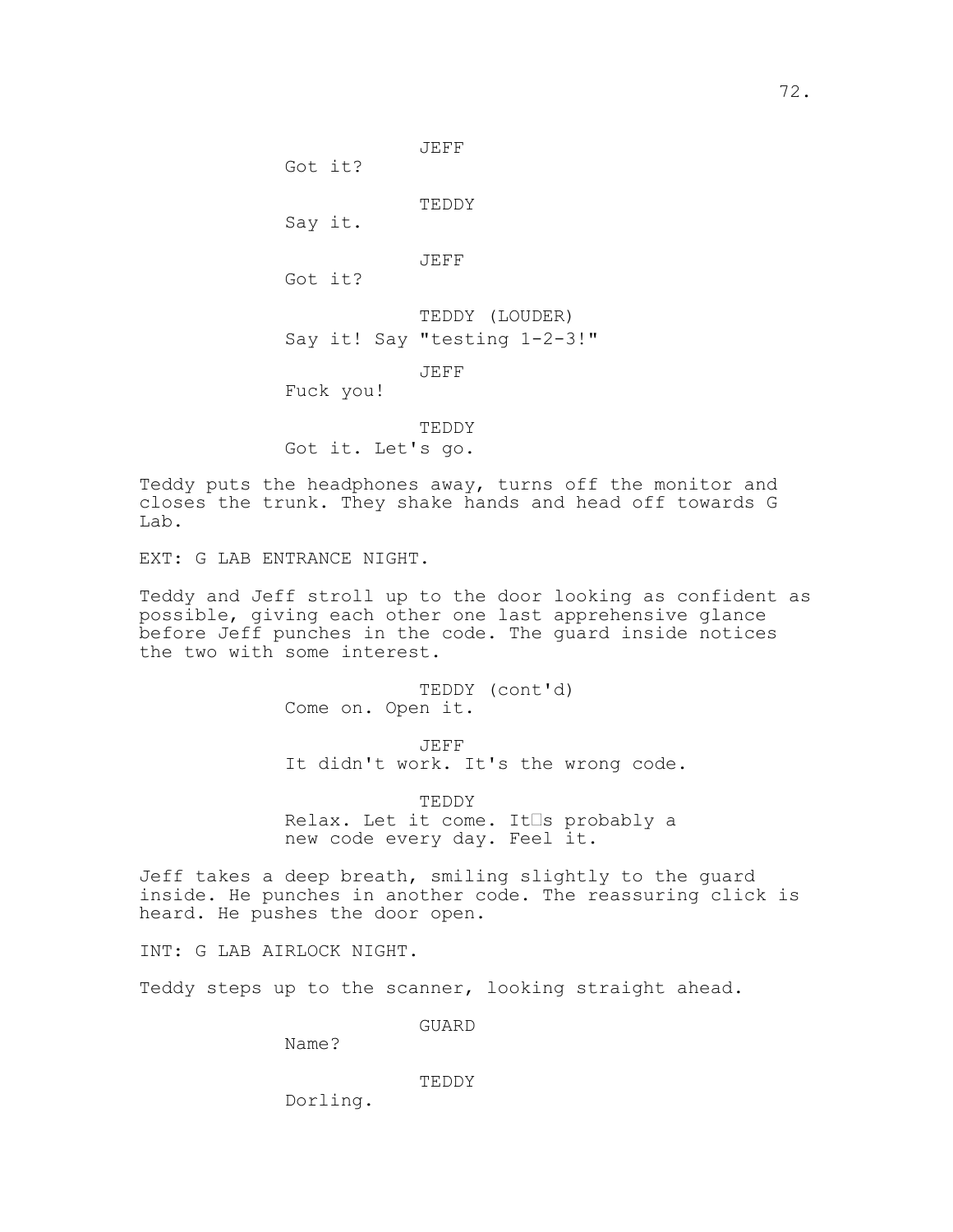Just then, a buzzer goes off inside the guard station. The guard picks up a telephone handset, watching the two while he talks. After a few seconds, he returns the handset, and his attention back to Teddy.

GUARD

Name.

TEDDY (NERVOUSLY)

Dorling?

## GUARD

Okay. Next.

Teddy steps aside and Jeff steps up to the scanner.

GUARD (cont'd)

Name?

#### JEFF

Bartlett.

The door buzzes, then opens. This time as they head down the hall they are called back by the guard.

GUARD

Hey Dorling, Bartlett. Aren't you forgetting something?

The two freeze. Think. Look around and notice a rack on the wall of key-cards in tiny locked compartments.

> TEDDY Oh, key-cards. Yeah. Thanks!

They look for their names, punching in codes to retrieve them. Luckily, they pass the test. They then swipe their cards in a reader on the side of the rack. And walk down the hallway.

> TEDDY (WHISPERING) I[m glad you got me back on track. One jelly doughnut might have clogged up the old brain. That was too close.

### JEFF

Yeah, well we're not done yet.

The two pass several men and women in lab coats, exchanging pleasantries along the way. They come to a large fire door marked "High Security Area No Admittance". Jeff swipes his card in the lock, holds his hand up to a reader, then punches yet another code in the lock.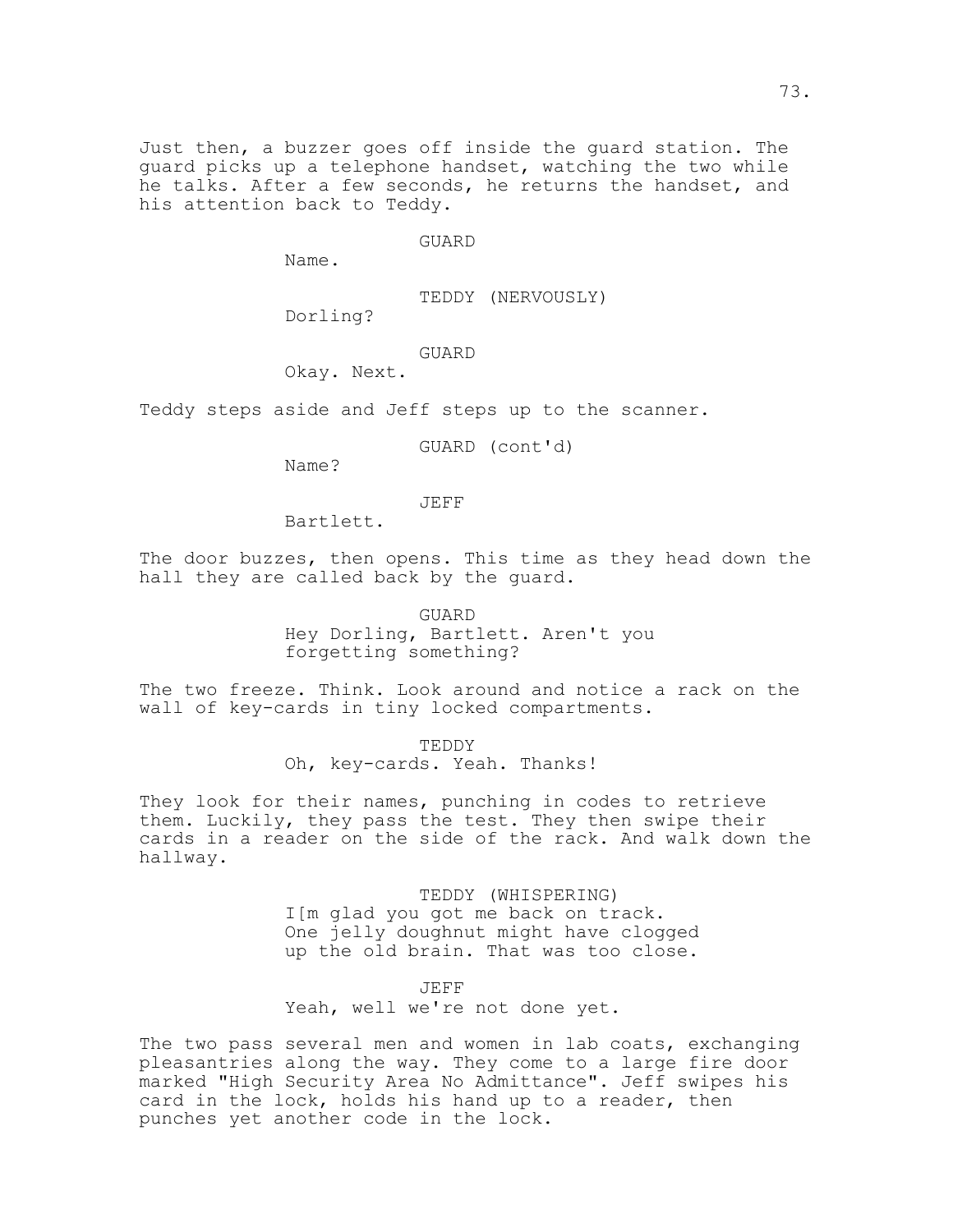TEDDY

This is so cool. I remember all this from a dream. Even the people. I knew what they were going to say!

Just then a loud alarm sounds. A red rotating light paints the hallway with a tense beam. TWO GUARDS approach, running

> GUARD 2 Hold it! Stay right there.

One of the guards falls back, turns around and  $\Box$ guards $\Box$  the hallway behind. The other goes to the door, inserts his key in a lock and the alarm stops.

> GUARD 2 (cont'd) Sorry about that. Try it again. One of you will have to stand back. One at a time, please.

JEFF Oh yeah, I remember.

The guard stands watch as Teddy stands a few feet back and Jeff goes through the routine. The door slides open. Jeff enters and the door closes with a heavy  $\Box$ thunk $\Box$  behind him. Then Teddy approaches, swipes his card, holds his hand up to the reader, then punches in his code. Again, the door opens. Teddy goes through and the door closes solidly. Then the guard utters a mild insult, directed toward Jeff and Teddy.

> GUARD 2 (TO GUARD 1) Night shift.

INT: G LAB CORRIDOR NIGHT.

Jeff and Teddy walk down this new hallway. It looks completely deserted. No people. No activity whatsoever. They stop at a door marked "Computer Lab", swipe their cards then enter.

INT: G LAB COMPUTER LAB NIGHT.

They enter a massive room filled with computer equipment in racks and on custom cabinets. Along one wall is a series of windows isolation booths. Looking through the windows they see the booths are similar to the chamber at the sleep lab, only more elaborate. Instead of beds, there are large leather recliners, headphones and a blindfold hang near the head of each, and each has an array of straps, sensors and wire.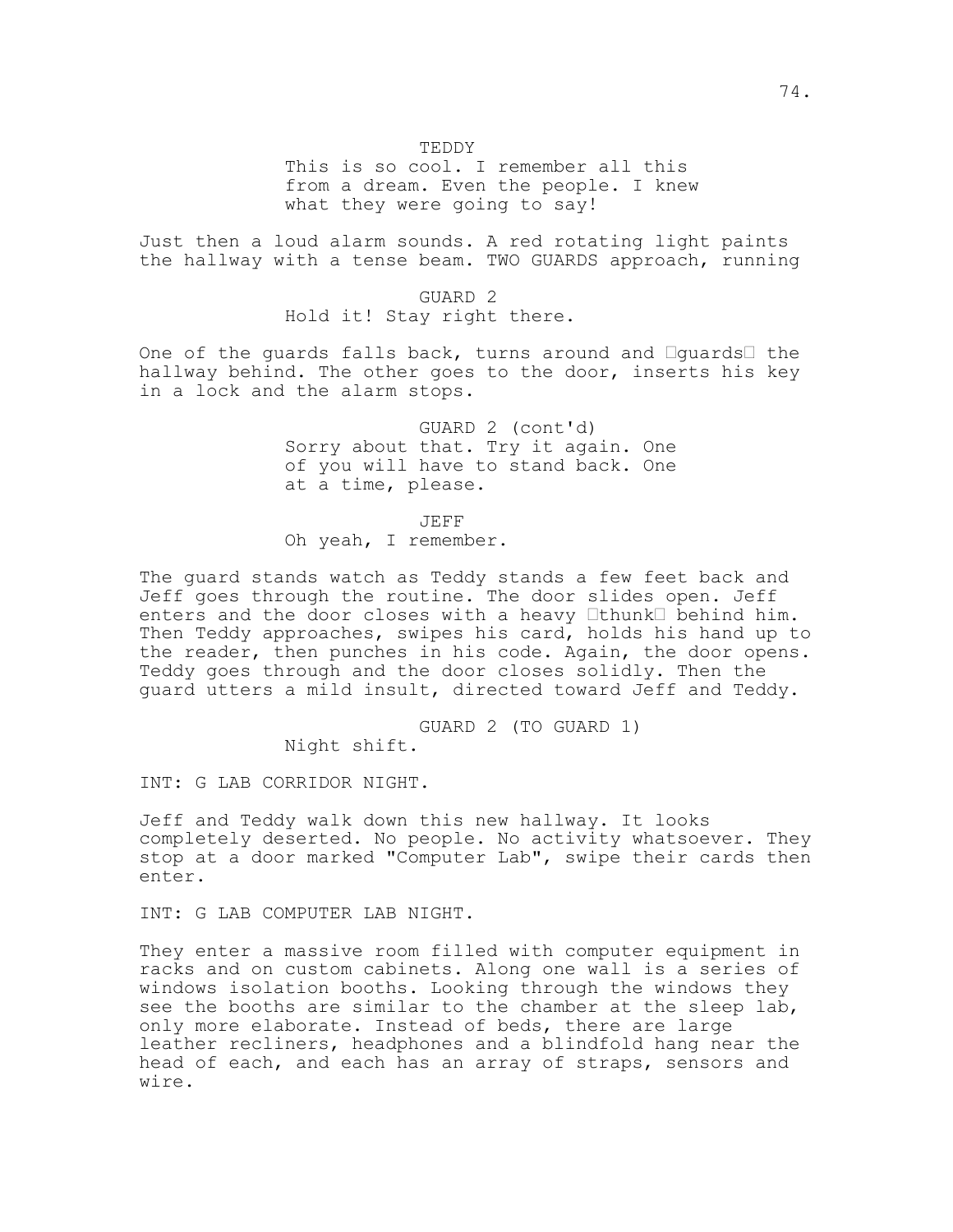JEFF

This must be where the remote sensors receive the ESP signals. Looks like they still need people for that part.

Look over there.

He points to a bank of computers in racks. Teddy aims his head, thus the camera, towards them.

> JEFF (cont'd) The data must feed directly into those computers where it $\square$ s analyzed.

As they make their way through the cavernous room they see a huge bank of monitors. Some of them show constantly changing, jerky pictures. Every few seconds a screen blanks out for an instant. It's hard to follow the action on any of the screens, but they are various places inside homes, offices, outdoors in traffic. Being nighttime, many of the screens are black.

> TEDDY What do you make of that?

> > JEFF

My God, is that what people are actually seeing? You can see their eyes blinking! Look how jerky the eye movements are.

TEDDY

Yeah, and it's probably stabilized electronically too. Unbelievable!

JEFF Why don't you scan that screenful of data, just for effect, and I'll download it. We'd better work fast.

Jeff pulls a portable hard drive out of his pocket, plugs it into a computer and starts downloading files while Teddy proceeds to record everything in the room with the camera. He goes to a large cabinet built into the wall. The red and white striped door is marked "Emergency Use Only. Do Not Open". He punches a code in the nearby lock and slides the heavy door up, revealing a row of boxes and plastic 5-gallon bottles. Teddy comes over.

> TEDDY Hey, this is my department.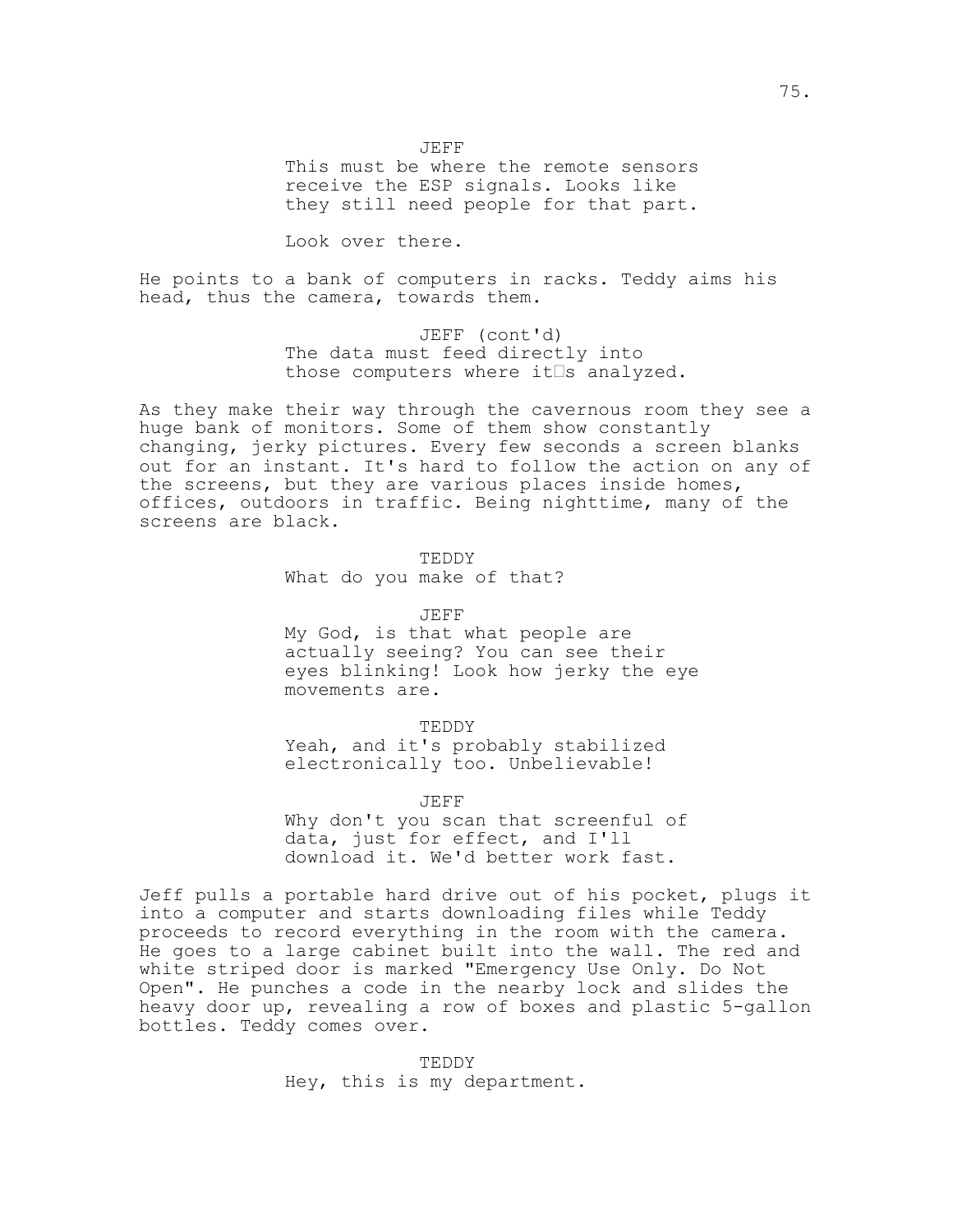# Okay, Pyro Man. Get to it.

As Jeff goes around the room describing everything he sees in detail, Teddy rolls out a huge bottle, placing it in front of a rack of computers. He gets another bottle, and another, and another, positioning each one close to a key piece of equipment. Jeff retrieves his portable hard drive, putting it in his pocket.

> JEFF (cont'd) Don't wanna forget this.

TEDDY Hey, a little help here. These things are heavy.

The two lift one of the bottles up onto the counter in front of the monitors and a large control board.

> JEFF So this is the goo.

TEDDY Yep! Dries tacky in five minutes and rock hard in less than an hour, assuming it's spread thin. Anybody finds any evidence of this place they won't be able to make heads or tails of it. If they can even get the door open! Nice of them to put it here for us.

Teddy gets a large box out of the cabinet, pulling out a couple roles of wire and several small black blocks. Peeling the sticky tape off a block, he secures it to the side of a bottle, repeating the process with the other bottles. He then runs the wire from one block to another, using the supplied wire cutters and terminals on each block.

> TEDDY (cont'd) Careful you don't trip. We could be stuck<sup>here</sup> a long time, if you know what I mean. Here, watch this.

Jeff watches as Teddy twists a small T-handle on the top of one of the bottles. It flips up. He pumps it up and down a few times and then locks it back down.

> TEDDY (cont'd) This starts the resin and the hardener missing activating the goo. (MORE)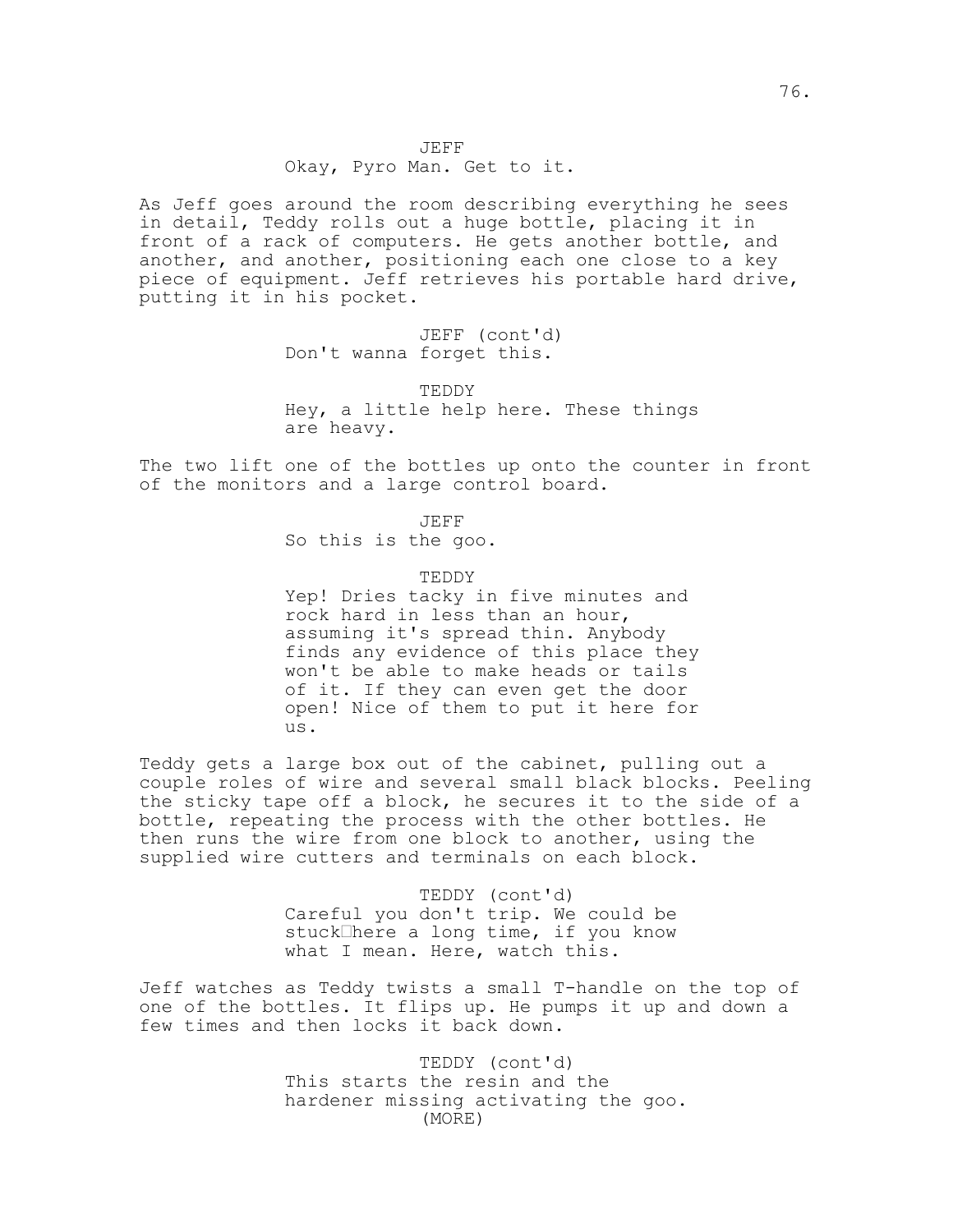You only need to pump it four or five TEDDY (cont'd) times. The explosive will do the rest.

Jeff goes to another bottle and follows the procedure.

TEDDY (cont'd) Wish I could be here to see this when it goes.

Soon all ten bottles are positioned, mixed and the charges wired. Teddy gets a large timer out of the box, attaches it to the side of a rack and gingerly attaches the wires from the charges to it. He sets the timer for 15 minutes. As Jeff watches, from a few feet away, he can see the large red numerals.

JEFF

Is that enough time? We have to rescue Ellen.

TEDDY

That's all the time we have. Those bottles have to blow before the goo sets up. Besides, I've rehearsed this over and over in my mind. Here goes nothing!

Teddy punches the ARM button and the numerals start to count down the seconds. They both look at their watches and exit.

INT: G LAB HALLWAY NIGHT.

Directly across the hallway is an office. Jeff punches a code, not clear why but it's the right one, on the unmarked door and the two enter.

INT: GUS'S OFFICE NIGHT.

Jeff goes behind the desk quickly. The computer is already on. He taps at the keyboard without taking time to sit down. He takes the portable hard drive out of his pocket and plugs it in.

> JEFF Gus. Gus. Gus. It's all wide open. You can tell he's an old guy.

TEDDY Guess he never figured anyone would come in here.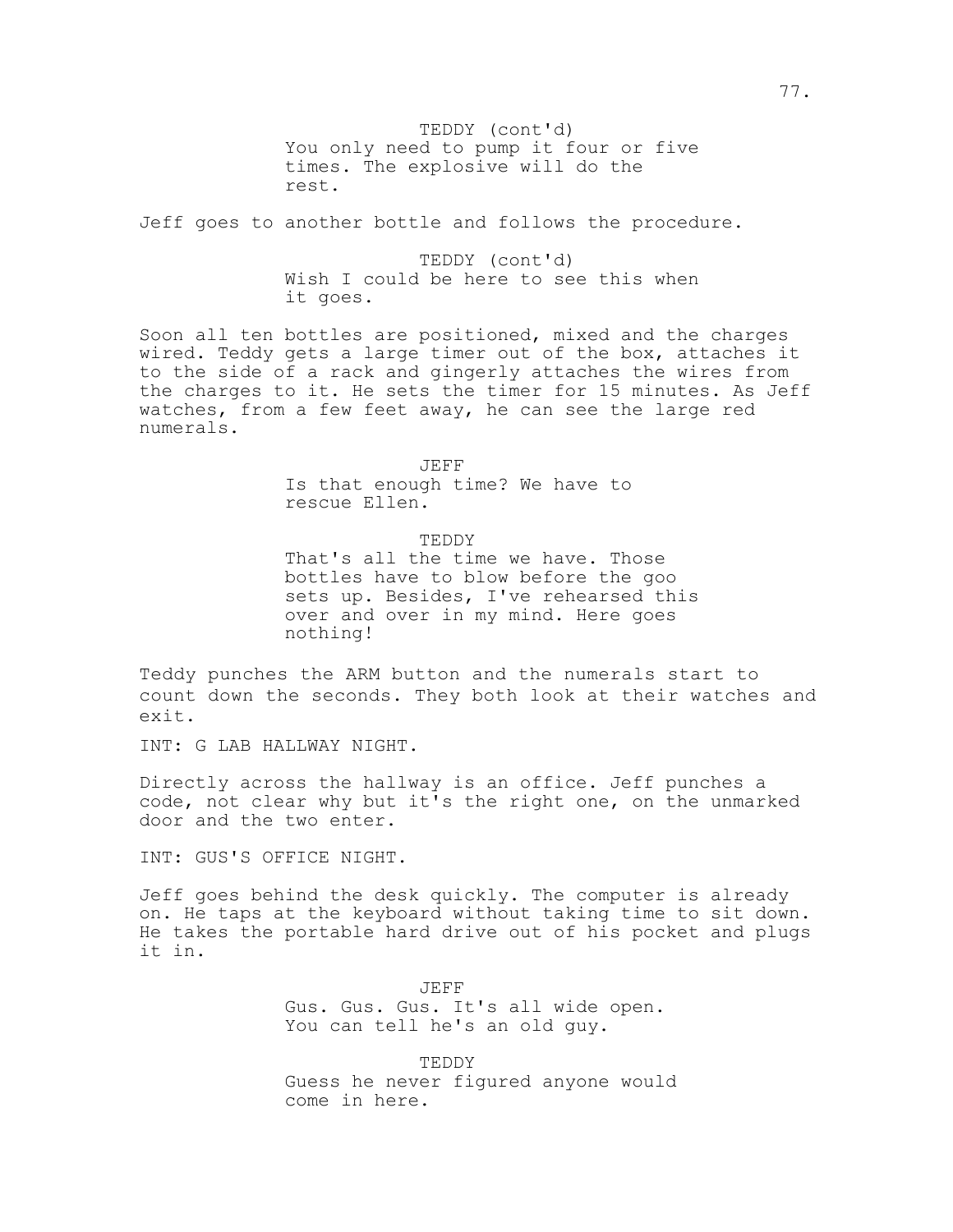Jeff downloads the information from Gus's hard drive and unplugs the portable unit, putting it away in his pocket. Before leaving he makes a few keystrokes.

> JEFF I gotta format his hard drive. That'll screw him up.

INT: G LAB HALLWAY NIGHT.

Jeff and Teddy make their way to the next stop, following their instincts.

> TEDDY Ellen better be where she's supposed to be.

JEFF Don't even joke about that. Follow me. She's got to be close to the dining room. She was pretty clear.

Suddenly they're approached by another guard.

GUARD 3

Hey! You two.

TEDDY

What's up.

GUARD 3 There's nobody in Computer Lab. You supposed to be there?

TEDDY Yeah, just ran out for a bite.

GUARD 3

Well, I gotta get in there. It $\square$ s next on my checklist. Somebody's gotta let me in.

JEFF Uh, we'll be right back. Can you wait?

GUARD 3 Five minutes. Then I'm coming after you.

JEFF Yeah, five minutes. We'll be right back. Meet you there.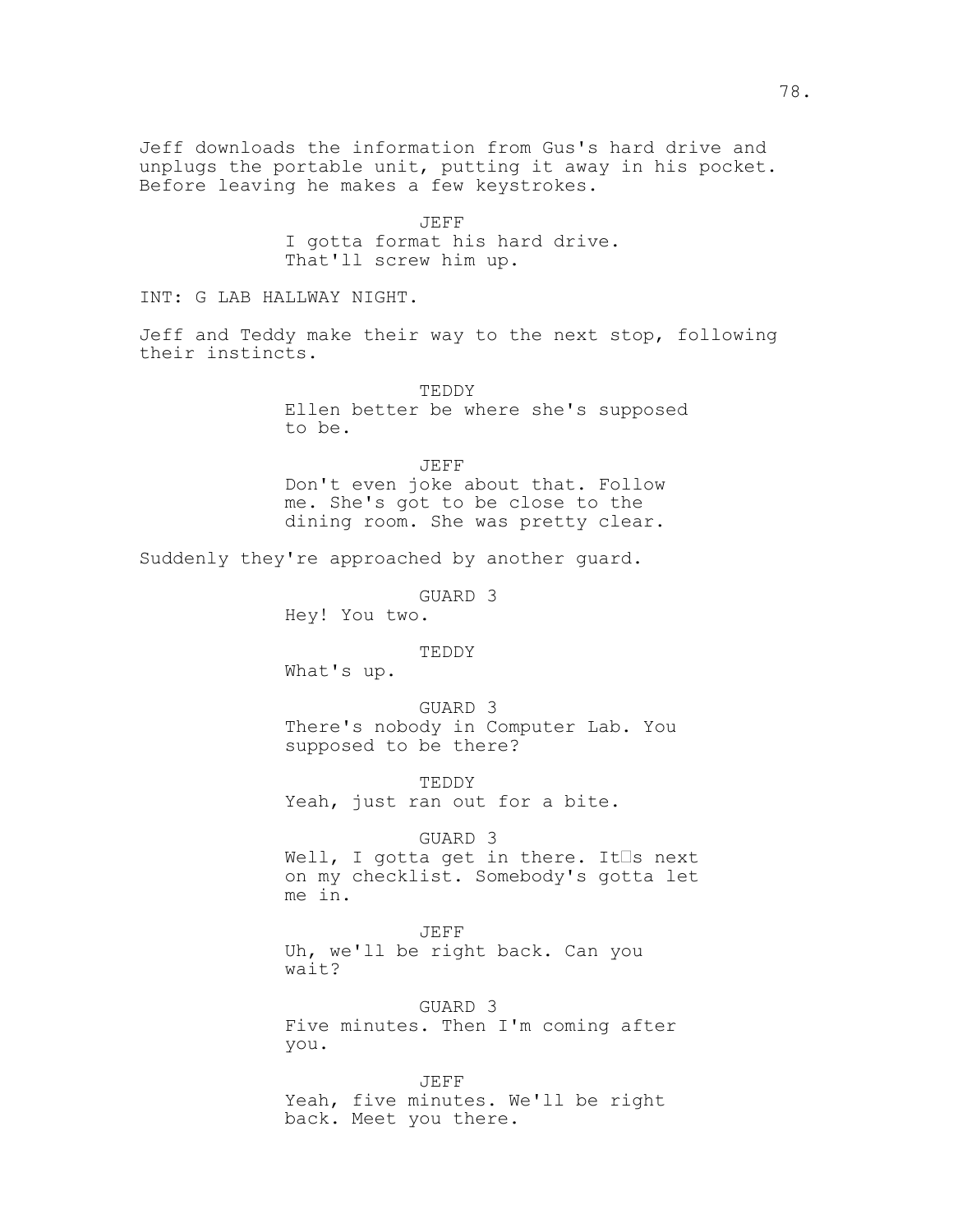They enter another hallway and approach a sign that says "Lunchroom". No lock this time. The two start to enter, then Jeff pulls Teddy back out, to a door down the hall.

# JEFF (cont'd)

No, over here.

He punches a code in the door. Nothing. He tries again. Nothing.

> TEDDY Here, let me try.

Teddy punches in a code. Click. He opens the door, gloating.

JEFF Can we just go in?

INT: SUPPLY ROOM NIGHT.

They enter what is apparently a supply room, with shelves of paper towels and food and cleaning items. At one end of the room is a table. Ellen is seated at a table tied to the chair, back to Jeff and Teddy. Jeff runs to the table, looks at Ellen $\square$ s face. She has a piece of tape over her mouth, but she looks okay. Jeff gingerly peels the tape off while Teddy unties her.

> ELLEN (QUIETLY) You made it! I'm so happy to see you! Did you set the charge?

> > JEFF

Yep. All set.

He hugs her warmly, forgetting the time for a moment.

JEFF (cont'd) God it's good to see you're alright.

They make a hasty exit.

INT: G LAB HALLWAY NIGHT.

Back out in the hallway, the three are stopped again by Guard 3. He is not happy.

> GUARD 3 Hey! You said you'd be right back. Where the hell were you anyway?

ELLEN What's the problem here.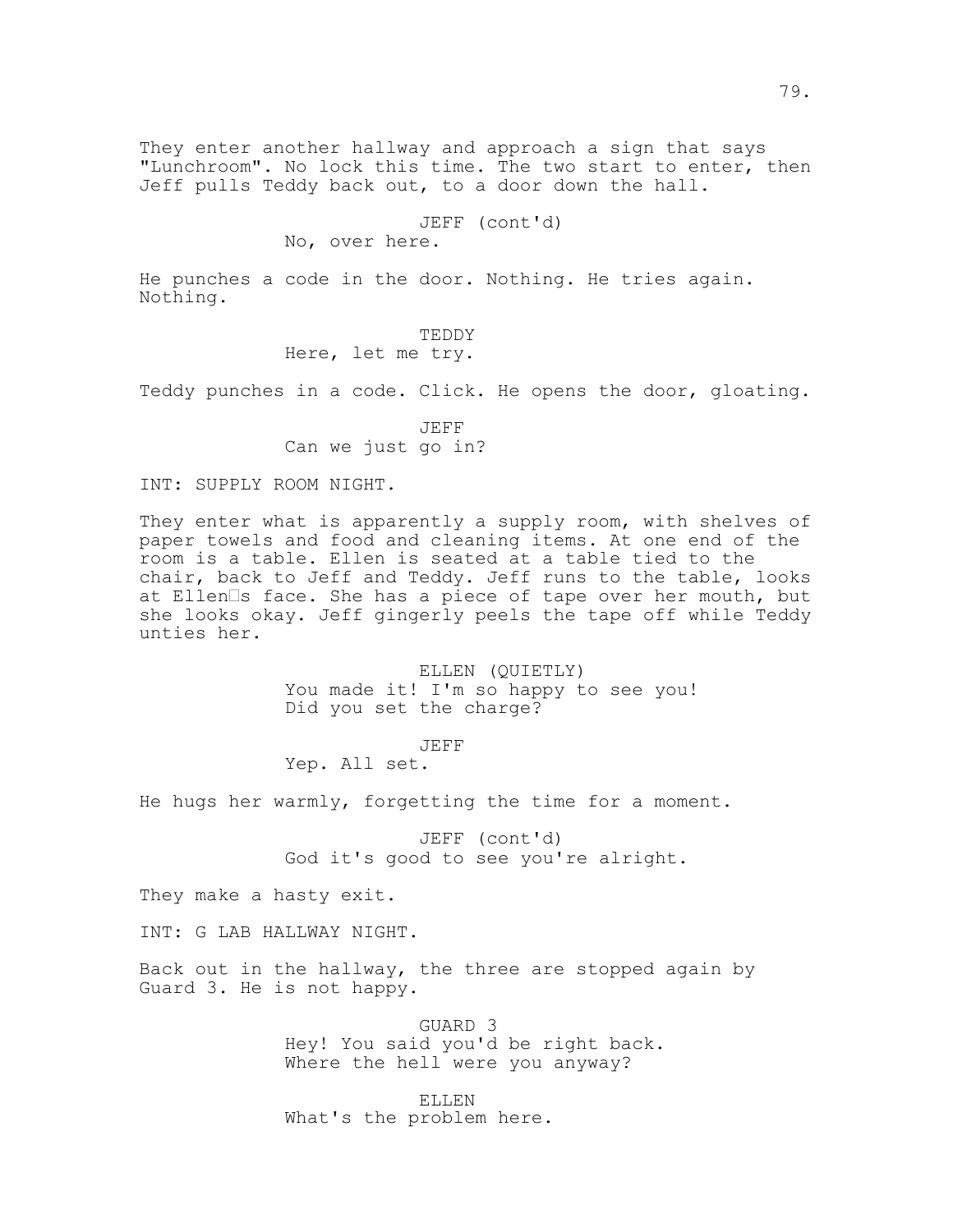GUARD 3 Ellen Rector? Sorry, I was just.. I need to check the Computer Lab.

ELLEN Here, where $\square$ s your log?

He hands her the logbook. She signs it off.

ELLEN (cont'd) I'm going that way. I'll check it. Sorry we kept you. Something came up.

GUARD 3 Everything okay?

ELLEN Fine. Thanks for asking.

The guard salutes her, leaves. Jeff looks at his watch.

JEFF We'd better get going.

ELLEN

This way.

As she points out the exit, Teddy stops them.

TEDDY Wait! I've got to do something.

He starts running back towards the Computer Lab. Jeff and Ellen follow, reluctantly.

> JEFF What the hell?

TEDDY Just take a second. Hang on!

At the Computer Lab, Teddy punches the code and enters, alone. Jeff and Ellen pace outside. Ellen looks quizzically at Jeff.

> JEFF I have no idea. It's so good to see you.

They hug.

INT: G LAB COMPUTER LAB NIGHT.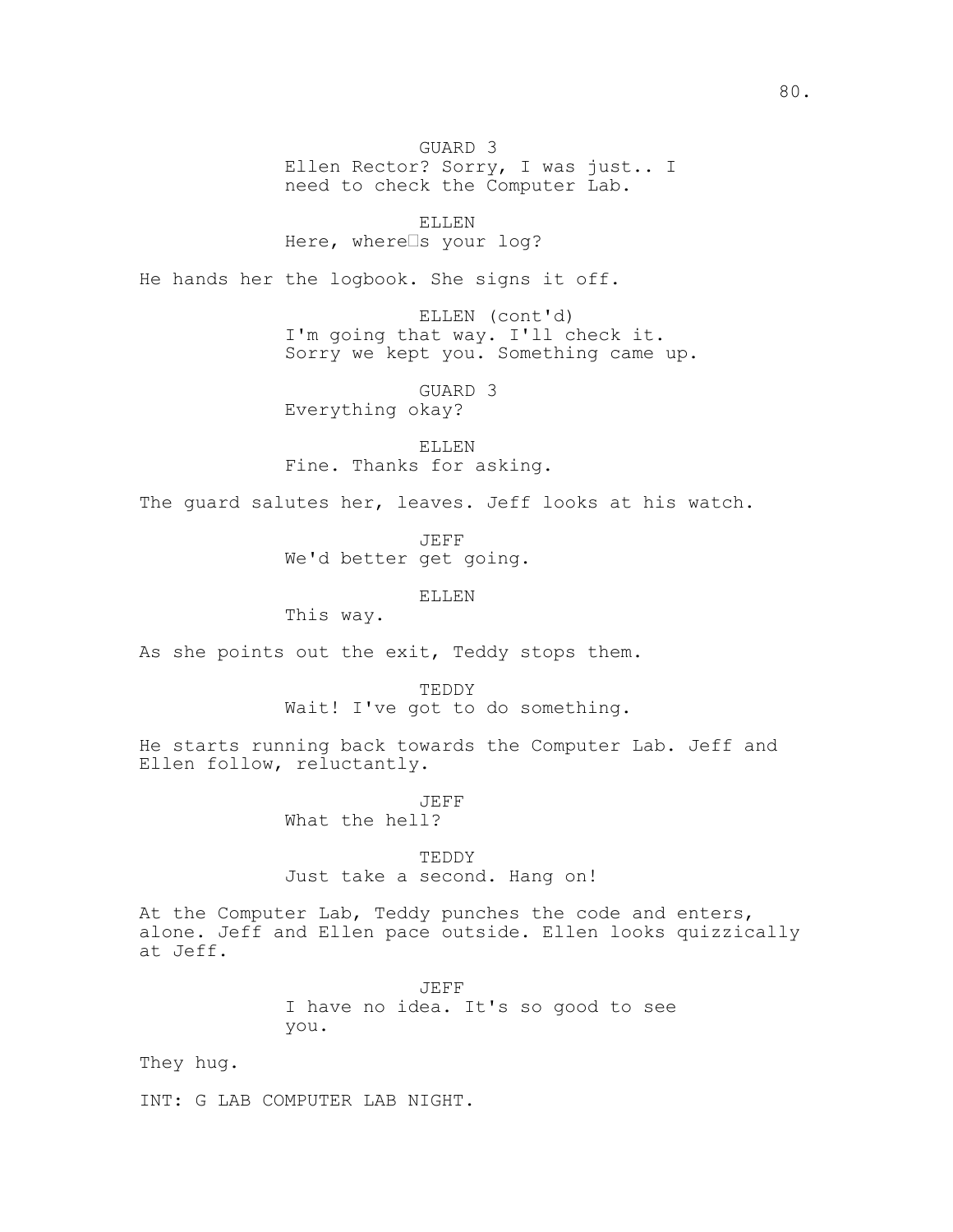Teddy enters. The numerals on the counter read 04:32 and counting down. Teddy quickly strips off his jacket and shirt. He rips the tape, holding the tiny transmitter to his chest, wincing at the pain. Then he removes the battery pack from the back of his pants. He carefully takes off the glasses, putting them on a nearby counter, facing into the lab. He piles the transmitter, battery pack and wires by the glasses, throws his shirt back on, then the jacket as he opens the door.

INT: G LAB HALLWAY NIGHT.

Teddy comes out of the computer lab still dressing as he runs.

> JEFF (cont'd) What the hell?

TEDDY Let's get out of here.

Without any more discussion, the three exit, down the hallway and out a door reading "Emergency Exit Only Do Not Open". As they open the door, a loud alarm sounds.

EXT: G LAB GROUNDS NIGHT.

The three run for their lives, through bushes, over a small fence, between trees and through a large grassy area. They reach the street where the car is parked. Jeff jams his key into the lock, opening the door. Teddy yells at him. The alarm can be heard in the background.

TEDDY (cont'd)

The trunk!

JEFF Come on. Get in!

TEDDY The trunk. Pop the trunk!

Jeff reaches in the car for the trunk release. The trunk opens, Teddy reaches in and turns on the monitor. It comes to life, bathing the inside of the trunk and Teddy's face in a colorful glow. At the moment Jeff and Ellen come back to join Teddy at the trunk, the explosion is seen on the screen. It's a spectacular sight as the bottles blow, spraying thick liquid all over all the delicate equipment. At the same time, a muffled boom $\square$ is heard from deep inside G Lab. Teddy is ecstatic!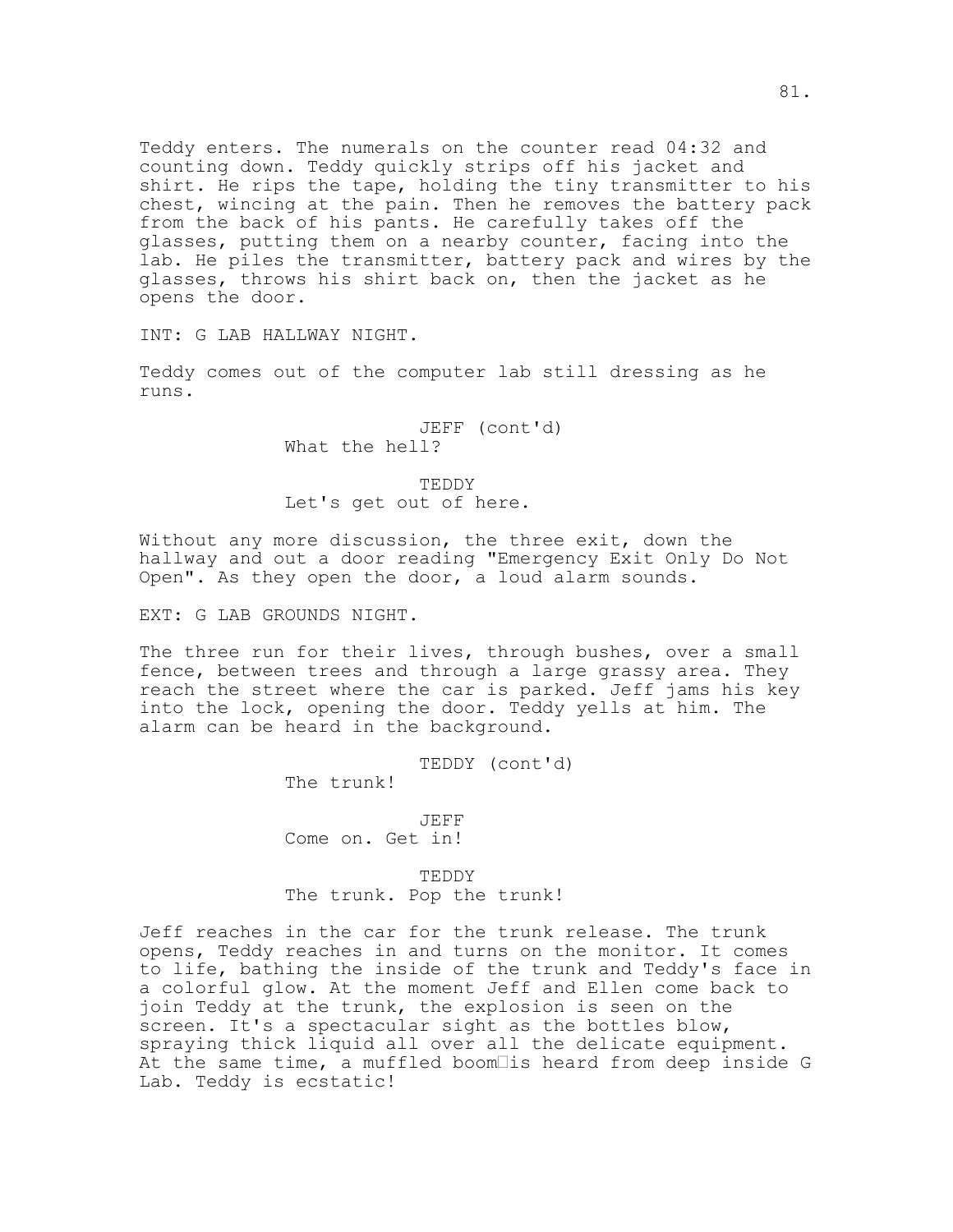# TEDDY (cont'd) We did it! Did you see that?

Jeff slams the trunk closed and drags Teddy to the back door, opening it and throwing him in with one motion. Ellen gets in the front seat and Jeff gets behind the wheel. He starts the car, jams it into gear and speeds away.

INT: JEFF'S CAR NIGHT.

Jeff is speeding along the quiet residential street, yelling at Teddy.

> JEFF You stupid son of a bitch! You wanna get us killed or what? It's on tape!

TEDDY Ah, but there's nothing like seeing it live. It was beautiful man, beautiful! Did you see that mess?

ELLEN (LOOKING IN REARVIEW MIRROR) Oh oh. You'd better stop.

Just then Jeff notices the lights of the police car approaching, siren blaring. He pulls the car over.

INT: COUNTY JAIL DAY.

Jeff, Teddy and Ellen are in a jail cell together. Sheriff Bowman enters, unlocking the cell door.

> SHERIFF BOWMAN Okay, check out time. Get your stuff.

# ELLEN

Now what?

### SHERIFF BOWMAN

You're free to go. We have nothing to hold you on. Unless you want to press charges for breaking into your own company. Of course, we'll have to hold onto the evidence for a while, except the car. You can pick it up at the impound lot.

ELLEN What about Gus?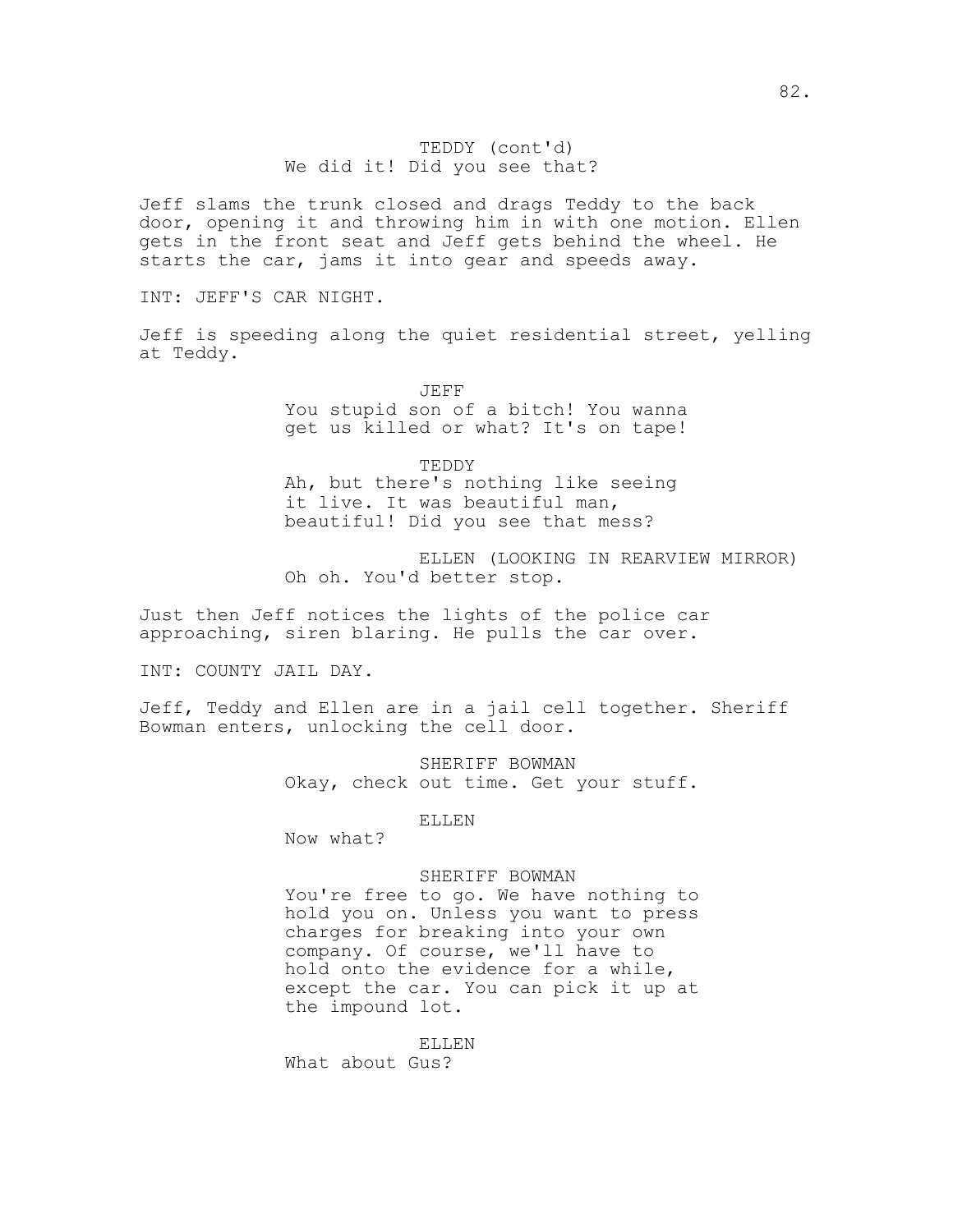# SHERIFF BOWMAN

I'd say there's enough evidence to put him away for the rest of his natural life, if we could find him.

ELLEN And Julius? Can I see him?

SHERIFF BOWMAN You can, but not them. Family only. He's in the state lockup.

INT: JEFF'S CAR DAY.

Teddy and Jeff are waiting outside the state lockup, for Ellen. She is in visiting Julius.

> TEDDY Are you still mad at me?

JEFF No. Come on, it worked out okay. We're not in jail. Ellen's in charge of RBR. We nailed Gus.

TEDDY Sure wish I had that tape though!

INT: STATE LOCKUP CELL DAY.

Ellen is sitting across a table from Julius. He is calm and collected, looking confident, even in prison grub.

> JULIUS You like him, don't you.

ELLEN Yeah, I've got to tell him.

### JULIUS

I think it's time. We're done with this phase. I think we're out from under the influence of Gus for good. All we need to do now is regain credibility with the public. Looks like you're in charge.

### ELLEN

Thanks. That won't be easy, but once the truth comes out we'll be better than ever. Maybe a little smaller, but it'll be all ours. You okay?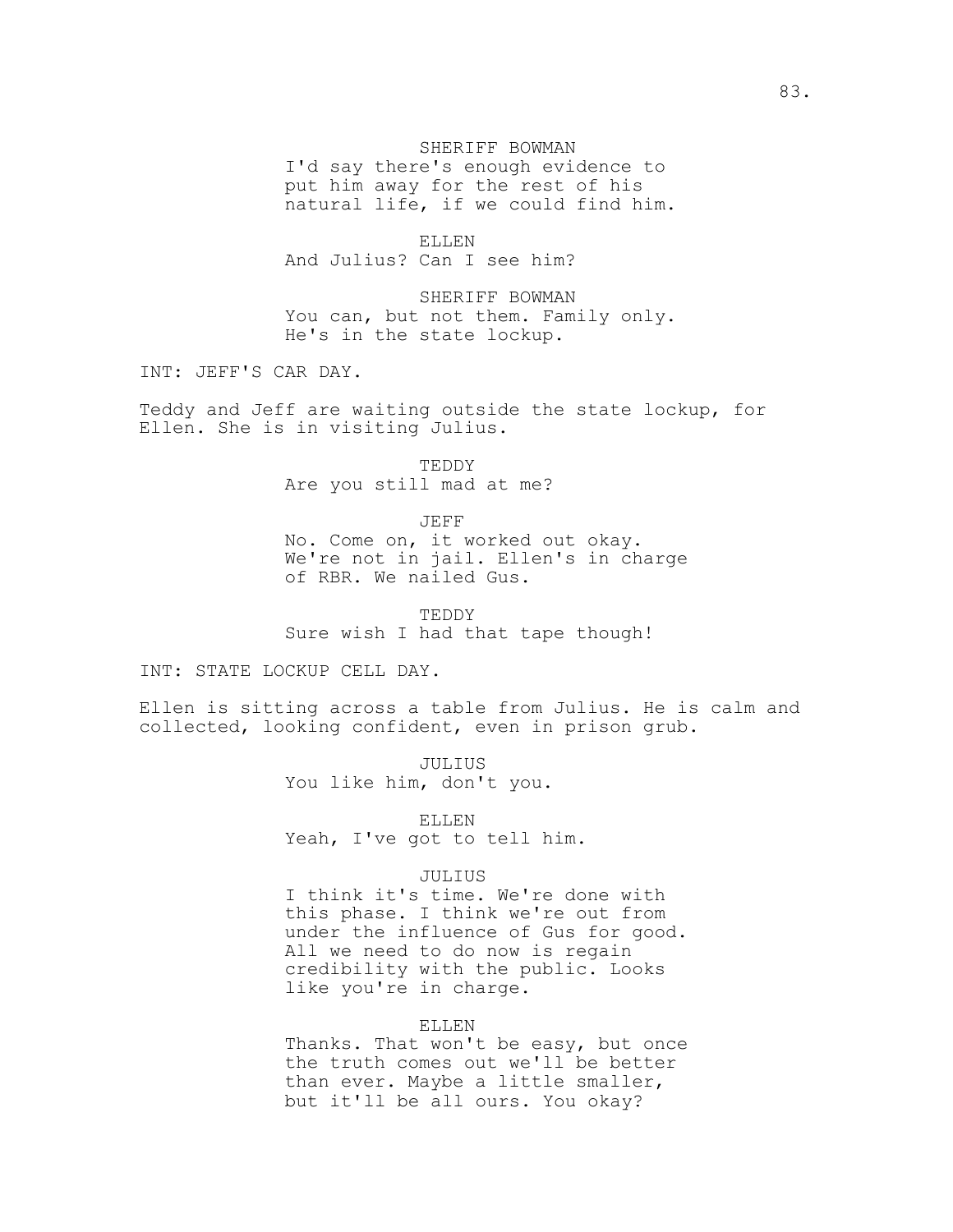JULIUS

Couldn't be better. I'm just hanging around for a while to see what develops. It's not a bad place really.

INT: JEFF'S CAR DAY.

Jeff and Teddy continue to chat.

TEDDY There's something that doesn't feel right.

JEFF

What's that?

# TEDDY

Something about that ESP trigger thing. Why couldn't we replicate it exactly? Why is it the experiment worked when we showed it to Ellen, but later, we just never could seem to get the full transference?

JEFF

Don't know. It<sup>s</sup> complicated stuff. The more we learn the more we find out what we don<sup>It</sup> know.

Ellen opens the car door.

ELLEN Want to make another stop?

JEFF

Sure.

INT: RECTOR'S OFFICE DAY.

Ellen sits behind Julius $\square$ s desk, looking through some papers. Jeff and Teddy sit on the other side.

> JEFF (cont'd) So, guess this is all yours now.

> > ELLEN

Well, for now.

TEDDY Hey, could you use a researcher or two?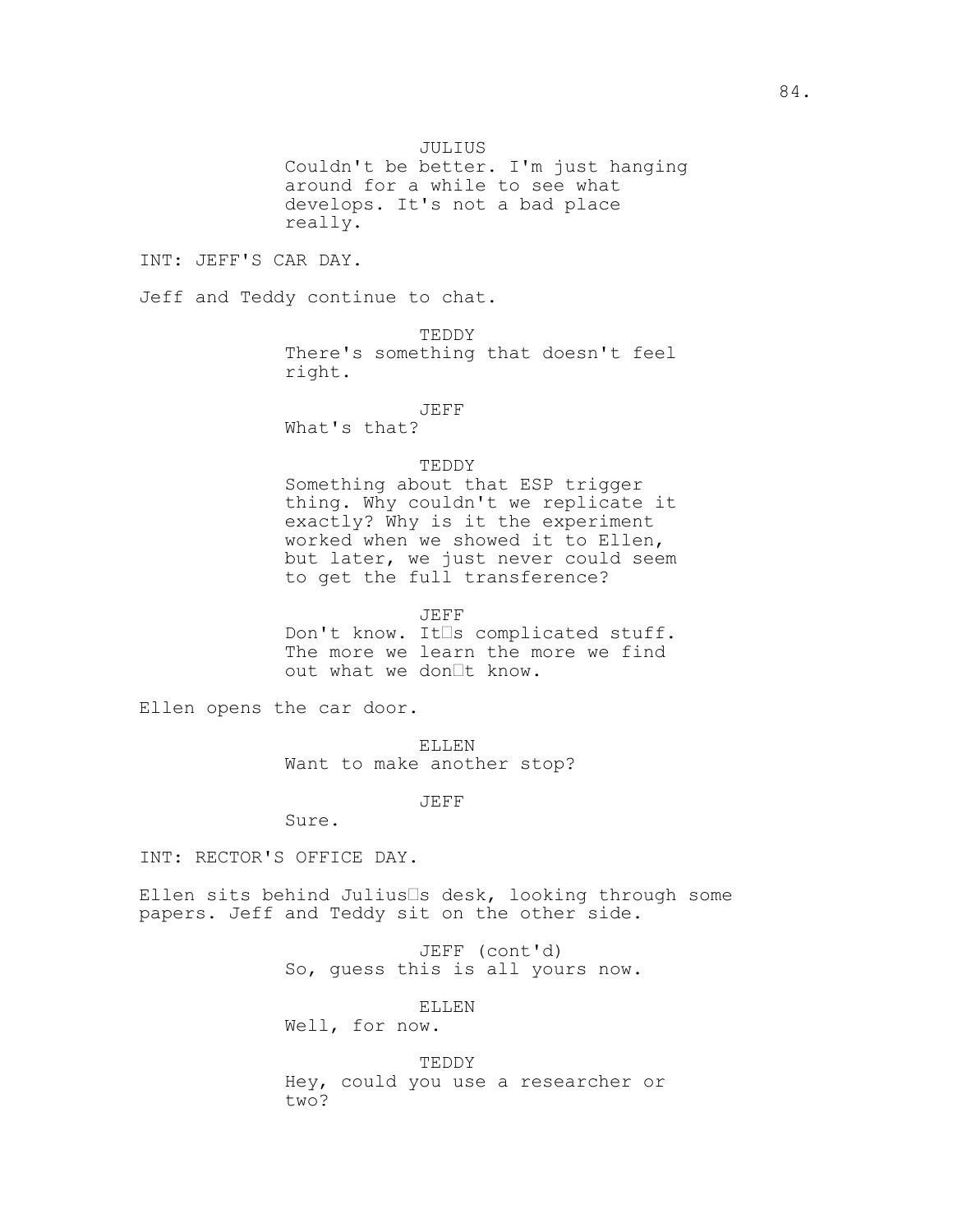TEDDY If the money was right I might be persuaded.

JEFF Is RBR shut down or what?

ELLEN We're still in business. All we need to do is get our credit-ability back which won $It$  be as hard as you might think. You know the little ESP Trigger problem we found? Watch this.

She flips a hidden switch. A panel behind her raises, revealing a bunch of computers and monitors, marked "Mon 1, Mon 2 and Mon 3".

> ELLEN (cont'd) I told you all the computers were networked, well it's more elaborate than that. Julius could run just about anything from here: our lab, G Lab, everything.

TEDDY The ESP Trigger he faked it!

JEFF

But why?

TEDDY Wait .. you mean?

ELLEN

Julius sleight of hand. He wanted us to think there was information exchanged between subjects.

TEDDY

That tricky S.O.B.! No wonder I couldn't replicate the results!

Jeff raises his hand.

ELLEN Why? To throw Gus off track. To play on his greed. (MORE)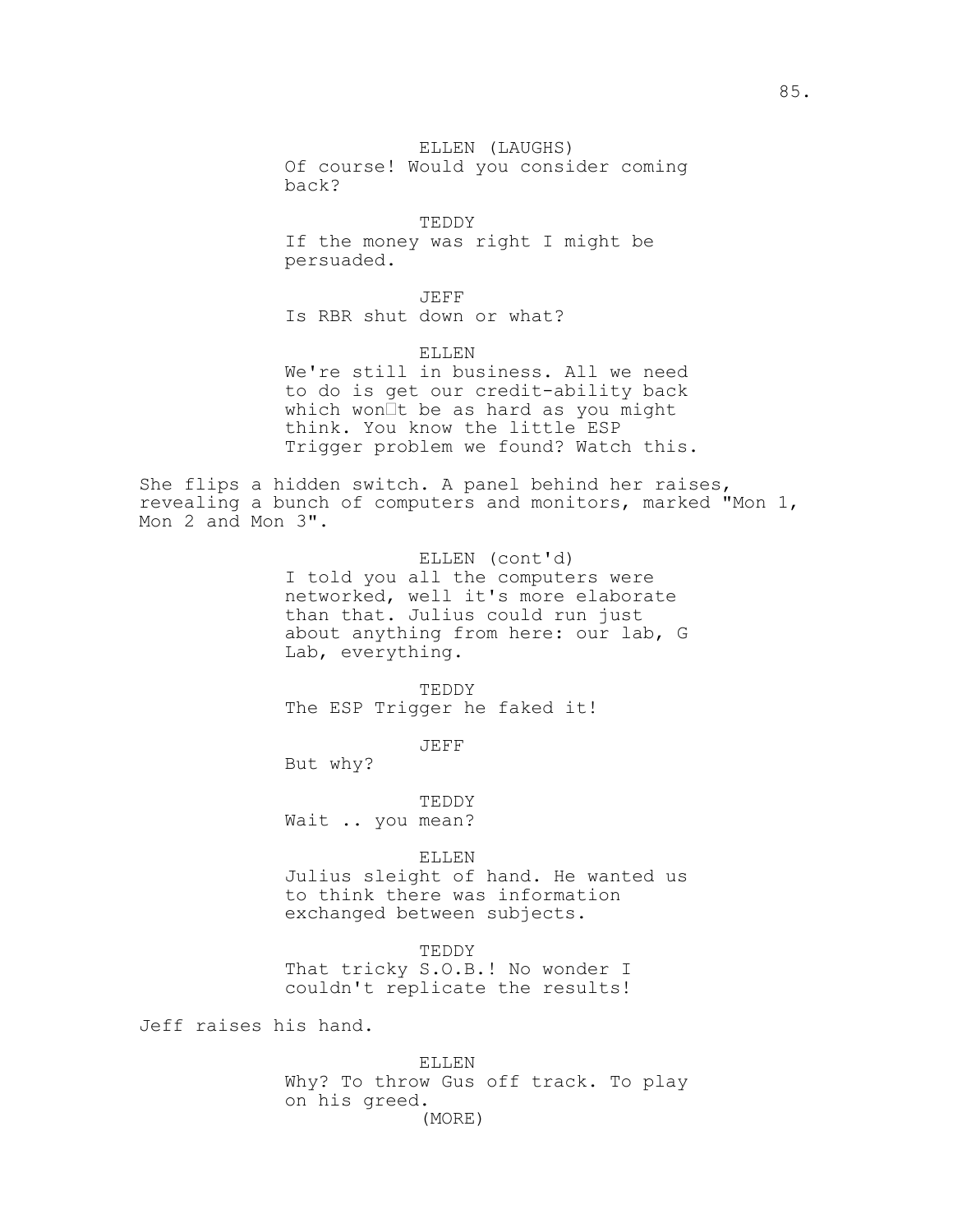# ELLEN (cont'd)

Gus would rather make money on illegally gathering data covertly than by waiting til we could do it honestly with our legitimate mind development program. We hung him with his own rope. And it leads all the way to his cohorts who paid him off. All we have to do is expose the deception, and the fact that thoughts can't really be read that way, nobody can tap into your thoughts without your knowledge.

#### JEFF

But how do you know that?

### ELLEN

From my father's research. You see, he worked under Gus back in the 70s and even then, Gus believed not only in remote viewing, watching something happening from a distance using a trained seer, but in actually reaching covertly into ones thoughts to see what he was planning. My father proved it couldn't be done. It just didn't work like that. There had to be an actual physical occurrence, an action or an object, to be viewed. Gus would never believe it it was his Holy Grail. Julius and I knew that, and we gave him what he wanted.

#### TEDDY

We discovered it. He found out. Sold it to his buddies.

### ELLEN

Right. We had to make it look good he had to see someone besides Julius and me someone like you find it and when you did, he jumped on it and put our entire project on the line to chase after it.

#### JEFF

That's when things started going crazy.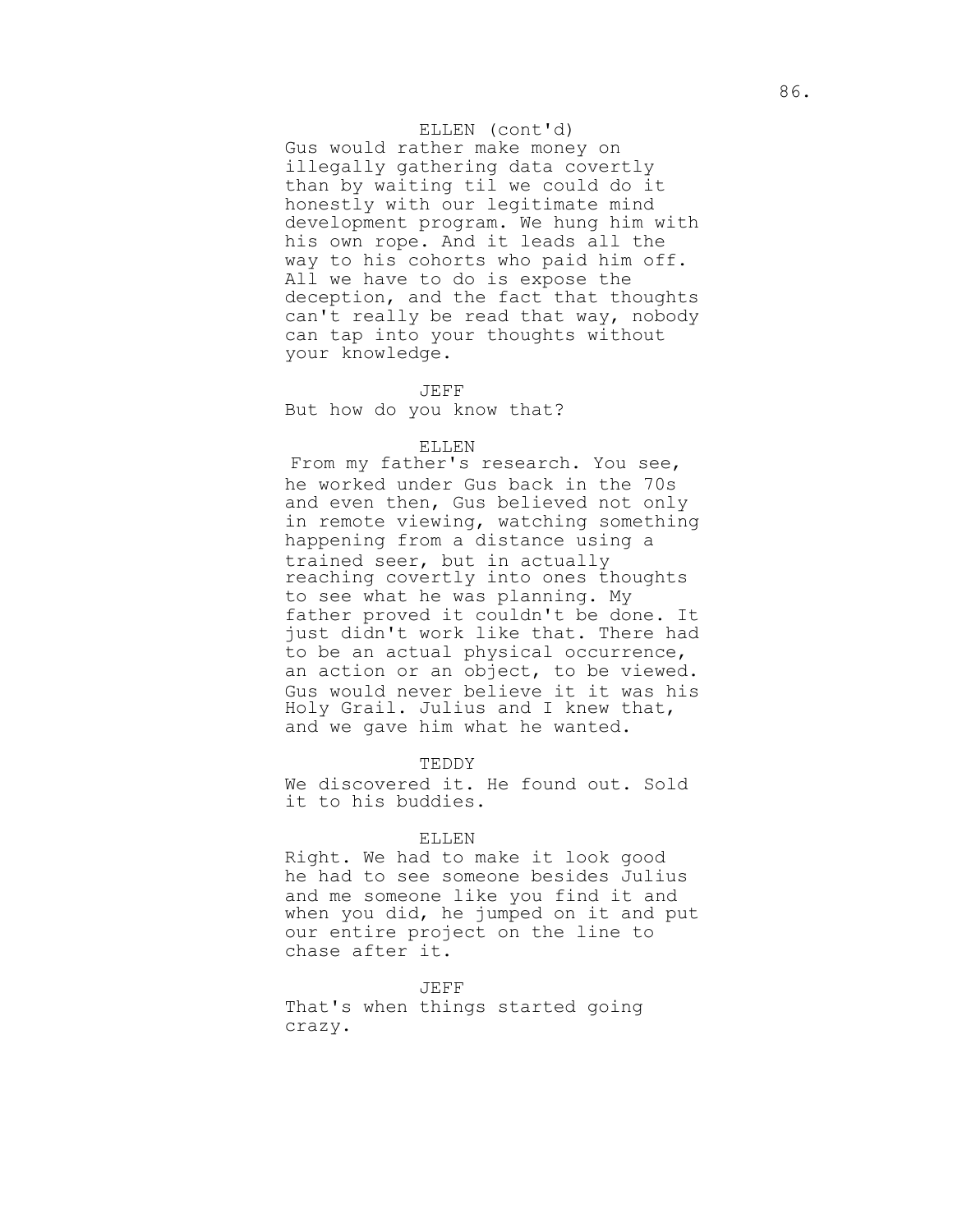He pushed us to expand, offer incentives to governments, so he could show his backer the potential powers they'd have. All those big brains to tap.

TEDDY But what about the Computer Room at G Lab, we saw the data, watched the pictures.

Ellen punches a button and a screen shows the same jerky video seen during the break in.

Julius. Again. That lab was never even manned except when Julius brought Gus in for a demonstration. Gus could come in and see the screens and think it was working, and Julius made him believe it. It was all for show.

JEFF (SMILES) So what this means is $I$ the program really works.

ELLEN As advertised!

JEFF And it's totally safe.

TEDDY (MOCK ANNOUNCER VOICE) Use only as directed.

JEFF When do we get back to work?

EXT: MARINA DAY.

Jeff is sitting on a bench, waiting. Ellen comes up, sits beside him.

> ELLEN Hey sailor, wanna party?

The two walk to the pier where Ellen's boat is docked.

EXT: BOAT DAY.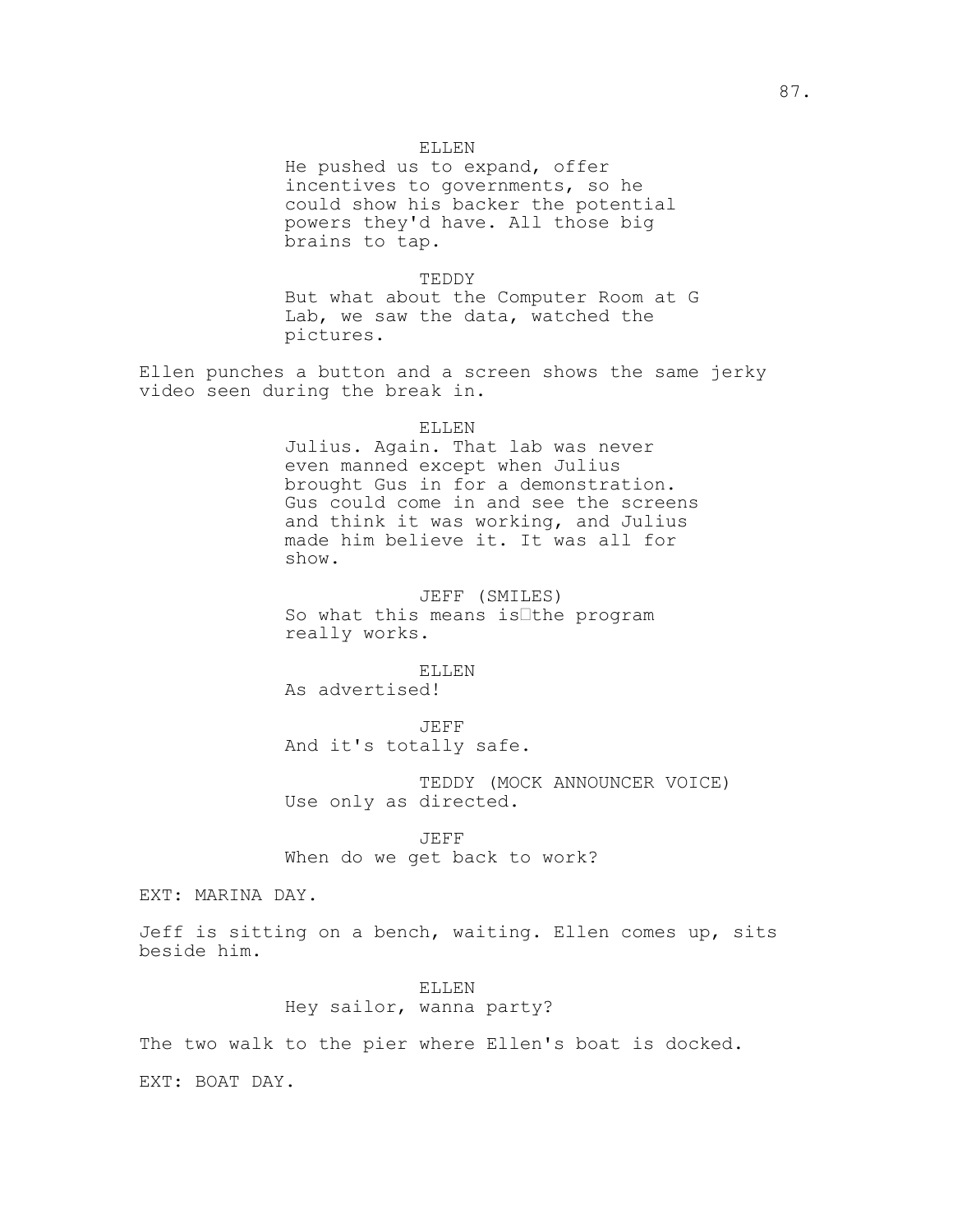They're underway, enjoying the view, and each other's company. Jeff sits.

> ELLEN (cont'd) Don't get too comfortable. We're putting in here.

They put the boat in at a small village not far from their home dock. They walk to a little bank and go in.

INT: BANK DAY.

Ellen and Jeff are escorted to the bank vault where a guard places a safety deposit box on a table. Ellen opens it with her key. She takes the documents and places them into a bag. The two leave.

EXT: BOAT DAY.

They are anchored out in the middle of a small cove where the water is calm and everything is beautifully quiet. Jeff sips on a beer.

> ELLEN (cont'd) Hey, get me one of those.

JEFF Nope. You're driving.

Ellen cuts the engine.

# ELLEN

Not any more.

They are drifting out in the middle of the cove. As Ellen tosses the anchor overboard, Jeff takes a couple of wine glasses out of the cupboard and a bottle out of the cooler. He then pours them both some wine. He takes a moment to admire the view, both on and off the boat.

JEFF

Looks like everything'll work out. But let me ask you. What about the dreams?

#### ELLEN

A side effect of the training. Eventually you gain almost complete control. And with a willing partner you can even send ideas to each other.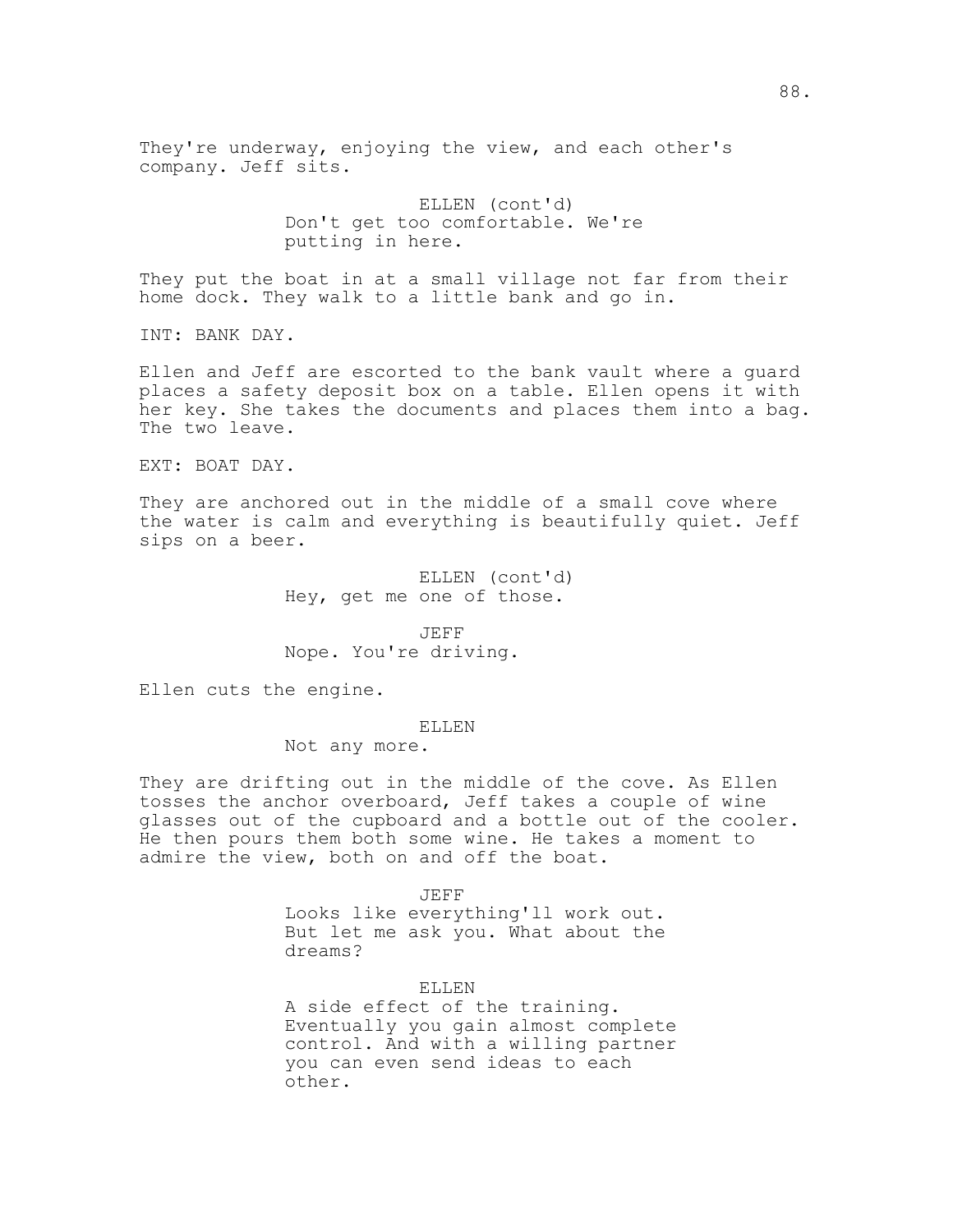JEFF

So you really were sending me dreams.

# ELLEN

I was sending you thoughts, ideas, you created the dreams and incorporated my ideas into them. If you're asleep and someone near you is snoring you may dream you $\Box$ re inside a whale or a machine. You incorporate the sound into the dream. Everything gets distorted, but hopefully enough gets through clearly that the dreamer can figure it out. Julius was probably sending to you too.

JEFF

And the dream I had about being awake in my dream?

ELLEN Oh, the lucid dream. It worked! I hoped it would.

JEFF

It was magnificent. Absolutely unbelievable. It was the most incredible thing I have ever experienced. If I never have another one I will always remember it.

ELLEN Oh, you will have more and I have more news. Better hit you with the big one first.

She takes the bag of papers and spreads them out on the table between them. She picks up a marriage certificate.

ELLEN (cont'd)

See this?

Jeff glances at it. It has the names Julius Rector and Ellen Raynor.

JEFF

So?

# ELLEN

It's a fake.

Jeff stares at the paper, then at Ellen.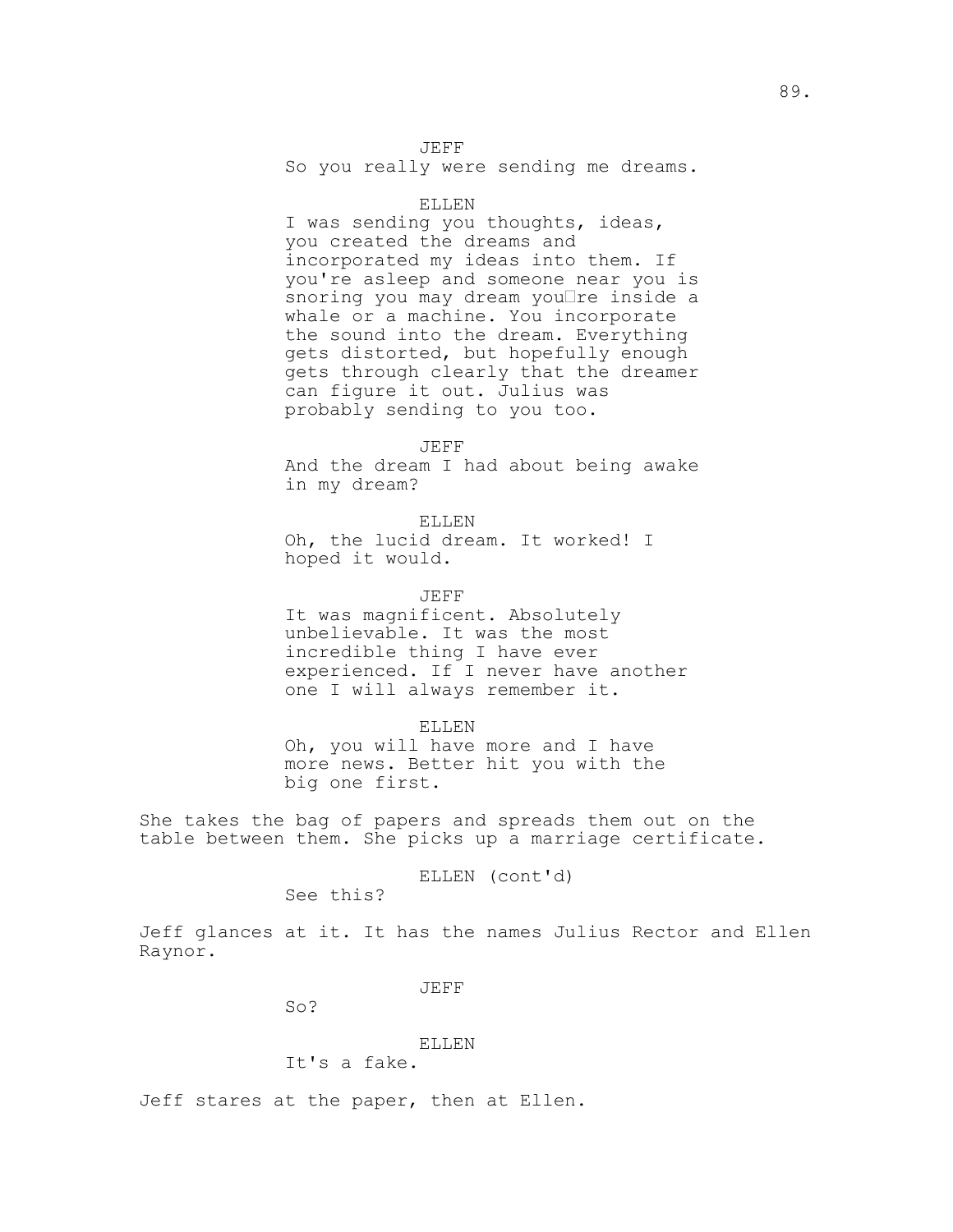# ELLEN (cont'd)

It's a long story, but basically, we made a deal. Remember when I said my brother, Kevin and I made a pact after Dad died we would continue his research, no matter what?

### JEFF

Yeah, but then your brother died and you had to go it alone.

### ELLEN

Not exactly. It was my Aunt Amy's idea. She was great. She had these documents, my dad's research. He would go home at night, write everything down and put it in his safe. Then he would give them to Amy for safekeeping. Later he hid them on Goat Island. He would leave out little things along the way from the official record, so if someone else tried to follow behind him, they'd get stuck.

When Dad died, Amy went straight to Gus. She knew without Dad, Gus was out of a job. She had what he wanted the research and the only way he could benefit from it was to set us up in school and get us the funding. To start our own business.

#### JEFF

Smart woman!

### ELLEN

Yeah, gutsy too. She was an ex cop. A real scrapper. Plus she had nothing to lose and wouldn't take any crap from anybody. Still, the only way Gus would agree is if they change our identities. Gus figured whoever got to Dad would be after us next, and maybe him too. He staged Kevin's disappearance to throw them off track. Then he changed his identity  $\Box$ like the witness protection program.

JEFF But what about you?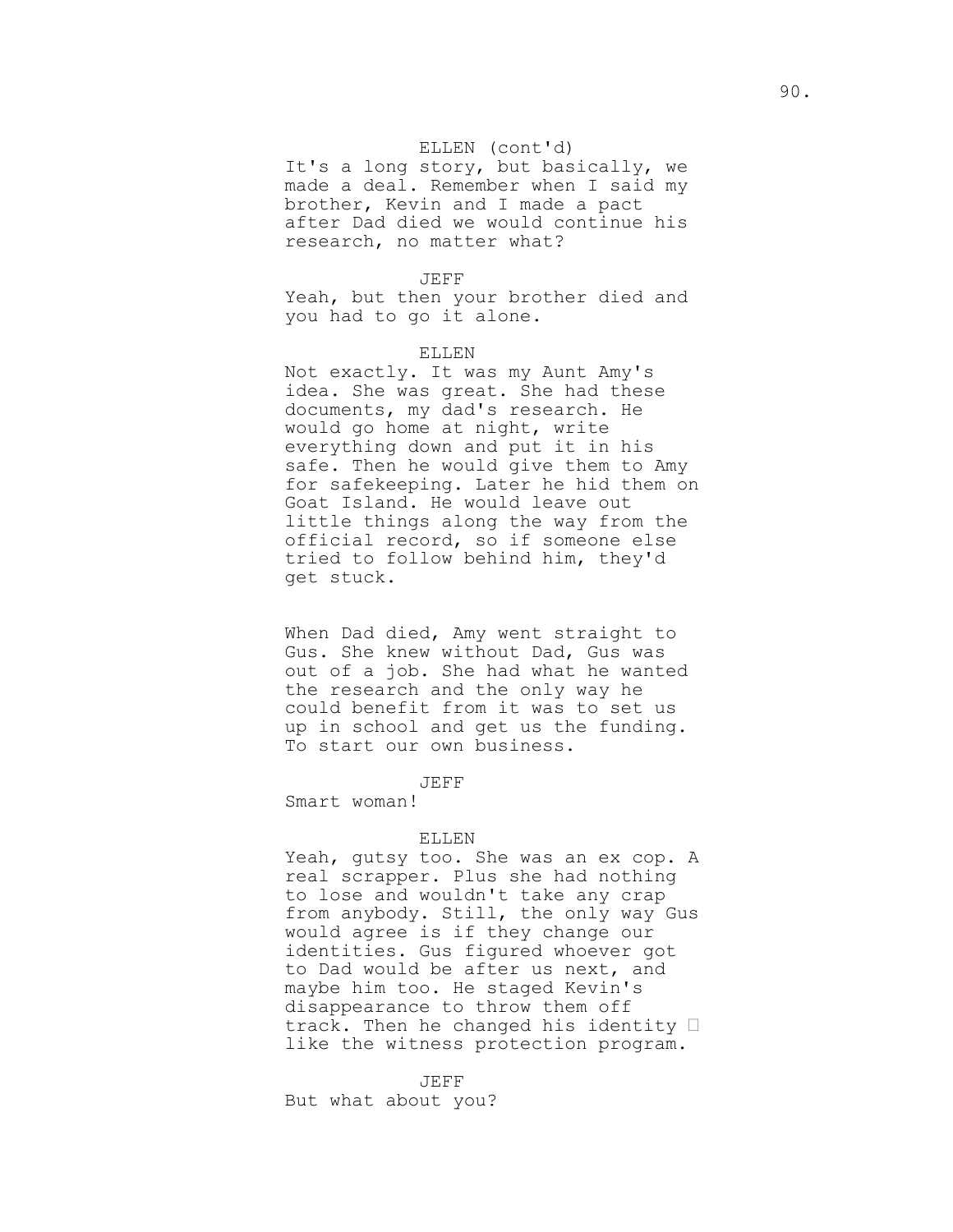# ELLEN

For one thing, I was a few years younger than Kevin. He was a genius and I wasn't, and they were kind of old school. See, I was just a girl. In fact, Gus really only wanted Kevin, but Amy insisted we were a matched pair.

The marriage was his idea. It was supposed to keep Julius and me from hooking up with someone else, if you know what I mean, blowing our cover. It worked too, until you came along.

JEFF So Julius is really

ELLEN

My brother.

JEFF

KEVIN?

### ELLEN

Yeah. After some extensive .. surgery .. on his beautiful face.

He takes the bottle out of the cooler and pours another glass, refilling Ellen's too. He downs the whole glass and pounds another.

JEFF

And now he is rotting away in jail. That should be Gus in there.

ELLEN

Don't worry about Julius/Kevin. He can take care of himself.

JEFF

Hey, let me see that marriage certificate again.

Ellen hands him the certificate. Jeff stands up, tears it in half, then in quarters, then in little pieces and scatters them overboard. He then grabs Ellen<sup>Is</sup> hand. They kiss.

EXT: COVE DAY.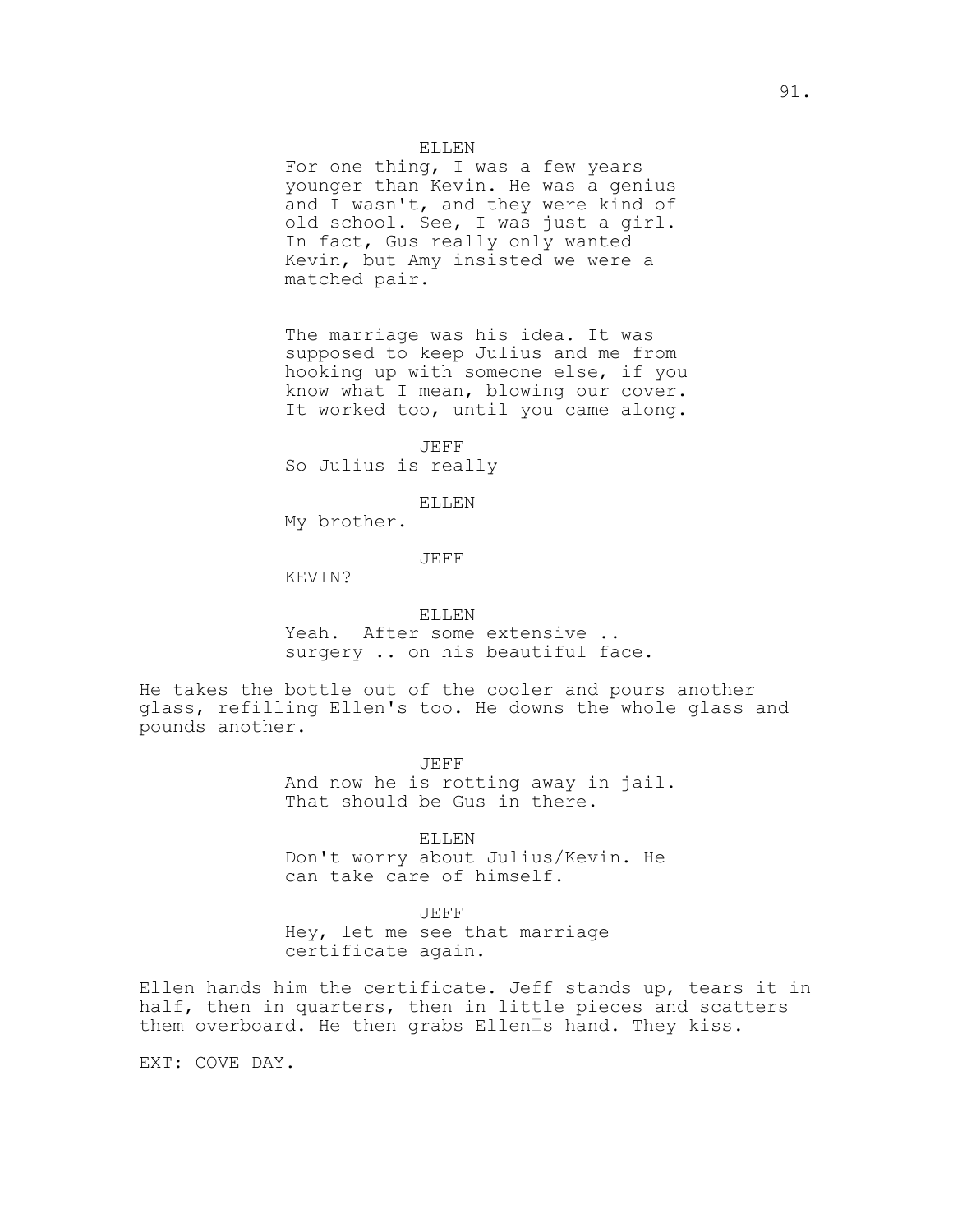Aerial shot of the boat. No one is on the deck. The water is perfectly calm, except for a few ripples encircling the gently rocking boat.

INT: SHERIFF'S DEPARTMENT DAY.

Detective Mullins and Sheriff Pete Bowman are gathered around a small TV set with a screen capture attached. We cannot see the screen from our POV. Bowman looks bored and upset, like he $\Box$ s getting up to leave.

## MULLINS

Pete, will you just look?

BOWMAN It's a surveillance tape. So what?

MULLINS Just watch again closely. Tell me exactly what you see.

### BOWMAN

Okay, I'll go along. I see prisoners. Looks like a work detail, getting off a bus, going through the gate. They're being escorted by two armed guards. So what?

## MULLINS

You didn't see it! It was right in front of you and you still didn't see it!

### BOWMAN

I've seen it three times. It's the same every time. Damn it, Mullins if you don<sup>It</sup> cut this out I<sup>I1</sup> have your badge!

MULLINS I want you to watch it one more time. I promise this'll be the last.

EXT: PRISON YARD DAY. (ON TAPE)

Now we see what is on the videotape. We see Mullins  $\Box$  finger pointing to the right side of the screen.

> MULLINS (cont'd) Keep your eyes right here, and watch closely.